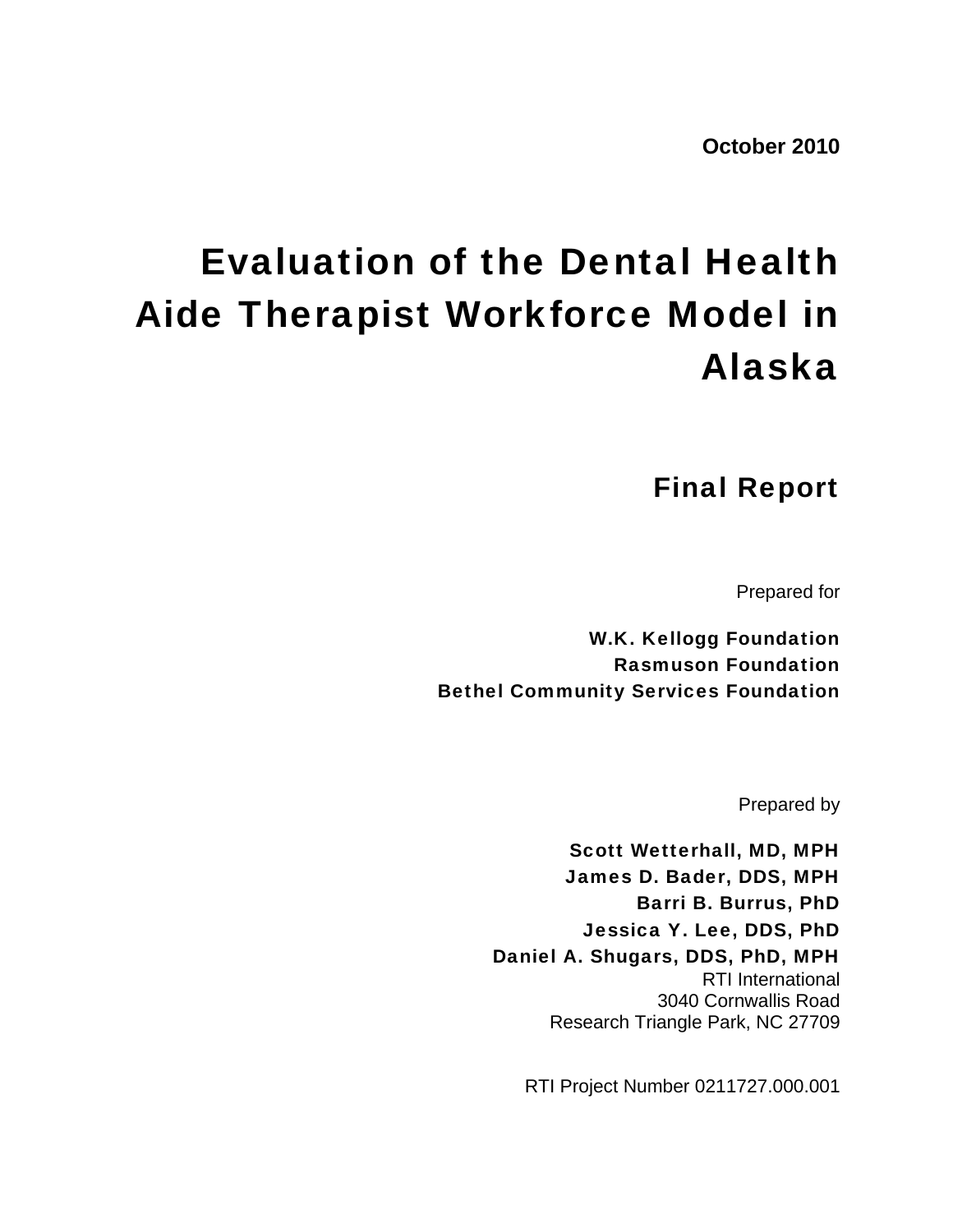# Evaluation of the Dental Health Aide Therapist Workforce Model in Alaska

Final Report

**October 2010** 

Prepared for

W.K. Kellogg Foundation Rasmuson Foundation Bethel Community Services Foundation

Prepared by

Scott Wetterhall, MD, MPH James D. Bader, DDS, MPH Barri B. Burrus, PhD Jessica Y. Lee, DDS, PhD, MPH Daniel A. Shugars, DDS, PhD, MPH RTI International 3040 Cornwallis Road Research Triangle Park, NC 27709

\_\_\_\_\_\_\_\_\_\_\_\_\_\_\_\_\_\_\_\_\_\_\_\_\_\_\_\_\_\_\_\_\_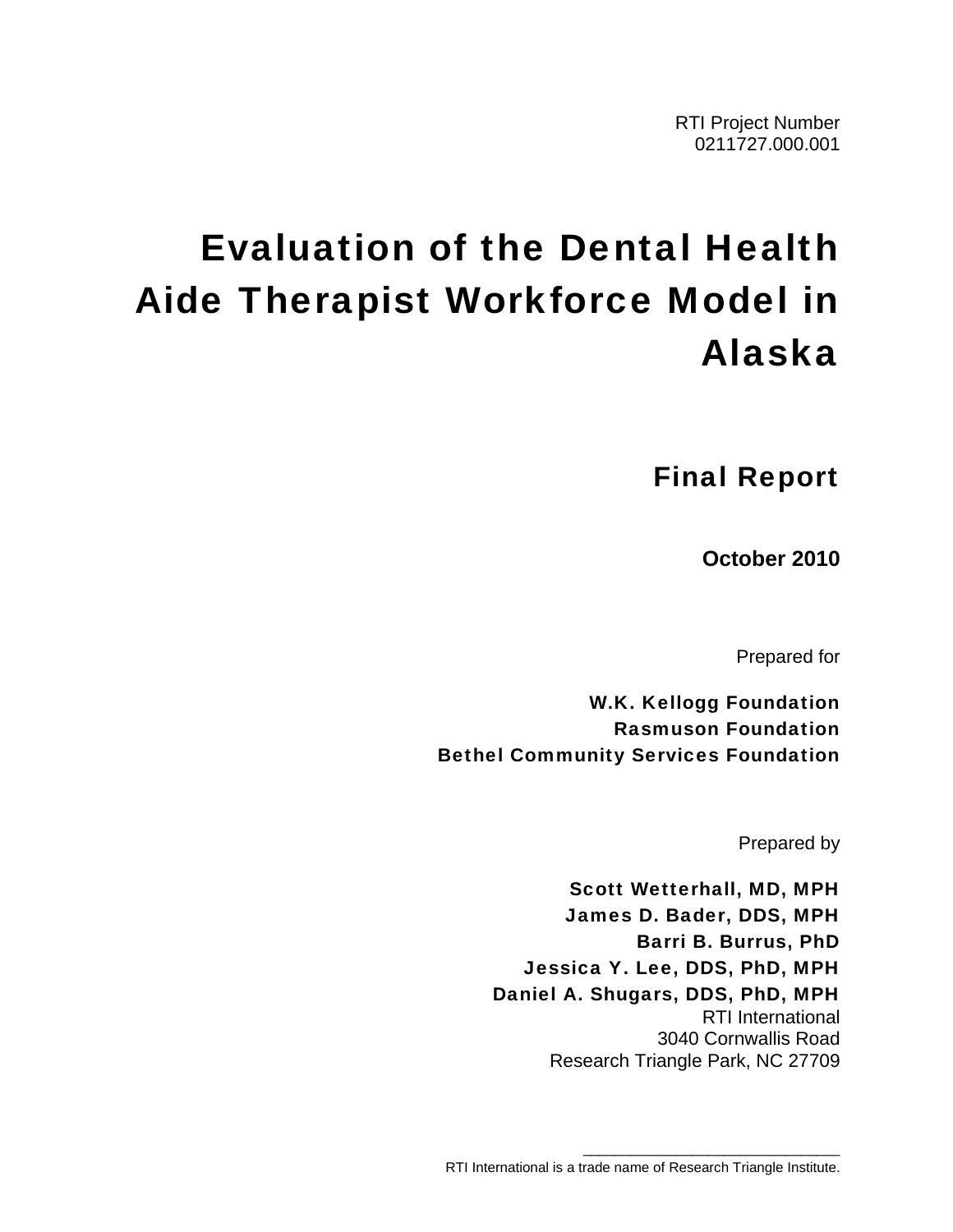# **CONTENTS**

| <u>Section</u> |     |                                                                             | <b>Page</b> |
|----------------|-----|-----------------------------------------------------------------------------|-------------|
|                |     |                                                                             |             |
| 1              |     |                                                                             |             |
|                | 1.1 |                                                                             |             |
|                | 1.2 |                                                                             |             |
|                | 1.3 |                                                                             |             |
| $\overline{2}$ |     |                                                                             |             |
|                | 2.1 |                                                                             |             |
|                | 2.2 |                                                                             |             |
|                | 2.3 |                                                                             |             |
|                | 2.4 |                                                                             |             |
|                | 2.5 |                                                                             |             |
|                | 2.6 |                                                                             |             |
|                | 2.7 |                                                                             |             |
| 3              |     |                                                                             |             |
|                | 3.1 |                                                                             |             |
|                | 3.2 | Patient Surveys of Satisfaction and Oral Health–Related Quality of Life 3-1 |             |
|                | 3.3 |                                                                             |             |
|                | 3.4 |                                                                             |             |
|                | 3.5 |                                                                             |             |
|                | 3.6 |                                                                             |             |
|                | 3.7 | Clinic Facilities, Policies, Personnel, and Procedures Evaluations  3-7     |             |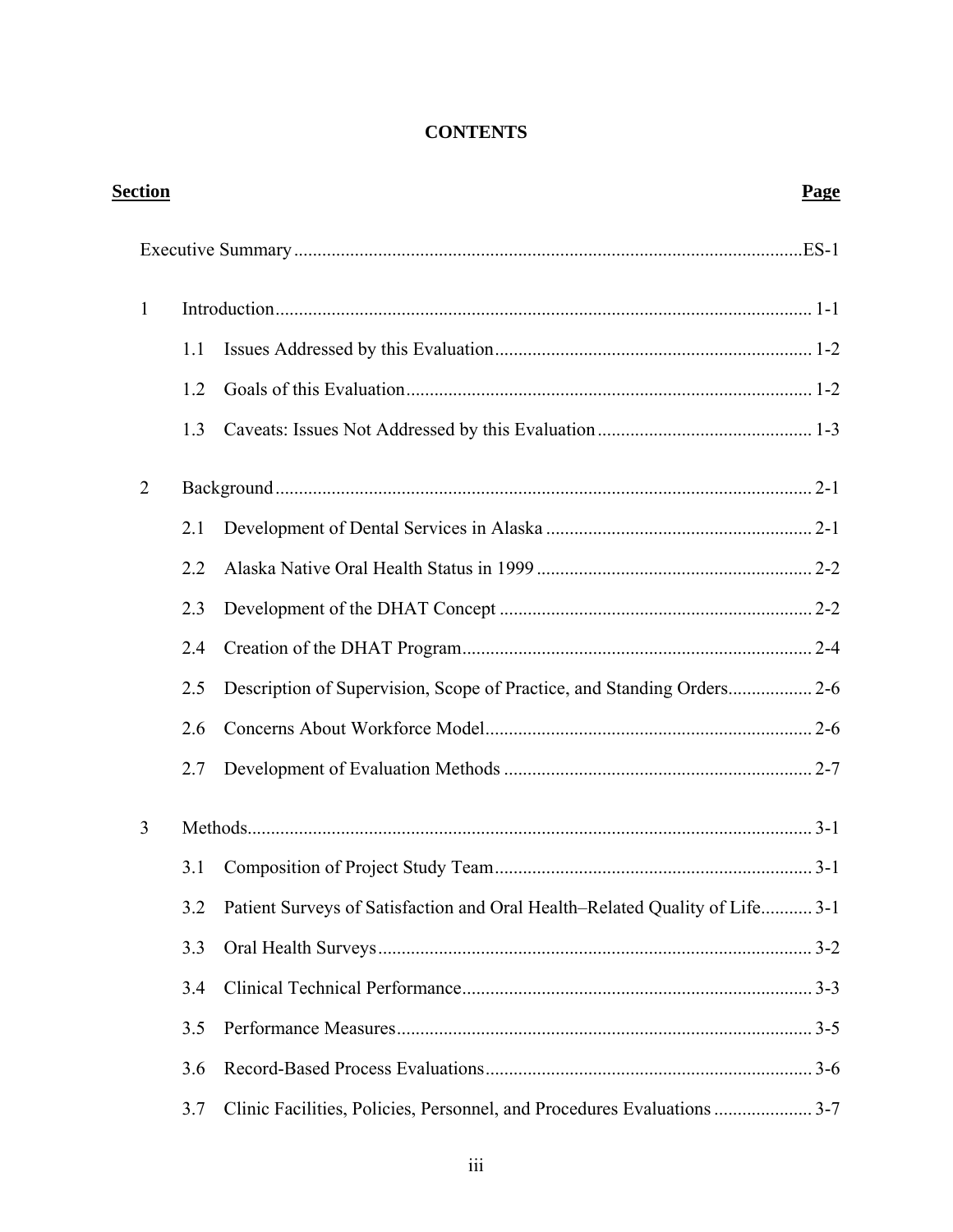|                | 3.8 |       |                                                              |  |  |
|----------------|-----|-------|--------------------------------------------------------------|--|--|
|                | 3.9 |       |                                                              |  |  |
|                |     |       |                                                              |  |  |
|                |     |       |                                                              |  |  |
|                |     |       |                                                              |  |  |
| $\overline{4}$ |     |       |                                                              |  |  |
|                | 4.1 |       |                                                              |  |  |
|                |     | 4.1.1 |                                                              |  |  |
|                |     | 4.1.2 |                                                              |  |  |
|                | 4.2 |       |                                                              |  |  |
|                | 4.3 |       |                                                              |  |  |
|                | 4.4 |       |                                                              |  |  |
|                |     | 4.4.1 |                                                              |  |  |
|                |     | 4.4.2 |                                                              |  |  |
|                |     | 4.4.3 |                                                              |  |  |
|                |     | 4.4.4 | Provision of Examinations, Prophylaxes, and Preventive       |  |  |
|                |     | 4.4.5 |                                                              |  |  |
|                |     | 4.4.6 |                                                              |  |  |
|                | 4.5 |       |                                                              |  |  |
|                | 4.6 |       |                                                              |  |  |
|                | 4.7 |       |                                                              |  |  |
|                |     | 4.7.1 | Perspectives of Sponsoring Tribal Health Organizations  4-32 |  |  |
|                |     | 4.7.2 |                                                              |  |  |
|                |     | 4.7.3 |                                                              |  |  |
|                |     | 4.7.4 |                                                              |  |  |
| 5              |     |       |                                                              |  |  |
|                | 5.1 |       |                                                              |  |  |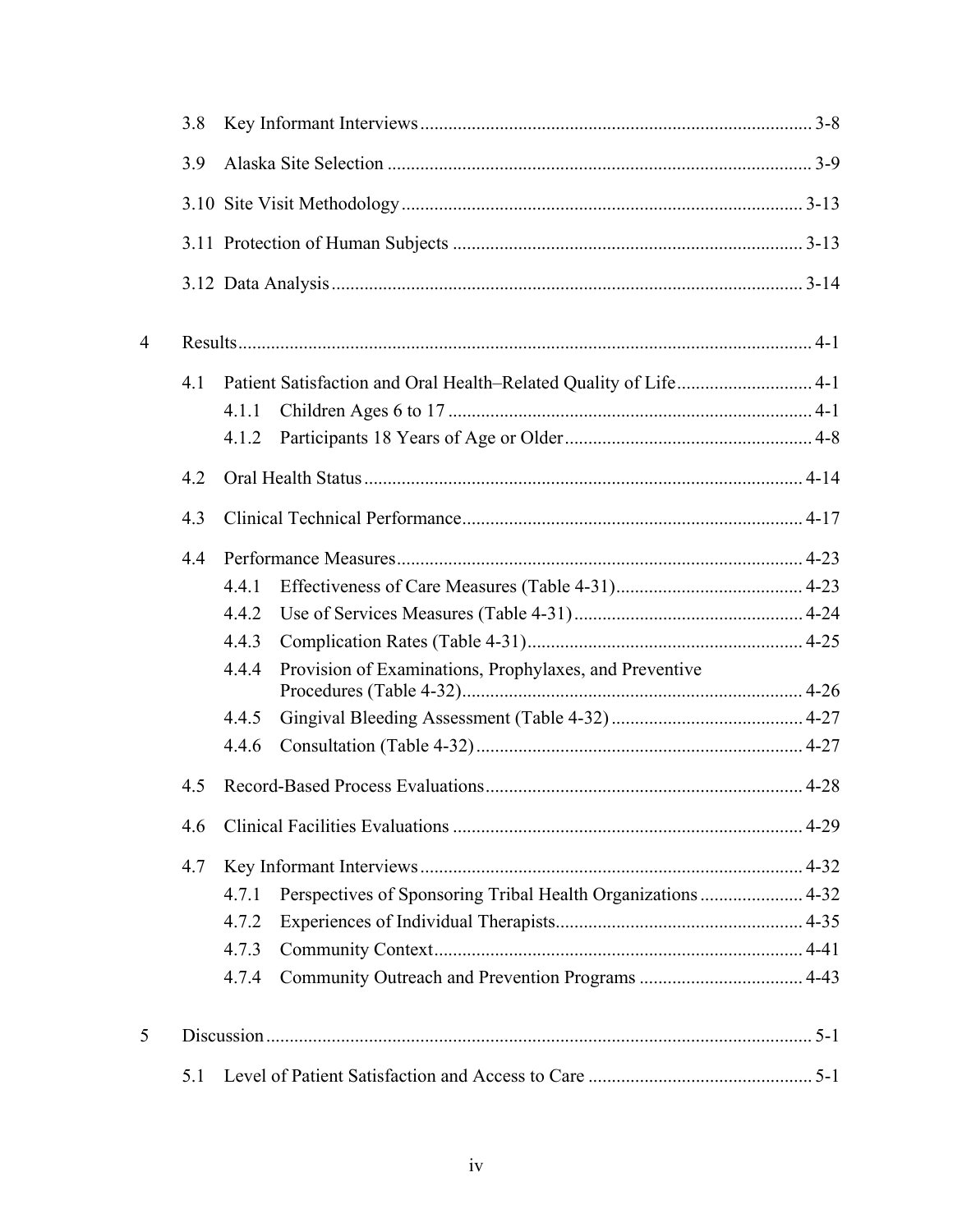|   | 5.2                                                                 |                                                                     |  |  |
|---|---------------------------------------------------------------------|---------------------------------------------------------------------|--|--|
|   | 5.3                                                                 |                                                                     |  |  |
|   | Development and Implementation of Community-Based Prevention<br>5.4 |                                                                     |  |  |
|   | 5.5                                                                 | Challenges Facing Implementation of a Tribal Organization's DHAT    |  |  |
|   |                                                                     | 5.5.1                                                               |  |  |
|   |                                                                     | 5.5.2                                                               |  |  |
|   |                                                                     | 5.5.3                                                               |  |  |
|   | 5.6                                                                 |                                                                     |  |  |
| 6 |                                                                     |                                                                     |  |  |
| 7 |                                                                     |                                                                     |  |  |
|   | Appendixes                                                          |                                                                     |  |  |
|   |                                                                     | A: Crisis in Access to Dental Care by Tom Bornstein                 |  |  |
|   |                                                                     | <b>B:</b> Project Advisory Groups                                   |  |  |
|   |                                                                     | C: Satisfaction and Perceived Oral Health Status Surveys            |  |  |
|   |                                                                     | D: Oral Health Impact Profile and Parents Perceptions Questionnaire |  |  |
|   |                                                                     | E: Oral Examination Instructions                                    |  |  |
|   | F:                                                                  | <b>Sealant Evaluation Recording Form</b>                            |  |  |
|   |                                                                     | G: Composite Evaluation Recording Forms                             |  |  |
|   |                                                                     | H: Amalgam Evaluation Recording Forms                               |  |  |
|   |                                                                     |                                                                     |  |  |
|   | I:                                                                  | <b>Stainless Steel Crown Evaluation Recording Forms</b>             |  |  |
|   | J:                                                                  | Oral Hygiene Instruction Evaluation Recording Form                  |  |  |
|   |                                                                     | K: Performance Measures Definitions and Audit Instructions          |  |  |
|   |                                                                     | L: Examples of Criteria by Dimensions                               |  |  |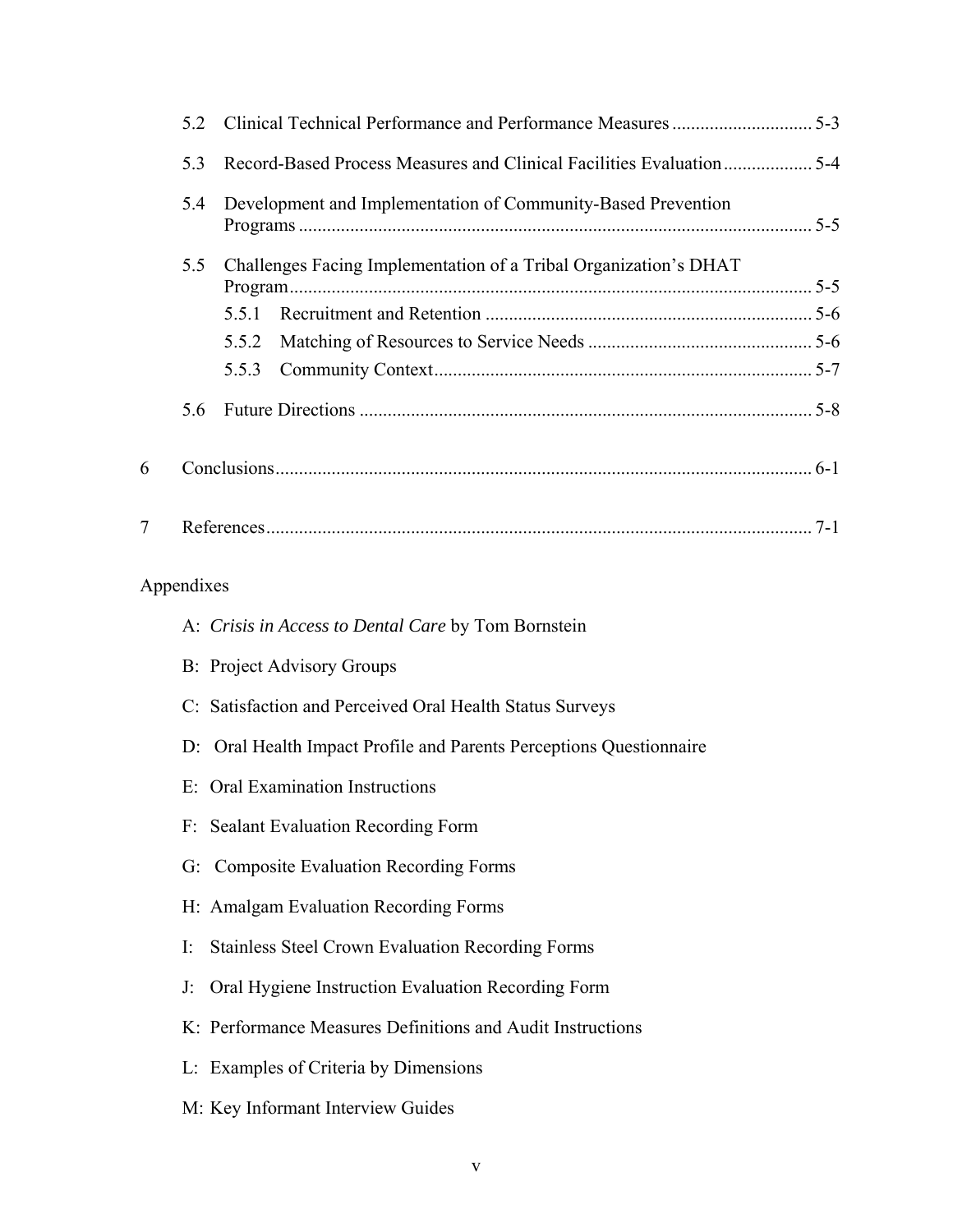# **LIST OF TABLES**

| Number    |                                                                                                                                                             | Page    |
|-----------|-------------------------------------------------------------------------------------------------------------------------------------------------------------|---------|
| $3-1$ .   | Number of Persons Who Participated in Key Informant Interviews, by                                                                                          |         |
| $3-2.$    | Data Collection Sites, Types of Dental Services, and Role of Therapist in                                                                                   |         |
| $3-3.$    |                                                                                                                                                             |         |
| $3-4.$    |                                                                                                                                                             |         |
| $3-5.$    | Other Attributes of Public Health Infrastructure, by Evaluation Site  3-12                                                                                  |         |
| $4-1.$    |                                                                                                                                                             |         |
| $4-2.$    | Caregiver Reports for Children Ages 6-17 Who Were Treated by a Therapist                                                                                    |         |
| $4-3.$    | Caregiver Reports for Children Ages 6–17 Who Were Treated by a Therapist<br>in Previous 12 Months and Who Responded "Always" Or "Usually" to                | $4 - 2$ |
| $4 - 4.$  | Caregiver Reports for Children Ages 6–17 Who Were Treated by a Therapist<br>in Previous 12 Months and Who Responded "Always" or "Usually" to                |         |
| $4 - 5$ . | Caregiver Rating of Therapist for Children Ages 6–17 Who Were Treated by a                                                                                  |         |
| $4-6.$    | Dental Care Survey Results for Children Ages 6-17, All Sites Combined  4-4                                                                                  |         |
| $4 - 7.$  | Children Ages 6–17 Whose Caregiver Responded "Always" or "Usually" to<br>Questions about Their Dental Care, by Age Group, All Sites Combined 4-4            |         |
| $4 - 8$ . | Children Ages 6–17 Whose Caregiver Responded "Always" or "Usually" to<br>Questions about Their Dental Care, by Site, All Sites Combined  4-5                |         |
| $4-9.$    | Caregiver Rating of All Dental Care Personally Received in Past 12 Months                                                                                   |         |
|           | 4-10. Rating of Dental Care System by Caregiver for Children Ages 6–17  4-6                                                                                 |         |
|           | 4-11. Results of Parents Perceptions Questionnaire, Children Ages 6–17, All Sites                                                                           |         |
|           | 4-12. Characteristics of Survey Respondents 18 Years of Age or Older  4-8                                                                                   |         |
|           | 4-13. Persons 18 Years of Age or Older Who Were Treated by a Therapist in                                                                                   |         |
|           | 4-14. Persons 18 Years of Age or Older Who Saw a Therapist in Previous 12 Months<br>and Who Responded "Always" or "Usually" to Questions About Their Dental | $4-9$   |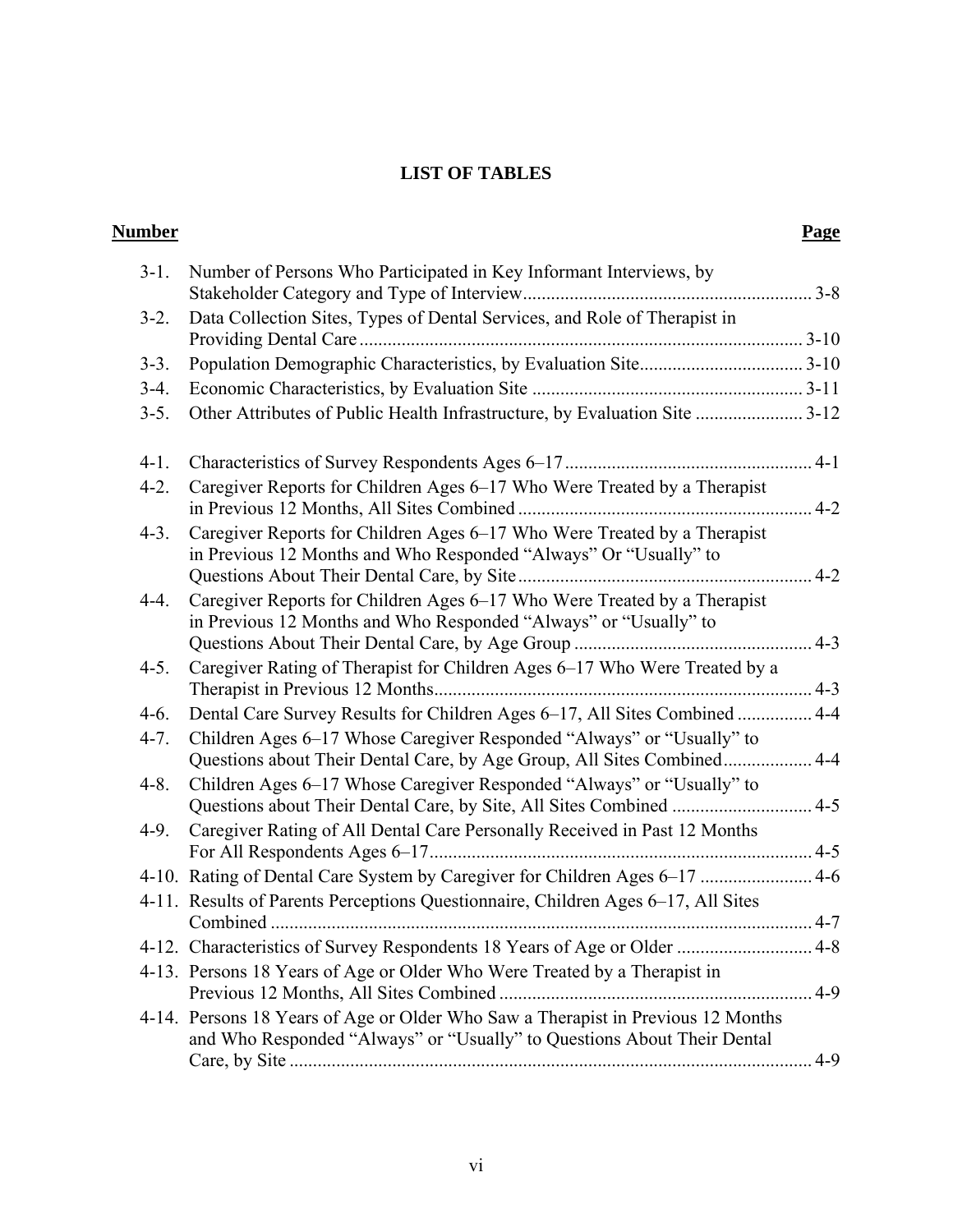| 4-15. Persons 18 Years of Age or Older Who Saw a Therapist in Previous 12 Months<br>and Who Responded "Always" or "Usually" to Questions About Their Dental | $4-9$    |
|-------------------------------------------------------------------------------------------------------------------------------------------------------------|----------|
| 4-16. Rating of Therapist by Persons 18 Years of Age or Older Who Were Treated                                                                              |          |
|                                                                                                                                                             | $4 - 10$ |
| 4-17. Dental Care Survey Results Among Persons 18 Years of Age or Older, All                                                                                | $4 - 10$ |
| 4-18. Persons 18 Years of Age or Older Who Responded "Always" or "Usually" to<br>Questions about Their Dental Care, by Age Group, All Sites Combined        | $4 - 11$ |
| 4-19. Persons 18 Years of Age or Older Who Responded "Always" or "Usually" to<br>Questions about Their Dental Care, by Site, All Sites Combined  4-11       |          |
| 4-20. Rating of All Dental Care Personally Received in Past 12 Months by All                                                                                | $4 - 12$ |
| 4-21. Rating of Dental Care System by All Respondents 18 Years of Age or Older 4-12                                                                         |          |
| 4-22. Results of Oral Health Impact Profile Among Persons 18 Years of Age or                                                                                |          |
|                                                                                                                                                             |          |
|                                                                                                                                                             |          |
|                                                                                                                                                             |          |
|                                                                                                                                                             |          |
|                                                                                                                                                             |          |
| 4-27. Evaluation of Composite Preparations Performed by Therapists and                                                                                      |          |
|                                                                                                                                                             | $4-19$   |
| 4-28. Evaluation of Amalgam Preparation Performed by Therapists and Restorations                                                                            |          |
| 4-29. Evaluation of Stainless Steel Crown Preparations by Therapists and                                                                                    |          |
|                                                                                                                                                             |          |
|                                                                                                                                                             |          |
|                                                                                                                                                             |          |
| 4-32. Provision of Examinations, Prophylaxes, and Preventive Procedures, by Site 4-28                                                                       |          |
|                                                                                                                                                             | $4 - 29$ |
| 4-34. Specific Items in Clinic Structural Evaluation That Did Not Meet Evaluation                                                                           | $4 - 30$ |
| 4-35. Number and Disposition of Students Who Participated in New Zealand, by                                                                                |          |
|                                                                                                                                                             | $4 - 35$ |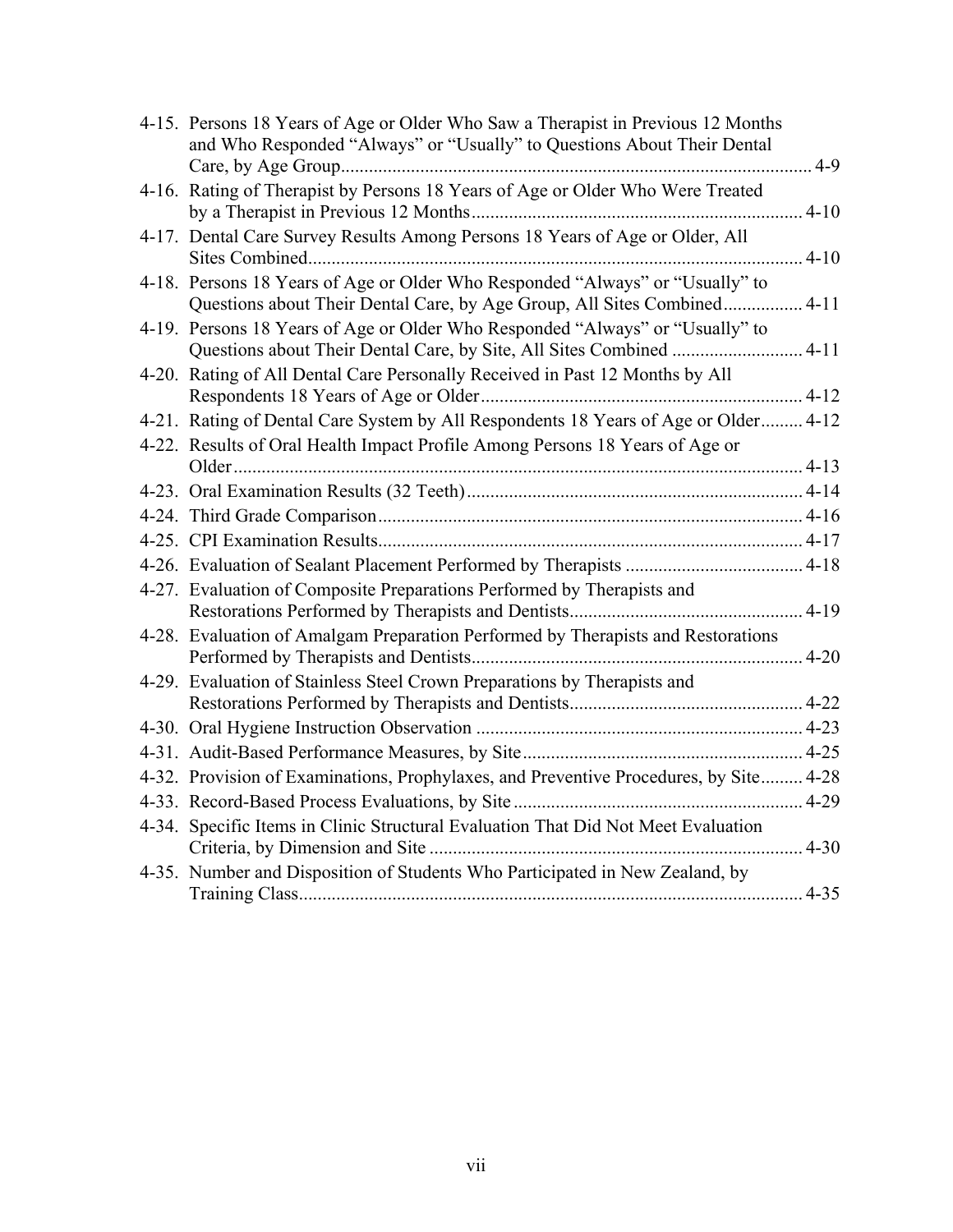# **ACKNOWLEDGEMENTS**

In addition to the research team, there were many people and organizations who contributed to this report since the study began in July 2008. Research was guided by a National Advisory Committee and an Alaska Tribal Coordinating Committee with members ranging from professional dentists to Alaska Native community members. We are grateful for the participation of the following people and organizations in this process.

# **Alaska Tribal Coordinating Committee**

| Brian Hollander   | Barbara Keena       |
|-------------------|---------------------|
| Joe Klejka        | <b>Frank Sutton</b> |
| Sue Hoeldt        | Tom Bornstein       |
| Doug White        | Mark Kelso          |
| Rose Heyano Loera | Berda Willson       |
| Sandra Jones      | June Walunga        |
| Stephanie Woods   | Mark Gorman         |
| Dan Long          |                     |

# **Alaska Native Tribal Health Consortium**

| Tim Gilbert | Jay Butler    |
|-------------|---------------|
| Ron Nagel   | Mary Williard |

# **National Advisory Committee**

| Caswell Evans (Chair) | Raymond Lala         |
|-----------------------|----------------------|
| Myron Allukian Jr.    | Sheila Riggs         |
| Robert Brandjord      | Stephen Schroeder    |
| George Brenneman      | Mary Smith           |
| L Jackson Brown       | Richard Valachovic   |
| Dominick DePaola      | June Walunga         |
| Chris Halliday        | <b>Brad Whistler</b> |
| Ann Battrell          | Doug White           |
| Lawrence Hill         | Berda Willson        |

# **Staff and Study Participants from Alaska**

The individuals in villages throughout Alaska who participated in the data collection activities The dental health aide therapists, dentists, and other clinic staff who took part in the study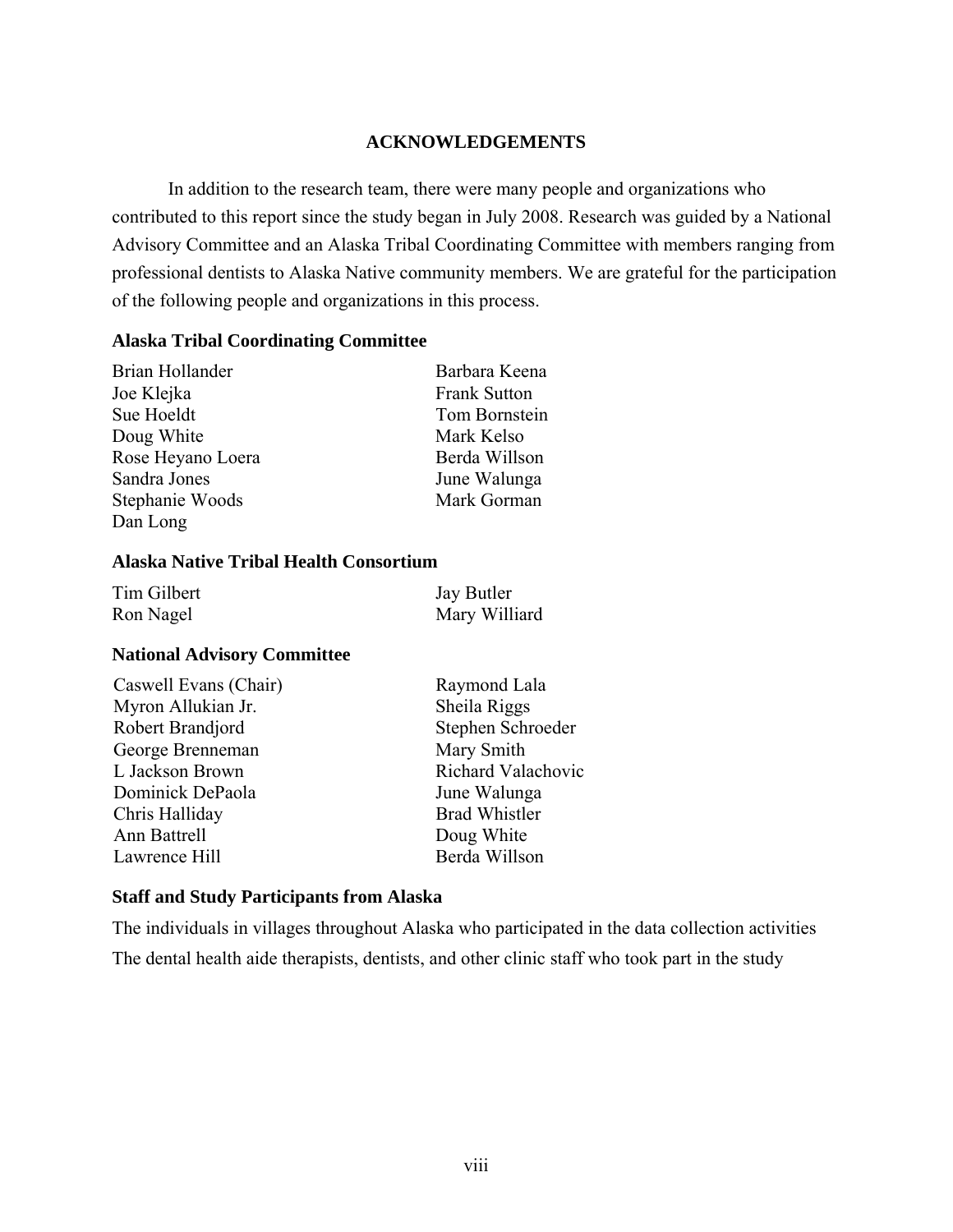# **Individuals and Organizations Contributing to Data Collection and Report Preparation**

| William Murdock  |
|------------------|
| William Blaylock |
| Carla Pinkerton  |
| Lisa Kilpatrick  |
| James Kennedy    |
| Thomas Long      |

Diane Shugars Julia Gable Jo Hetland Rita Sembajwe Justin Faerber Orange County Health Department, NC

# **Foundations, Staff, and Consultants**

W.K. Kellogg Foundation Alice Warner-Mehlhorn Rasmuson Foundation Joel Neimeyer Bethel Community Services Foundation Chris Perez Albert Yee Jerry Drake Allan Formicola Mary Elizabeth Rider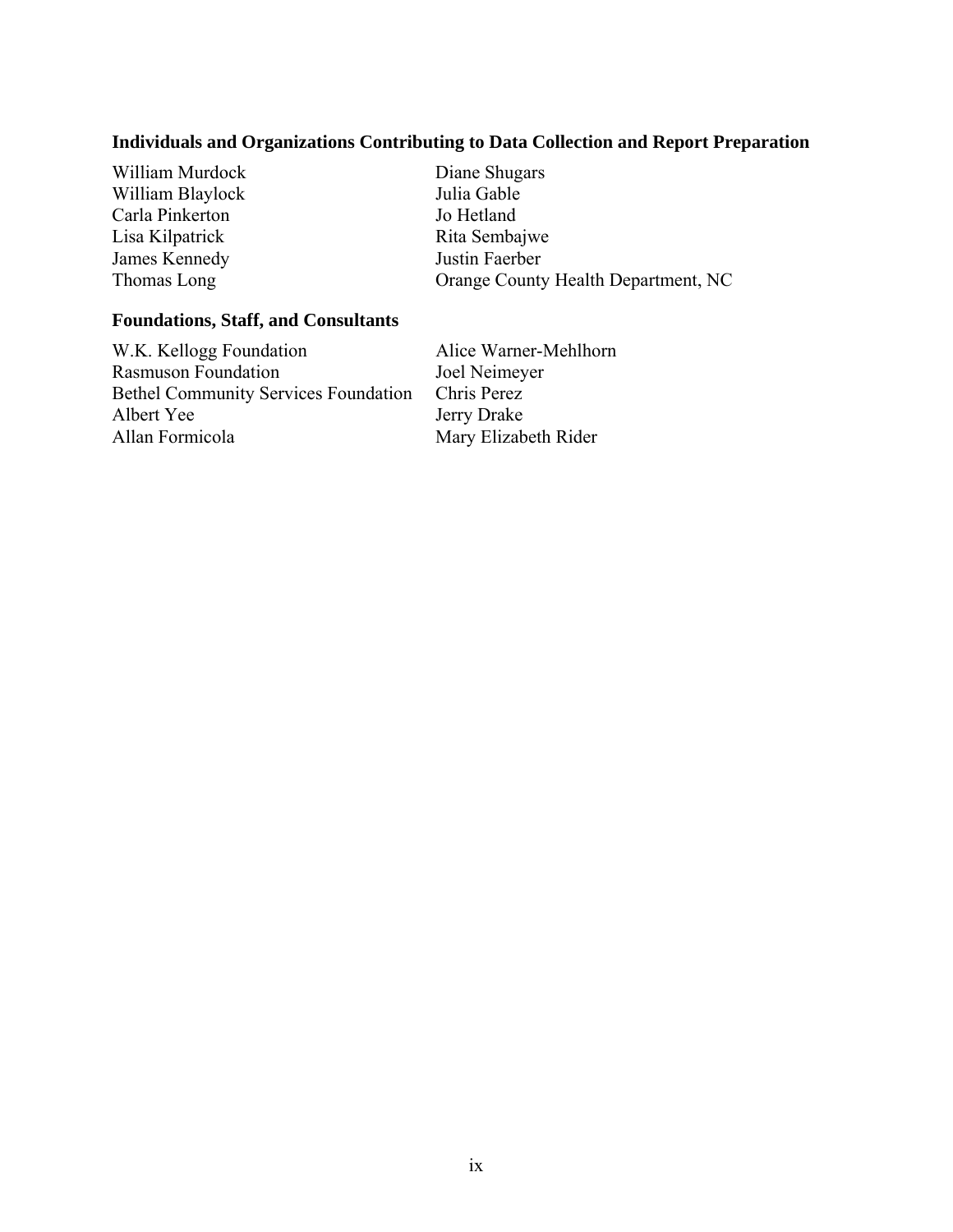#### **EXECUTIVE SUMMARY**

#### **ES.1 Introduction**

A majority of Alaska's Native population lives in remote villages, accessible only by airplane, boat, four-wheeler, or snow mobile. Because of this, devising effective strategies to meet their oral health needs has posed daunting, nearly insurmountable, challenges for over a century. Since the 1960s, dental care for rural Alaska Natives has been provided primarily by itinerant dentists employed by (or under contract to) the Indian Health Service (IHS) or tribal organizations. With limited access to preventive and restorative care, disparities in oral health continue to grow: 62% of children ages 2 to 5 have untreated caries, a sizably higher proportion than among comparable groups from the lower 48 states.

To address these needs, in 2003 the Alaska Native Tribal Health Consortium (ANTHC), in collaboration with tribal health organizations, began the Alaska Dental Health Aide Initiative to provide dental health aide therapists (hereafter called therapists) to rural villages. Modeled after a program that began in New Zealand in 1921 and that has now been successfully emulated in many other countries worldwide, the Initiative is part of the Community Health Aide Program. There are currently 10 therapists who were trained in New Zealand and who work in a variety of practice settings, including subregional clinics and remote villages. Working under the general supervision of dentists at regional offices, therapists may perform cleanings, restorations, and uncomplicated extractions.

In January 2008, the W.K. Kellogg Foundation, in collaboration with ANTHC, the Rasmuson Foundation, and the Bethel Community Services Foundation, requested that an experienced organization provide an independent, detailed, and objective evaluation of the initial implementation of the Dental Health Aide Therapist (DHAT) program. In this evaluation, we focused on the following five areas:

- patient satisfaction, oral health–related quality of life, and perceived access to care;
- oral health status;
- clinical technical performance and performance measures;
- record-based process measures and evaluation of clinical facilities; and
- implementation of community-based preventive plans and programs.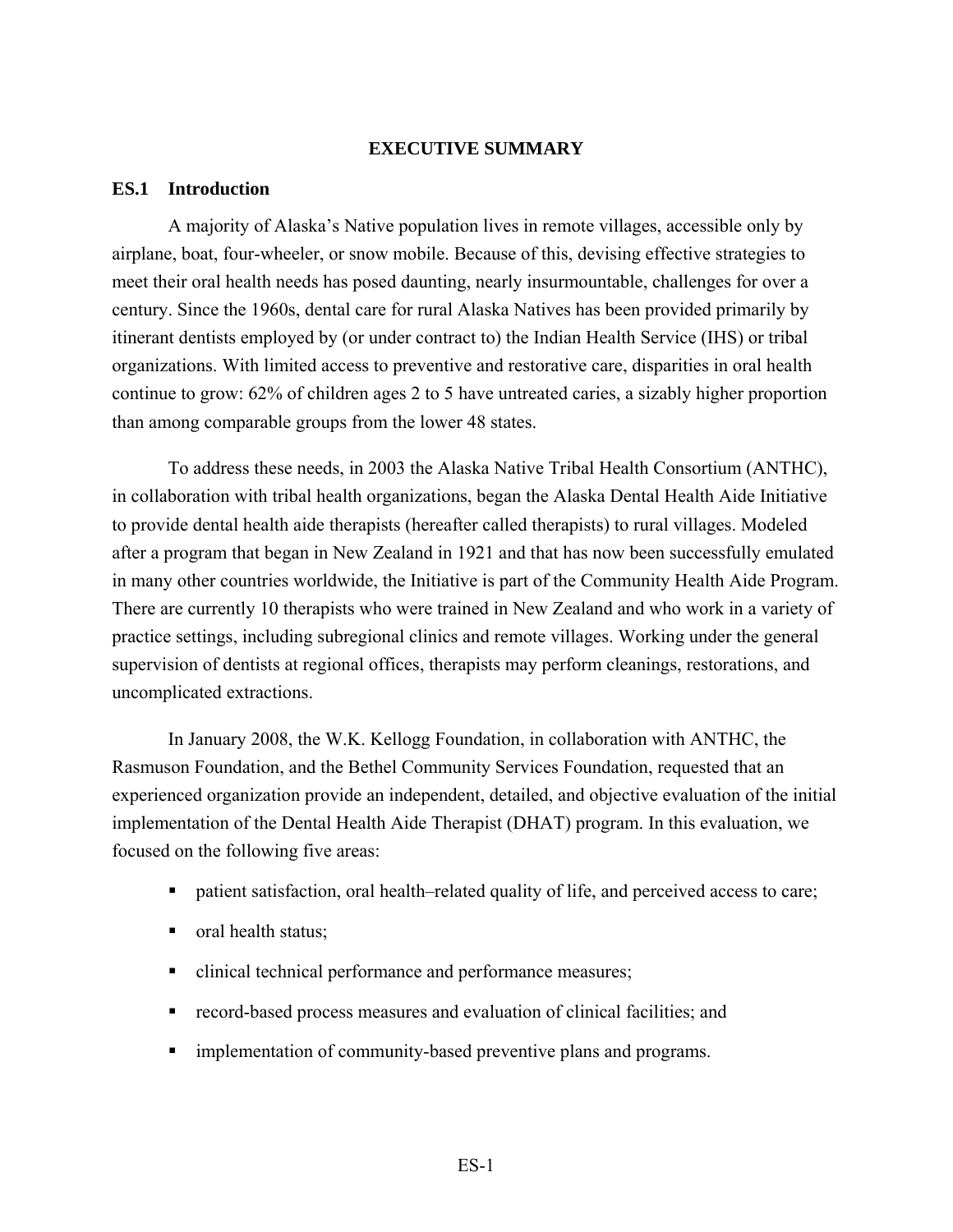#### **ES.2 Methods**

In the ensuing 2.5 years, we undertook an extremely detailed examination of the implementation of the DHAT program in Alaska. Originally, we intended to conduct a comparative study using villages served by therapists vs. those that were not. However, for many reasons, not the least of which was that it was impossible to find comparable villages, we abandoned the comparative approach and instead conducted a case study of five unique villages. Villages were selected to allow us to take full advantage of the natural variability in practice circumstances to assess issues related to the DHAT program implementation under a variety of conditions. Our National Advisory Committee, in recognition of the fact that any long-term evaluation of the DHAT program will require a carefully designed and executed baseline assessment, recommended that this evaluation provide such a rigorous and foundational perspective for future use, and our revised approach was designed to help provide this information. Further, the Alaska Tribal Coordinating Committee requested that we provide data pertinent to their continuing quality improvement information needs. Our clinical and facility assessments were expanded to address this request as well.

We employed a variety of quantitative and qualitative measures to provide legitimate and robust answers to the focus areas we were asked to address. We consciously undertook this evaluation with a narrow scope in mind: to evaluate—using transparent quantitative and qualitative methods—the implementation of the DHAT program in five practice sites in Alaska. We undertook this challenging effort knowing that there are few, if any, widely accepted, evidence-based standards for assessing dental practice performance. Further, for the logical comparison group—that is, dentists in private practice—there are virtually no data for any of the outcomes that we undertook to observe and measure.

The quantitative measures that we used relied on methods that were previously published in the peer-reviewed literature, were developed by national or international organizations, were derived from examination standards used for assessing clinical competency for board certification of U.S. dental school graduates, and were informed by expert opinion of practicing professors from academic dentistry. The qualitative measures that we used were foundational ones commonly used in social sciences and health services research.

We conducted multi-day visits to sites where therapists were currently operating, as well as the regional hubs, relatively larger communities where their supervisory dentists worked. During site visits where therapists were working, we used trained and calibrated project dentists to directly observe the work of the therapists (performing restorations and other patient-specific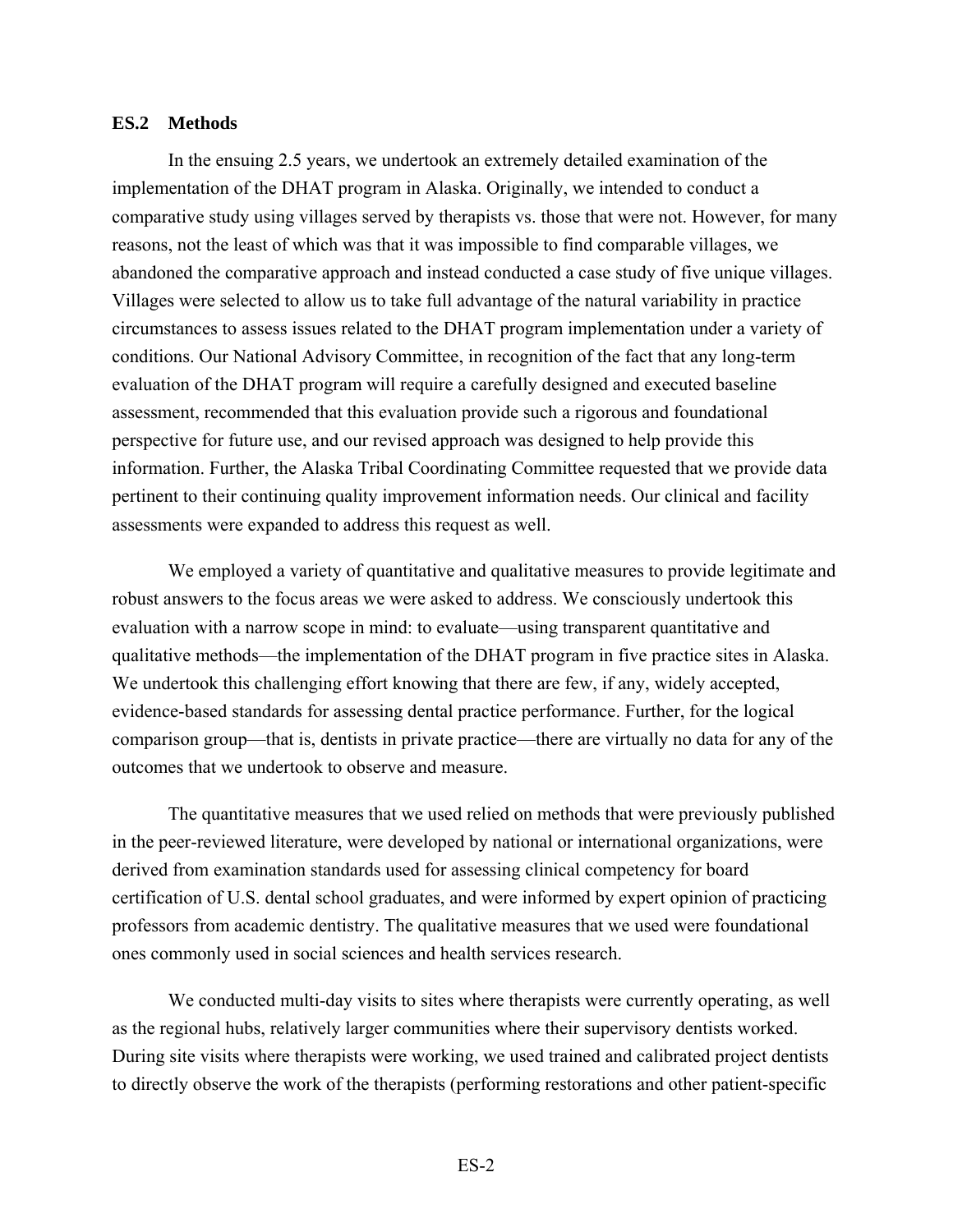care). We also had the opportunity to assess, in a blinded fashion, the characteristics of prior restorations (amalgams and composites) that had been performed by both dentists and therapists. Dental records were assessed using explicit published criteria to assess measures of practice effectiveness and site and individual therapist performance. Qualitative data were derived from scores of interviews that were conducted during our multiple site visits to Alaska, as well as numerous phone conversations. On site visits and in phone interviews, we conducted semistructured interviews using interview guides. These interviews were recorded, transcribed, coded, and analyzed using qualitative analysis software.

#### **ES.3 Results**

With regard to restorations, using well-accepted criteria for selected clinical procedures, the therapists were directly observed performing sealant placement, composite and amalgam preparations, stainless steel crown placement, and oral health instruction. The sample sizes for each of these procedures were small, as was the proportion of observed procedures with deficiencies. Prior restorations were assessed by a trained observer who was "blinded," or unaware whether a therapist or dentist had been the provider. In this convenience sample, few deficiencies were observed, and rates and types of deficiencies were similar for the two provider groups. With regard to prevention, performance measures indicate that assessment of patients' risk of dental disease is well integrated into some but not all practice sites. This is not an unexpected finding; a formal risk assessment is currently being promoted in dental schools but has not yet become universally accepted in dental practices.

The level of patient satisfaction derived from surveys was generally high and did not vary across sites or by age. Therapists were rated as explaining things clearly, listening carefully, and treating patients with courtesy and respect. As a system characteristic, therapists and other dental providers were rated as making patients feel comfortable and generally not keeping their patients waiting for more than 15 minutes. Qualitative results indicated that many persons from the villages reported that they felt access to care had improved. Many village residents reported that they appreciated being able to have dental problems addressed more quickly rather than waiting months for appointments in larger hub communities or having to wait with a toothache until a dentist might come out to the village. Many of the village residents expressed pride that an Alaska Native had been trained to provide these dental services, with the therapists serving as positive role models for the children of the village, particularly in the two village sites where the therapists reside permanently.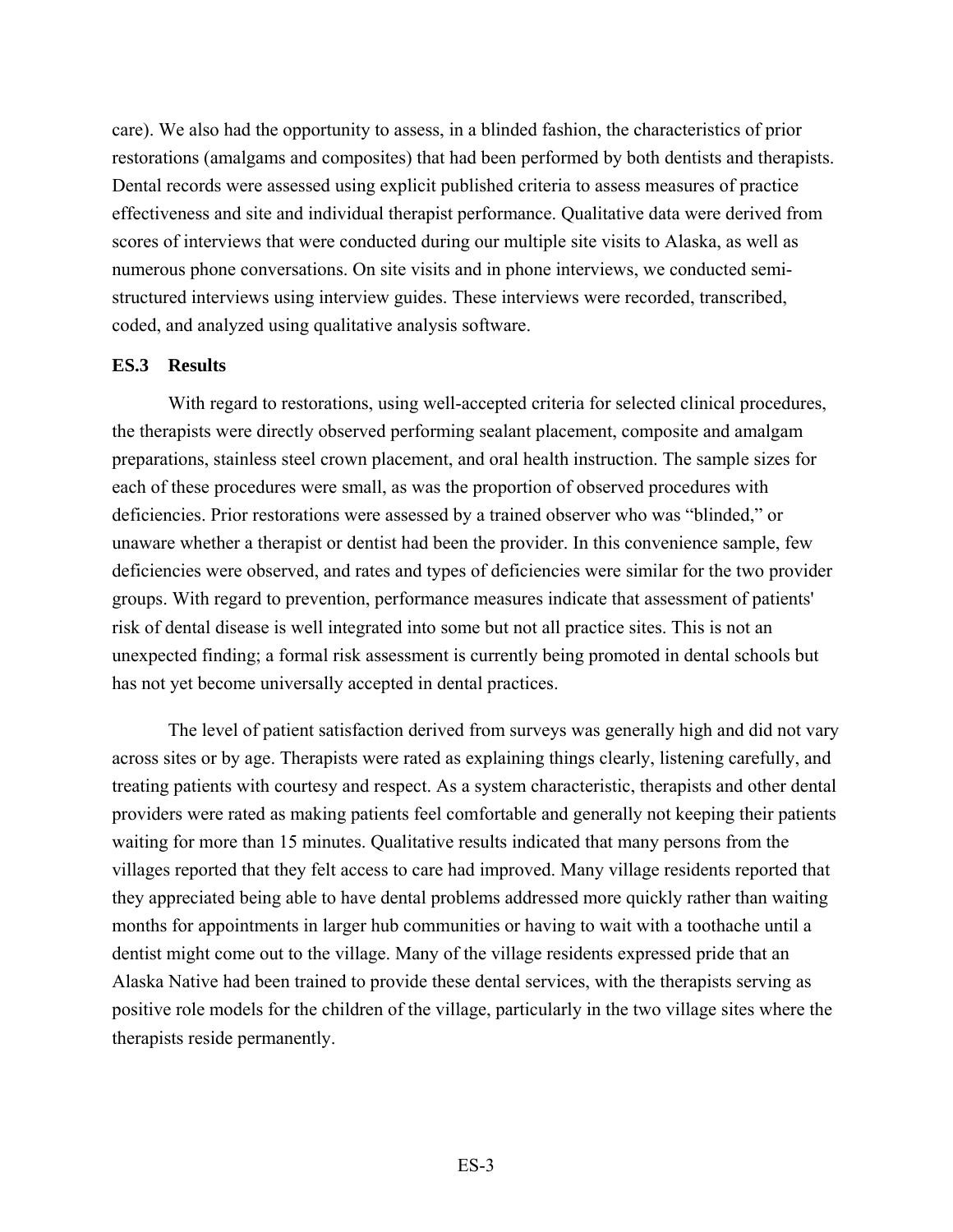A fundamental factor influencing the success of implementing prevention programs appeared to be whether the therapist was living permanently in the particular village. The itinerant therapists did not have the time to divert from addressing backlogged dental needs; in addition, because of the short duration of their visits, they had fewer opportunities to develop relationships, particularly with key school personnel who often may need to be educated about the importance of oral health.

In four of the five sites, the therapist operates within a modern medical clinic constructed during the past 20 years. The number of chairs ranged from one (Site C) to eight (Site A). The fifth clinic at Site E has two chairs; it is located in a portion of a doublewide trailer that also provides temporary quarters for itinerant staff. Four of the five therapists' supervising dentists were dental directors, and the fifth was a clinic dental director. All were full-time employees of their area's tribal health organization.

The evaluation of clinic facilities, policies, and personnel assessed 91 specific items across eight dimensions, and most of these were satisfactory across all sites. A small number of items that did not meet evaluation criteria at some of the sites were noted in facilities, equipment, written descriptions of policies, and sterilization dimensions. There are no published data on how private practices or clinics in the United States would compare with the results on these 91 specific items.

#### **ES.4 Conclusions**

The various indicators that were applied in these case studies to evaluate implementation of this program demonstrate that the five therapists who were included in this study are performing well and operating safely and appropriately within their defined scope of practice. The data indicate that the therapists who were observed are technically competent to perform these procedures within their scope of practice. The patients who were surveyed were generally very satisfied with the care they received from the therapists.

Those who initially conceived of implementing a dental therapist program in Alaska recognized the magnitude of the unmet need. They planned to strategically deploy the therapists to the larger villages (those with populations of 800 or more) to address the considerable unmet need for restorative care. It was expected that the therapists, when first deployed to a village, would place their major emphasis on relieving pain from dental caries as a first line approach. All of the patient care data indicate that the therapists are practicing in this manner under the general supervision of the dentists to whom they are assigned and with standing orders defined by the supervising dentist in accordance with a scope of practice outlined through the federal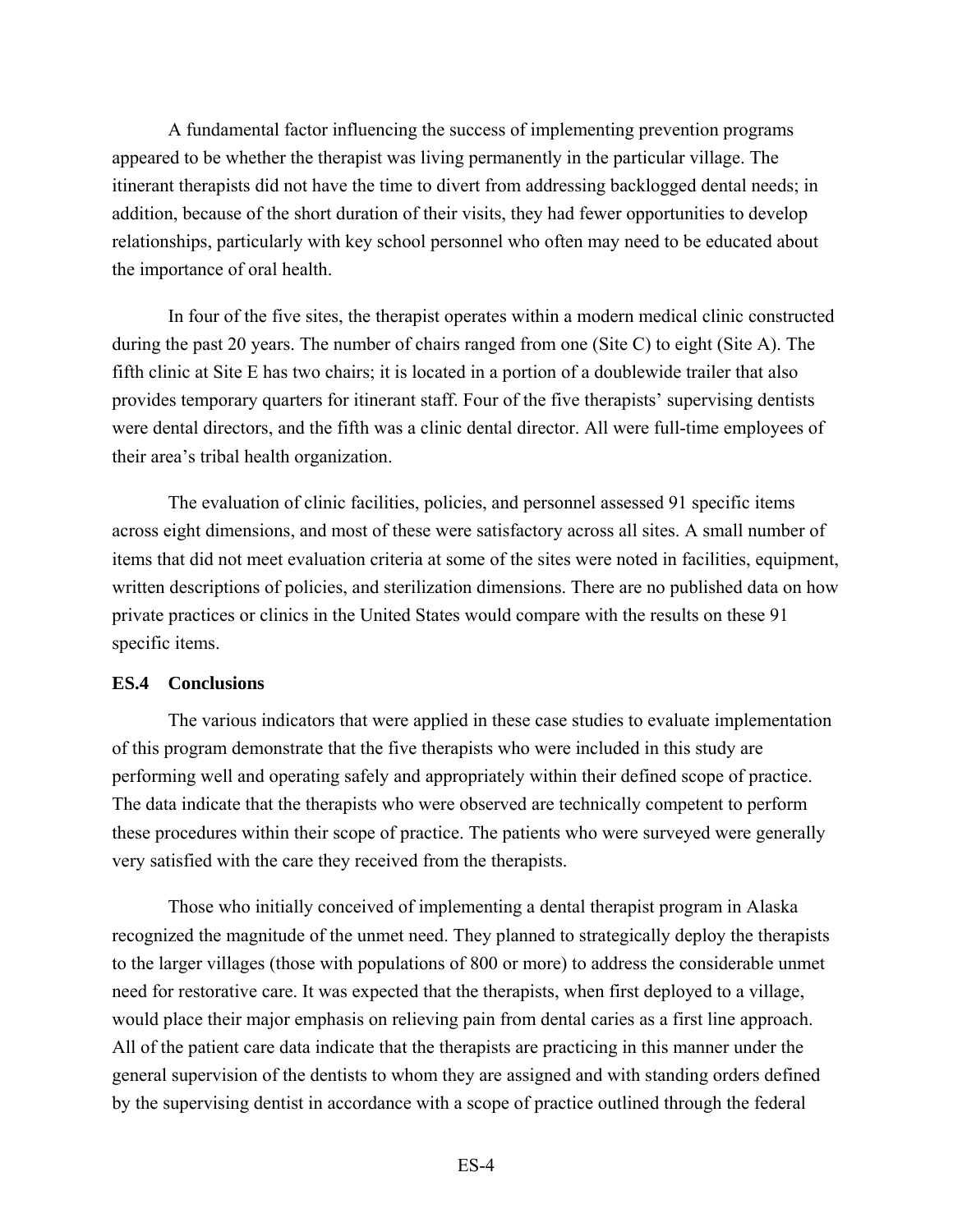certification standards. The therapists we observed are well accepted in the villages, and serve as role models. As the burden of acute oral disease is brought under control, the second prong of this approach was to begin implementing preventive measures—including education—through the school system by village-based therapists. There are early indications that this model implemented by resident therapists who have a well-respected role in the community—can begin to permit therapists to focus part of their efforts on preventive services. Such measures are needed as there continues to be substantial dental disease, and especially troublesome is the fact that many of the younger individuals are moving in the same trajectory as the adults seen in this study. Effecting change will take significant alterations in the oral health attitudes and behavior of Alaska Natives, and this will likely take years to accomplish. The therapists' cultural awareness and credibility in the villages can help shape changes in behaviors.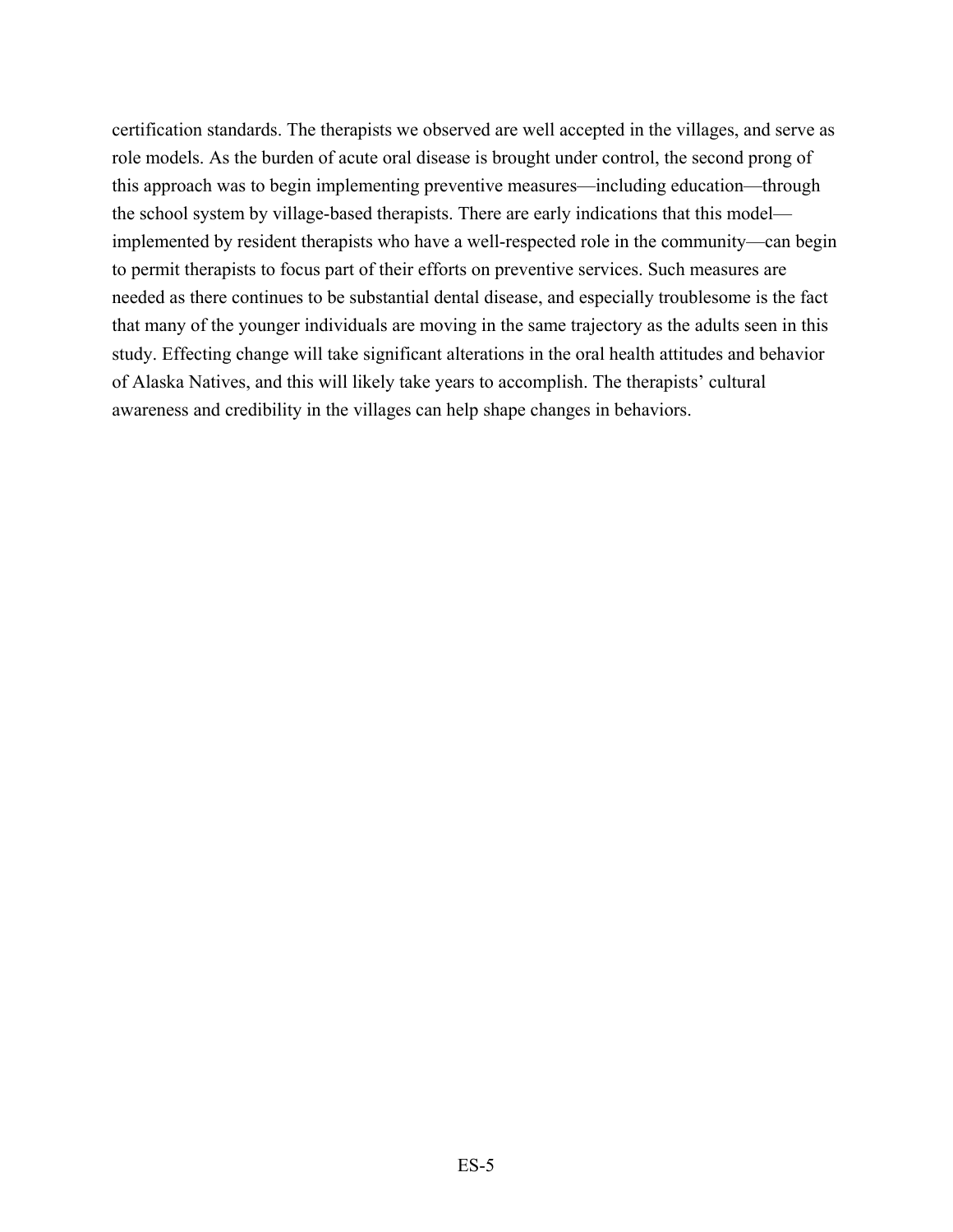# **SECTION 1 INTRODUCTION**

<span id="page-14-0"></span>A majority of Alaska's Native population lives in remote villages, accessible only by airplane, boat, four-wheeler, or snow machine. Because of this, devising effective strategies to meet their oral health needs has posed daunting, nearly insurmountable, challenges for over a century. Since the 1960s, dental care for rural Alaska Natives has been provided primarily by itinerant dentists employed by (or under contract to) the Indian Health Service (IHS) or tribal organizations. With limited access to preventive and restorative care, disparities in oral health continue to grow: 62% of children ages 2 to 5 have untreated caries (Indian Health Service, 2002).

To address these needs, in 2003 the Alaska Native Tribal Health Consortium (ANTHC), in collaboration with tribal health organizations, began the Alaska Dental Health Aide Initiative to provide dental health aide therapists (hereafter called therapists) to rural villages (ANTHC, 2008). Modeled after a program that began in New Zealand in 1921 and that has now been successfully emulated in many other countries worldwide (Nash, 2004; Nash & Nagel, 2005), the Initiative is part of the Community Health Aide Program. There are currently 10 therapists who were trained in New Zealand and who work in a variety of practice settings, including subregional clinics and remote villages. Working under the general supervision of dentists at regional offices, therapists may perform cleanings, restorations, and uncomplicated extractions.

With its longstanding interest in addressing health disparities by supporting and evaluating delivery systems that can reach the underserved, the Kellogg Foundation, in collaboration with ANTHC, the Rasmuson Foundation, and the Bethel Community Services Foundation, seeks to evaluate the care provided under the integrated dental delivery system now employing the therapists. However, recognizing that the benefits of improving access to dental care may come with unanticipated costs, the foundations and ANTHC asked that the use of therapists be carefully evaluated against any potential to do harm, with attention to whether this model of care delivery represents an improvement of current care practices or, more seriously, results in care that causes detrimental outcomes beyond what would have happened in the absence of such care. Further, in the early stages of fielding a newly developed program, such as the Dental Health Aide Therapist (DHAT) program, it is important to evaluate the implementation process to assess the integrity to the overall program model and identify barriers and facilitators for long-term success.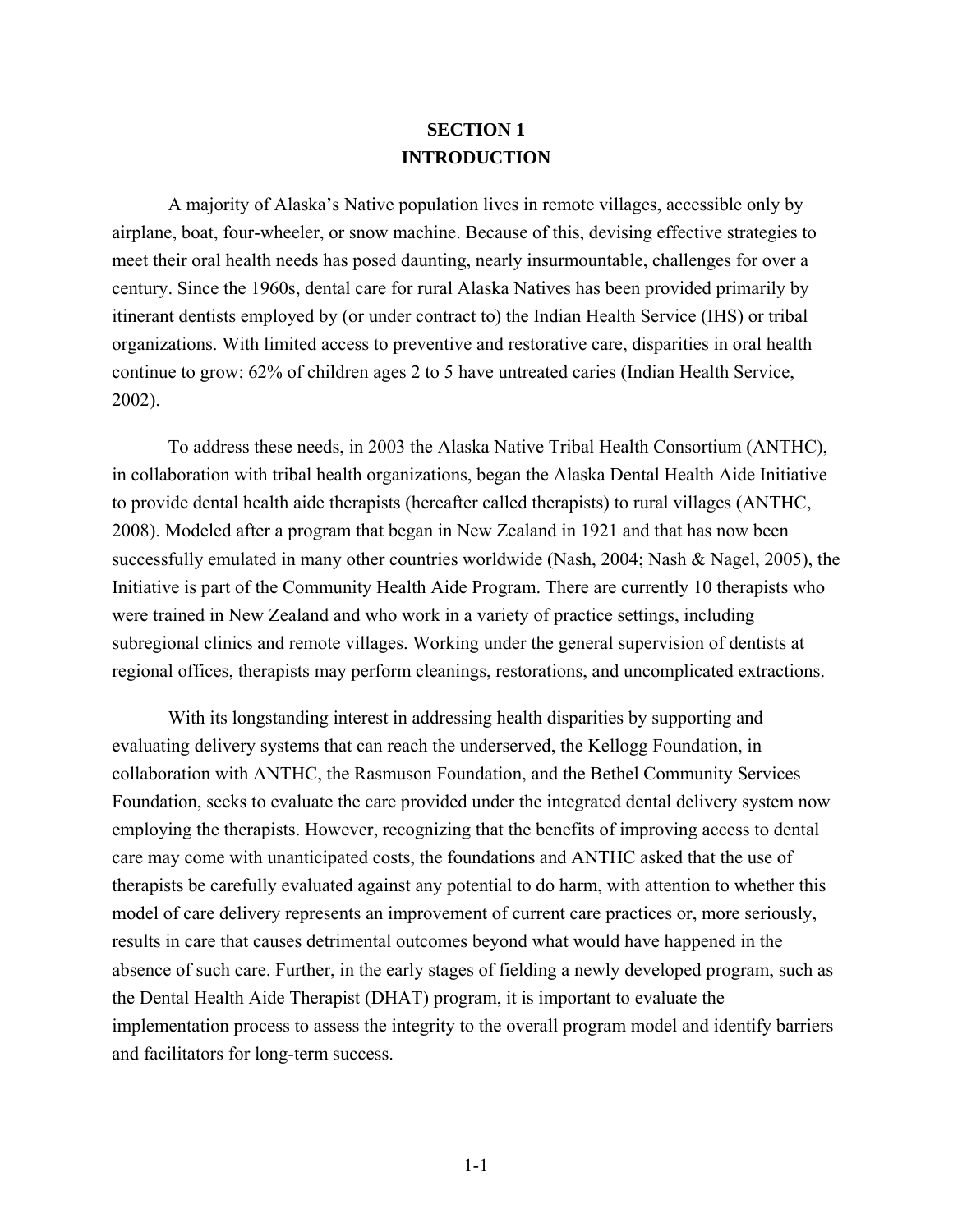### <span id="page-15-0"></span>**1.1 Issues Addressed by this Evaluation**

For those who provided resources for this program evaluation, those who served on project advisory committees, and those individuals and their institutions who participated in or contributed to this project—supporters and advocates as well as potential critics and detractors the overriding areas of focus of this evaluation have been on (1) the care provided by the therapists, and (2) changes in access to care for eligible program beneficiaries. Although measures of quality of care are compelling in their capacity to inform ways to improve the provision of dental care in the future, there are few measures available to assess the quality of care in dental practices, and virtually no published or widely accepted performance standards for these measures (Bader, 2009). Thus quality assessment, by necessity, must be descriptive but not comparative. Although there are reasonable measures of access, having access does not necessarily guarantee patient health unless the definition of access includes the concept that health care services will maintain or improve health or otherwise provide "quality care."

Therefore, what we provide in this report is an in-depth case study of Alaska tribal health organizations as they implemented a program based on a provider model that was developed nearly 90 years ago in New Zealand and has been emulated in over 40 countries worldwide (Nash et al., 2008). We have employed both quantitative and qualitative methods to collect a rich array of data on the program implementation process that each of the tribal organizations employing New Zealand-trained therapists has undertaken and experienced.

#### <span id="page-15-1"></span>**1.2 Goals of this Evaluation**

Our general approach was to provide, beginning in 2008, a broad and comprehensive assessment of the implementation of the DHAT program by assessing practice activities in sites within each of the five tribal health organizations that currently employ New Zealand–trained therapists. The overall purpose of this project was to evaluate the implementation of the DHAT program, with a particular emphasis on assessing the care and current practice characteristics that may be influencing changes in levels of access to care. Regarding practice characteristics, there are no published results on how existing practices comply with many of the selected areas studied; however, since the outcome of this study was to assist ANTHC in improving the program as they move forward, we decided to collect such information in addition to assessing care. In addition, we included a cross-section series of oral health surveys in each site to provide a baseline assessment for future longitudinal studies. Specific areas of focus included

- patient satisfaction, oral health–related quality of life, and perceived access to care;
- oral health status;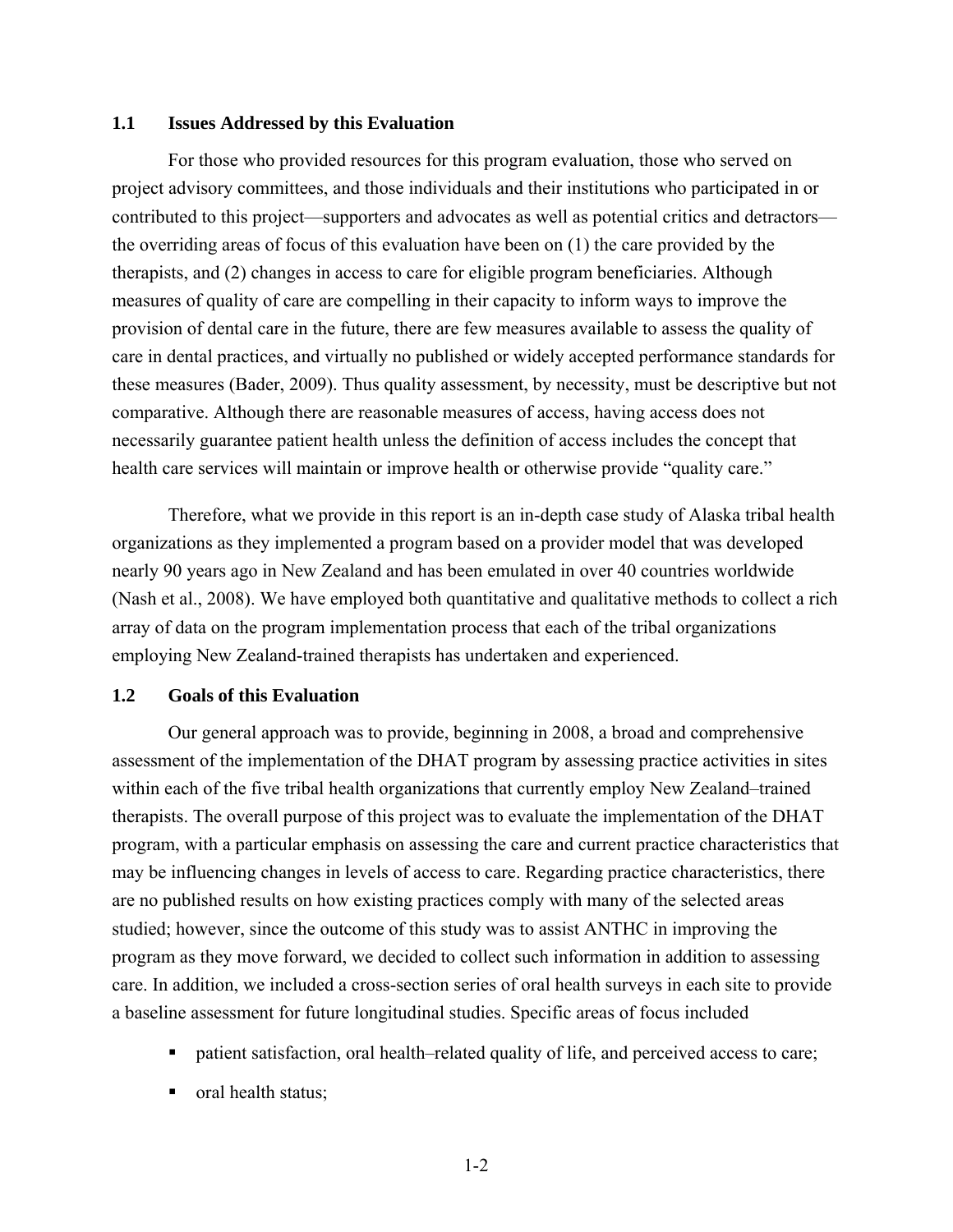- clinical technical performance and performance measures;
- record-based process measures and evaluation of clinical facilities; and
- **In** implementation of community-based preventive plans and programs.

## <span id="page-16-0"></span>**1.3 Caveats: Issues Not Addressed by this Evaluation**

This is not a randomized trial of quality assessment that compares the outcomes of licensed dentists with those of therapists, although we were able to collect, in a blinded, unbiased fashion, data that permit comparisons of the technical excellence of prior restorations provided by members of the two groups. Such information is valuable and informative.

Similarly, this is a cross-sectional assessment that does not afford a reliable quantitative assessment of how dental care access may be changing in bush Alaska. The program is too new and comprises too few therapists to expect such quantification at this time. By nature, a crosssectional assessment is one that provides insight into how the DHAT program is operating at a single time point of observation. Such an assessment provides valuable information, but this design does not permit an evaluation of what the impact of the DHAT program may be on the oral health of the community over time. For this reason, we included in the evaluation an oral health survey of residents in each village that can serve as a baseline for future longitudinal studies. The oral health survey provides the context in which the therapists and other dental providers are operating. However, to reiterate, the oral health survey's cross-sectional nature does not enable attribution to a program or a particular provider as having either a positive or negative impact. The survey should be viewed as a snapshot in time, but a picture with considerable clarity nonetheless.

Moreover, this evaluation was consciously undertaken with a narrow scope in mind: to evaluate—using transparent quantitative and qualitative methods—the implementation of the DHAT program in five practice sites in Alaska. We undertook this effort knowing full well that there are few, if any, widespread and evidence-based standards for assessing dental practice performance. There are no uniformly accepted practice groups whose standardized performance can serve as a valid comparison for what we undertook to observe. These caveats should be kept in mind when considering the microscopic scrutiny to which we applied our examination of the implementation of the DHAT program. Applying similarly intense scrutiny to the routine practice and performance of licensed dentists currently in private practice in Alaska, as well as those in the lower 48 states, would be most illuminating. Such examination is beyond the scope of the current project and must await future study and availability of interest and resources.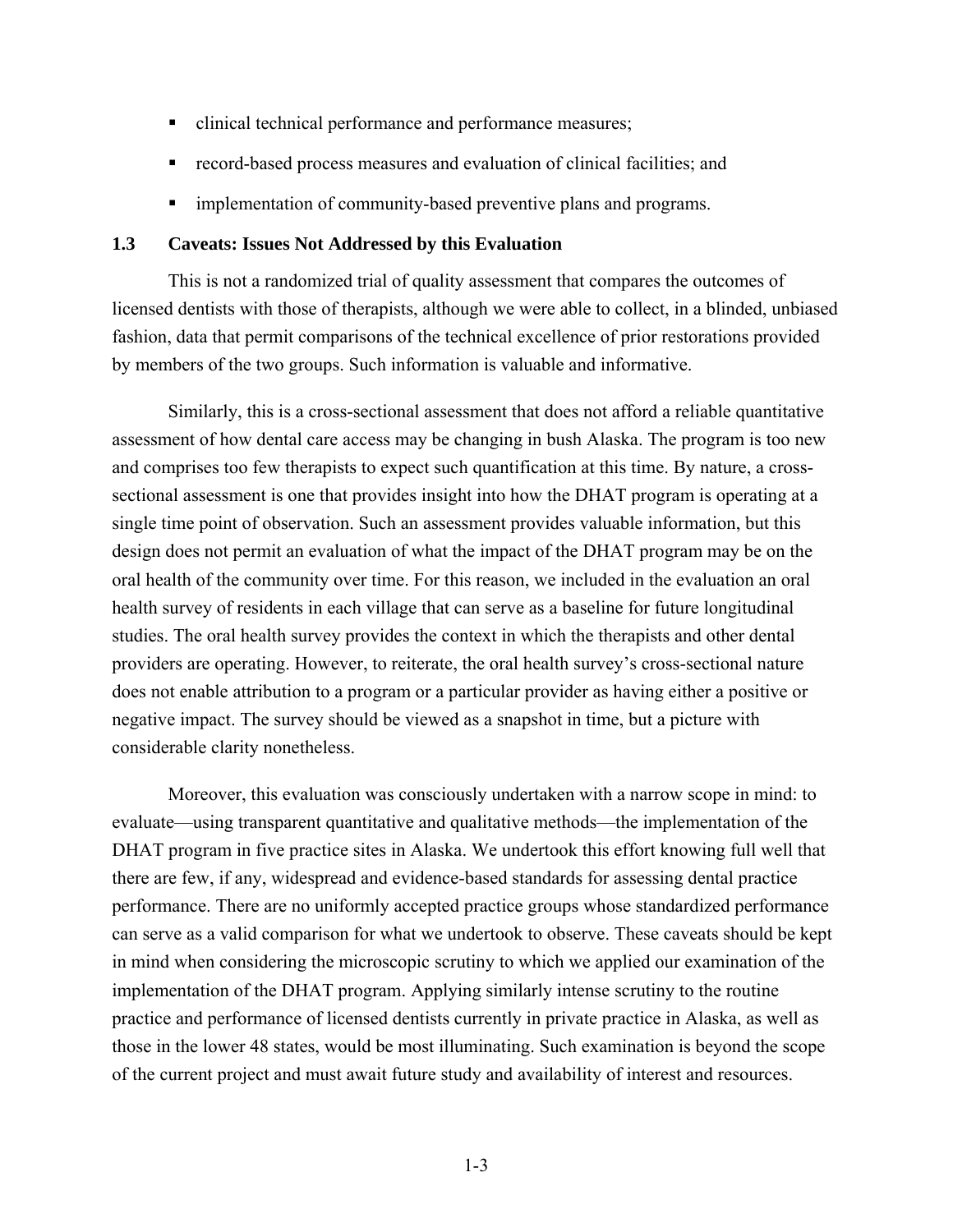This evaluation focused on issues related to program implementation of allied providers, therapists who were trained in a New Zealand–based program that has been operating for 89 years. There are many proponents and opponents of the notion that such allied providers—in some form—be trained, licensed, and deployed in the lower 48 states. These are policy issues that extend well beyond what we were tasked to perform in this evaluation. Advocates on both sides of the issue may find this narrow construction frustrating and incomplete, but the major contributors to this report spent countless hours debating the results of our study and the context in which it will be disseminated. We were not tasked with developing policy recommendations for wider implementation of this or some other allied- or mid-level-provider workforce model. The data provided in this evaluation can serve as a legitimate foundation by which others may draw and formulate their own inferences and recommendations. Our commitment has consistently been to provide the most accurate assessment available. This is the best and most informative role that this study can play in the current policy climate.

Even with these cautionary notes, this study provides information on how therapists provide dental services across a range of practice circumstances, and how that provision is perceived by consumers of those services. These case studies will illuminate many of the issues facing a program whose implementation is still in its infancy; they will not answer all of the questions surrounding the use of "nontraditional" providers, but the findings from the case studies will hopefully contribute some useful observations to further inform the ongoing debate.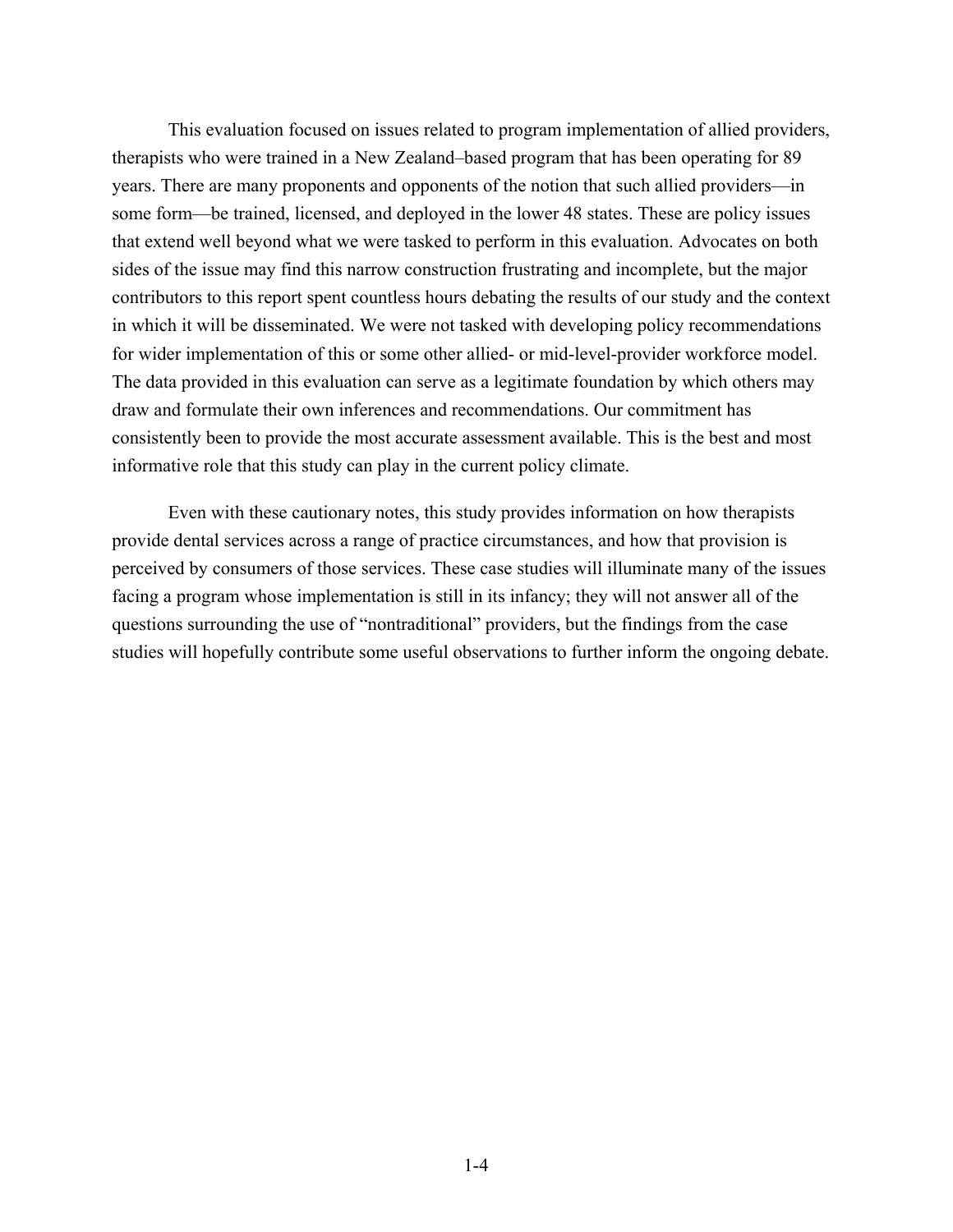# **SECTION 2 BACKGROUND**

#### <span id="page-18-1"></span><span id="page-18-0"></span>**2.1 Development of Dental Services in Alaska**

Following the acquisition of Alaska from Russia in 1867, medical care was sporadically provided by ship's surgeons who were assigned to the Revenue Cutter Service and who occasionally provided treatment to Alaska Natives when making landfall during their summer cruises in the coastal waters of the Bay of Alaska and the Bering Sea. Beginning in 1885, the Department of the Interior's Bureau of Education operated a series of village schools in Alaska. By 1907, because of the high prevalence of illness among school children, the Bureau of Education began to hire physicians and nurses directly and to support a program of hospital construction in Juneau, Akiak, and Noorvik. In 1916, a Commissioned Officer of the Public Health Service traveled by cutter to villages in the Aleutians, where he reported that the dental health of Alaska Natives was extremely poor and warranted an annual visit by a government dentist.

In 1931 the Bureau of Indian Affairs assumed responsibilities for health programs from the Bureau of Education and embarked on a hospital construction program while expanding dental and nursing services. Nonetheless, during the ensuing two decades, provision of health services, including dental services, was limited—particularly during World War II when many health professionals were drafted to assist in the war effort. In 1954, Congress directed the Division of Indian Health (renamed the Indian Health Service in 1969) to take over health care provision for American Indians and Alaska Natives. During the 1950s and 1960s, the number of Commissioned Officers of the Public Health Service who were assigned to the Division of Indian Health grew in Alaska. Nearly all of the dentists, who were primarily assigned to either Anchorage or field hospitals, were Commissioned Officers. Each of seven hospitals located throughout the state had a dental unit administered by a Commissioned Officer.

In the early 1960s, with transfer of all health care responsibilities to the Division of Indian Health, the concept of field visits by medical and dental teams became established as a basic model for providing care to residents of remote villages. Under this model, teams of providers would visit distant sites for brief periods of time—typically 1 to 2 weeks—and work long hours to accommodate as many patients as possible. The focus was on addressing acute need through extractions and restorative care. Although transportation, particularly access to air travel, has improved dramatically during the past 50 years, this model of itinerant care by dental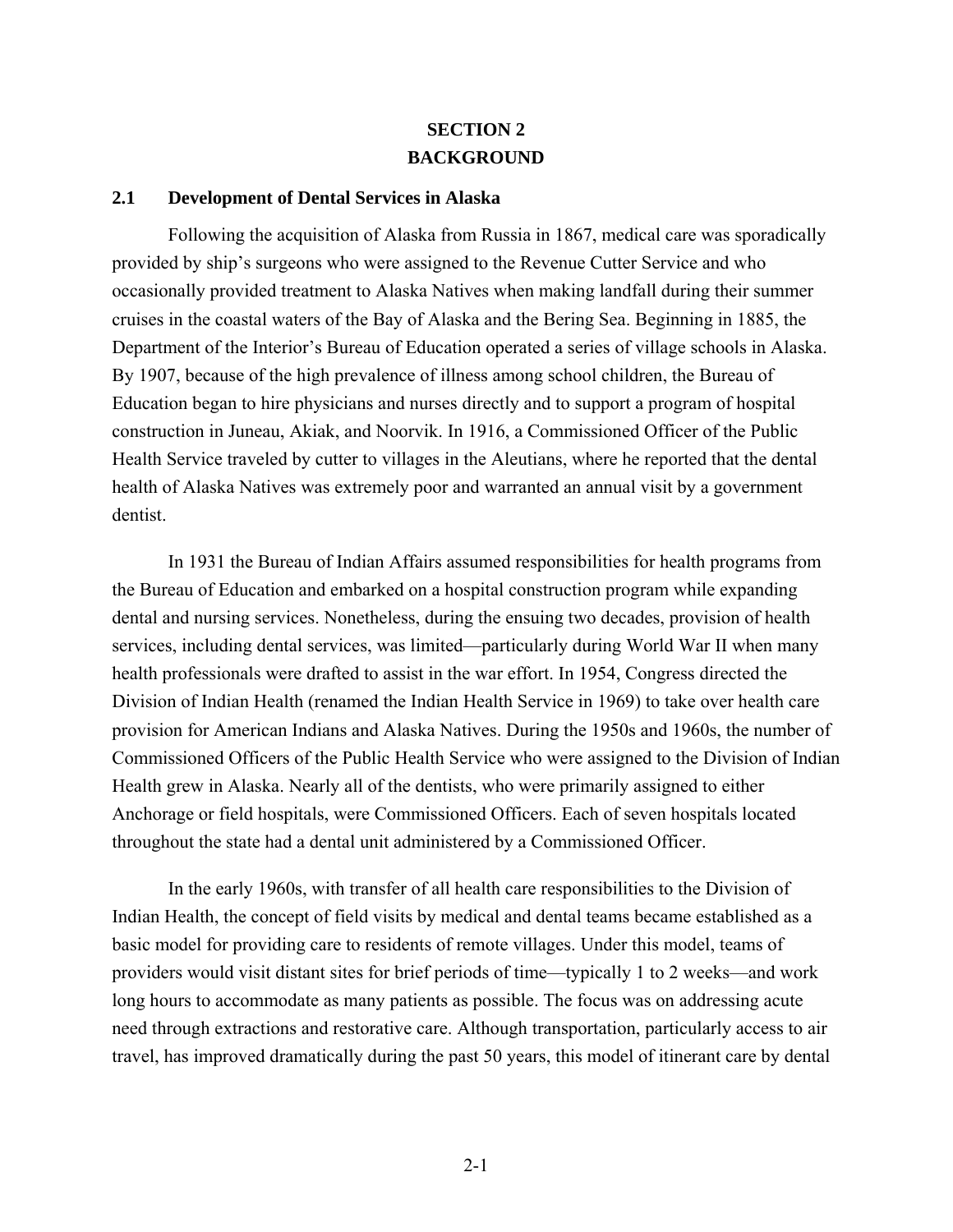<span id="page-19-2"></span>staff still serves as the foundation for the process by which many residents receive their dental care.

With the Civil Rights Movement of the 1960s, the notion that persons who are served by a particular government program should also play a role in that program's administration gained momentum. Although many lauded the expertise, compassion, and dedication of individual health care professionals who were providing services as employees of the Indian Health Service, critics viewed the agency as rigid, hierarchical, and insufficiently responsive to the idea that program recipients should be empowered to manage their own health care. President Nixon in 1970 stated that "the goal of any new national policy toward the Indian people…[should be]...to strengthen the Indian's sense of autonomy without threatening his sense of community" (Kunitz, 1996). With the passage of the Indian Self-Determination and Education Assistance Act (PL 93-638) in 1975 and the passage the next year of the Indian Health Care Improvement Act (PL 94-437), the option to transfer responsibility for dental and health care to Tribes and tribal organizations became law. During the next 25 years, tribal health organizations, in assuming responsibility for provision of dental services, continued to use the IHS workforce model of using staff dentists—either IHS officers or contract workers—and itinerant dentists to provide oral health services in Alaska. Under this model, some smaller villages may have only a single 1 week visit by a dentist every 12 months. Currently, there are 13 tribal health organizations that operate their own dental programs in Alaska.

# <span id="page-19-0"></span>**2.2 Alaska Native Oral Health Status in 1999**

The Indian Health Service undertook an Oral Health Survey of American Indian and Alaska Natives who had been treated and served in dental service units that were directly or indirectly supported by the IHS. The survey included 12,881 patients and documented the degree of dental disease across multiple ages groups, underscoring the significant unmet need of these populations, regardless of what measure oral health was examined.

# <span id="page-19-1"></span>**2.3 Development of the DHAT Concept**

In 1999, Mark Gorman, then Vice President of Community Health Services for the Southeast Alaska Regional Health Consortium (SEARHC) met with Tom Bornstein, SEARHC's Dental Director to discuss the issue of "extending care to an incredibly needy population."<sup>[1](#page-19-2)</sup> Noting that "a good idea has many parents," he asked the dental director to think about ways to do things differently, given that there were "continual complaints that access to care was

<u>.</u>

<sup>&</sup>lt;sup>1</sup> Interview with Mark Gorman, May 13, 2009.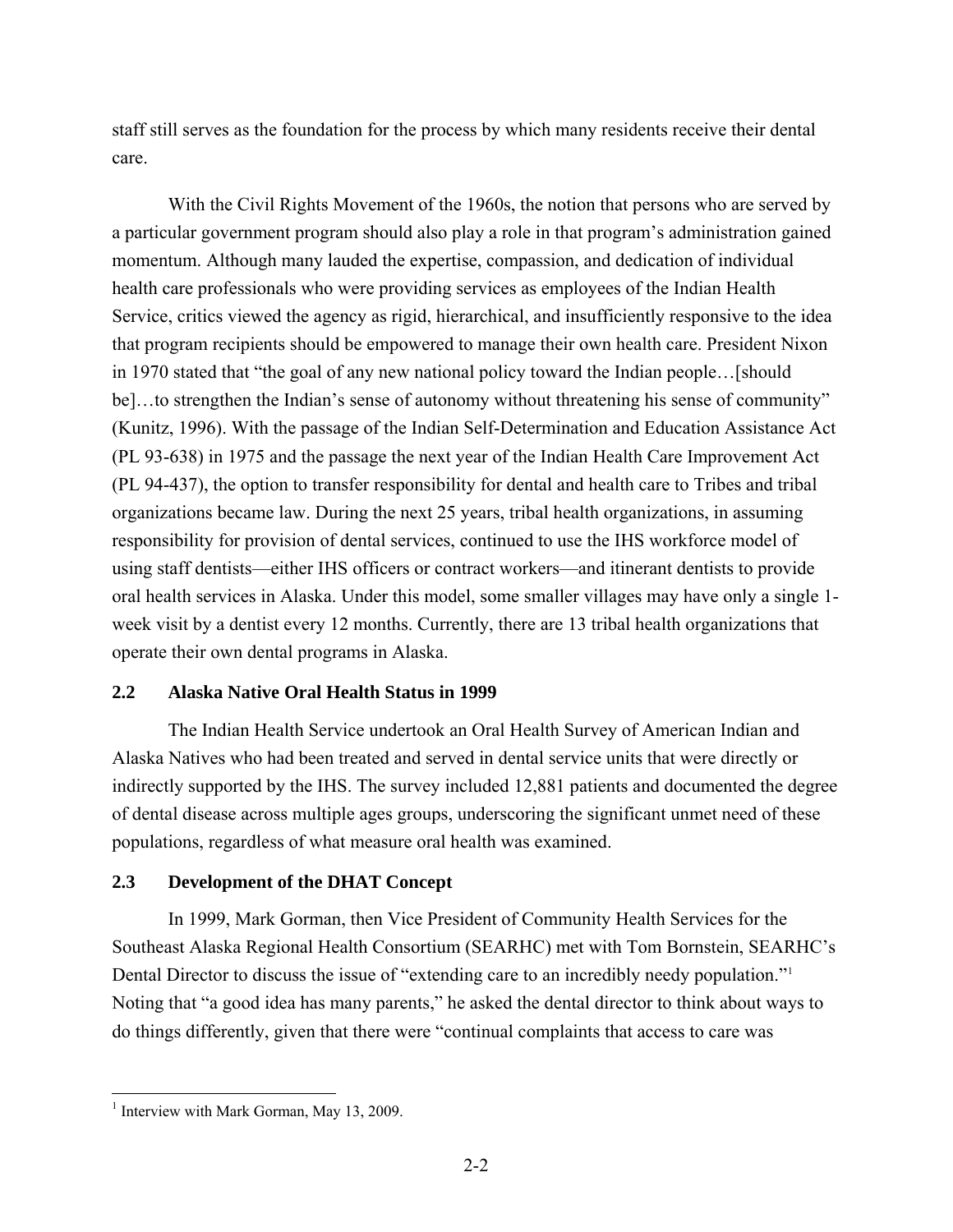<span id="page-20-0"></span>extremely limited."<sup>[2](#page-20-0)</sup> At first, the VP met with some resistance, particularly since it would, in effect, be "taking away clinical time" from a dentist who was "totally immersed in the clinic… [and]…as busy as could be."

Once the dental director reconsidered the issue from a broader, population-based perspective, he embraced the concept of approaching oral health issues "from a public health viewpoint," recognizing that he and other individual providers would never be able to provide sufficient services to address the amount of unmet need. In response, he produced a white paper (Bornstein, 1999) that outlined a series of options for improving oral health services for Alaska Natives (see *Appendix A*).

He noted a series of challenges that contributed to the current status of oral health among Alaska Natives, including escalating costs, "difficulties in the recruitment of professional staff," insufficient funding, and accelerating cultural changes such as the transition from a traditional subsistence diet to one heavily infused with refined carbohydrates. On top of this, the population of Alaska Natives was growing in number, which was a healthy sign of the success of the antituberculosis programs of the 1950s (Fortuine, 2006), yet one more unexpected source of stress on an overtaxed and underfunded health care system.

Later in 1999, the dental director presented the options outlined in his white paper at a meeting of the Alaska Native Health Board. One option was to permit tribal health organizations to employ "dentists, dental specialists, and dental hygienists who are fully licensed to practice" in other states, not just providers who had been licensed by the Alaska licensing boards. A second option was more widespread adoption of expanded function dental assistants, trained persons who can perform limited procedures, such as drilling and placement of fillings under indirect supervision of licensed dentists. A third option was to "train dental hygienists in expanded duties and techniques such as atraumatic restoration of teeth."

Most of these modifications would require changes in licensing arrangements for providers in Alaska. Neither the Alaska Dental Society nor the Alaska Dental Board showed any support for such changes. At that point, Jim Berner, the Director of the Community Health Services Division for ANTHC, suggested that the program changes in dental services be developed under the aegis of the Community Health Aide Program, a well-established program started initially in 1968 to permit local village residents, after training and certification, to provide health services such as first aid, blood pressure screening, and other essential services,

 $\overline{a}$ 

<sup>&</sup>lt;sup>2</sup> Interview with Tom Bornstein, March 17, 2010.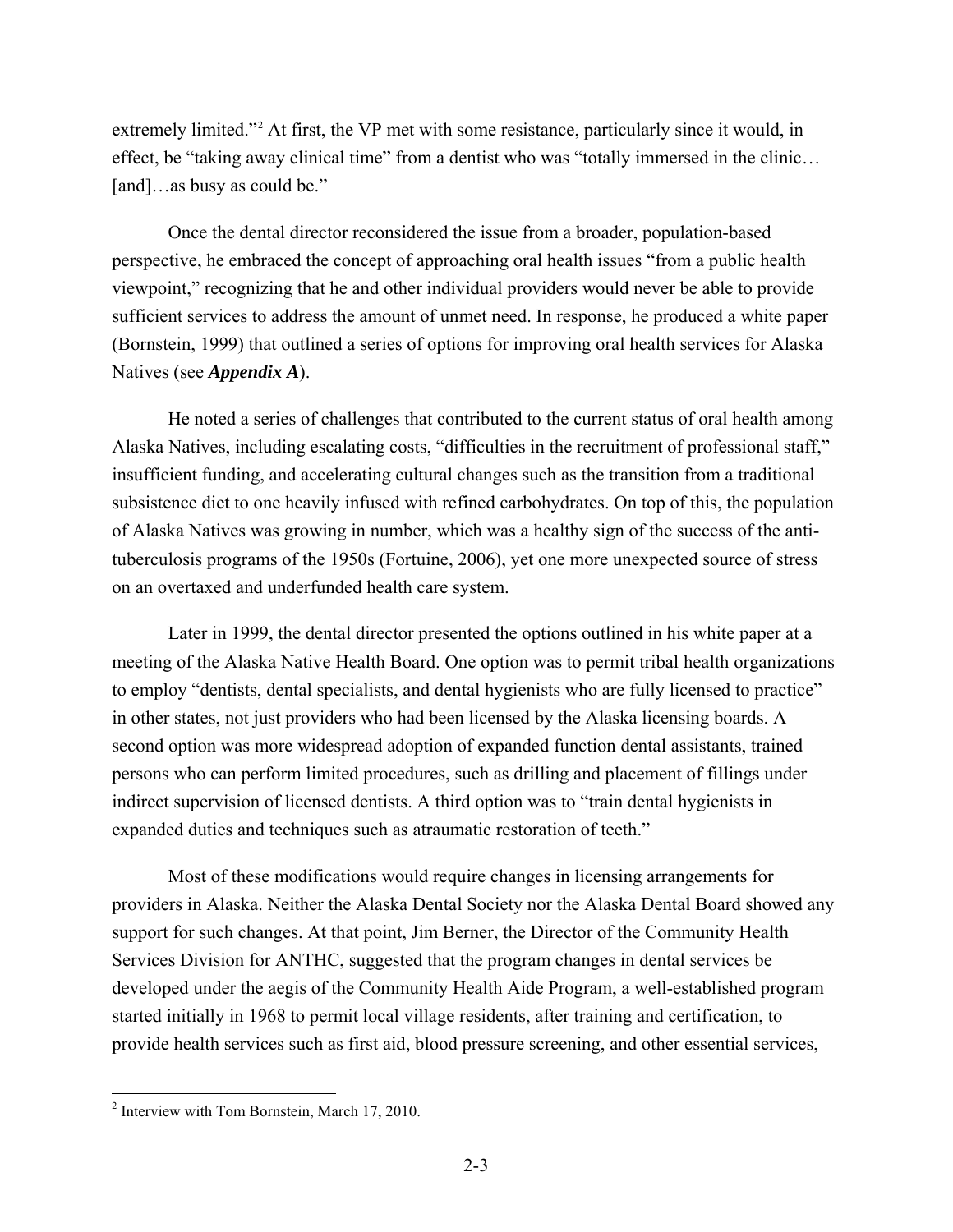<span id="page-21-1"></span>including triage and request for medical evacuation (Harrison, 1965). The Community Health Aide Program has expanded significantly over time. It is funded by Congress and operates under federal law. As such, community health aides were not subject to the health licensing authorities of states.

# <span id="page-21-0"></span>**2.4 Creation of the DHAT Program**

Under the leadership of the IHS Alaska Area Dental Director, Jeanine Tucker, the Alaska Area applied for a grant from the IHS Clinical and Preventive Support Center.<sup>[3](#page-21-1)</sup> The \$1.3 million, 5-year grant awarded in 2000 was to be used as seed money for developing dental providers under the aegis of the Community Health Aide Program. Ron Nagel, who had workforce development experience from his dental assignments in the Western Pacific, was hired to staff the grant. The University of Kentucky, which had several dentists who had been active in developing alternative workforce models in international settings, was contracted to assist in curriculum development. Those who were active in developing the concept of the program were not particularly wedded to a specific provider model at this time. "The idea was just to explore which models might work and continue to refine them," recalls Nagel. Much of what was evolving in the early part of the decade was still iterative.

At this point, Nagel was responsible for writing the proposed draft of federal standards under which the program, with its multiple levels, would operate. These standards included training and education requirements, modes of supervision, competencies, and scope of practice. These standards would need to be approved by the Community Health Aide Program Certification Board. Nagel developed "the requirements for the federal standards for each of…four or five different models," and then embarked on a 2-year consensus-building process with tribal organizations, dental directors, members of the certification board, and other stakeholders to agree upon the standards. At this time, others who supported the concept of the program, such as Mary Williard, a dentist from Bethel, assisted Nagel in writing and revising these standards. With considerable assistance from private legal counsel retained by ANTHC, Myra Munson, an expert in Native and health law, they transformed their work into language that could be adopted and approved by the certification board.

With the creation of the Community Health Aide Program in 1968, the Community Health Aide Program Certification Board was established under the authority of the Indian Heath Care Improvement Act and the Snyder Act. As the standards and procedures now state, the Community Health Aide Program Certification Board "sets standards for the community health

 $\overline{a}$ 

<sup>&</sup>lt;sup>3</sup> Interview with Ron Nagel, April 14, 2010.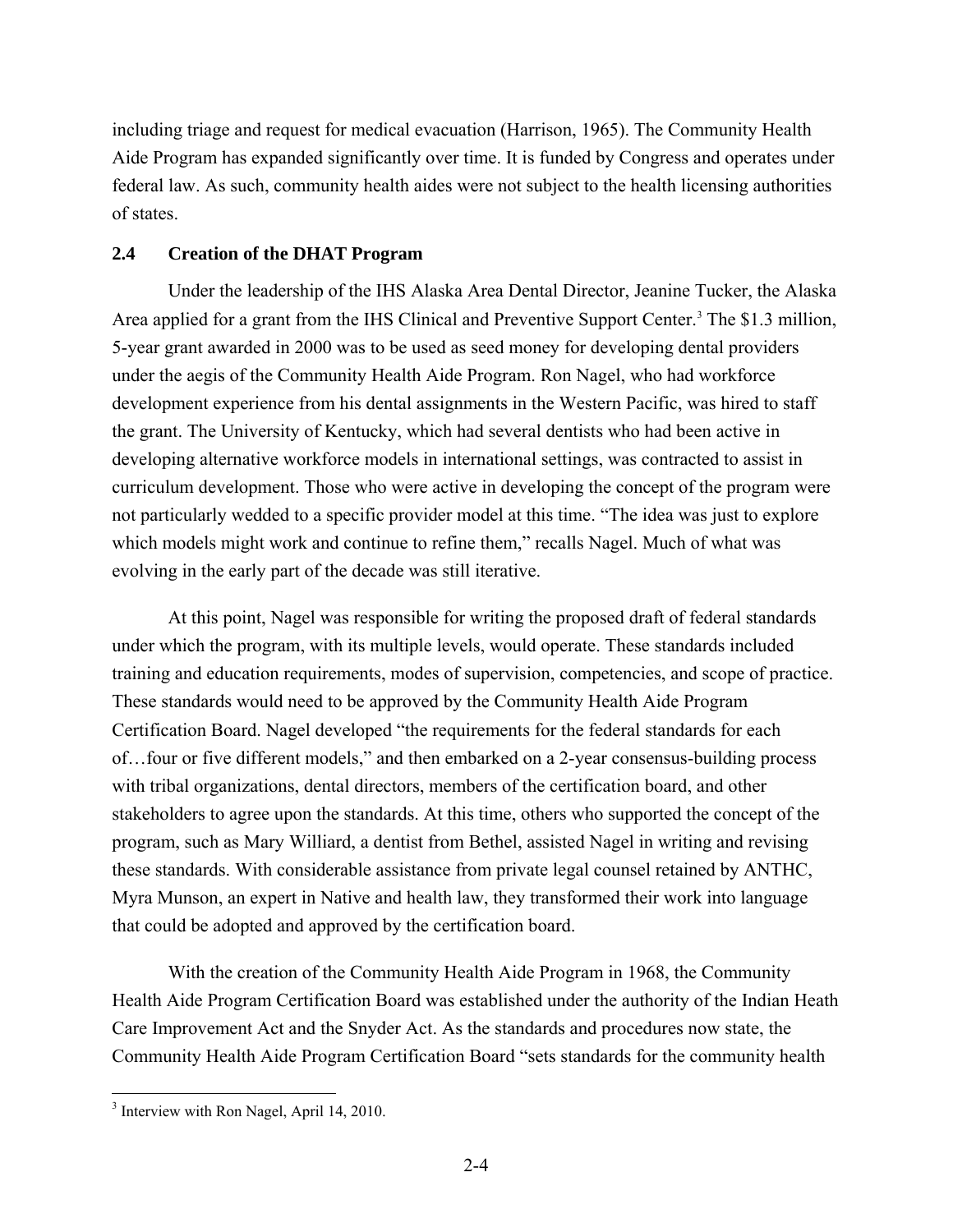<span id="page-22-0"></span>aide program and certifies individuals as community health aides and practitioners, dental health aides (including primary dental health aides, dental health aide hygienists, expanded function dental health aides, and therapists)…Each of these individuals is subject to specific requirements and engages in a specific scope of practice set forth in these Standards."[4](#page-22-0) The standards for the dental health aide providers were adopted in 2002.

Meanwhile, Nagel was exploring the potential workforce models, having discussions with those who administered programs in Canada, and arranging a trip to New Zealand to observe their operations. The New Zealand program is the oldest, a school-based program started in 1921 in part because New Zealand experienced "trouble in recruiting soldiers from their school system," largely because of the poor oral health of the recruits. Nagel was also participating in teleconference calls arranged by IHS among three universities interested in alternative dental workforce models.

After failing to get funding from a philanthropic organization for a collaborative effort with the University of Kentucky and the Forsyth Institute, Nagel approached the Rasmuson Foundation, a charitable organization that focuses its efforts on the people of Alaska. Rasmuson responded with a \$1 million grant, its largest ever. Although the grant's original intent was to use funds to hire clerical staff and to have the University of Kentucky continue with curriculum development, at Tucker's urging, Nagel queried the dental directors to see if there was any interest in identifying students who they could send to the 2-year Dental Therapy program at the University of Otago in New Zealand. He pointed out that this was a "potential opportunity to kick start this notion of DHAT as part of our program." Nagel worked with the Foundation and "reprogrammed that Rasmuson grant to not hire an administrative assistant but to pay tuition and stipend...to these students in New Zealand."<sup>[5](#page-22-0)</sup>

After obtaining critical support from the Boards of Directors of their tribal health associations, two dentists from western Alaska—the Yukon Kuskokwim Health Corporation and Maniilaq Association—responded affirmatively. The two dentists identified a total of six students near the close of 2002. Nagel states that "we did all the administrative stuff in 30 days and have the plane tickets…in five weeks to New Zealand. In January 2003, the first cohort of Alaskan students began their Dental Therapy training at the University of Otago in Dunedin, New Zealand. The two subsequent cohorts of students to be trained in New Zealand were

 $\overline{a}$ 

<sup>4</sup> Community Health Aide Certification Board Standards and Procedures, amended June 19, 2008.

<sup>&</sup>lt;sup>5</sup> Interview with Ron Nagel, April 14, 2010.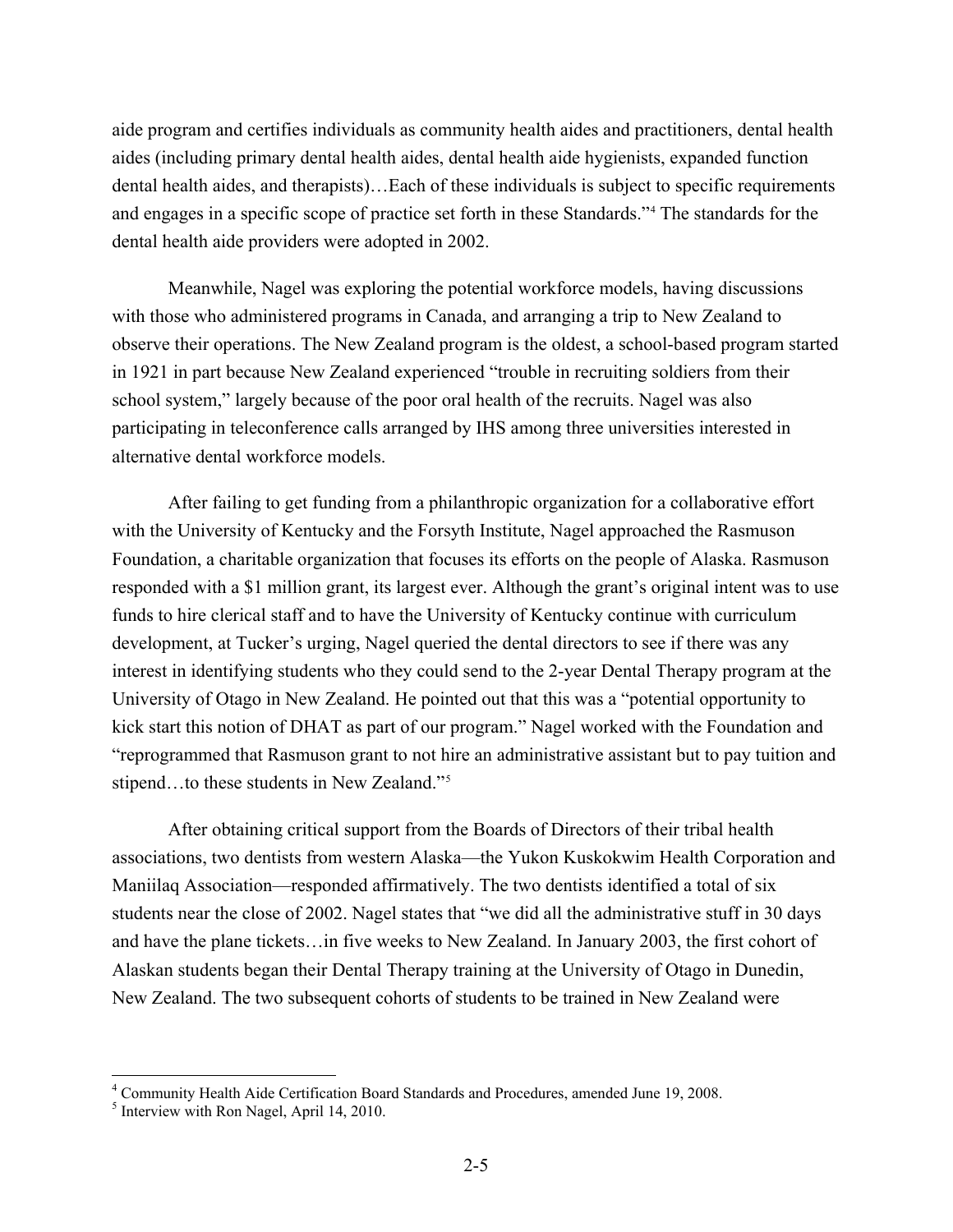recruited from among three other participating tribal associations: the Norton Sound Health Corporation, the Bristol Bay Health Corporation, and SEARHC.

# <span id="page-23-0"></span>**2.5 Description of Supervision, Scope of Practice, and Standing Orders**

The therapists' scope of practice is outlined through the Community Health Aide Program's Certification Board Standards and Procedures (available at [http://www.akchap.org/2008%20Library/2008%20LIBRARY%20File/Certification%20Board/C](http://www.akchap.org/2008 Library/2008 LIBRARY File/Certification Board/CHAPCB Standards & Procedures Amended 06-19-08 final.pdf) [HAPCB%20Standards%20&%20Procedures%20Amended%2006-19-08%20final.pdf\)](http://www.akchap.org/2008 Library/2008 LIBRARY File/Certification Board/CHAPCB Standards & Procedures Amended 06-19-08 final.pdf). The therapists included in this study successfully completed the training requirements of the New Zealand Dental Health Aide Therapist Program as well as a preceptorship consisting of at least 3 months or 400 hours (whichever is longer). The students were required to demonstrate each procedure and service independently to the preceptor dentist's satisfaction. Following completion of their training and preceptorship, the therapists continue to work under the general supervision of a dentist provided they have met all of the necessary requirements. The therapists must fulfill a biannual requirement for continuing education courses and must undergo recertification by the Community Health Aide Program's Certification Board every 2 years.

Although the full range of activities and procedures therapists are allowed to perform is outlined through the Board Standards and Procedures, each supervising dentist may also develop a set of standing orders within which the therapist under their supervision must limit their practice when working remotely, under the general supervision of their supervisory dentist. Although the activities and procedures cannot exceed the therapist's scope of practice, these standing orders can place further restrictions on the activities the therapist is allowed to perform, based on the supervising dentist's preferences and the context in which the therapist is operating.

# <span id="page-23-1"></span>**2.6 Concerns About Workforce Model**

The Initiative was met with opposition by the American Dental Association (ADA) (ADA, 2005) and the Alaska Dental Society, which filed suit in Alaska Superior Court in January 2006 against ANTHC (Smith, 2007). ADA's position was that, although it supported some aspects of the Dental Health Aide Initiative, it was opposed to concept of therapists, who were permitted to perform irreversible or "surgical" procedures. ADA felt that only licensed dentists are qualified to perform pulpotomies, perform amalgam and composite preparations and restorations, and extract teeth. After a ruling was handed down in favor of ANTHC, ADA and ANTHC reached a settlement. ADA pledged other forms of support to meet the dental needs of rural Alaska. A succinct summary of this period can be found in the *Alaska Law Review* (Smith, 2007).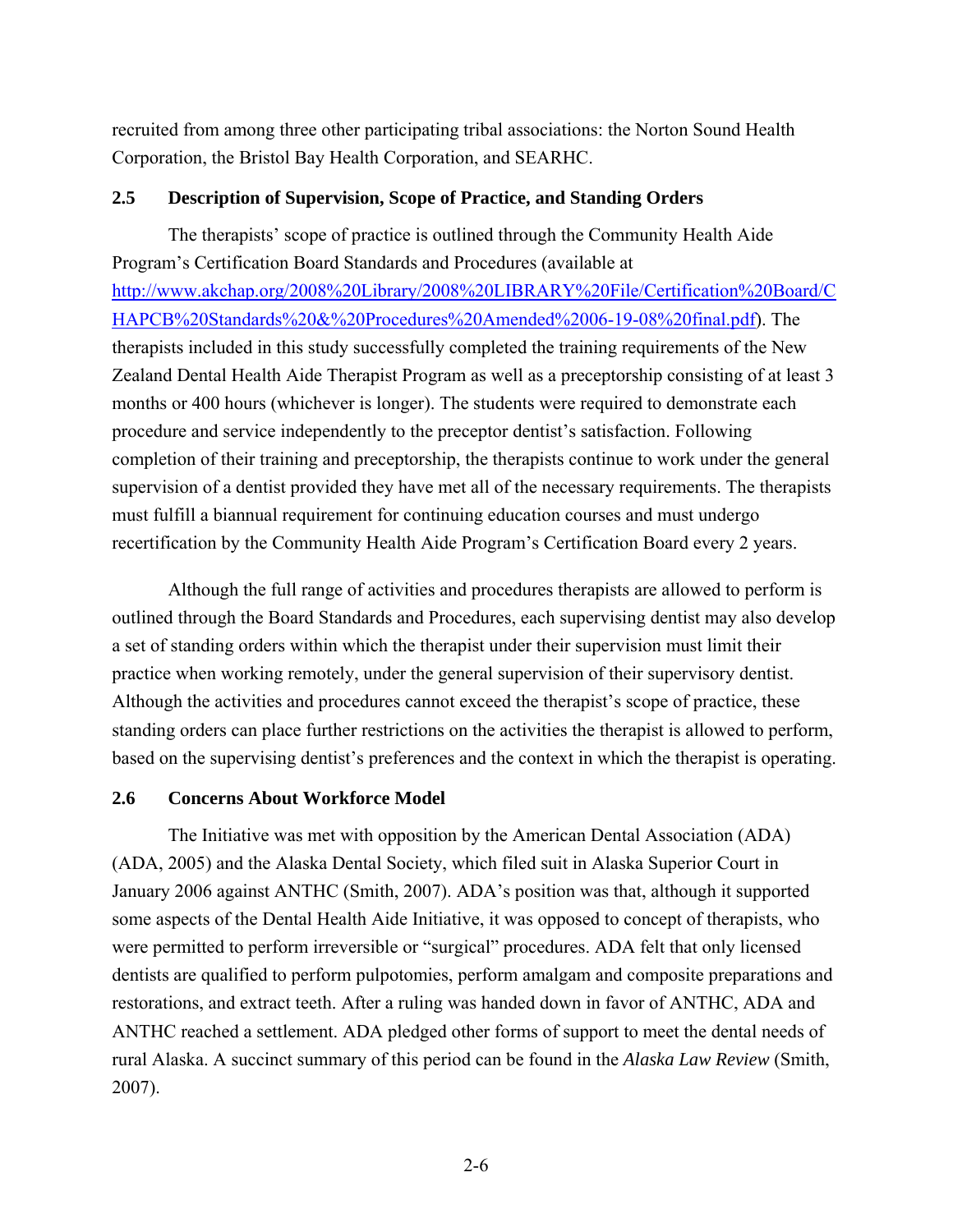# <span id="page-24-1"></span><span id="page-24-0"></span>**2.7 Development of Evaluation Methods**

In the original proposal in February 2008, we proposed to compare the experience in villages served by therapists with those of villages that currently do not have a therapist, whose residents rely on other means to obtain dental services, typically by itinerant dentists or through travel to a regional clinic.<sup>6</sup> Such a design seemed like a straightforward approach to assessing the performance and impact of dental services provided by therapists compared to the status quo. Upon further investigation, however, several key factors influenced our redirection of the design.

First, our site visits, discussions with the Alaska Tribal Coordinating Committee (ATCC, which was a statewide project advisory committee), and additional research led us to realize that the burden of oral disease is quite substantial in Alaska and that it may take 10 years and many more therapists before a visible change in overall community oral health could reasonably be expected. In essence, there is a huge backload of unmet need. Second, there are other strong prevailing behavioral factors—such as diet and use of tobacco and alcohol—that influence oral health, and the therapist was likely to have little immediate control over these confounding factors. Third, the DHAT program is a young program; the longest-serving therapist at the time this program evaluation was initiated had been working for 3 years, and others had been on the job for only 1 year. Therefore, it would be premature to attempt to evaluate the DHAT experience on the basis of oral health outcomes at this time.

Rather, we felt it was appropriate to focus on evaluating program implementation, with particular attention to fidelity to program intent and any creation of unintended consequences, while concentrating on the two overriding topics of interest to the sponsoring foundations: provision of care and perceived changes in access to care. Moreover, the National Advisory Committee, in recognition that any long-term evaluation of the DHAT program will need a carefully designed and executed baseline assessment, recommended that this evaluation provide such a rigorous and foundational perspective for future use.

We learned from an April 2008 site visit to Alaska that each tribal health organization has some latitude in how a particular therapist is integrated into the existing dental health services system, depending upon local needs, resources, practices, and program philosophy. We further appreciated the tremendous diversity—in geography, number of villages, modes of transportation, and weather—that comprises the various regions of Alaska and that influences how a therapist is utilized. In essence, although each therapist has had similar training in a New

1

 $6$  Regional clinics are typically located in larger communities (e.g., Bethel, Kotzebue) where the tribal health organization's hospital is located and where the DHAT's supervisory dentist works.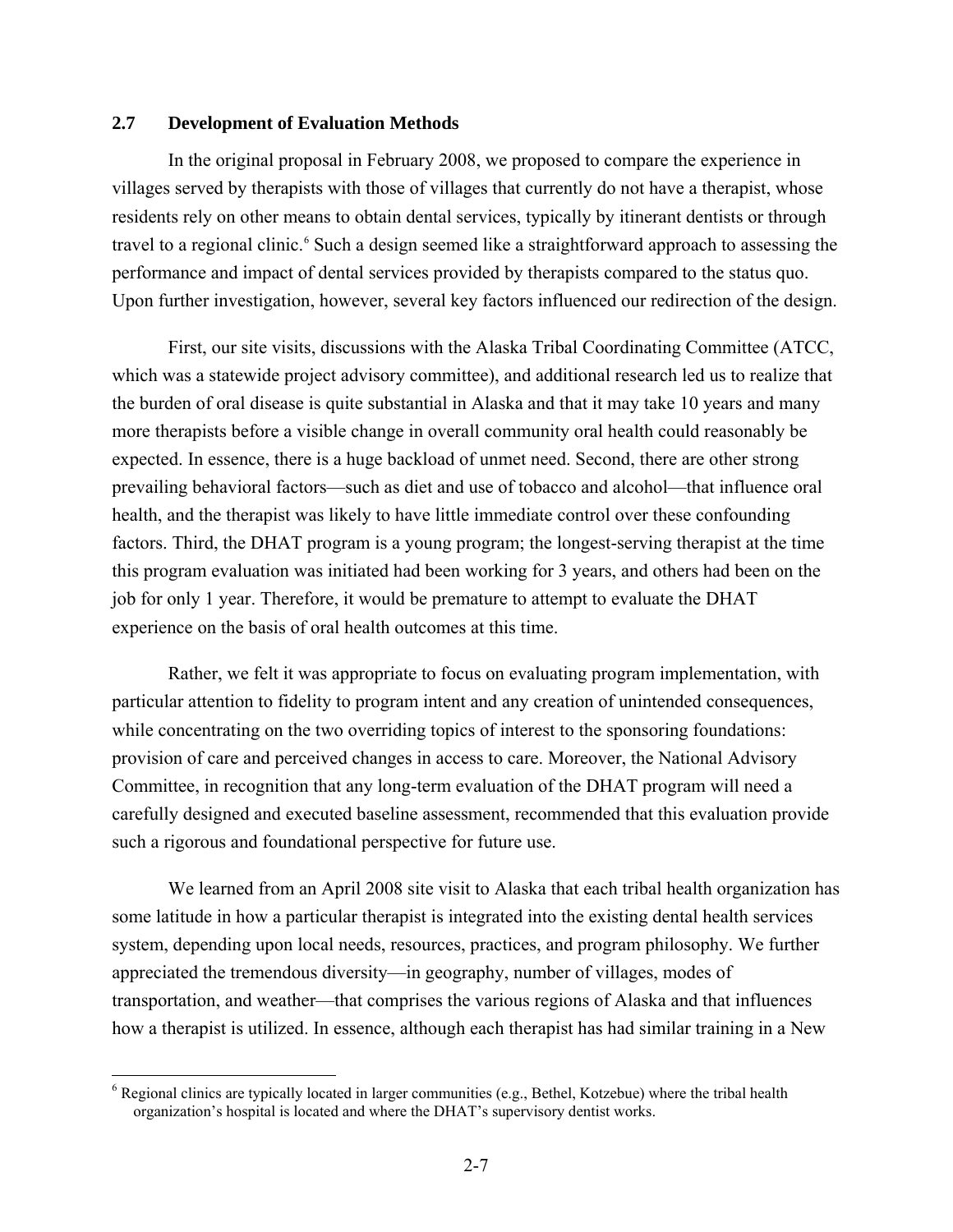Zealand-based program, each of the five tribal health organizations represents slightly different approaches to similar oral health needs. This variability, rather than posing a challenge, provides fertile ground, from the perspective of a program evaluation, for identifying best practices, as well as elucidating common barriers to implementation. For this reason, in our revised evaluation design, we planned to evaluate the DHAT component in one village in each of the five tribal programs where therapists are currently employed.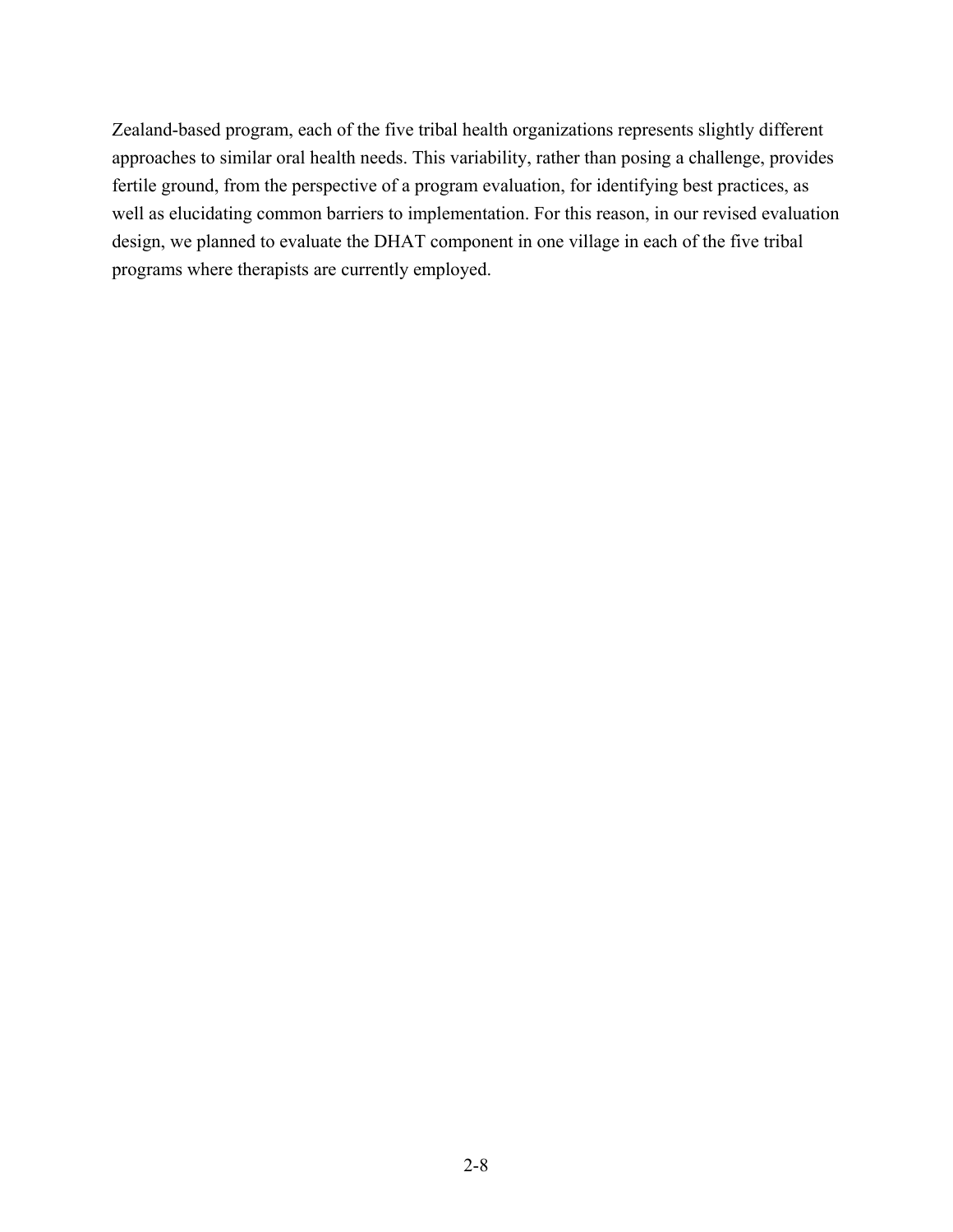# **SECTION 3 METHODS**

# <span id="page-26-3"></span><span id="page-26-1"></span><span id="page-26-0"></span>**3.1 Composition of Project Study Team**

Project team members included experts in clinical and research dentistry, medicine, epidemiology, health services research, biostatistics, community psychology, and program evaluation.

Two advisory committees provided input on study design and were periodically updated on study progress. The ATCC comprised representatives from the participating tribal health organizations, including medical and dental directors, community health service directors, and village elders. The National Advisory Committee included representatives of key stakeholder organizations such as ADA, the U.S. Public Health Service, and the National Congress of American Indians, as well as recognized experts in dental health services. Membership rosters for each committee are in *Appendix B*.

# <span id="page-26-2"></span>**3.2 Patient Surveys of Satisfaction and Oral Health–Related Quality of Life**

Participants (or their adult proxies) who agreed to participate in the oral health survey were first provided with a self-administered questionnaire to assess patient satisfaction. The instrument was adapted from the Agency for Healthcare Research and Quality's (AHRQ's) Consumer Assessment of Healthcare Providers and Systems (CAHPS) Dental Plan Survey (AHRQ, 2007) and was chosen to minimize the ceiling effect (in reporting levels of satisfaction) while eliciting dental patients' actual experiences.<sup>[7](#page-26-3)</sup> Separate but parallel questionnaires were provided to those who were 18 years of age or older and those who ages 6 to 17. These age groups were chosen for administration of the instruments, as well as analysis of their results, on the basis of prior use of these age groups in instrument development and validation. The instrument asks about experiences with the therapist, with the experience of receiving care, and an overall rating for the "dental care system," which includes all of the arrangements for receiving care at the site. Data collection forms are in *Appendix C*.

We administered two oral quality-of-life questionnaires to participants to assess their oral health–related quality of life (OHRQoL). For 110 adult respondents, we used the OHIP-14 instrument (Slade, 1997), an abbreviated version of the full Oral Health Impact Profile instrument. The purpose of the Oral Health Impact Profile is to provide a measure of the social impact of dental disease. The index provides a comprehensive measure of self-reported

<sup>&</sup>lt;sup>7</sup> The ceiling effect is the tendency for survey respondents to report high or highest responses to specific questions.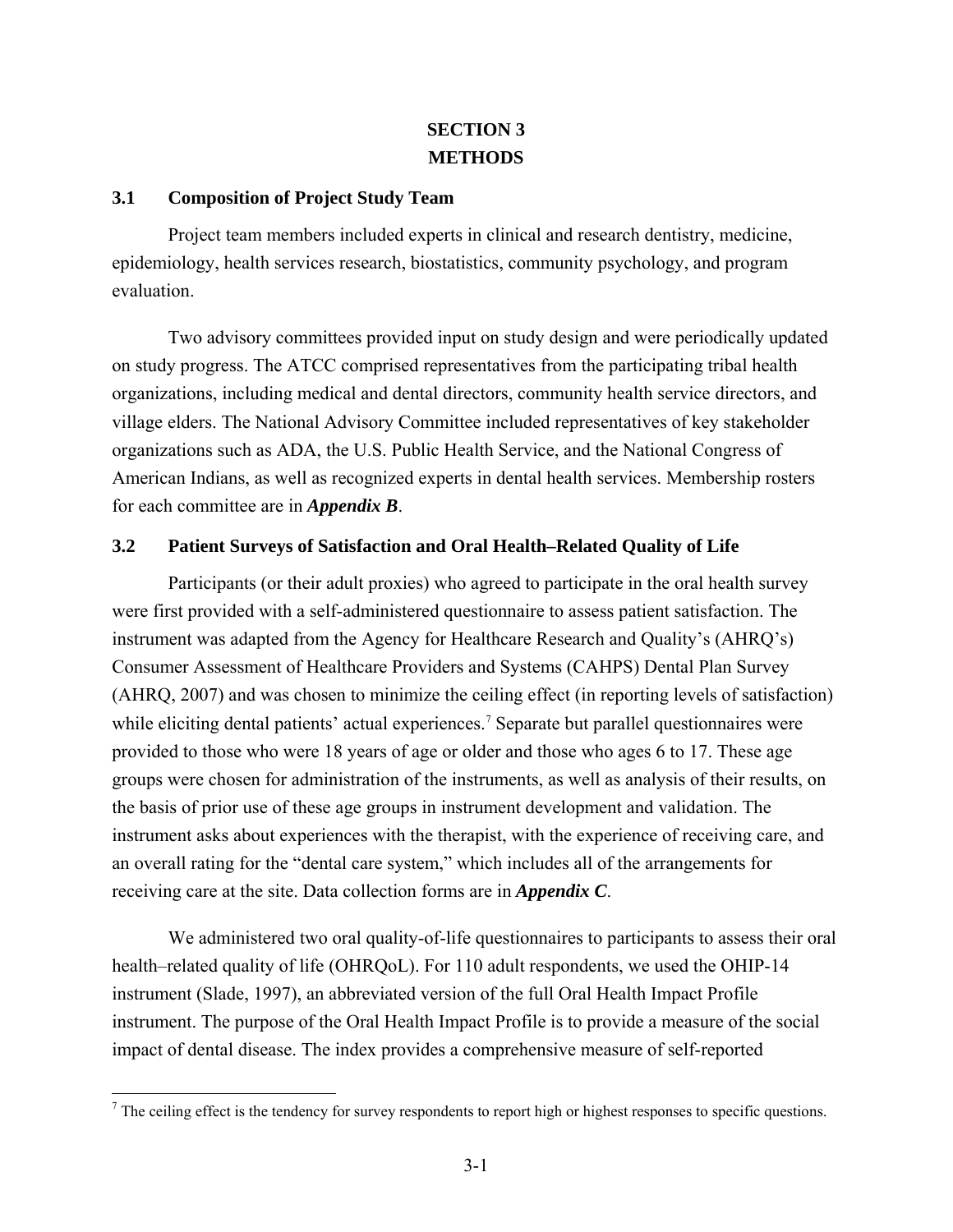dysfunction, discomfort, and disability arising from oral conditions. Each of the several domains assesses various types of problems experienced. These instruments are included in *Appendix D.*  Consistent with previous investigations (Slade et al., 2005), three OHRQoL estimates were derived from subjects' responses: *severity* (cumulative OHIP-14 score), *prevalence* (proportion of items reported fairly/very often), and *extent* (number of items reported fairly/very often) of impacts were calculated as measures of OHRQoL.

For children ages 6 to 17, we used the Parents Perceptions Questionnaire, which was completed by 286 caregivers of children (Locker et al., 2002). Similar analytical approaches were used to determine Parental Perceptions Questionnaire (PPQ) estimates: *severity* (cumulative PPQ score), *prevalence* (proportion of items reported fairly/very often), and *extent* (number of items reported often/every day) of impacts were calculated as measures of OHRQoL.

We planned to use the Early Child Oral Health Impact Scale (ECOHIS) quality-of-life measure for children under 6 years old (Pahel, Rozier, & Slade, 2007), but there were only three participants in this age group; because of limited numbers, these data are not reported.

At four of the five sites, surveys were administered just prior to the oral health survey, typically in the waiting area of the clinic, and project staff were available to answer questions or clarify issues that arose. At one site, the questionnaires were distributed with consent forms by the school system to students.

# <span id="page-27-0"></span>**3.3 Oral Health Surveys**

Oral health surveys were conducted at each of the five sites. The survey methods were adapted from the World Health Organization (WHO, 1997). As noted earlier, the purpose of performing these oral health surveys was to provide an explicit, quantitative measure of the community context in which the therapists and other dental providers were operating and to provide a robust baseline assessment for future longitudinal studies. A basic dentition status examination and a community periodontal index (CPI) examination, an estimate of periodontal status, were performed. *Appendix E* presents both the detailed instructions for performing the examinations and the data collection form.

The intention was to examine 100 randomly selected individuals at each site: one-third adults (20 years or older), and two-thirds children (6–19 years), with priority given to younger children to facilitate comparisons with available regional and state data. Due to difficulties in scheduling examinations, the final samples were largely convenience samples; primarily because of time constraints associated with scheduling the site visits, we were unable to obtain lists of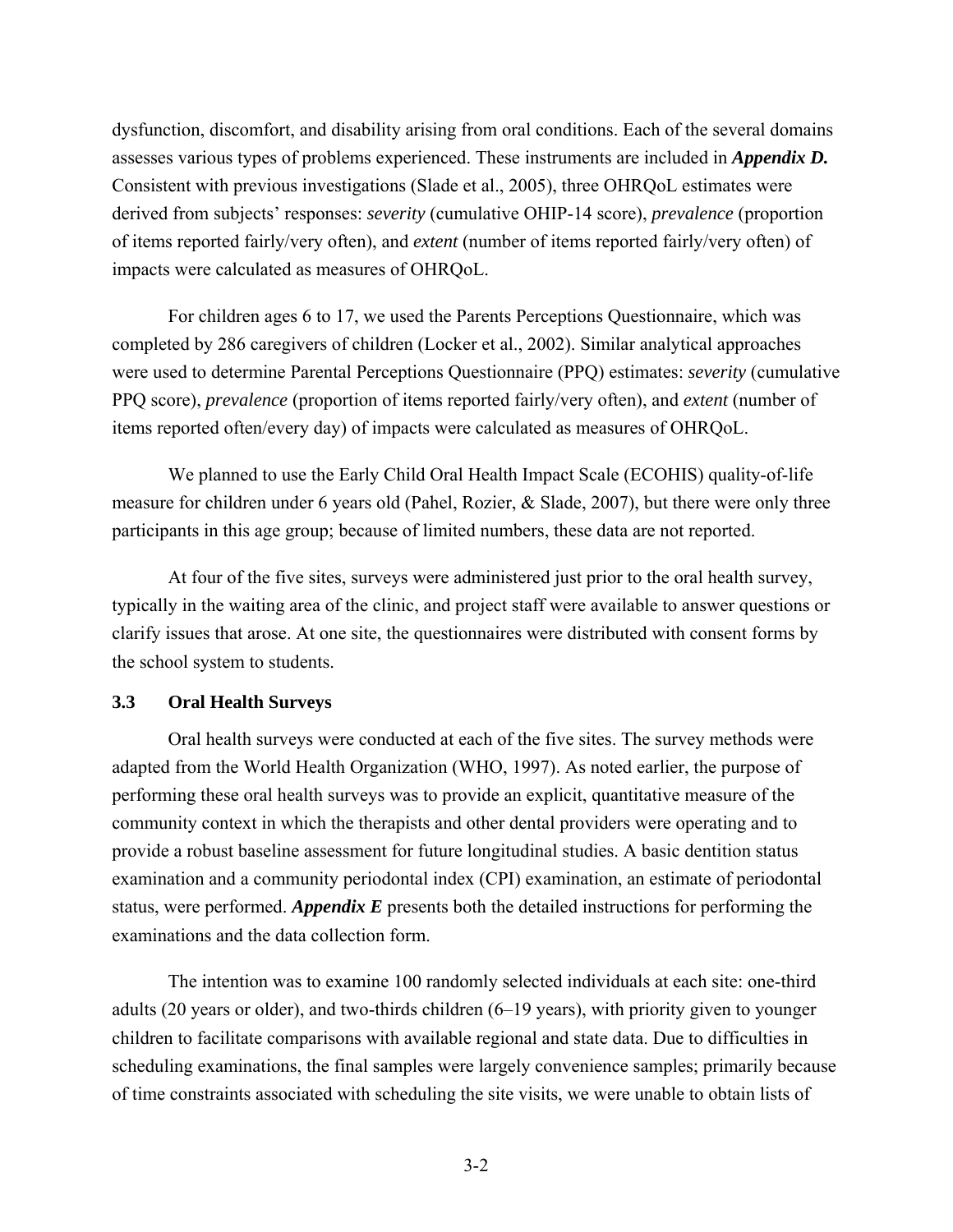eligible beneficiaries from the local village tribal authorities. In three of the sites where we had local project staff assisting us, we obtained from school administrative staff lists of children who were currently enrolled in the respective local school. These lists were used to draw a systematic sample of 66 school children per site. In these three sites, the adults who volunteered to participate had heard of the study by word of mouth. In the other two sites, both adults and children learned of the study by word of mouth. In these last two sites, the villages were small and self-contained, so we assume that virtually everyone in the community had heard that we were conducting the study.

Overall, across all five sites, there were between 61 and 106 individuals examined, including three 5-year-old children. Adults comprised 21% of examined subjects overall, ranging from 5% to 54% across sites.

The examinations were conducted by two examiners for Site A and by one of these examiners for Sites B–E. Examiners participated in a 3.5-day training session for all data collection procedures, of which approximately 2 days were devoted to the oral health survey. Following calibration with an experienced examiner, inter-examiner reliability across 10 subjects for cavitated caries vs. non-caries calls was 94%. Intra-examiner reliability was not assessed.

The reported outcome measures calculated from these surveys include (1) the percentage of subjects with untreated decay, (2) coronal DMF (decayed/missing/filled) score and components, (3) root DF (decayed/filled) score and components, and (4) for children ages 6 to 10, df score and components. These measures are reported for subjects in three age groups: dentate adults (20 year or older), adolescents (ages 11 to 19), and children (ages 6 to 10). These age groups were used for analysis to reflect the customary ages in assessing comparability with other studies of oral health, particularly those involving younger persons who may have a mix of primary and permanent teeth. In addition, the percentage of children ages 9 and 10 (estimated to be in third grade) with any caries experience (DMF/df > 0), untreated caries (D/d + DF/df > 0), or with any sealed teeth is compared to similar data for Alaska's American Indian/Alaska Native population (Alaska Department of Health and Social Services Oral Health Program, 2007). Finally, from the CPI data, the distribution of highest (worst) CPI score from among the six sextant scores, was calculated for adults.

# <span id="page-28-0"></span>**3.4 Clinical Technical Performance**

Examiners recorded evaluations reflecting clinical technical performance during the oral health surveys and during periods of observation at the site's dental clinic. Some of these evaluations are considered by many to measure the "quality of care" that has been provided,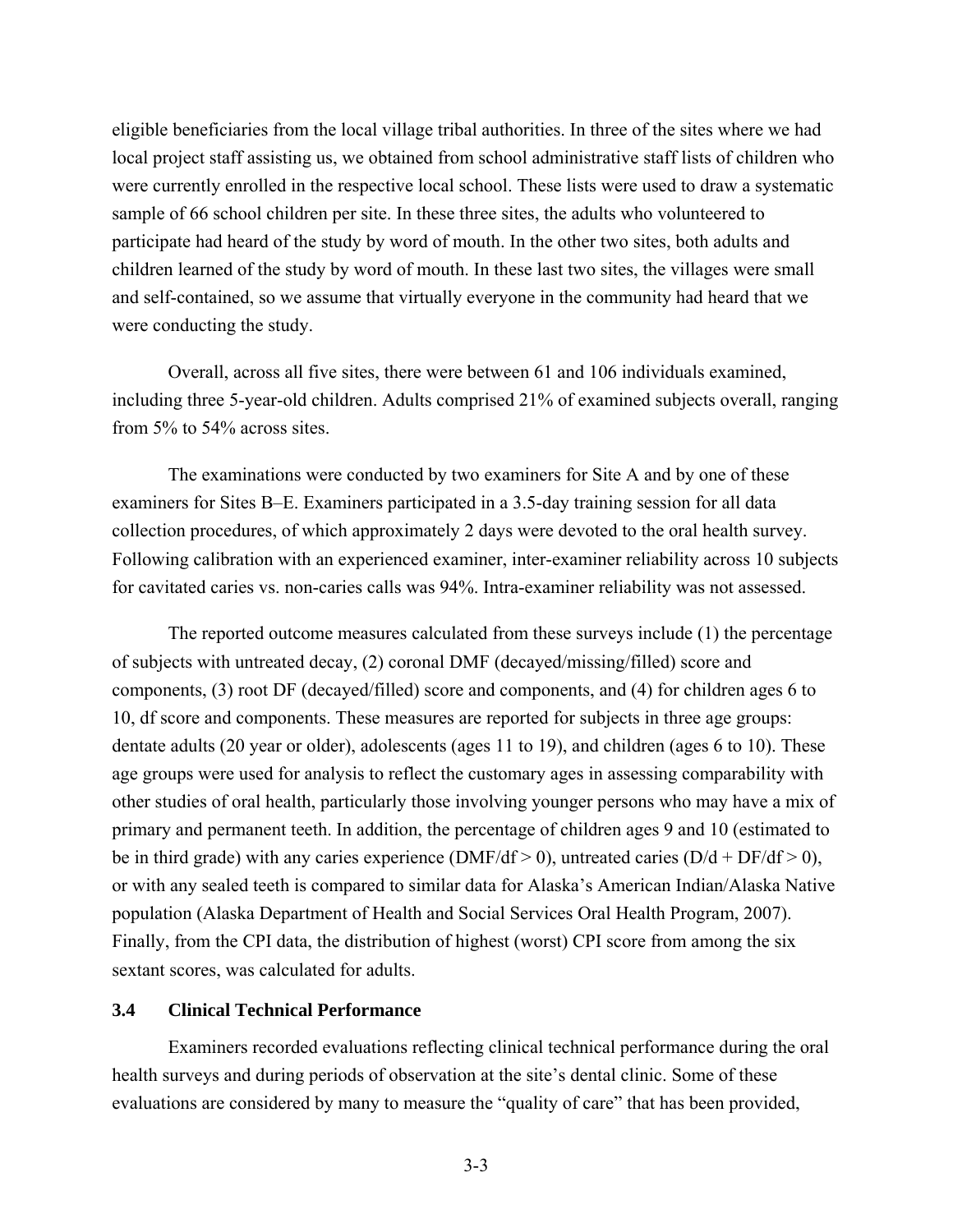although that interpretation equates quality of care with technical excellence while ignoring the more important consideration of patient outcomes. Also, no norms for comparison of technical performance using these evaluation measures are available. The following evaluations were conducted:

*Sealant Placement:* Evaluation of sealants required observation of four process steps: isolation, drying, surface preparation, and polymerization. The completed sealant was then evaluated clinically for retention and occlusion. Criteria, which are described on the recording form (*Appendix F*), were adapted from those employed in the Department of Pediatric Dentistry, University of North Carolina School of Dentistry. Due to differences in clinical activities during site visits, sealant placement procedures were available for evaluation at only three sites. Sealant materials were not assessed.

*Composite and Amalgam Preparation and Restoration Evaluation:* Composite and amalgam *preparations* and subsequent restorations were evaluated in each site's dental clinic during the course of the clinic. These procedures were performed by therapists, and this was known by the evaluator. In addition, composite and amalgam *restorations* were evaluated during the oral health surveys. All evaluations of restorations during the oral health survey were blind (i.e., evaluated without the evaluator having knowledge of whether a therapist or other provider did the restoration). For one composite restoration at one site, the identity of the provider could not be determined. For purposes of this report, the evaluations of the restorations performed in the clinics and those presented during the oral health surveys have been combined. The evaluation criteria for preparations and restorations are listed on the data recording forms (*Appendix G* for composite, *Appendix H* for amalgam), and were adapted from those established by the Council of Interstate Testing Agencies (CITA) for their licensing examination (Council on Interstate Testing Agencies, 2010). Evaluators were trained through co-examination and discussion with experienced instructors from the Department of Operative Dentistry, University of North Carolina School of Dentistry. Inter-examiner reliability for acceptability of individual criteria across eight restorations was 93%. Intra-examiner reliability was not assessed.

*Stainless Steel Crown Preparation and Restoration Evaluation:* Similar to composite and amalgam procedures, preparations were to be observed in the course of clinical activities at the site, and restorations were evaluated both in the clinic and during the oral health examinations, where the evaluator was blind to the type of provider. Criteria were adapted from those employed by the Department of Pediatric Dentistry, University of North Carolina School of Dentistry, and are listed on the data collection forms (*Appendix I*). Training consisted of discussion and co-examination of previously placed crowns.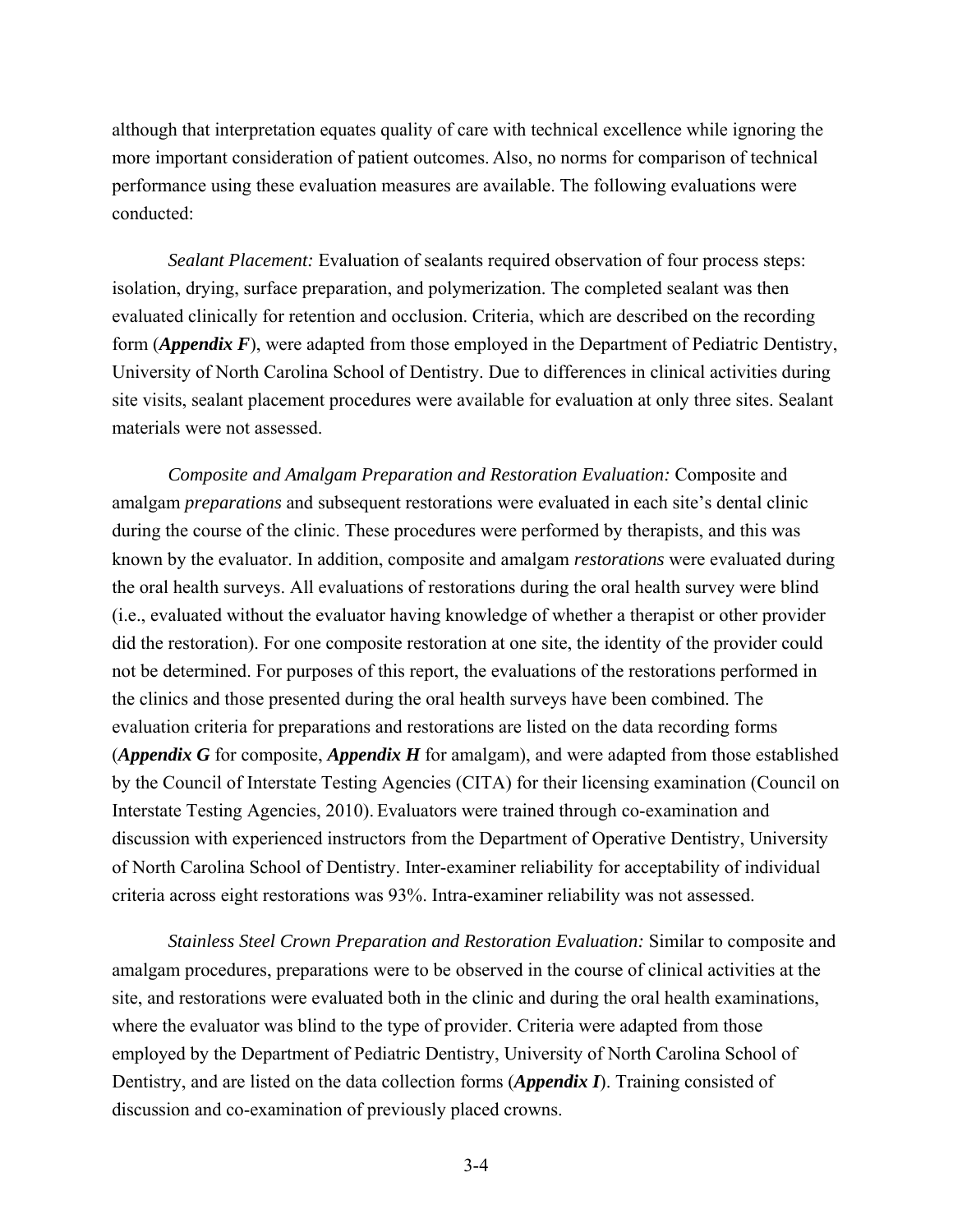*Counseling Interventions:* The project protocol specified evaluation of two types of counseling interventions: oral hygiene instruction and tobacco cessation. However, it was possible to evaluate only oral hygiene instruction because tobacco cessation counseling was not performed by therapists at the visited sites. The evaluation focused on process, and recorded the use of seven behaviors: five deemed as positive, and two as negative. The behaviors are described on the oral hygiene instructions data collection form (*Appendix J*).

## <span id="page-30-0"></span>**3.5 Performance Measures**

Chart audits and facility evaluations were performed to collect information for several types of outcome measures. For all audits and observations, two auditors collected data at Site A, and one of these auditors collected data at Sites B–E. The auditors were the same individuals who performed the oral health status examinations. Audit data reflect all care provided to each audited patient by all providers at the site. This approach was adopted so that the complete care rendered to the patient was the basis of evaluation, rather than the possibly fragmented care provided by individual members of the care team. In most instances, the providers operating at a site during the period covered by the audit consisted of a single therapist. It should be noted that the only comparative data available for the effectiveness of care and use of services measures were reported in the papers describing the development of these measures (Bader et al., 1999a & 1999b). Comparative data are not available for other performance measures (Bader, 2009).

To collect data for calculating six sets of performance measures, it was planned to audit 100 records at each site, with approximately two-thirds being records of children. Due to time constraints and logistical problems, the actual number of audited records ranged from 66 to 77 at each site. A large number of charts needed to be reviewed in order to identify eligible charts for inclusion. Inclusion criteria for the assessment of performance measures required at least one visit in the preceding year (i.e., the 365 days preceding date of assessment) and at least one visit in the prior year. In three sites we tracked the number of records screened to identify eligible ones, with the percentage eligible ranging from 16.2% in one site, (71 of 437 screened) to 21.4% in a second site (111 of 495) to 35.0% in a third site (68 of 194). All of the performance measures reflect the clinic's performance in the year or two years preceding the record audits.

Children's records comprised between 51% and 73% of all records audited at each site. Procedures for identifying the records for audit and for data collection appear in *Appendix K*, along with the record audit data collection form. The six types of performance measures calculated from record audit data are: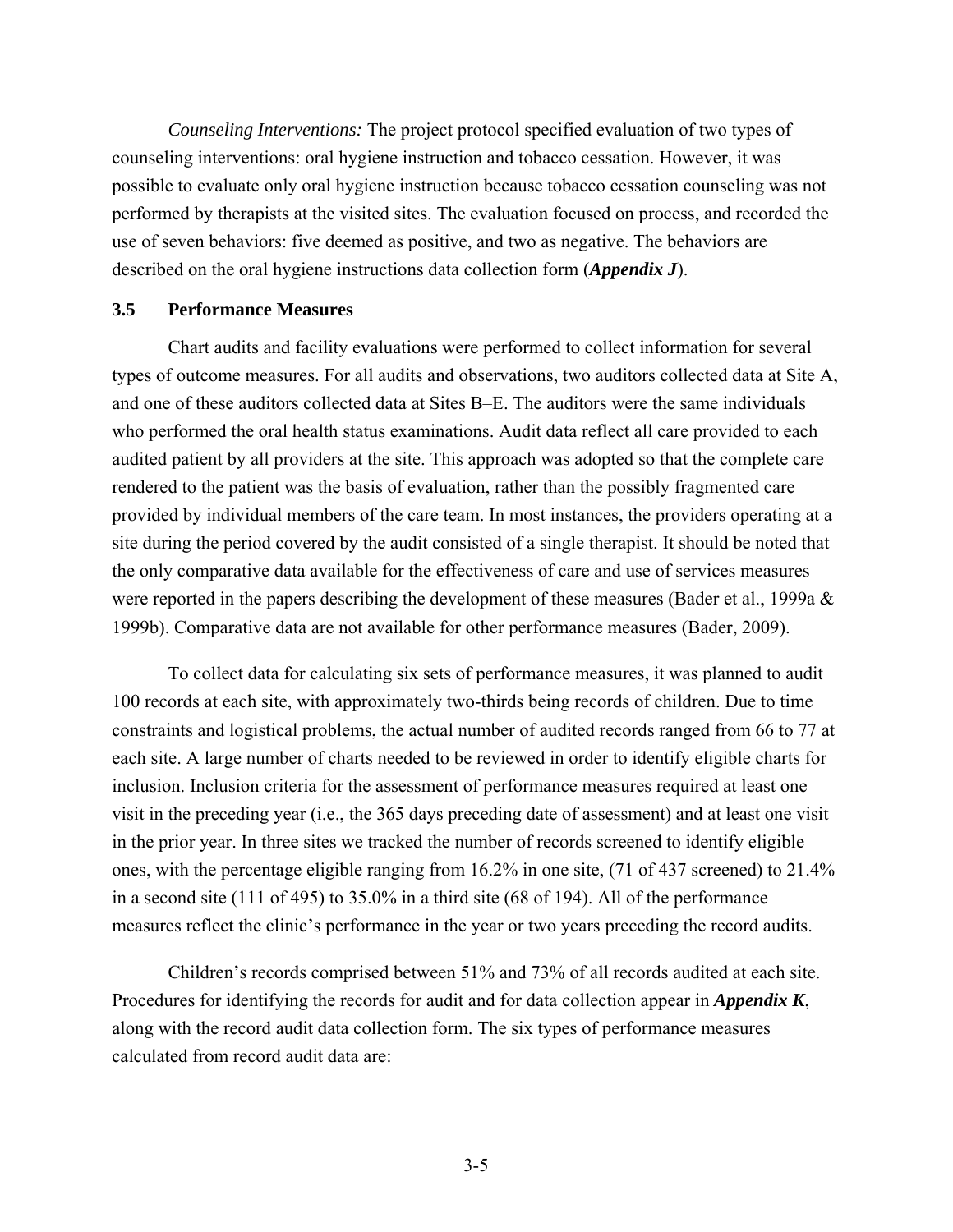- 1. *Effectiveness of care measures:* Seven effectiveness of care measures were calculated. These measures report the "success" of the site in assessing risk in the patient population, in providing preventive treatment for those deemed to be at risk, and in preventing new caries and minimizing extractions. These measures represent a subset of a slightly larger set of effectiveness of care measures that have been tested and validated in several clinical environments (Bader et al., 1999a; Bader et al., 1999b) These measures are calculated separately for children (ages 6 to 17) and adults (age 18 or older). The calculation of these measures is described in *Appendix K*. The measures reflect performance in the year preceding the audit.
- 2. *Use of services measures:* Two measures that report use of services in the preceding year were calculated: the percentage of patients receiving at least one prophylaxis (defined by CDT-4 procedure code 1120 and 1110: Coronal scaling and/or polishing to remove coronal plaque, calculus, and stains) and the ratio of preventive procedures to intracoronal restorations. These measures represent a subset of a larger set developed and tested as described above (Bader et al., 1999a; Bader et al., 1999b). The calculation of these measures is described in *Appendix K*.
- 3. *Complication rates:* The proportions of extraction procedures and restorative procedures accomplished in the preceding year where post-procedure complications arose were calculated. The exact criteria for identifying the occurrence of a postprocedure complication are described in *Appendix K*.
- 4. *Provision of examinations and preventive procedures:* The mean annual numbers of examinations, prophylaxes, and fluoride treatments per patient, and the percentages of patients receiving oral hygiene instruction and oral cancer exams were calculated separately for children (ages 6 to 17) and adults (age 18 or older). These rates were calculated to reflect the intensity of basic examination and prevention procedures across all patients.
- 5. *Gingival bleeding assessment:* The relative proportion of patients for whom a notation was made in the chart regarding the presence or absence of gingival bleeding was calculated as an additional outcome measure with which to portray attention to periodontal health.
- 6. *Consultation with supervising dentist:* The proportion of a therapist's patients for whom one or more consultations were sought during the course of treatment was calculated.

# <span id="page-31-0"></span>**3.6 Record-Based Process Evaluations**

The record-based process review employed and chart audit assessment based on an Office Assessment Instrument (OAI) developed by MetLife, Inc. for use as a practice improvement tool in its "preferred provider program." In turn, the OAI was based on the work of Morris, Bentley, and Vito (1987), which used expert opinion to develop important indicators of quality for assessing dental practices; however, there are no published reports on how practices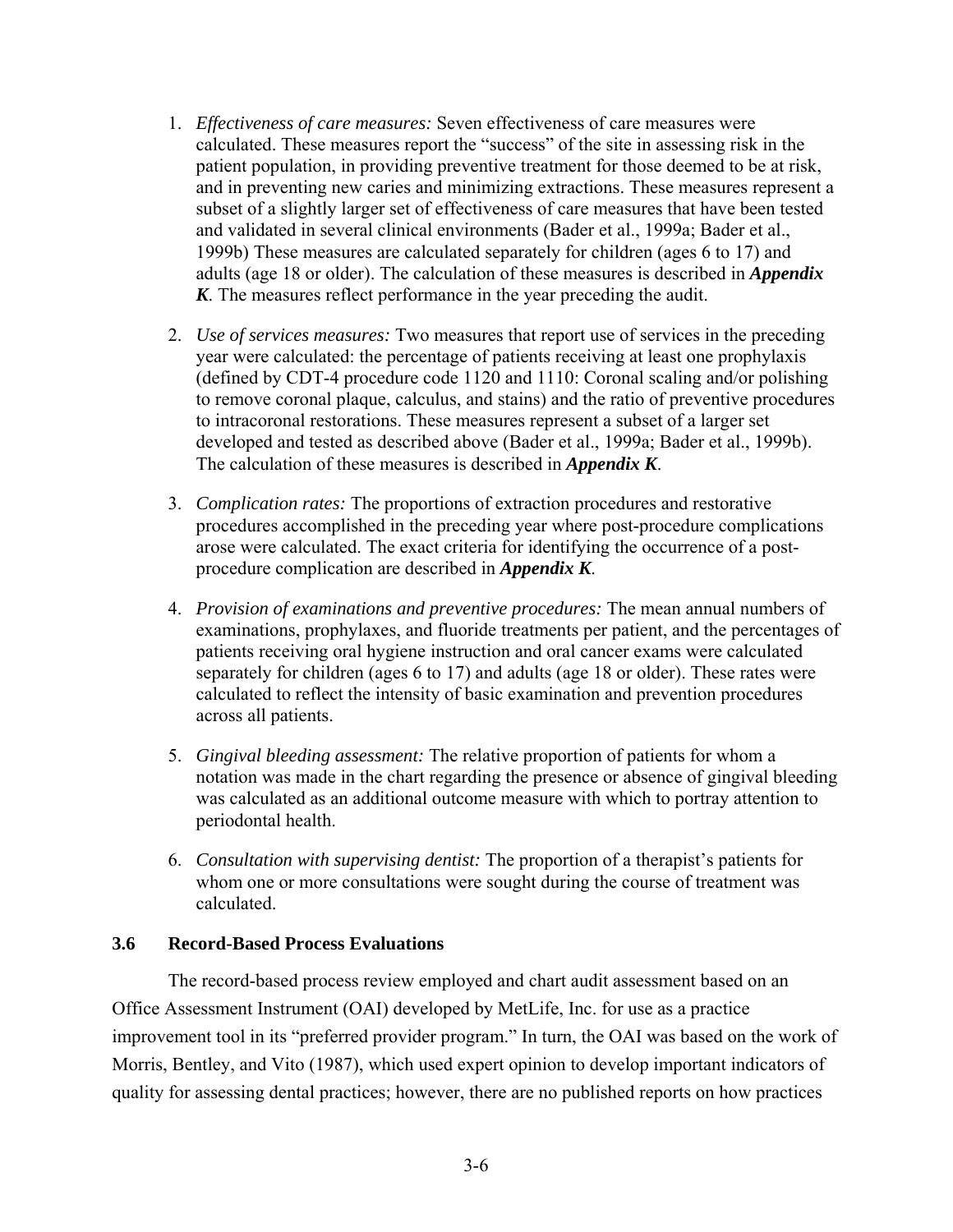of licensed dentists comply with these measures. There are also no studies evaluating the association of these measures with independent quality of care or patient outcome assessments.

The process review evaluated treatment-related processes based on information available in patient records. All of the sampled records were of patients who had been treated by the therapist, but other providers may also have provided dental care and contributed to the patient's record during the time interval under study. This review included evaluation of the organization and completeness of the record, the presence and appropriateness of the treatment plan, and the most current bite wing radiographs. Examiners received didactic training on the use of the process review instrument. Didactic training was supplemented by a hands-on review of 8 patient records at each public health clinic. From a total of 200 record audit ratings (25 items in 8 patient records), one examiner completely agreed with the trainer evaluator, and the other examiner disagreed on two ratings (1%).

Eight patient records at each site were evaluated. At Site A, both examiners participated in the process review. At Sites B–E, one of the examiners completed these evaluations. Missing data for some items in the process review resulted from the inadvertent inclusion of children's dental records in the review sample at four sites. At one site, no patient ages were recorded. Because the process review was designed for use with patients 18 years or age and older, four items were excluded from the analysis.

#### <span id="page-32-0"></span>**3.7 Clinic Facilities, Policies, Personnel, and Procedures Evaluations**

Aspects of the clinics were evaluated using a set of attributes and criteria based in part on the work of Morris et al. (1987). The purpose of collecting this information was to assist ANTHC in quality improvement activities and to gain a baseline of information. As noted earlier, this is a system-level assessment of the environment in which the therapists and other providers are operating. Such observations are informative but not fully attributable to a single individual provider because multiple individuals provide dental care to residents at each evaluation site.

The clinic evaluation consisted of 91 items assessing quality criteria, which were organized into 8 dimensions: facilities (8 items), equipment (10 items), personnel numbers and training (6 items), written descriptions of administrative systems for patient care (9 items), personnel and Occupational Safety and Health Administration (OSHA)-related elements of infection control (10 items), materials for patients (4 items), practice management (5 items), and sterilization and infection control (39 items). Each item received a satisfactory or unsatisfactory rating. The evaluation instrument used to collect data in the clinics is shown in *Appendix L*.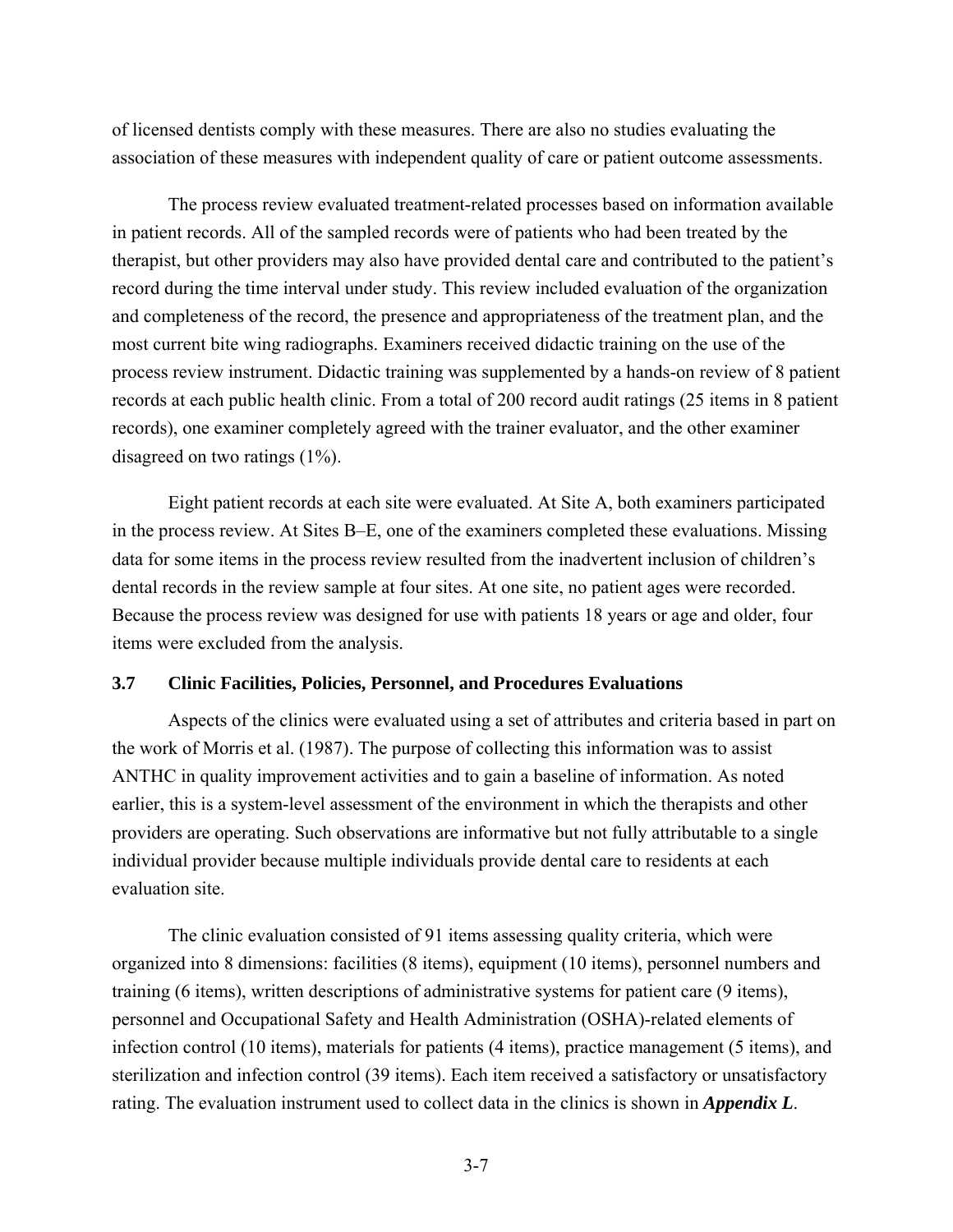Examiners received didactic training followed by an onsite evaluation of a public health clinic. At the clinic, each examiner independently rated each of the 91 criteria. Their ratings were then compared to those of a trained MetLife office evaluator. There were no disagreements among ratings given by the examiners and the office evaluator for any of the items.

#### <span id="page-33-0"></span>**3.8 Key Informant Interviews**

We conducted in-depth key informant interviews using semi-structured interview guides that were developed to collect information that maps back to relevant questions within each study objective. The guides, which are available in *Appendix M*, were tailored according to the stakeholder and the questions of interest. Categories of key informants are listed in Table 3-1.

<span id="page-33-1"></span>**Table 3-1. Number of Persons Who Participated in Key Informant Interviews, by Stakeholder Category and Type of Interview** 

| <b>Stakeholder Category</b>                        | <b>Number Interviewed</b> | <b>Number with Recorded Interviews</b> |
|----------------------------------------------------|---------------------------|----------------------------------------|
| Therapists                                         | 9                         |                                        |
| Supervisory dentists                               | 6                         | 2                                      |
| Other dental staff                                 | 8                         | 3                                      |
| <b>ANTHC</b> staff                                 | 6                         | 3                                      |
| Community health aides who provide<br>medical care | C                         | 3                                      |
| Other medical staff                                | 10                        | 6                                      |
| School personnel                                   | 8                         | 6                                      |
| Representatives of tribal organizations            | 6                         | 2                                      |
| Village residents                                  | 6                         | 4                                      |
| Total                                              | 65                        | 36                                     |

During the 2-year period of study, we conducted initial fact-finding trips, trips to conduct advance work for site visits, and site visits themselves when the majority of data collection took place. Over the course of this period, we interviewed an estimated total of 65 key informants. Given the amount of time that staff spent in Alaska, this is likely a conservative estimate of the number of persons interviewed. Interviews conducted during the early phases of the study, in the 12-month period while awaiting approval by various institutional review boards and before site visits commenced, were conducted by senior project staff. Written notes served as the primary means of recording observations during the initial 29 interviews conducted during this phase.

Once we began conducting site visits in May 2009, the principal investigator (PI) began conducting all of the key informant interviews using the semi-structured guides found in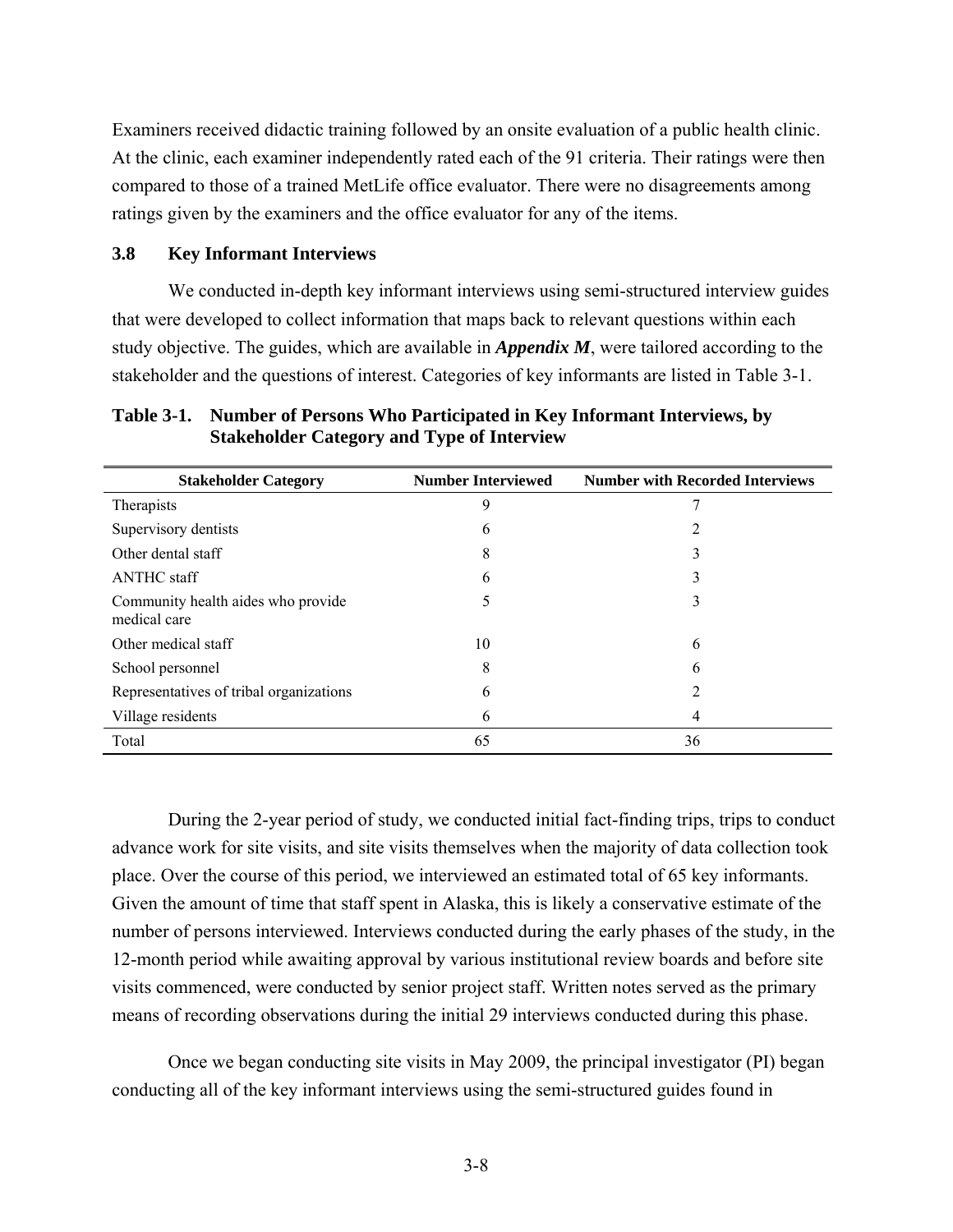*Appendix M*. For 36 of these interviews that were recorded, the respondent provided prior verbal consent, including consent to have the interviews recorded. Assurances were provided that no individual attribution would occur. Interviews ranged in length from approximately 10 minutes to over 3 hours. Interviews of the therapists and their supervisory dentists tended to be longer and usually lasted 30 to 60 minutes. Recorded interviews were transcribed using a professional transcription service that had signed a non-disclosure agreement with RTI.

To obtain interview data, the project team conducted multiple visits to Alaska. The PI conducted nine visits to Alaska, with each visit ranging from 1 to 2 weeks. This was supplemented by multiple telephone interviews. Other project staff, including those involved in village site visits for quantitative data collection, contributed an additional 13 person-visits, with each visit ranging from 1 to 2 weeks in duration. We were successful in interviewing 9 of the 11 New Zealand–trained therapists who became certified and practiced, as well as all of their current and former supervisory dentists.

The protocol covered several domains, including the perspectives of the sponsoring tribal health organization, the experiences of individual therapists, and the community context in which the therapist was operating. Inferences from these domains, and from quantitative data derived from other project components, were used to inform our sense of DHAT program benefits, adverse impacts, program challenges, and areas for improvement. Transcribed data were analyzed by two experienced researchers using NVivo version 8.0 software.

# <span id="page-34-0"></span>**3.9 Alaska Site Selection**

We evaluated a therapist placement in each of the five tribal organizations where the New Zealand-trained therapists were currently deployed. We worked closely with ANTHC, tribal health organizations, and specific tribal councils to identify and recruit suitable villages. In selecting therapists for their inclusion in this evaluation, we proposed that each therapist have at least 2 years of experience in order to assess a more mature point in the program. This requirement was met.

The actual selection of villages was a collaborative process with the tribal organizations and project consultants, one that permitted identification of a range of practice characteristics under which each therapist was operating. This diversity, as reflected in Table 3-2, served to provide insights that could be explored in our case study methodology. As noted earlier, our intention was not to compare villages on the basis of some metric of oral health; rather, we wished to take advantage of the natural variability in practice circumstances to assess issues related to DHAT program implementation under a variety of circumstances.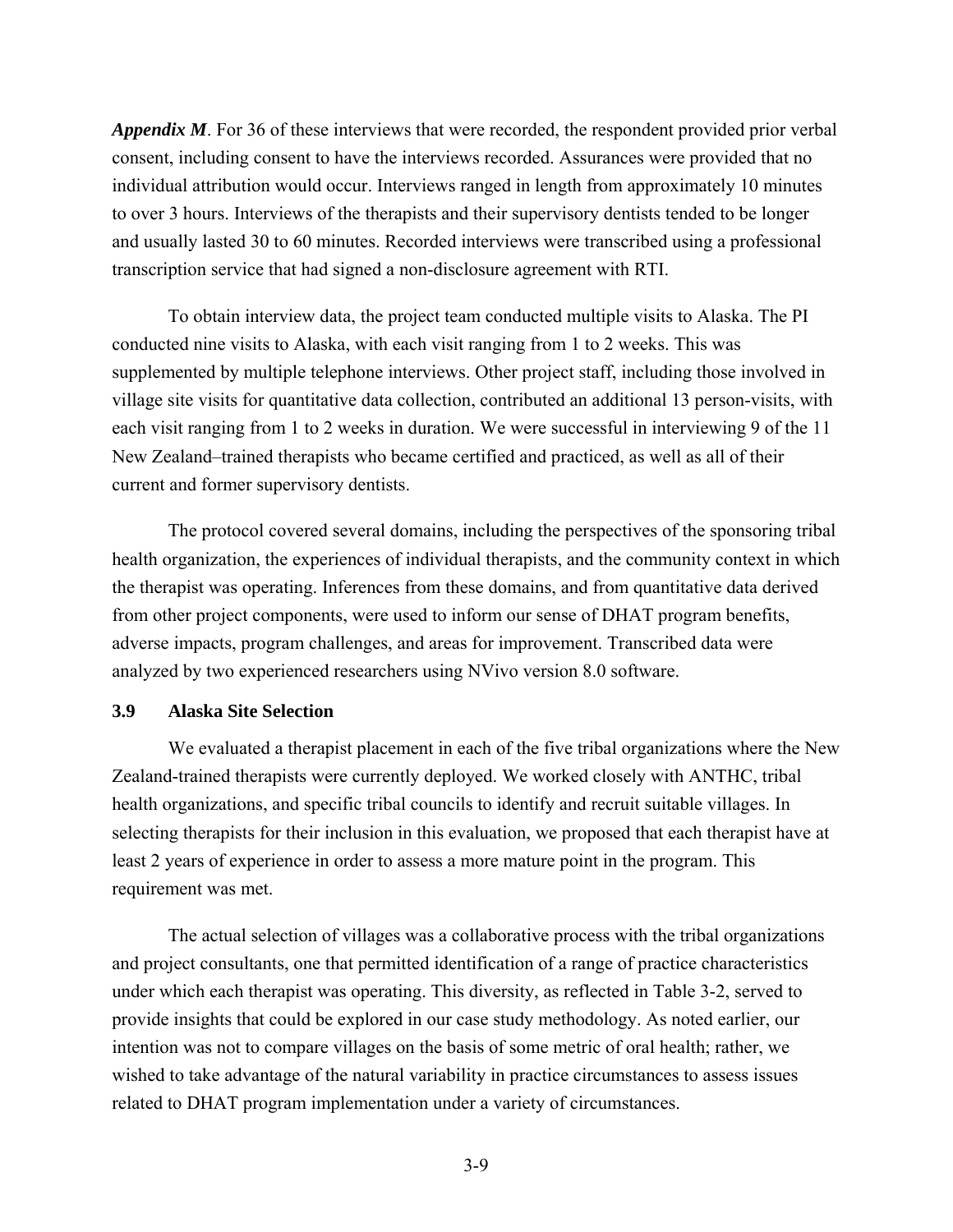| <b>Site</b>  | <b>Dental Services and Setting</b>                                                                                                                                        | <b>Therapist Role</b>                                                                                                                              |
|--------------|---------------------------------------------------------------------------------------------------------------------------------------------------------------------------|----------------------------------------------------------------------------------------------------------------------------------------------------|
| $\mathsf{A}$ | Modern hospital-based regional clinic with<br>5 dentists and 8 operatories                                                                                                | Therapist primarily based in site clinic with<br>limited travel to two other villages. Supervised by<br>clinic dental director.                    |
| B            | Modern subregional medical/dental clinic with<br>4 operatories, 1 to 2 therapists, and 2 chairside<br>assistants. Occasional brief visits by dentists<br>from Hub clinic. | Therapist primarily based in village with periodic<br>travel (8 to 12 weeks per year) to several other<br>villages. Supervised by dental director. |
| C            | Modern village clinic with one operatory served<br>by visits of itinerant dentists and therapists                                                                         | Therapist visits approximately every 2 to 3 months<br>for 1-week visits. Supervised by dental director.                                            |
| D            | Modern subregional medical/dental clinic with<br>2 operatories served by itinerant visits by<br>dentists and 1 therapist                                                  | During the past 2 years, therapist has made<br>regularly scheduled visits approximately 1 week<br>per month. Supervised by dental director.        |
| E            | Dental clinic in small trailer adjoining modern<br>medical facility, served by 1 therapist.                                                                               | Therapist based solely in village. Supervised by<br>dental director.                                                                               |

# <span id="page-35-0"></span>**Table 3-2. Data Collection Sites, Types of Dental Services, and Role of Therapist in Providing Dental Care**

Site A, the only site with a fluoridated public water supply, is located in the temperate rainforests of Southeastern Alaska and is a popular tourist stop for cruise ships navigating the Inside Passage. Craft shops, an independent and well-stocked book store, and restaurants line the main thoroughfare, and the community has a large, active Russian Orthodox Church. The population is mixed, with 25% reportedly Alaska Native, according to the 2000 census (Table 3- 3). Additional economic characteristics can be found in Table 3-4 and elements, such as water and sewage capabilities, that reflect the public health infrastructure of this and the other four sites are in Table 3-5. Although these data are from State of Alaska official Web sites, they are primarily derived from 2000 census data and thus should be interpreted with caution. Data from the 2010 census were not available at the time of this report's preparation.

<span id="page-35-1"></span>

| <b>Site</b> | <b>Population</b> <sup>a</sup> | <b>Percent Alaska</b><br><b>Native</b> | <b>Median Age</b> | <b>Average Family</b><br><b>Size</b> | Average<br><b>Household Size</b> |
|-------------|--------------------------------|----------------------------------------|-------------------|--------------------------------------|----------------------------------|
| A           | 8,627                          | 24.7                                   | 35.2              | 3.2                                  | 2.6                              |
| B           | 725                            | 87.7                                   | 30.6              | 3.8                                  | 3.3                              |
|             | 432                            | 96.8                                   | 17.8              | 5.2                                  | 4.8                              |
|             | 553                            | 87.6                                   | 25.8              | 4.6                                  | 3.6                              |
| E           | 820                            | 92.7                                   | 23.4              | 4.5                                  | 4.0                              |

# **Table 3-3. Population Demographic Characteristics, by Evaluation Site**

<sup>a</sup> 2009 DCCED Certified Population

Source: Most information relies on 2000 census data if not otherwise noted; this table will be updated when 2010 census data are available.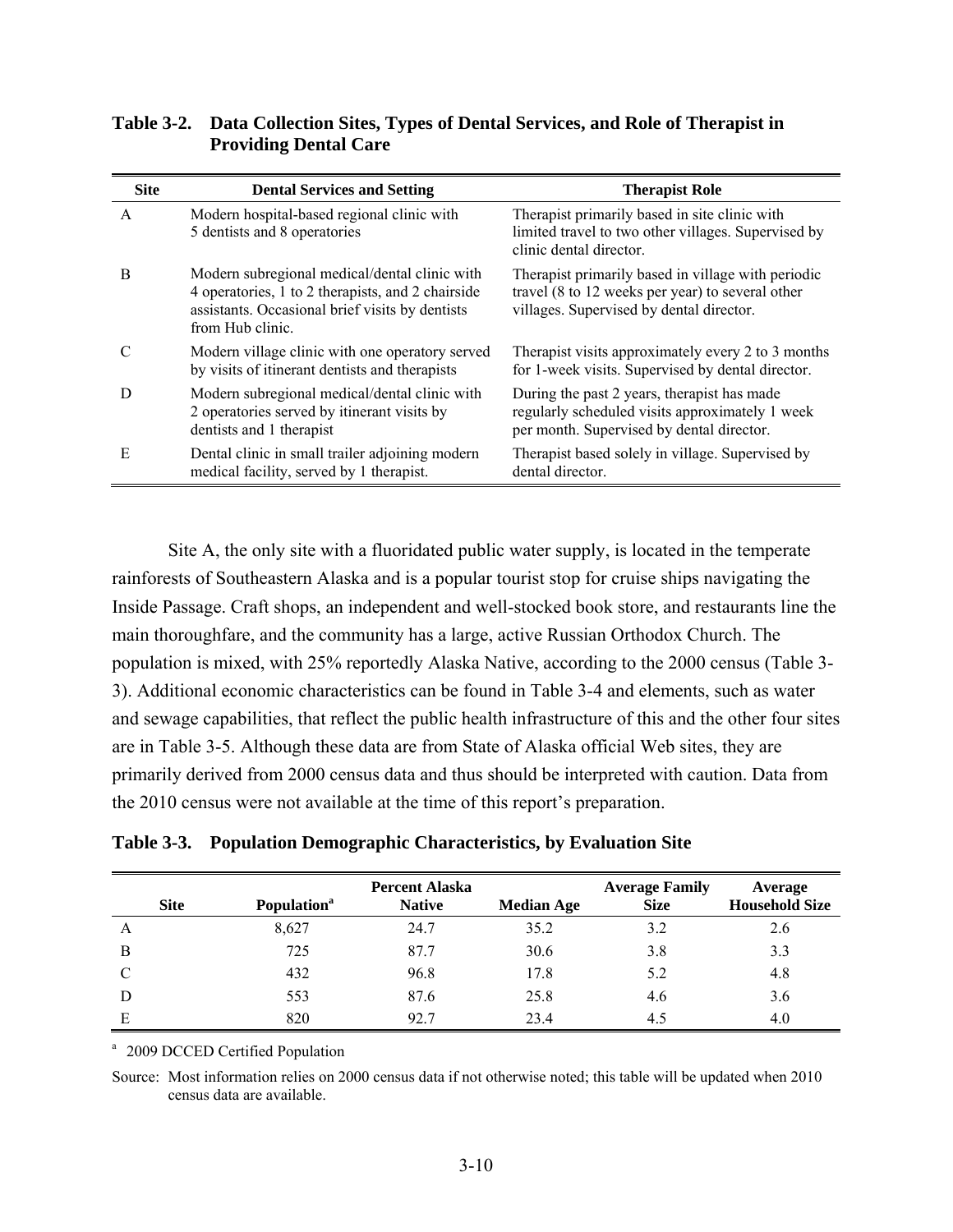| <b>Site</b>   | <b>No. Housing</b><br><b>Units</b> | <b>Median</b><br>Household<br><b>Income</b> | Per Capita<br><b>Income</b> | <b>Percent</b><br><b>Living Below</b><br>Federal<br><b>Poverty Level</b> | Unemployment<br>Rate | <b>Percent of</b><br><b>Adults Not In</b><br>Workforce |
|---------------|------------------------------------|---------------------------------------------|-----------------------------|--------------------------------------------------------------------------|----------------------|--------------------------------------------------------|
| $\mathbf{A}$  | 3,650                              | \$51,901                                    | \$23,622                    | 7.81                                                                     | 7.78                 | 31.8                                                   |
| B             | 242                                | \$42,083                                    | \$15,845                    | 11.0                                                                     | 14.6                 | 48.6                                                   |
| $\mathcal{C}$ | 89                                 | \$38,333                                    | \$9,624                     | 11.9                                                                     | 33.8                 | 57.3                                                   |
| D             | 186                                | \$39,375                                    | \$15,837                    | 20.4                                                                     | 11.34                | 35.4                                                   |
| Е             | 221                                | \$23,977                                    | \$9,676                     | 29.9                                                                     | 26.8                 | 66.7                                                   |

**Table 3-4. Economic Characteristics, by Evaluation Site** 

Source: [http://www.commerce.state.ak.us/dca/commdb/CF\\_COMDB.htm.](http://www.commerce.state.ak.us/dca/commdb/CF_COMDB.htm) Most information relies on 2000 census data if not otherwise noted; this table will be updated when 2010 census data are available.

Site B, located on the shores of the Bering Sea, is served by nonstop daily airline service from Anchorage and has a relatively resilient economy based on a seasonal fish processing plant, the presence of the offices of the district school superintendent, and a tribal economic development agency. Piped water and sewage service to nearly all village residents dates from the 1980s. Until recently, the water supply was fluoridated, but within the past 6 months the water treatment manager, who was certified to fluoridate the municipal water supply, passed away. Without a certified technician, the village's water is currently not being fluoridated.

Site C, situated on an inland river near the Arctic Circle, is a village where residents have relocated "at least five times in recent memory" (Alaska Division of Community and Regional Affairs, 2010). The residents rely on a subsistence lifestyle for most of their food. This is the only site in this evaluation in which residents do not uniformly have indoor water and sewer service, although there is a community washeteria where treated water can be obtained and clothing laundered. The primary sources of employment are the local school system and construction of a new piped water supply system.

 Site D, located on a major tributary of the Yukon River, was founded by Jesuit missionaries and currently serves as a subregional clinic for the region. The village's economy is seasonal, with a sizable number of residents holding commercial fishing permits. Most homes have indoor plumbing. Nonstop daily flights to Anchorage are available.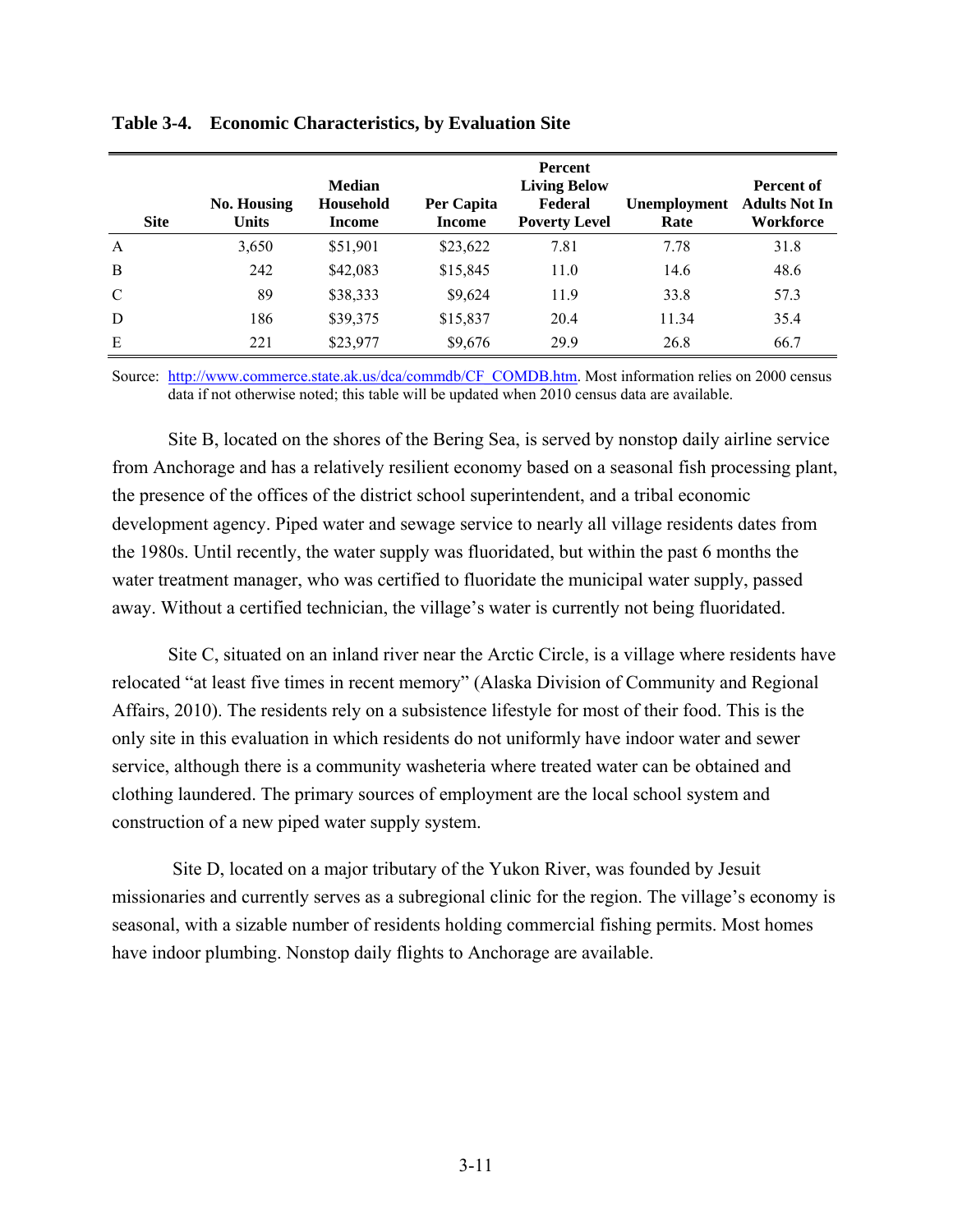| <b>Site</b>   | Source of<br>Water &<br><b>Treatment</b> | <b>Sewage</b><br><b>Treatment</b>       | <b>Indoor</b><br><b>Plumbing</b>                                                   | Water<br><b>Fluoridation</b> | <b>Direct</b><br><b>Flights to</b><br>Anchorage <sup>a</sup> | No. of<br>Schools/<br><b>Students</b> | Top Employers <sup>b</sup>                                                           | <b>Top Occupations</b>                                                                   |
|---------------|------------------------------------------|-----------------------------------------|------------------------------------------------------------------------------------|------------------------------|--------------------------------------------------------------|---------------------------------------|--------------------------------------------------------------------------------------|------------------------------------------------------------------------------------------|
| A             | Lake<br>reservoir.<br>treated            | Piped and<br>treated                    | 95% of homes<br>connected to<br>sewage system                                      | Yes                          | Yes                                                          | 7/1,761                               | Tribal Health<br>$\blacksquare$<br>Consortium<br>Local school<br>٠<br>district       | Retail salespersons<br>Meat, poultry, and<br>fish cutters and<br>trimmers                |
| B             | Creek,<br>treated                        | Piped and<br>treated                    | All but two<br>households<br>connected to<br>water/sewage<br>system                | No <sup>c</sup>              | Yes                                                          | 1/164                                 | Area school<br>п.<br>district<br>Regional<br>٠<br>economic<br>development<br>council | Meat, poultry, and<br>٠<br>fish cutters and<br>trimmers<br>Elementary school<br>teachers |
| $\mathcal{C}$ | River,<br>treated                        | Waste<br>carried to<br>sewage<br>lagoon | Minority of<br>homes have<br>functioning<br>plumbing; most<br>use honey<br>buckets | N <sub>o</sub>               | N <sub>0</sub>                                               | 1/166                                 | City government<br>Local school<br>system                                            | Operating<br>٠<br>engineers/other<br>construction<br>equipment<br>Cashiers               |
| D             | Creek<br>reservoir,<br>treated           | Sewage<br>lagoon                        | Most homes<br>connected to<br>sewage system                                        | N <sub>0</sub>               | Yes                                                          | 1/178                                 | Local school<br>system<br>City government                                            | Construction<br>laborers<br>Cashiers<br>٠                                                |
| Ε             | Well, treated                            | Sewage<br>lagoon                        | Majority of<br>homes connected<br>to piped<br>water/sewer<br>system                | N <sub>0</sub>               | N <sub>0</sub>                                               | 1/234                                 | Local school<br>٠<br>system<br>Local government<br>٠                                 | Teacher assistants<br>Cashiers                                                           |

**Table 3-5. Other Attributes of Public Health Infrastructure, by Evaluation Site** 

<sup>a</sup> Or other international airport

b Source:<http://labor.alaska.gov/research/alari/>

 $\degree$  Site B had water fluoridation at its main water treatment facility until mid-2009, when the water treatment technician who was certified to oversee water fluoridation passed away. A water treatment worker certified to oversee fluoridation has not yet been hired as a replacement.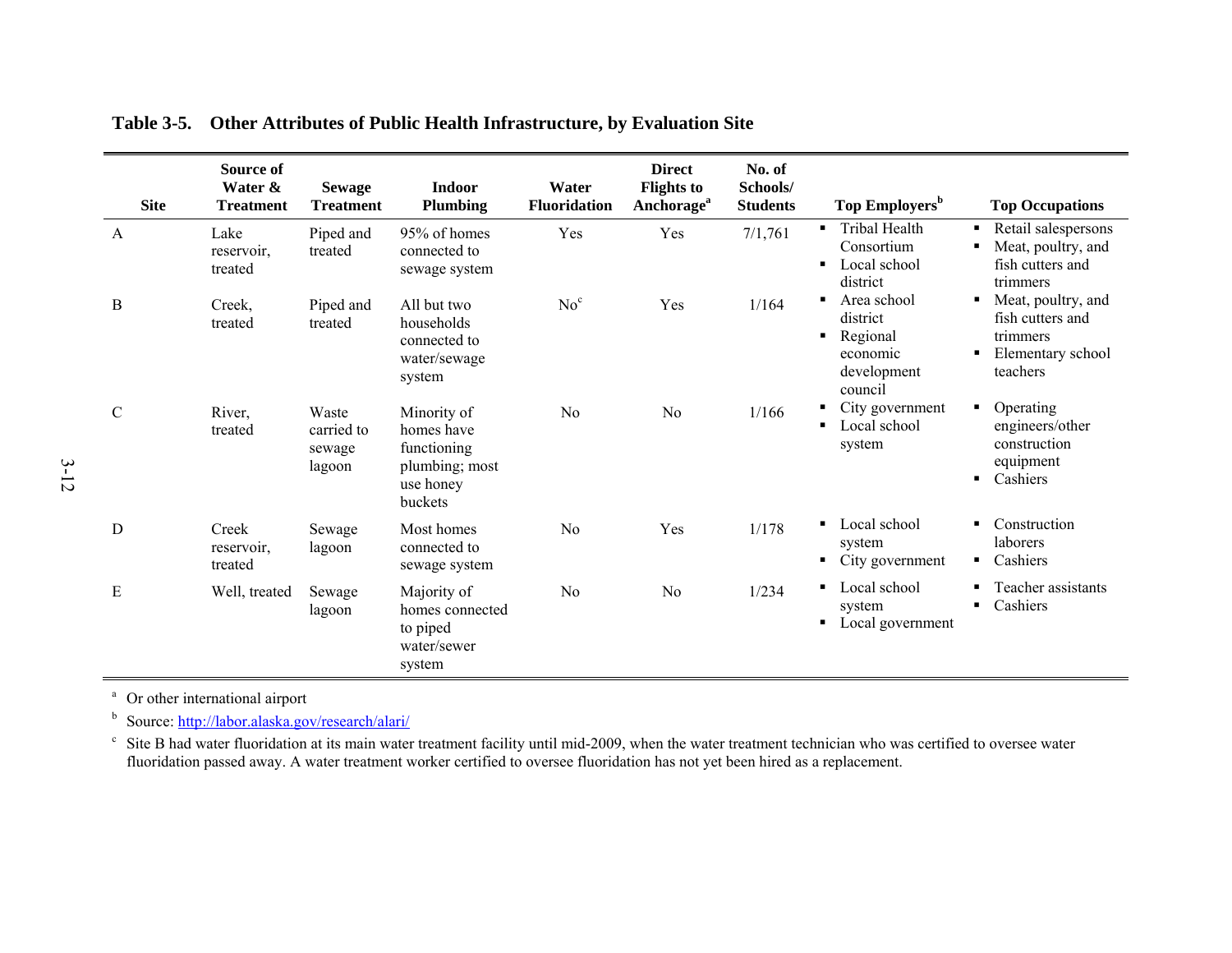<span id="page-38-0"></span> Site E is a small coastal village in Southwestern Alaska that has two fish processing plants, an active church community, and a large, newly constructed school where a dozen village elders arrive by bus each day to have lunch with the students. Nearly all homes are connected to the community water and sewer system or have individual wells and septic systems. Air travel to Anchorage is via small commercial plane with a transfer required at the regional Hub city.

# **3.10 Site Visit Methodology**

Prior to each site visit, the PI conducted an advance visit to meet with all available stakeholders, including tribal and school representatives, elected officials, local medical staff, and other key members of the community, such as local store owners. Where available, we hired a local village resident to assist in site advance work, serve as liaison with the school system, and provide support for other logistical issues, including location of the community dental surveys.

Team composition included one or two experienced dental examiners, an experienced chairside assistant, a medical epidemiologist, a research assistant, and the locally hired staff member.

We planned for site visits to take 5 to 7 days, excluding travel, which was either by commercial airline or charter service. Site visits were conducted in May 2009 (Site A), October 2009 (Sites B and C), and February 2010 (Sites D and E).

#### **3.11 Protection of Human Subjects**

1

The Institutional Review Board (IRB) of RTI International reviewed and approved the study protocol, including all data collection instruments and consent/assent forms.<sup>[8](#page-38-0)</sup> The Alaska Area IRB also approved the protocol and instruments, as did each of the five participating tribal health organizations. Prior to each site visit for data collection, we contacted and met with representatives of the local tribal organizations to apprise them of the study and obtain their approval.

Before initiating any component of data collection from individual participants, written informed consent was obtained. For minors (ages 6 to 17), written informed assent was also obtained. We provided each study participant with a \$20 U.S. Postal Money Order as a nominal stipend. To review dental records for assessing practice effectiveness of care and adequacy of record keeping, we were granted a HIPAA limited waiver.

 $8$  RTI holds a Federalwide Assurance (FWA #3331) granted by the DHHS Office for Human Research Protections (OHRP).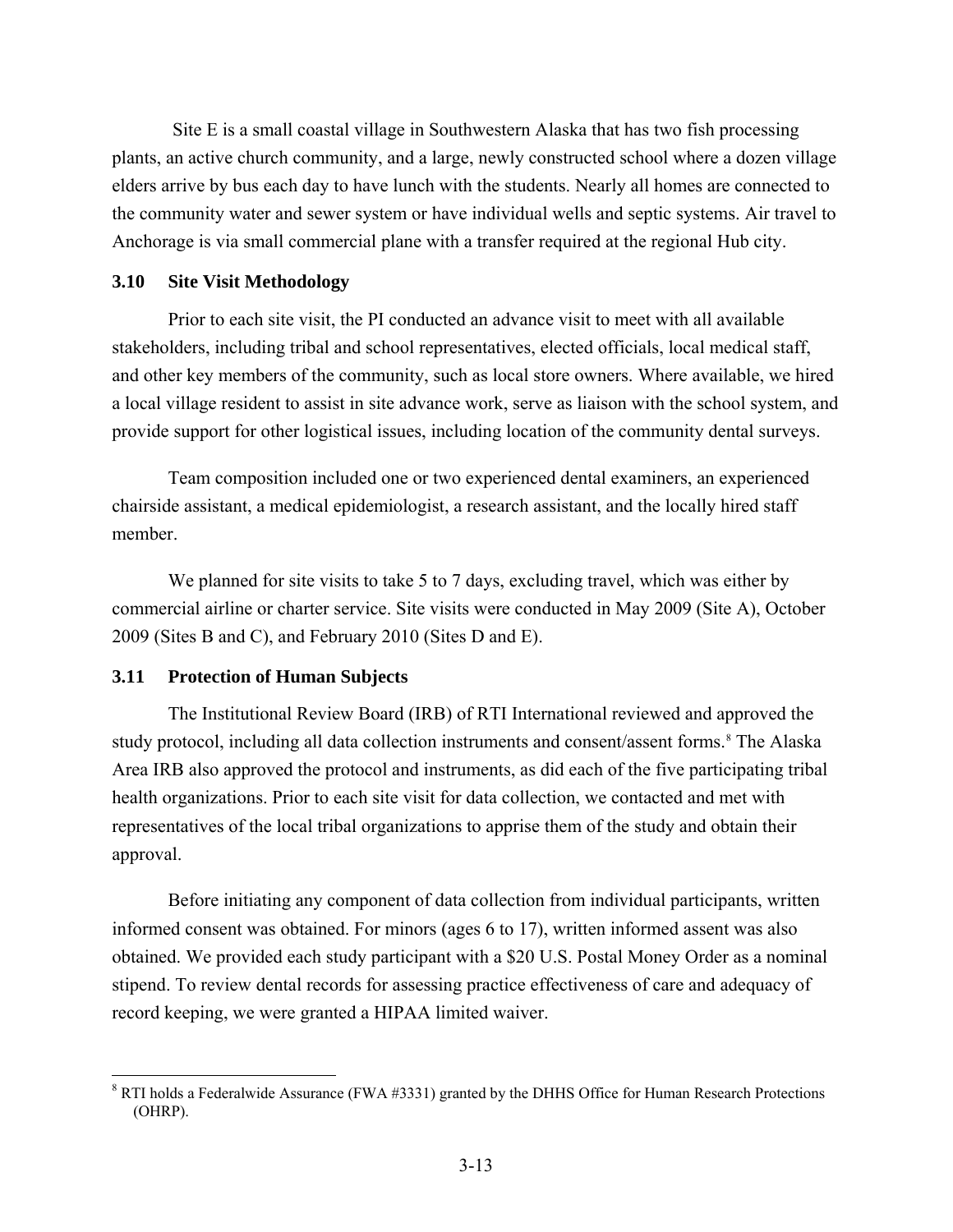# **3.12 Data Analysis**

Quantitative data from surveys, oral examinations, review of dental records, and observation of practice procedures were entered into a Microsoft Access database. Data were analyzed using SAS version 9.1. Data from interviews that had been transcribed were entered into NVivo 8 software and coded and analyzed by two examiners experienced in qualitative data analysis.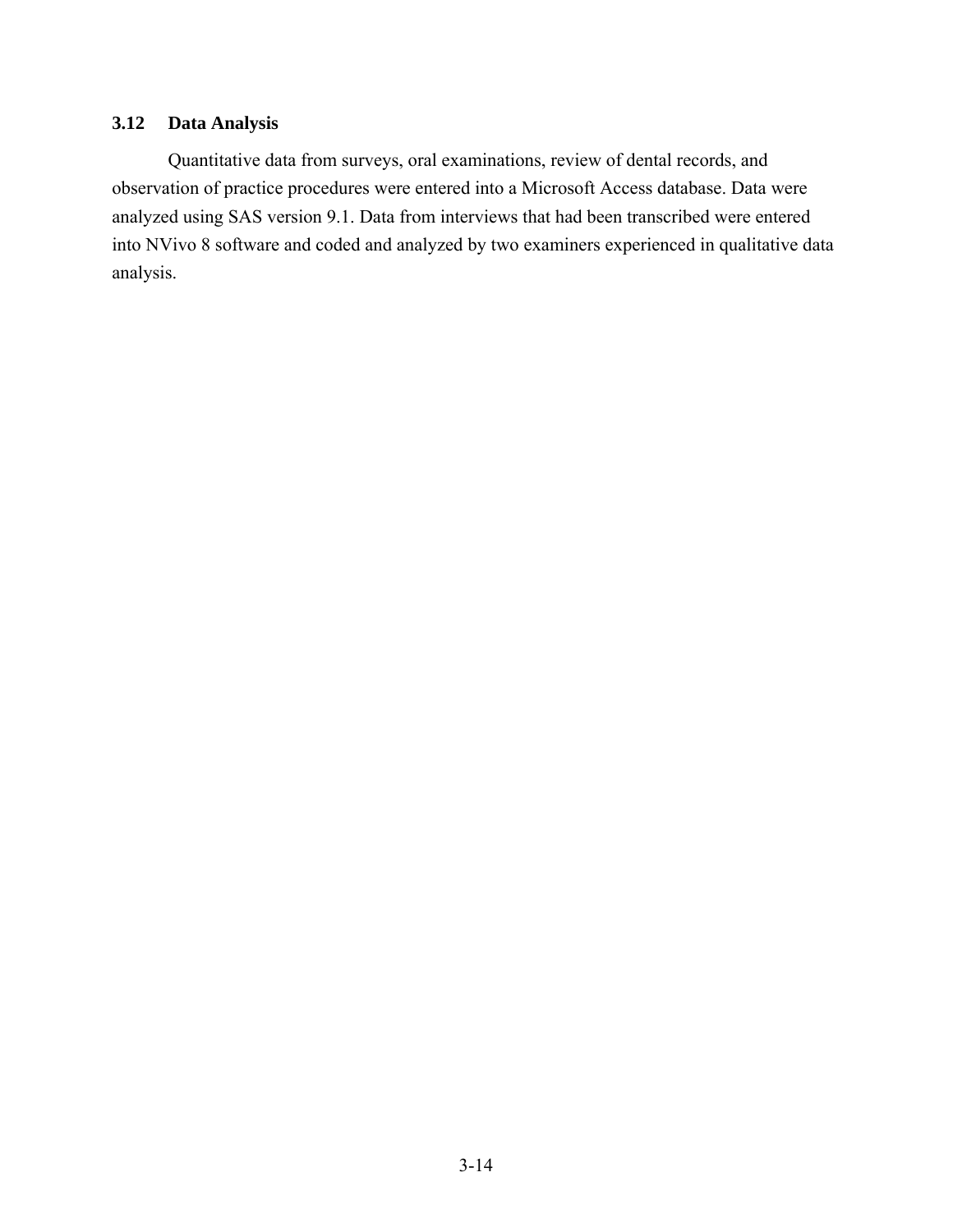# **SECTION 4 RESULTS**

# **4.1 Patient Satisfaction and Oral Health–Related Quality of Life**

# **4.1.1** *Children Ages 6 to 17*

A total of 302 children ages 6 to 17 had proxy respondents (caregivers) complete one or more questions on either the dental care survey or the Parents Perceptions Questionnaire. Of these, 235 (78%) reported having been seen by a therapist during the previous 12 months for a mean of 2.0 visits (range 1–10). Characteristics of survey respondents who were ages 6 to 17 show a relatively uniform distribution across age, sex, and site (Table 4-1). The majority of respondents reported that the condition of their teeth or gums was good, very good, or excellent.

|                                        | No. $(\%)^a$ |
|----------------------------------------|--------------|
| Age in years                           |              |
| $6 - 9$                                | 106(35)      |
| $10 - 14$                              | 133(44)      |
| $15 - 17$                              | 63(21)       |
| Total                                  | 302 (100)    |
| Sex, female                            | 142(47)      |
| Treated by therapist in past 12 months | 235(78)      |
| Visits to therapist in past 12 months  |              |
| Mean (SD)                              | 2.0(1.2)     |
| Range                                  | $1 - 10$     |
| Self-reported condition of teeth/gums  |              |
| Excellent                              | 22(8)        |
| Very good                              | 73(27)       |
| Good                                   | 128(47)      |
| Fair                                   | 46(17)       |
| Poor                                   | 6(2)         |
| <b>Site</b>                            |              |
| $\mathbf{A}$                           | 30(10)       |
| $\, {\bf B}$                           | 45(15)       |
| $\mathcal{C}$                          | 40(13)       |
| $\mathbf D$                            | 89 (29)      |
| $\mathbf E$                            | 98 (32)      |
| Total                                  | 302 (100)    |

### **Table 4-1. Characteristics of Survey Respondents Ages 6–17**

<sup>a</sup> Percentages in this and subsequent tables are calculated using as a denominator the number of respondents who answered a particular question. Percentages may not sum to 100% due to rounding.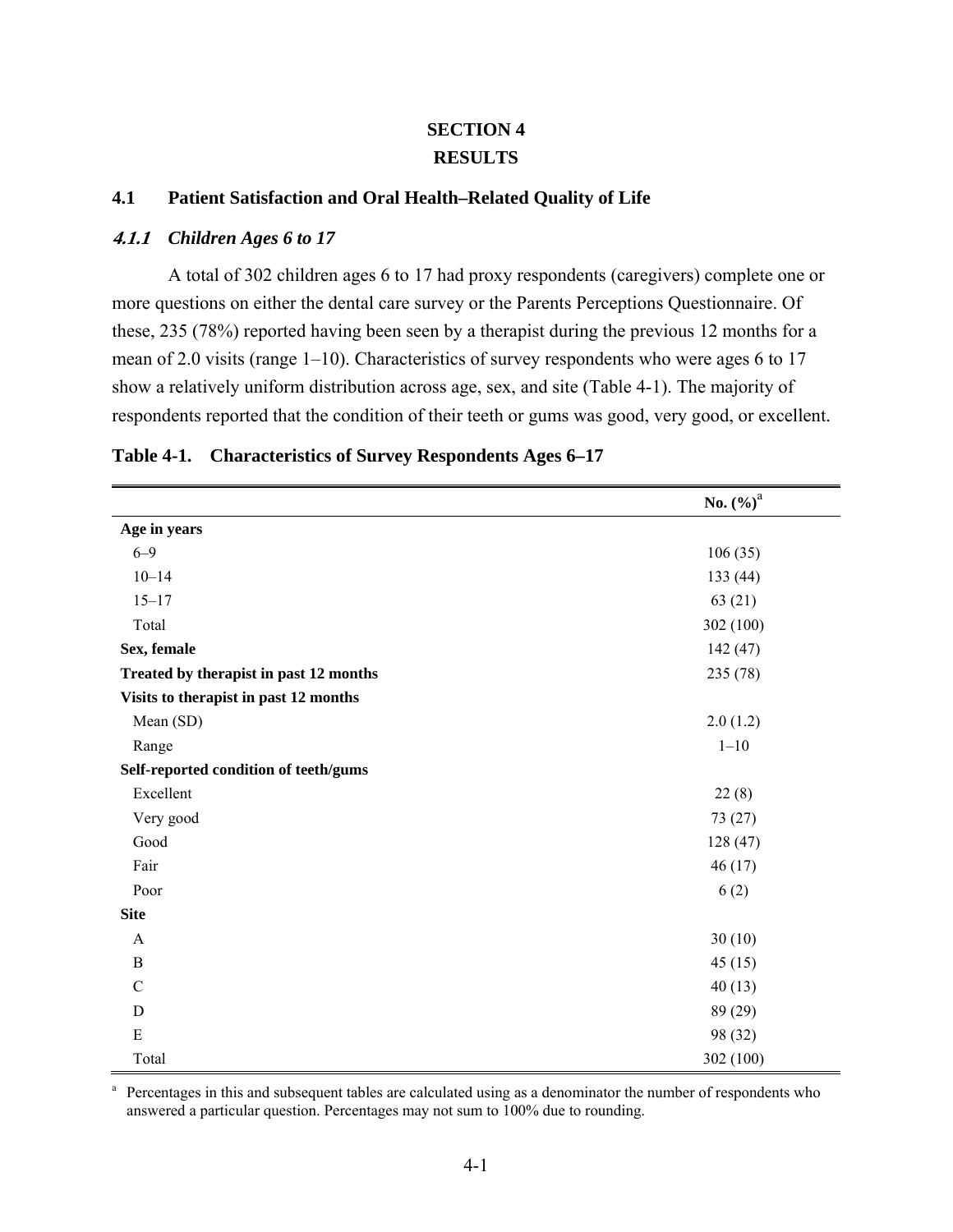The majority of respondents who reported having seen a therapist in the previous 12 months responded positively to questions about communications skills and chairside manner (Table 4-2). Responses were generally consistent across sites (Table 4-3) and age groups (Table 4-4). In all of the sites and age groups, "spend enough time with the child" had the fewest proportion of positive responses. The overall rating (on a scale of 0 to 10 [best possible]) of the children ages 6 to 17 who were seen by therapists was 8.24 (SD 2.16) (Table 4-5). Ratings were above 8 for all age groups, and only one site had a score less than 8.

|                                    | <b>Always</b> | <b>Usually</b> | <b>Sometimes</b> | <b>Never</b> | <b>Total</b> |
|------------------------------------|---------------|----------------|------------------|--------------|--------------|
| <b>Ouestion</b>                    | No. $(\% )$   | No. (%)        | No. (%)          | No. (%)      | No. (%)      |
| Explain things, easy to understand | 141 (60)      | 73 (31)        | 13(5)            | 6(3)         | 233 (100)    |
| Listen carefully                   | 149 (64)      | 68 (29)        | 13(6)            | 3(1)         | 233 (100)    |
| Treat with courtesy and respect    | 174 (76)      | 46(20)         | 7(3)             | 3(1)         | 230 (100)    |
| Spend enough time with child       | 130 (56)      | 58 (25)        | 32(14)           | 13(6)        | 233 (100)    |

**Table 4-2. Caregiver Reports for Children Ages 6–17 Who Were Treated by a Therapist in Previous 12 Months, All Sites Combined** 

# **Table 4-3. Caregiver Reports for Children Ages 6–17 Who Were Treated by a Therapist in Previous 12 Months and Who Responded "Always" Or "Usually" to Questions About Their Dental Care, by Site**

|                                    | <b>Site</b> |          |             |         |         |  |
|------------------------------------|-------------|----------|-------------|---------|---------|--|
|                                    | A           | B        | $\mathbf C$ | D       | E       |  |
| <b>Ouestion</b>                    | No. (%)     | No. (%)  | No. (%)     | No. (%) | No. (%) |  |
| Explain things, easy to understand | 22 (100)    | 27 (100) | 27(87)      | 65 (89) | 73 (91) |  |
| Listen carefully                   | 22 (100)    | 27 (96)  | 29 (94)     | 66 (90) | 73 (92) |  |
| Treat with courtesy and respect    | 21 (100)    | 27 (100) | 29 (94)     | 68 (94) | 75 (95) |  |
| Spend enough time with child       | 21 (95)     | 25(89)   | 24(77)      | 57 (78) | 61(77)  |  |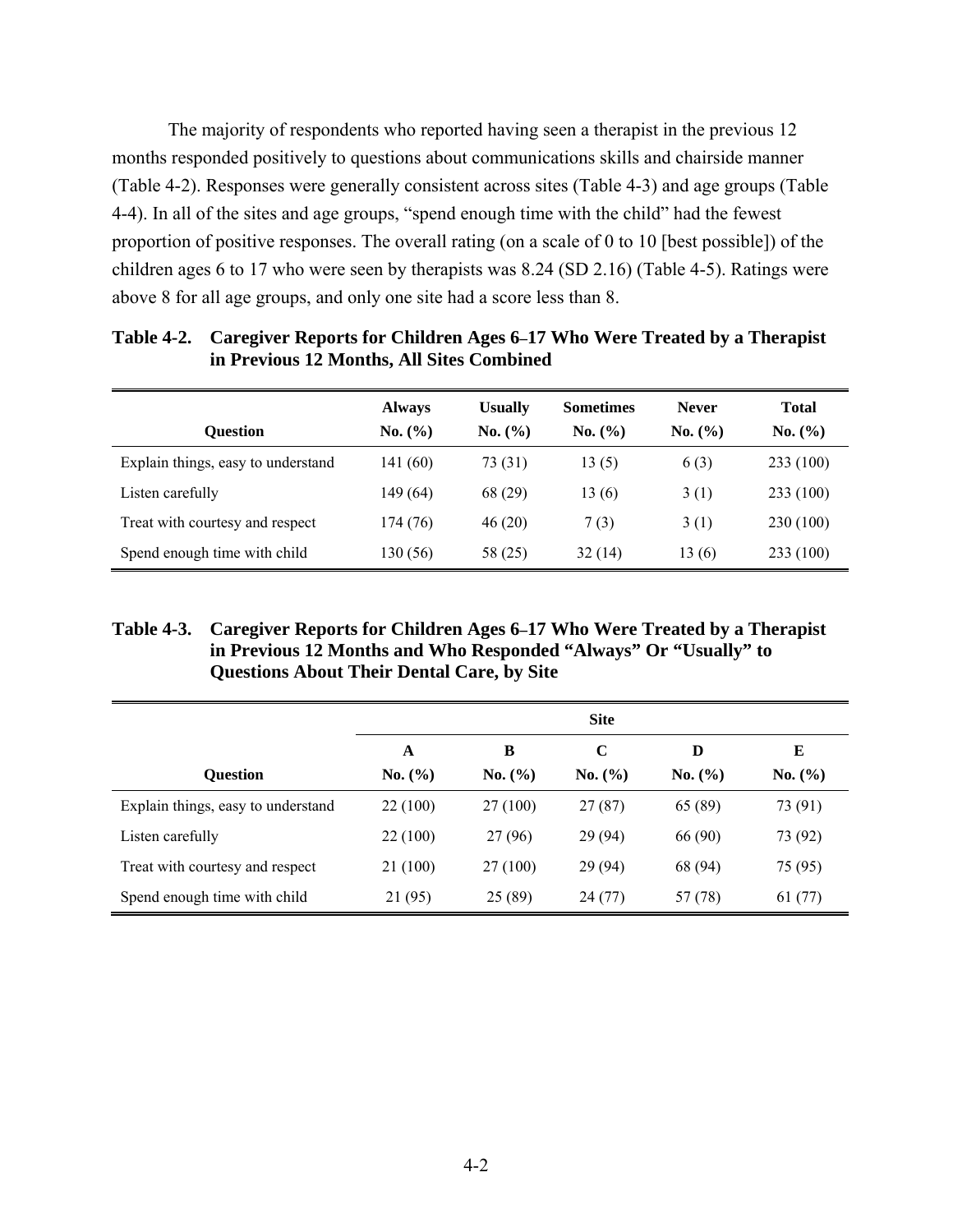### **Table 4-4. Caregiver Reports for Children Ages 6–17 Who Were Treated by a Therapist in Previous 12 Months and Who Responded "Always" or "Usually" to Questions About Their Dental Care, by Age Group**

|                                    | Age Group |               |                    |  |  |
|------------------------------------|-----------|---------------|--------------------|--|--|
|                                    | 6–9 Years | $10-14$ Years | <b>15–17 Years</b> |  |  |
| <b>Ouestion</b>                    | No. (%)   | No. (%)       | No. (%)            |  |  |
| Explain things, easy to understand | 75 (94)   | 96(91)        | 43 (91)            |  |  |
| Listen carefully                   | 78 (96)   | 98 (93)       | 41 (87)            |  |  |
| Treat with courtesy and respect    | 78 (96)   | 98 (95)       | 44 (94)            |  |  |
| Spend enough time with child       | 70 (86)   | 83 (79)       | 35(74)             |  |  |

# **Table 4-5. Caregiver Rating of Therapist for Children Ages 6–17 Who Were Treated by a Therapist in Previous 12 Months**

| Category              | Mean (SD)  | <b>Median</b> | Range       |
|-----------------------|------------|---------------|-------------|
| <b>Overall rating</b> | 8.24(2.16) | 9             | 0 to 10     |
| Age group in years    |            |               |             |
| $6 - 9$               | 8.4(1.97)  | 9             | 1 to 10     |
| $10 - 14$             | 8.22(2.25) | 9             | 0 to 10     |
| $15 - 17$             | 8.02(2.30) | 8.5           | $1$ to $10$ |
| <b>Site</b>           |            |               |             |
| A                     | 9.09(1.01) | 9             | 7 to 10     |
| B                     | 8.96(1.43) | 10            | 6 to 10     |
| $\mathcal{C}$         | 8.8(1.71)  | 10            | 4 to 10     |
| D                     | 7.63(2.30) | 8             | 1 to 10     |
| E                     | 8.10(2.46) | 9             | 0 to 10     |

For all children ages 6 to 17 combined who received dental care from any provider (therapists or dentists or both) during the preceding 12 months, respondents were positive about the providers' making the child feel comfortable and explaining treatment. Fewer had positive responses to questions about obtaining appointments as soon as possible or spending more than 15 minutes to see the provider (Table 4-6). This pattern was also evident when data were examined by age group (Table 4-7). At the two sites where the therapists provided itinerant service, the proportion who had negative views about availability of dental care (with responses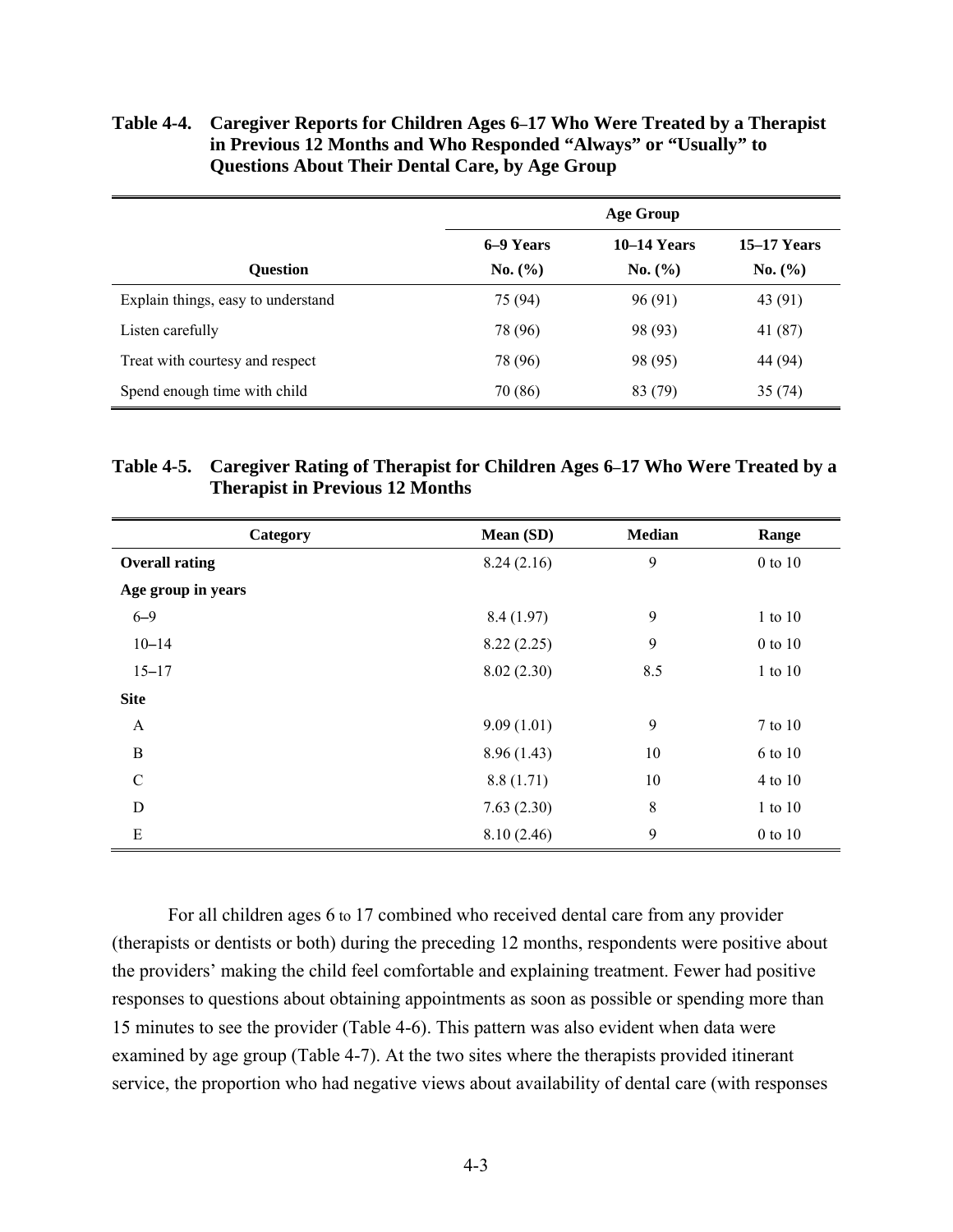of "sometimes" or "never") was higher (Table 4-8). The overall rating of all dental care personally received in the previous 12 months was 8.05 (Table 4-9); there were no noticeable differences in this ranking across age groups or sites. The two sites that do not have full-time, resident therapists had the lowest scores. In ranking the overall dental care system, all respondents combined provided a slightly lower mean ranking of 7.83. The rank ordering was similar to that for the previous assessment of personal care received, with the two sites served on an itinerant basis having the lowest scores (Table 4-10).

|                                              | <b>Always</b>            | <b>Usually</b>         | <b>Sometimes</b>      | <b>Never</b>  | <b>Total</b> |
|----------------------------------------------|--------------------------|------------------------|-----------------------|---------------|--------------|
| <b>Ouestion</b>                              | No. (%)                  | No. (%)                | No. (%)               | No. (%)       | No. (%)      |
| Make child feel comfortable                  | 173 (64)                 | 71 (26)                | 25(9)                 | 3(1)          | 272 (100)    |
| Explain treatment                            | 181 (67)                 | 68 (25)                | 16(6)                 | 6(2)          | 271 (100)    |
| Appointments as soon as wanted               | 95(35)                   | 100(37)                | 60(22)                | 15(6)         | 270 (100)    |
| Spend more than 15 minutes<br>waiting        | 29(11)                   | 41(15)                 | 109(40)               | 92(34)        | 271 (100)    |
|                                              | <b>Definitely</b><br>yes | <b>Somewhat</b><br>yes | <b>Somewhat</b><br>no | Definitely no | <b>Total</b> |
| Seen as soon as wanted for<br>emergency care | 36(32)                   | 55 (49)                | 7(6)                  | 15(13)        | 113 (100)    |

**Table 4-6. Dental Care Survey Results for Children Ages 6–17, All Sites Combined** 

# **Table 4-7. Children Ages 6–17 Whose Caregiver Responded "Always" or "Usually" to Questions about Their Dental Care, by Age Group, All Sites Combined**

|                                                          | <b>Age Group</b> |               |                    |  |  |  |
|----------------------------------------------------------|------------------|---------------|--------------------|--|--|--|
|                                                          | 6–9 Years        | $10-14$ Years | <b>15–17 Years</b> |  |  |  |
| <b>Ouestion</b>                                          | No. (%)          | No. (%)       | No. (%)            |  |  |  |
| Make child feel comfortable                              | 86 (92)          | 111 (90)      | 47 (85)            |  |  |  |
| Explain treatment                                        | 84 (91)          | 115(93)       | 50 (91)            |  |  |  |
| Appointments as soon as wanted                           | 68 (74)          | 89 (73)       | 40(73)             |  |  |  |
| Spend more than 15 minutes waiting                       | 15(16)           | 36(29)        | 19(35)             |  |  |  |
| Persons responding "definitely yes" or<br>"somewhat yes" |                  |               |                    |  |  |  |
| Seen as soon as wanted for emergency care                | 35(83)           | 40 (87)       | 16(64)             |  |  |  |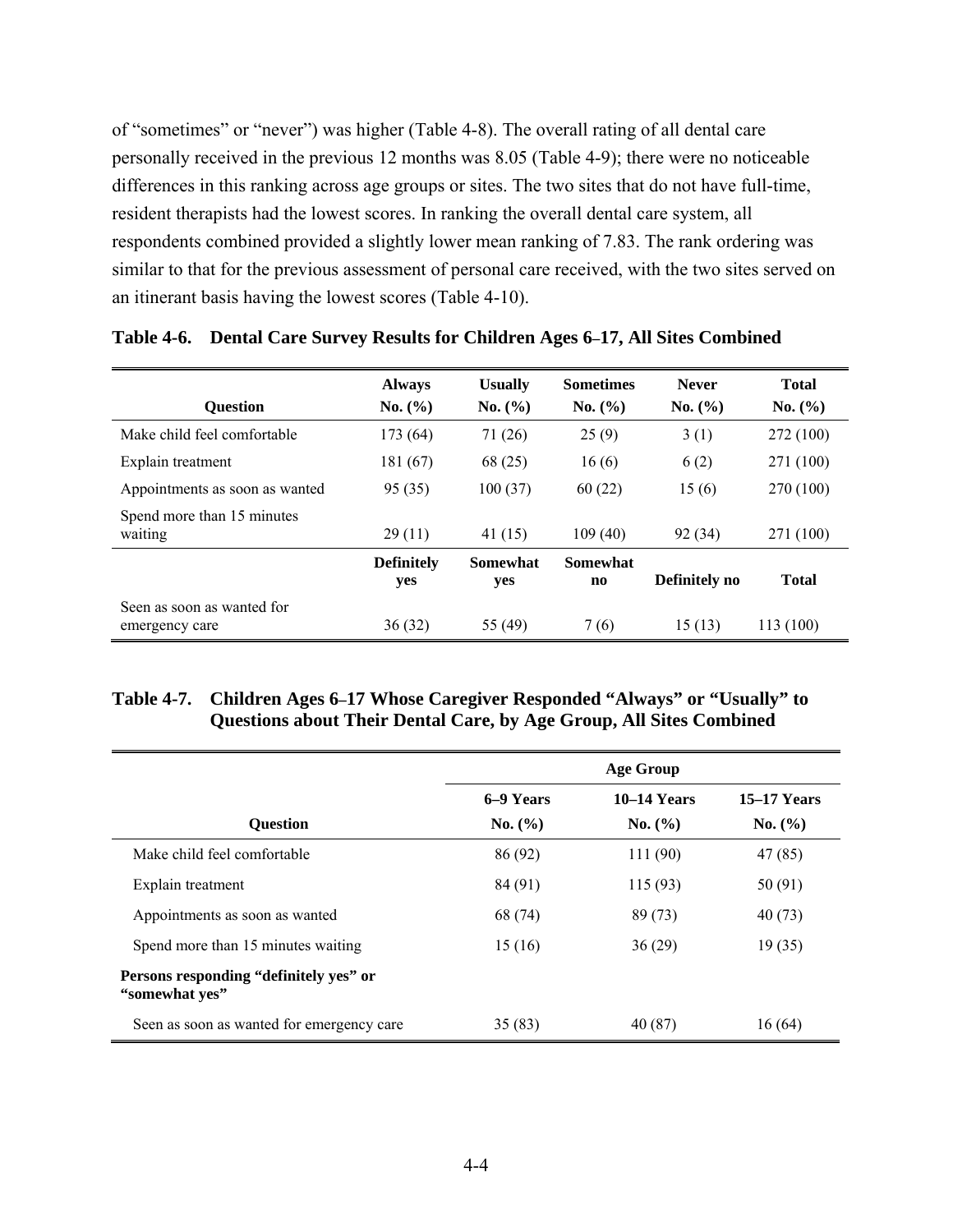|                                                                   | <b>Site</b> |          |             |         |         |
|-------------------------------------------------------------------|-------------|----------|-------------|---------|---------|
|                                                                   | A           | B        | $\mathbf C$ | D       | Е       |
| <b>Question</b>                                                   | No. $(\% )$ | No. (%)  | No. $(\% )$ | No. (%) | No. (%) |
| Make child feel comfortable                                       | 27 (96)     | 31 (100) | 33 (87)     | 73 (89) | 80 (86) |
| Explain treatment                                                 | 27 (96)     | 28 (93)  | 35(92)      | 77 (94) | 82 (88) |
| Appointments as soon as wanted                                    | 22(85)      | 28 (90)  | 24 (63)     | 49 (60) | 72(77)  |
| Spend more than 15 minutes waiting                                | 4(14)       | 3(10)    | 20(53)      | 25(30)  | 18(20)  |
| Persons responding "definitely yes" or<br>"somewhat yes," by site |             |          |             |         |         |
| Seen as soon as wanted for emergency<br>care                      | 9(75)       | 6(100)   | 21 (84)     | 25 (68) | 30(91)  |

# **Table 4-8. Children Ages 6–17 Whose Caregiver Responded "Always" or "Usually" to Questions about Their Dental Care, by Site, All Sites Combined**

# **Table 4-9. Caregiver Rating of All Dental Care Personally Received in Past 12 Months For All Respondents Ages 6–17**

| Category              | Mean (SD)  | <b>Median</b> | Range         |
|-----------------------|------------|---------------|---------------|
| <b>Overall rating</b> | 8.05(2.35) | 9             | $0$ to $10$   |
| Age group in years    |            |               |               |
| $6 - 9$               | 8.13(2.26) | 9             | $0$ to $10$   |
| $10 - 14$             | 8.10(2.36) | 9             | $1$ to $10\,$ |
| $15 - 17$             | 7.79(2.53) | 8             | $0$ to $10$   |
| <b>Site</b>           |            |               |               |
| $\mathbf{A}$          | 8.75(1.46) | 9             | 4 to 10       |
| $\bf{B}$              | 9.19(1.25) | 10            | 6 to 10       |
| $\mathcal{C}$         | 7.78(3.11) | 10            | 0 to 10       |
| ${\bf D}$             | 7.60(2.21) | 8             | 1 to 10       |
| E                     | 7.96(2.50) | 9             | 1 to 10       |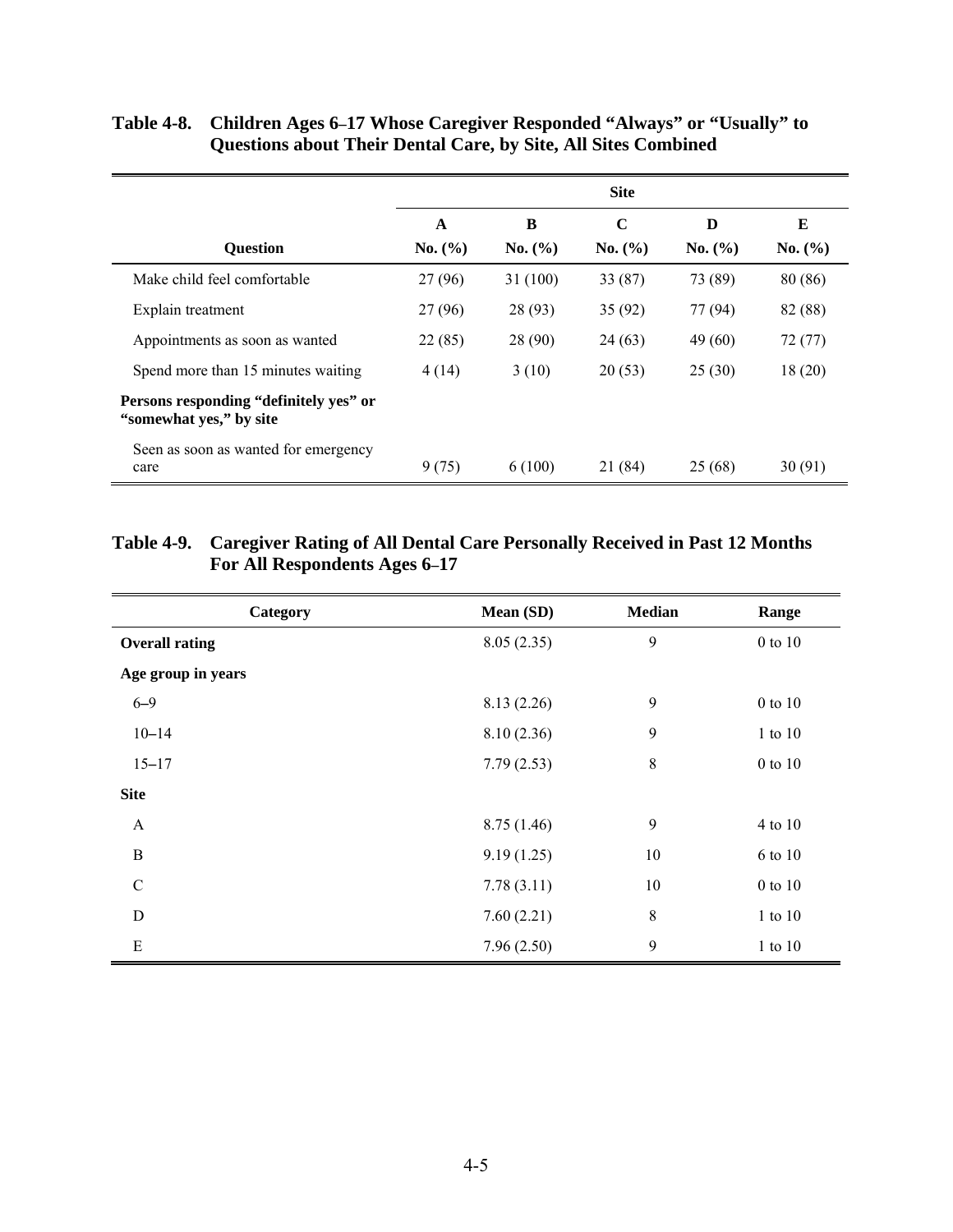| Category              | Mean (SD)   | <b>Median</b> | Range         |
|-----------------------|-------------|---------------|---------------|
| <b>Overall rating</b> | 7.83(2.51)  | 8             | $0$ to $10$   |
| Age group in years    |             |               |               |
| $6 - 9$               | 7.72(2.56)  | 8             | 0 to 10       |
| $10 - 14$             | 7.89(2.46)  | 8.5           | 1 to 10       |
| $15 - 17$             | 7.88(2.59)  | 9             | 0 to 10       |
| <b>Site</b>           |             |               |               |
| $\mathbf{A}$          | 8.78 (1.72) | 9             | 2 to 10       |
| $\mathbf B$           | 9.13(1.27)  | 10            | 6 to 10       |
| $\mathcal{C}$         | 7.37(3.35)  | 9             | 0 to 10       |
| D                     | 7.15(2.32)  | 8             | 1 to 10       |
| ${\bf E}$             | 7.90(2.57)  | 9             | $0$ to $10\,$ |

**Table 4-10. Rating of Dental Care System by Caregiver for Children Ages 6–17** 

The results of the Parents Perceptions Questionnaire (child/family oral health–related quality of life) are presented in Table 4-11, which was completed by 286 caregivers of children. Three estimates of impact were derived from subjects' responses: (1) *PPQ prevalence:* the percentage of caregivers who reported at least one impact on the family "often" or "every day," (2) *PPQ extent*: the average number of impacts reported "often" or "every day" by caregivers, and (3) *PPQ severity*: the sum of the PPQ score. Only 8.6% of the caregivers reported at least one oral health impact on the family. Extent and severity of impacts were 0.34 (range 0–11) and 3.8 (range 0–55), respectively.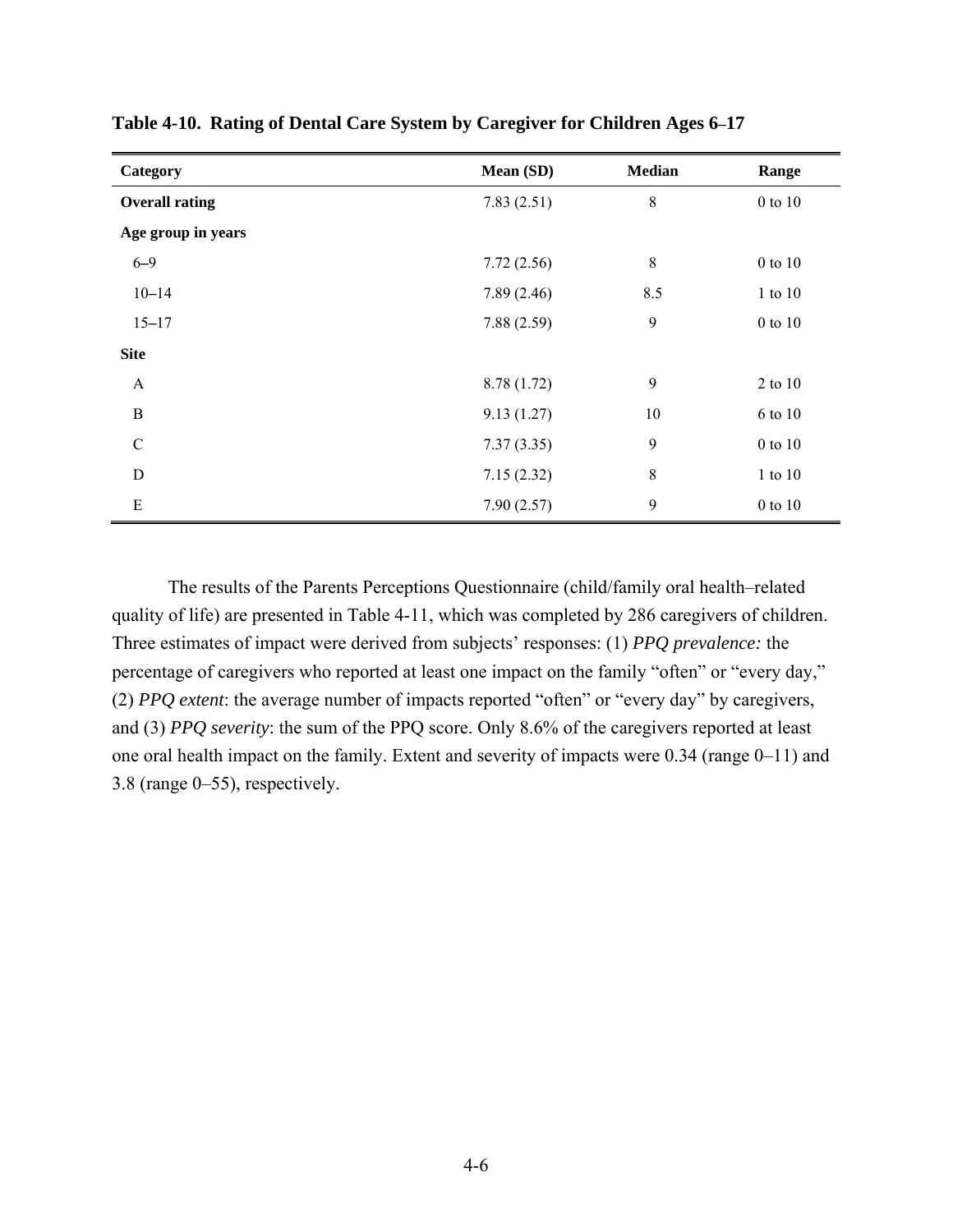| Table 4-11. Results of Parents Perceptions Questionnaire, Children Ages 6–17, All Sites Combined |  |
|--------------------------------------------------------------------------------------------------|--|

|                                                                                                                                                  | <b>Never</b> | <b>Once/twice</b> | <b>Sometimes</b> | <b>Often</b> | Every day   | Don't<br>know | <b>Total</b> |
|--------------------------------------------------------------------------------------------------------------------------------------------------|--------------|-------------------|------------------|--------------|-------------|---------------|--------------|
| <b>Question</b>                                                                                                                                  | No. $(\% )$  | No. $(\% )$       | No. $(\% )$      | No. $(\% )$  | No. $(\% )$ | No. $(\% )$   | No. $(\% )$  |
| Child had pain in teeth, mouth, or jaw                                                                                                           | 196(69)      | 51(18)            | 28(10)           | 3(1)         | 2(1)        | 6(2)          | 286 (100)    |
| During the last 3 months, because of<br>your child's teeth, mouth, or jaw, how<br>often have you or another family<br>$member \dots \dots \dots$ |              |                   |                  |              |             |               |              |
| Been upset                                                                                                                                       | 219(77)      | 34(12)            | 23(8)            | 3(1)         | 0(0)        | 4(1)          | 283 (100)    |
| Had sleep disrupted                                                                                                                              | 259(91)      | 12(4)             | 10(4)            | 0(0)         | 0(0)        | 3(1)          | 284 (100)    |
| Felt guilty                                                                                                                                      | 250 (89)     | 20(7)             | 5(2)             | 0(0)         | 0(0)        | 7(3)          | 282 (100)    |
| Taken time off work                                                                                                                              | 222(78)      | 34(12)            | 19(7)            | 1(1)         | 0(0)        | 9(3)          | 285 (100)    |
| Had less time for family                                                                                                                         | 244 (86)     | 8(3)              | 22(8)            | 2(1)         | 0(0)        | 6(2)          | 282 (100)    |
| Worry about child's opportunities                                                                                                                | 243 (86)     | 9(3)              | 20(7)            | 1(1)         | 1(1)        | 10(4)         | 284 (100)    |
| Felt uncomfortable in public                                                                                                                     | 264 (93)     | 3(1)              | 11(4)            | 0(0)         | 0(0)        | 6(2)          | 284 (100)    |
| For the same reason, how often has your<br>child                                                                                                 |              |                   |                  |              |             |               |              |
| Been jealous                                                                                                                                     | 247 (93)     | 10(4)             | 5(2)             | 0(0)         | 0(0)        | 4(2)          | 266 (100)    |
| Blamed you or family                                                                                                                             | 247 (93)     | 7(3)              | 7(3)             | 0(0)         | 0(0)        | 5(2)          | 266 (100)    |
| Argued with you or family                                                                                                                        | 226(85)      | 19(7)             | 14(5)            | 0(0)         | 0(0)        | 7(3)          | 266 (100)    |
| Required more attention                                                                                                                          | 220(83)      | 15(6)             | 15(6)            | 4(2)         | 2(1)        | 10(4)         | 266 (100)    |
| How often has the condition of your<br><i>child's</i> teeth, mouth, jaw                                                                          |              |                   |                  |              |             |               |              |
| Interfered with family activities                                                                                                                | 250(94)      | 9(3)              | 3(1)             | 1(0)         | 0(0)        | 3(1)          | 266 (100)    |
| Caused disagreement/conflict                                                                                                                     | 238 (89)     | 16(6)             | 3(1)             | 0(0)         | 0(0)        | 9(3)          | 266 (100)    |
| Caused financial difficulties                                                                                                                    | 238 (89)     | 10(4)             | 7(3)             | 1(0)         | 0(0)        | 10(4)         | 266 (100)    |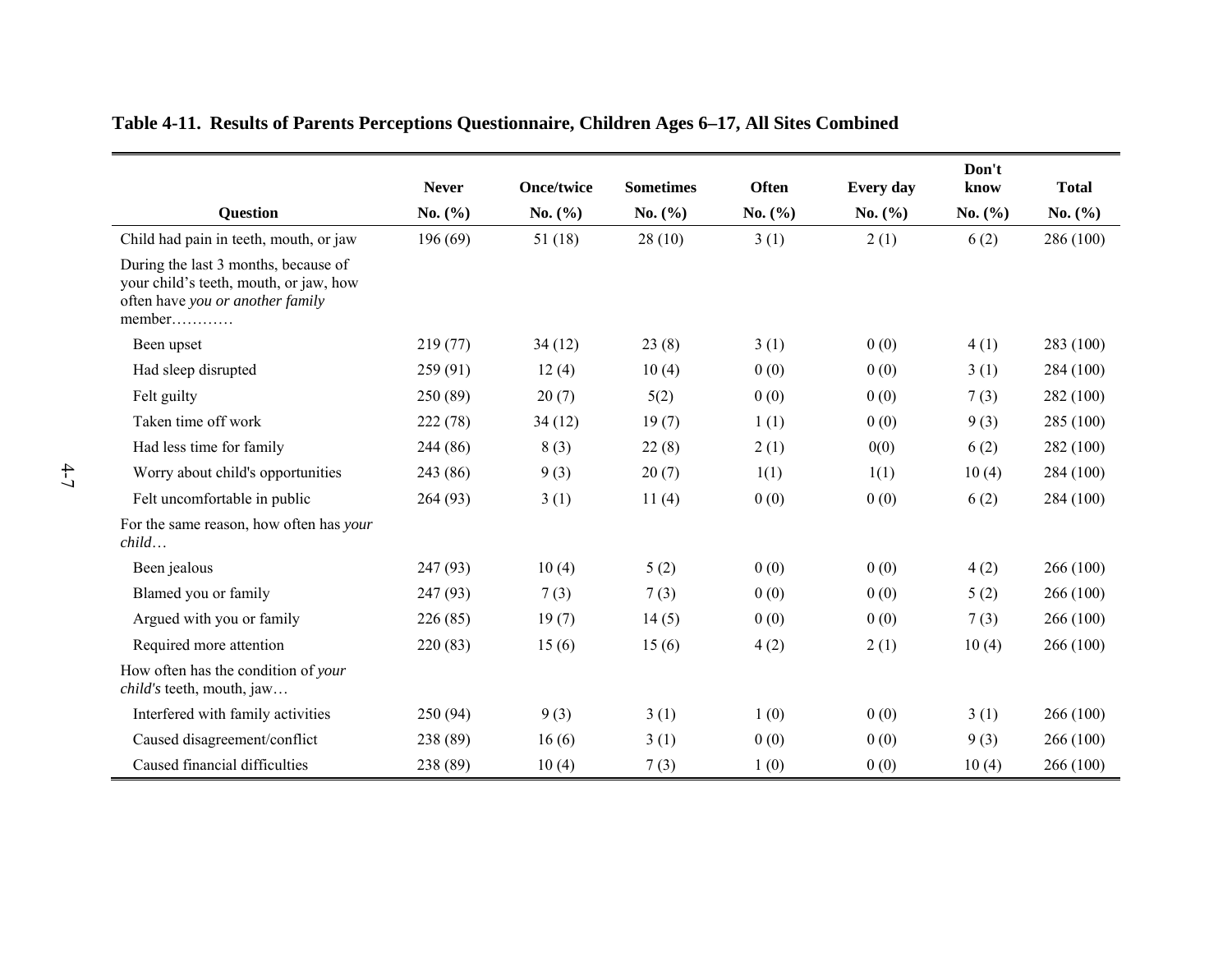# **4.1.2** *Participants 18 Years of Age or Older*

A total of 111 participants 18 years of age or older completed one or more questions from the Dental Care Survey or the Oral Health Impact Profile instrument (Table 4-12). The majority were 18 to 44 years of age, 56% of respondents were female, and 59% reported having been treated by a therapist during the previous 12 months. The majority (53%) reported that the condition of their teeth and gums was good, very good, or excellent.

| Characteristic                         | No. $(\% )$ |
|----------------------------------------|-------------|
| Age in years                           |             |
| $18 - 24$                              | 41 (37)     |
| $25 - 34$                              | 27(24)      |
| 35-44                                  | 29(26)      |
| $45 - 54$                              | 10(9)       |
| $55+$                                  | 4(3.6)      |
| Total                                  | 111 (100)   |
| Sex, female                            | 60(56)      |
| Treated by therapist in past 12 months | 62(59)      |
| Visits to therapist in past 12 months  |             |
| Mean (SD)                              | 1.7(0.8)    |
| Range                                  | $1 - 5$     |
| Self-reported condition of teeth/gums  |             |
| Excellent                              | 5(5)        |
| Very good                              | 14(13)      |
| Good                                   | 37(35)      |
| Fair                                   | 36(34)      |
| Poor                                   | 14(13)      |
| <b>Site</b>                            |             |
| $\mathbf{A}$                           | 39(35)      |
| $\, {\bf B}$                           | 13(12)      |
| $\mathbf C$                            | 29(26)      |
| $\mathbf D$                            | 18(16)      |
| $\mathbf E$                            | 12(11)      |

**Table 4-12. Characteristics of Survey Respondents 18 Years of Age or Older**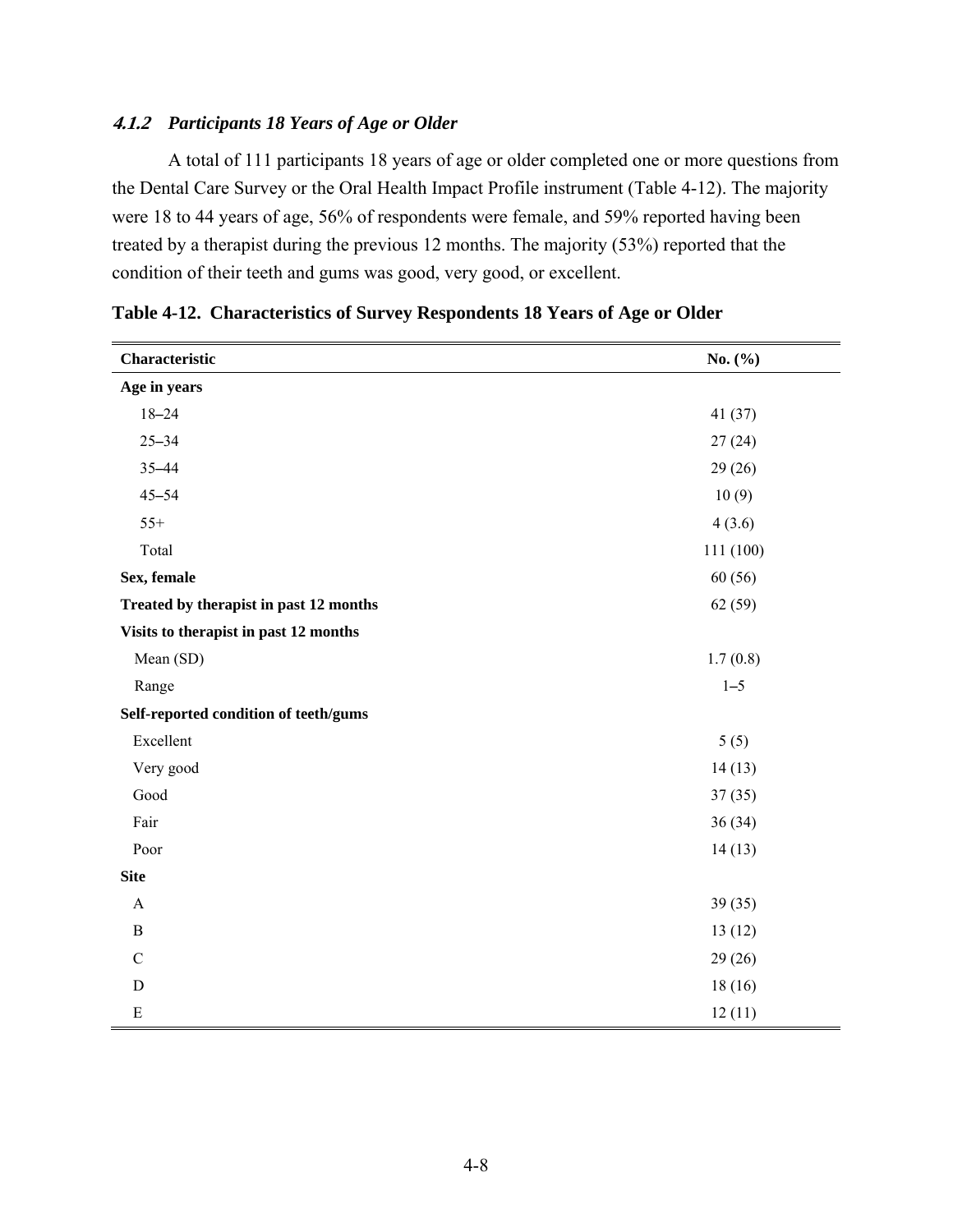A majority of adults who were treated by a therapist reported positive experiences (Table 4-13). As with children ages 6 to 17, adults scored "spending enough time with the patient" the lowest measure, but 72% still rated this attribute as occurring "always" or "usually." Results did not vary by site (Table 4-14) or age group (Table 4-15). The overall rating by adults were seen by a therapist was 8.86; this did not vary substantially by age group or site (Table 4-16).

| <b>Ouestion</b>                    | <b>Always</b><br>No. (%) | <b>Usually</b><br>No. (%) | <b>Sometimes</b><br>No. (%) | <b>Never</b><br>No. (%) | <b>Total</b><br>No. (%) |
|------------------------------------|--------------------------|---------------------------|-----------------------------|-------------------------|-------------------------|
| Explain things, easy to understand | 46 (74)                  | 13(21)                    | 1(2)                        | 2(3)                    | 62(100)                 |
| Listen carefully                   | 45 (74)                  | 11(18)                    | 3(5)                        | 2(3)                    | 61 (100)                |
| Treat with courtesy and respect    | 51 (82)                  | 9(15)                     | 0(0)                        | 2(3)                    | 62(100)                 |
| Spend enough time with patient     | 36(58)                   | 15 (24)                   | 8 (13)                      | 5(5)                    | 62 (100)                |

**Table 4-13. Persons 18 Years of Age or Older Who Were Treated by a Therapist in Previous 12 Months, All Sites Combined** 

**Table 4-14. Persons 18 Years of Age or Older Who Saw a Therapist in Previous 12 Months and Who Responded "Always" or "Usually" to Questions About Their Dental Care, by Site** 

|                                    | <b>Site</b> |         |         |         |         |  |
|------------------------------------|-------------|---------|---------|---------|---------|--|
|                                    | A           | в       | C       | D       | E       |  |
| Ouestion                           | No. (%)     | No. (%) | No. (%) | No. (%) | No. (%) |  |
| Explain things, easy to understand | 21 (95)     | 8(100)  | 12 (86) | 10(100) | 8 (100) |  |
| Listen carefully                   | 21 (95)     | 7(100)  | 11 (79) | 9(90)   | 8(100)  |  |
| Treat with courtesy and respect    | 21 (95)     | 8(100)  | 13 (93) | 10(100) | 8(100)  |  |
| Spend enough time with patient     | 20(91)      | 7(88)   | 10(71)  | 6(60)   | 8 (100) |  |

| Table 4-15. Persons 18 Years of Age or Older Who Saw a Therapist in Previous 12 Months |
|----------------------------------------------------------------------------------------|
| and Who Responded "Always" or "Usually" to Questions About Their Dental                |
| Care, by Age Group                                                                     |

|                                    | <b>Age Group</b> |               |               |               |             |  |
|------------------------------------|------------------|---------------|---------------|---------------|-------------|--|
|                                    | $18-24$ years    | $25-34$ vears | $35-44$ years | $45-54$ years | 55 or older |  |
| <b>Ouestion</b>                    | No. (%)          | No. (%)       | No. (%)       | No. $(\% )$   | No. (%)     |  |
| Explain things, easy to understand | 23 (96)          | 13 (93)       | 15(100)       | 5(83)         | 3(100)      |  |
| Listen carefully                   | 20(87)           | 13 (93)       | 15(100)       | 5(83)         | 3(100)      |  |
| Treat with courtesy and respect    | 24 (100)         | 13 (93)       | 15(100)       | 5(83)         | 3(100)      |  |
| Spend enough time with patient     | 19 (79)          | 12(86)        | 13 (87)       | 4(67)         | 3(100)      |  |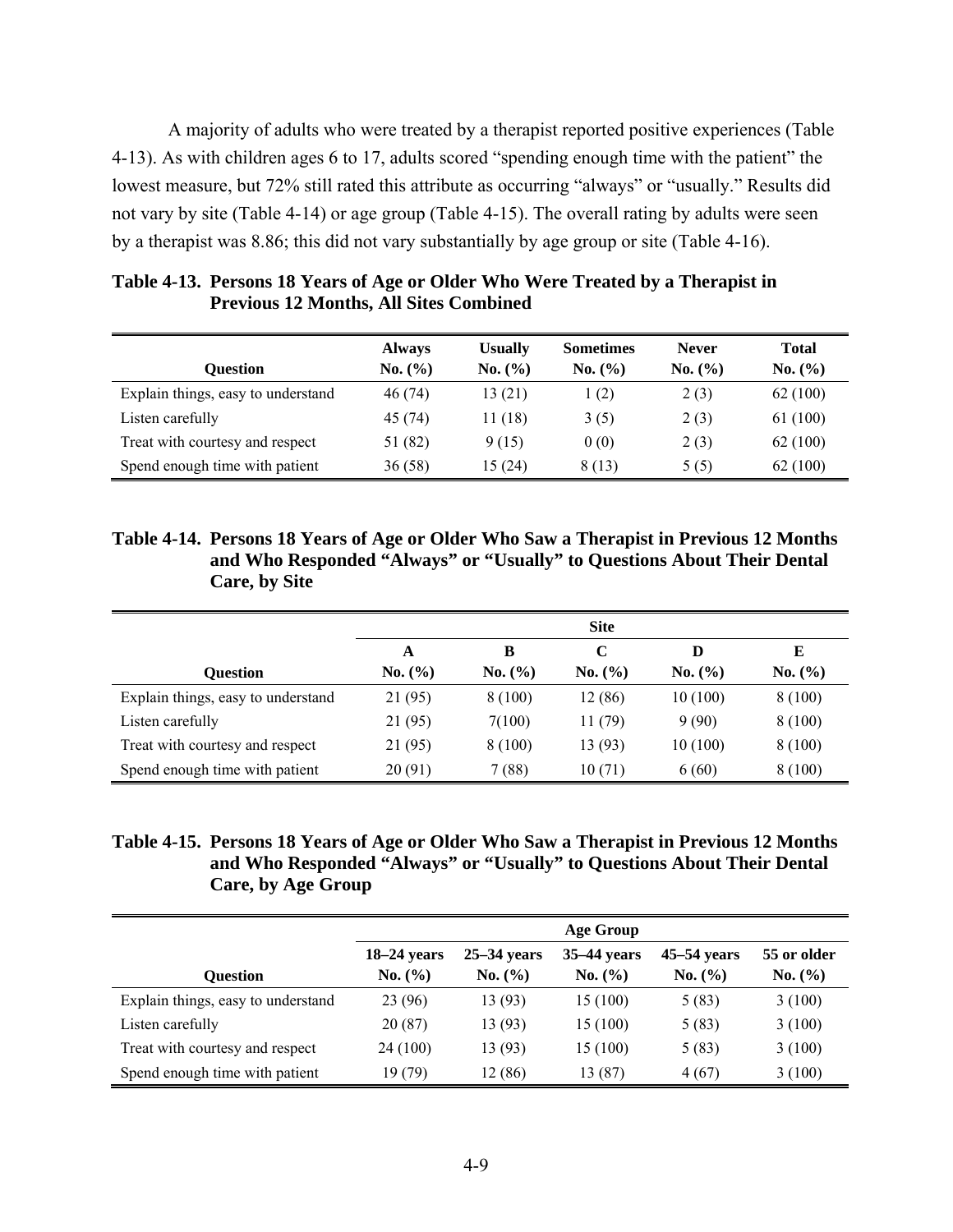| Category              | Mean (SD)  | <b>Median</b> | Range    |
|-----------------------|------------|---------------|----------|
| <b>Overall rating</b> | 8.86(1.51) | 9             | 3 to 10  |
| Age group             |            |               |          |
| $18 - 24$             | 8.5(1.79)  | 9             | 3 to 10  |
| $25 - 34$             | 9.08(1.31) | 10            | 6 to 10  |
| $35 - 44$             | 9.06(0.96) | 9             | 7 to 10  |
| $45 - 54$             | 8.83(2.04) | 10            | 5 to 10  |
| 55 and older          | 10(0)      | 10            | 10 to 10 |
| <b>Site</b>           |            |               |          |
| A                     | 9.52(0.67) | 10            | 8 to 10  |
| B                     | 9.0(0.75)  | 9             | 8 to 10  |
| $\mathcal{C}$         | 7.92(2.46) | 9             | 3 to 10  |
| D                     | 9(1.15)    | 9.5           | 7 to 10  |
| ${\bf E}$             | 8.37(1.41) | 8.5           | 6 to 10  |

**Table 4-16. Rating of Therapist by Persons 18 Years of Age or Older Who Were Treated by a Therapist in Previous 12 Months** 

As with results for younger participants, the responses provided by all adult respondents (both those treated by a therapist and those not) were generally positive with regard to "making the patient feel comfortable" and "explaining treatment" (Table 4-17). These marks were uniformly noted across age groups (Table 4-18) and sites (Table 4-19). The overall rating of all dental care by all respondents was 8.05, and there were no obvious trends by age or site (Table 4- 20). The rating of the dental care system by all respondents is presented in Table 4-21. The two sites with the lower scores are Site D (7.12) and Site C (6.04).

**Table 4-17. Dental Care Survey Results Among Persons 18 Years of Age or Older, All Sites Combined** 

| <b>Ouestion</b>                              | <b>Always</b><br>No. (%) | <b>Usually</b><br>No. (%) | <b>Sometimes</b><br>No. (%) | <b>Never</b><br>No. (%) | <b>Total</b><br>No. (%) |
|----------------------------------------------|--------------------------|---------------------------|-----------------------------|-------------------------|-------------------------|
| Make patient feel comfortable                | 51 (52)                  | 29(30)                    | 11(11)                      | 7(7)                    | 98 (100)                |
| Explain treatment                            | 58 (57)                  | 28(28)                    | 10(10)                      | 5(5)                    | 101(100)                |
| Appointments as soon as wanted               | 29(29)                   | 34(34)                    | 27(27)                      | 11(11)                  | 101(100)                |
| Spend more than 15 minutes<br>waiting        | 9(9)                     | 10(10)                    | 37(36)                      | 46(45)                  | 102(100)                |
|                                              | <b>Definitely yes</b>    | <b>Somewhat yes</b>       | Somewhat no                 | Definitely no           | <b>Total</b>            |
| Seen as soon as wanted for<br>emergency care | 26(52)                   | 12(24)                    | 7 (14)                      | 5(10)                   | 50 (100)                |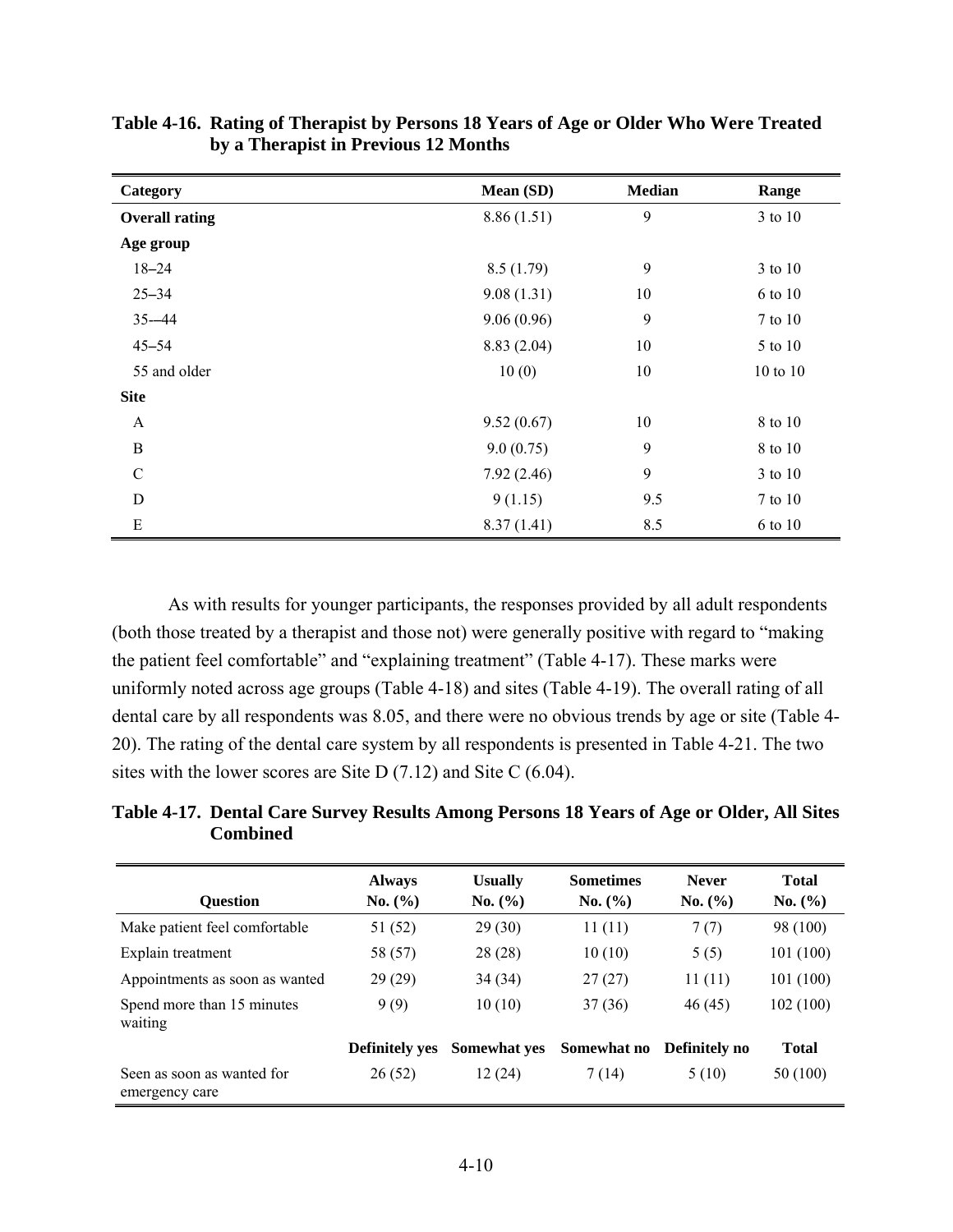|                                                                                    | <b>Age Group</b> |               |                    |               |                |
|------------------------------------------------------------------------------------|------------------|---------------|--------------------|---------------|----------------|
|                                                                                    | $18-24$ years    | $25-34$ years | $35 - 44$<br>years | $45-54$ years | 55 or<br>older |
| <b>Question</b>                                                                    | No. (%)          | No. (%)       | No. (%)            | No. (%)       | No. (%)        |
| Number (percentage) of persons<br>responding "always" or "usually"                 |                  |               |                    |               |                |
| Explain things, easy to understand                                                 | 23 (96)          | 13 (93)       | 15(100)            | 5(83)         | 3(100)         |
| Listen carefully                                                                   | 20(87)           | 13(93)        | 15(100)            | 5(83)         | 3(100)         |
| Treat with courtesy and respect                                                    | 24 (100)         | 13 (93)       | 15(100)            | 5(83)         | 3(100)         |
| Spend enough time with patient                                                     | 19(79)           | 12(86)        | 13(87)             | 4(67)         | 3(100)         |
| Number (percentage) of persons<br>responding "definitely yes" or<br>"somewhat yes" |                  |               |                    |               |                |
| Seen as soon as wanted for<br>emergency care                                       | 9(82)            | 12(75)        | 12(71)             | 4(80)         | 1(100)         |

# **Table 4-18. Persons 18 Years of Age or Older Who Responded "Always" or "Usually" to Questions about Their Dental Care, by Age Group, All Sites Combined**

# **Table 4-19. Persons 18 Years of Age or Older Who Responded "Always" or "Usually" to Questions about Their Dental Care, by Site, All Sites Combined**

|                                                                                              | <b>Site</b>  |             |             |         |         |  |
|----------------------------------------------------------------------------------------------|--------------|-------------|-------------|---------|---------|--|
|                                                                                              | $\mathbf{A}$ | B           | $\mathbf C$ | D       | E       |  |
| <b>Question</b>                                                                              | No. (%)      | No. $(\% )$ | No. (%)     | No. (%) | No. (%) |  |
| Make patient feel comfortable                                                                | 35(95)       | 8(73)       | 15(62)      | 12(80)  | 10(91)  |  |
| Explain treatment                                                                            | 35(95)       | 9(82)       | 17(68)      | 15 (88) | 10(91)  |  |
| Appointments as soon as wanted                                                               | 28(74)       | 7(64)       | 11(46)      | 9(53)   | 8(73)   |  |
| Spend more than 15 minutes<br>waiting                                                        | 3(8)         | 0(0)        | 10(40)      | 5(29)   | 1(9)    |  |
| Number (percentage) of persons<br>responding "definitely yes" or<br>"somewhat yes," by site" |              |             |             |         |         |  |
| Seen as soon as wanted for<br>emergency care                                                 | 17 (89)      | 2(100)      | 10(59)      | 5 (71)  | 4(80)   |  |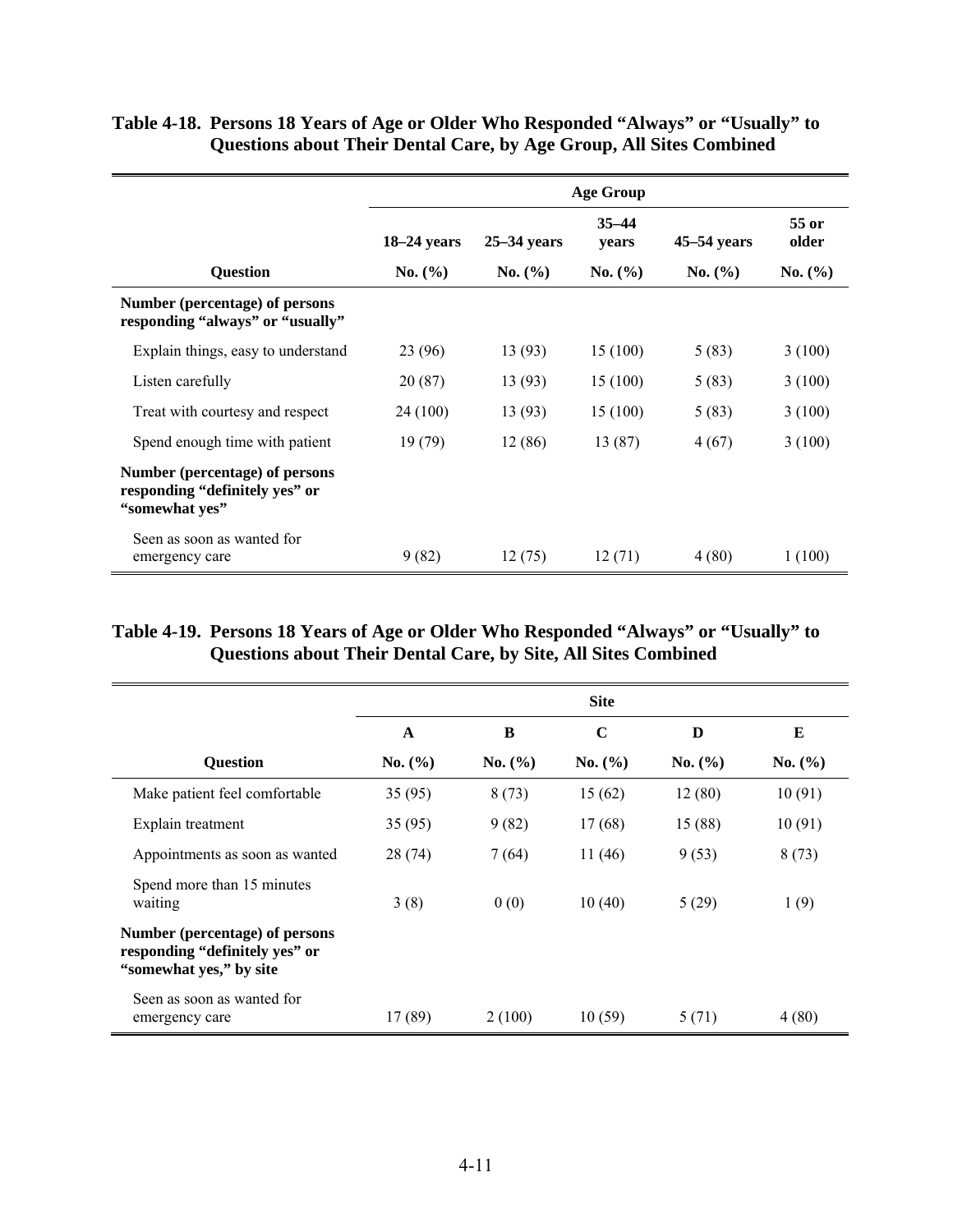| Category              | Mean (SD)   | <b>Median</b> | Range   |
|-----------------------|-------------|---------------|---------|
| <b>Overall rating</b> | 8.05(2.12)  | 8             | 1 to 10 |
| Age group in years    |             |               |         |
| $18 - 24$             | 7.52(2.25)  | $\,$ 8 $\,$   | 1 to 10 |
| $25 - 34$             | 7.22(2.54)  | $\,$ 8 $\,$   | 2 to 10 |
| $35 - 44$             | 8.88 (1.21) | 9             | 6 to 10 |
| $45 - 54$             | 9.55(0.72)  | 10            | 8 to 10 |
| 55 and older          | 9.33(1.15)  | 10            | 8 to 10 |
| <b>Site</b>           |             |               |         |
| $\mathbf{A}$          | 9.24(0.89)  | 10            | 7 to 10 |
| B                     | 8.3(1.94)   | 8.5           | 5 to 10 |
| $\mathcal{C}$         | 6.64(2.46)  | 6             | 1 to 10 |
| D                     | 7.37(2.50)  | $\,$ 8 $\,$   | 2 to 10 |
| Ε                     | 8.0(1.73)   | $\,$ 8 $\,$   | 5 to 10 |

**Table 4-20. Rating of All Dental Care Personally Received in Past 12 Months by All Respondents 18 Years of Age or Older** 

| Table 4-21. Rating of Dental Care System by All Respondents 18 Years of Age or Older |  |
|--------------------------------------------------------------------------------------|--|
|--------------------------------------------------------------------------------------|--|

| Category              | Mean (SD)  | <b>Median</b> | Range       |
|-----------------------|------------|---------------|-------------|
| <b>Overall rating</b> | 7.84(2.54) | 9             | 0 to 10     |
| Age group in years    |            |               |             |
| $18 - 24$             | 7.52(2.68) | 8.5           | 0 to 10     |
| $25 - 34$             | 6.77(2.84) | 7.5           | 1 to 10     |
| $35 - 44$             | 8.48(2.11) | 9             | $0$ to $10$ |
| $45 - 54$             | 9.22(1.09) | 10            | 7 to 10     |
| 55 and older          | 10(0)      | 10            | 10 to 10    |
| <b>Site</b>           |            |               |             |
| $\mathbf{A}$          | 9.08(1.11) | 9             | 6 to 10     |
| $\, {\bf B}$          | 8.7(1.70)  | 9.5           | 5 to 10     |
| $\mathcal{C}$         | 6.04(3.38) | 6             | $0$ to $10$ |
| D                     | 7.12(2.62) | 7.5           | 1 to 10     |
| ${\bf E}$             | 8.09(1.76) | 8             | 5 to 10     |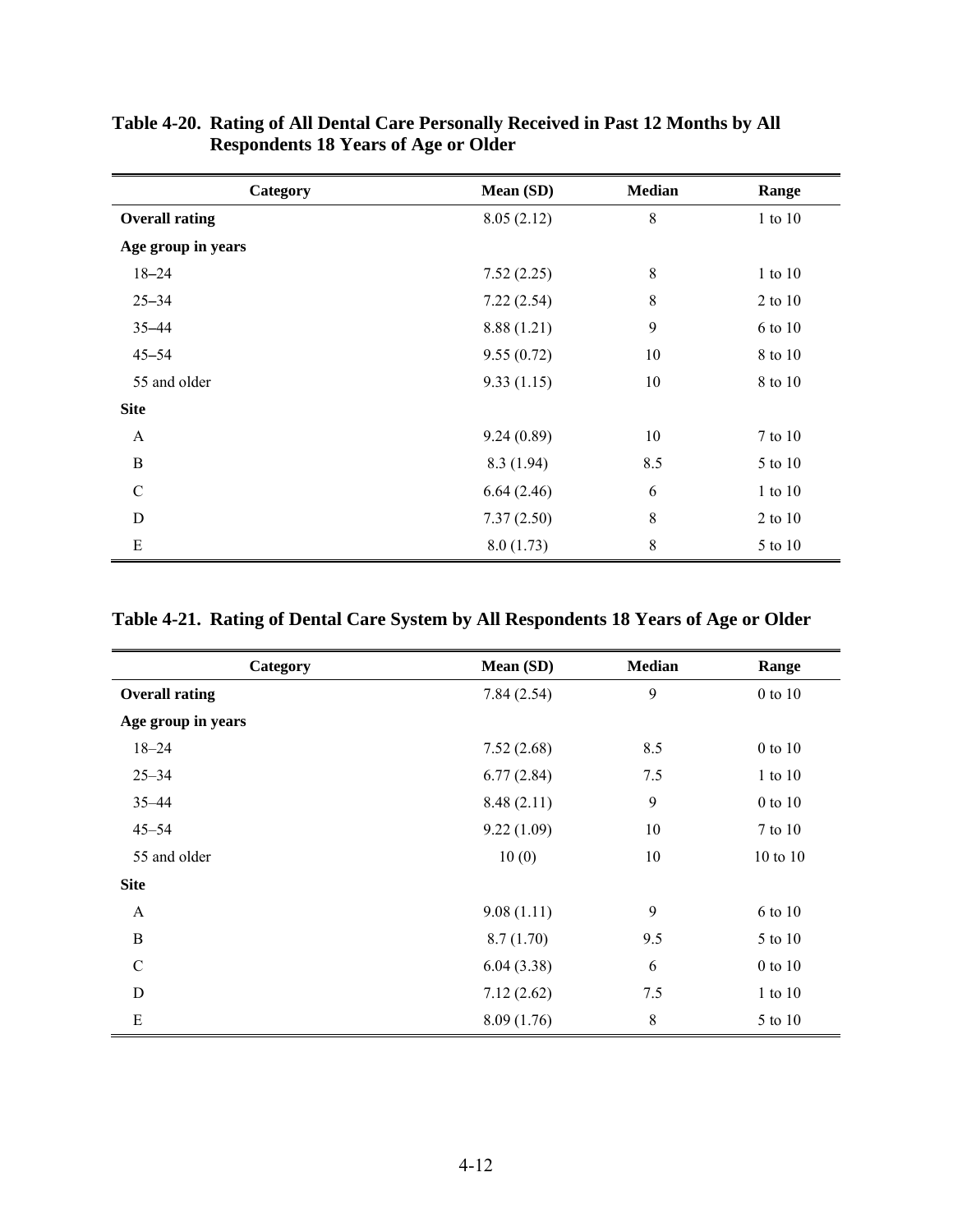Results of survey respondents to the Oral Health Impact Profile (OHIP) instrument are presented in Table 4-22. Three estimates of impact were derived from subjects' responses: (1) *OHIP prevalence*: the percentage of subjects' who reported at least one impact "fairly often" or "very often," (2) *OHIP extent*: the average number of impacts reported by subjects "fairly often" or "very often," and (3) *OHIP severity*: the sum of the OHIP-14. The prevalence of oral health impacts in our sample (19.3%) was slightly higher compared to nationally representative samples from other studies including the United States (15.3%) (Sanders et al., 2009), Australia (18.2%), and the United Kingdom (15.9%) (Slade et al., 2005), but lower when compared to a population sample from New Zealand (23.4%) (Hyde, Satariano, & Weinttraub, 2006). The mean OHIP-14 extent and severity scores were 1.26 (range 0–8) and 10.3 (range 0–54), respectively.

| Table 4-22. Results of Oral Health Impact Profile Among Persons 18 Years of Age or |
|------------------------------------------------------------------------------------|
| Older                                                                              |

|                                        | <b>Never</b> | <b>Hardly</b><br>ever | Occasion-<br>ally | Fairly<br>often | <b>Very</b><br>often | Don't<br>know | <b>Total</b> |
|----------------------------------------|--------------|-----------------------|-------------------|-----------------|----------------------|---------------|--------------|
| <b>Questionnaire item</b>              | No. $(\% )$  | No. (%)               | No. $(\% )$       | No. $(\% )$     | No. $(\% )$          | No. $(\% )$   | No. (%)      |
| Trouble pronouncing words              | 62(56)       | 31(28)                | 12(11)            | 3(3)            | 0(0)                 | 2(2)          | 110 (100)    |
| Sense of taste has worsened            | 68 (62)      | 25(23)                | 11(10)            | 3(3)            | 0(0)                 | 3(3)          | 110 (100)    |
| Painful aching in mouth                | 37(34)       | 35(32)                | 25(23)            | 10(9)           | 3(3)                 | 0(0)          | 110(100)     |
| Uncomfortable to eat any<br>foods      | 42 (38)      | 30(27)                | 26(24)            | 7(6)            | 5(5)                 | 0(0)          | 110 (100)    |
| Been self-conscious                    | 56(51)       | 21(19)                | 12(11)            | 10(9)           | 5(5)                 | 6(5)          | 110 (100)    |
| Felt tense                             | 53 (48)      | 32(29)                | 13(12)            | 7(6)            | 3(3)                 | 2(2)          | 110 (100)    |
| Had unsatisfactory diet                | 66 (60)      | 23(21)                | 16(15)            | 3(3)            | 1(1)                 | 1(1)          | 110 (100)    |
| Had to interrupt meals                 | 58 (53)      | 33(30)                | 14(13)            | 2(2)            | 2(2)                 | 1(1)          | 110 (100)    |
| Found it difficult to relax            | 60(55)       | 32(29)                | 14(13)            | 2(2)            | 1(1)                 | 1(1)          | 110 (100)    |
| Have been a bit embarrassed            | 53 (48)      | 25(23)                | 23(21)            | 4(4)            | 5(5)                 | 0(0)          | 110 (100)    |
| Irritable with other people            | 56(51)       | 37(34)                | 15(14)            | 1(1)            | 0(0)                 | 1(1)          | 110 (100)    |
| Difficulty doing usual jobs            | 76 (69)      | 29(26)                | 4(4)              | 1(1)            | 0(0)                 | 0(0)          | 110 (100)    |
| Life in general was less<br>satisfying | 80(73)       | 24 (22)               | 4(4)              | 0(0)            | 0(0)                 | 0(0)          | 110 (110)    |
| Totally unable to function             | 90(83)       | 14(13)                | 2(2)              | 1(1)            | 0(0)                 | 2(2)          | 109(100)     |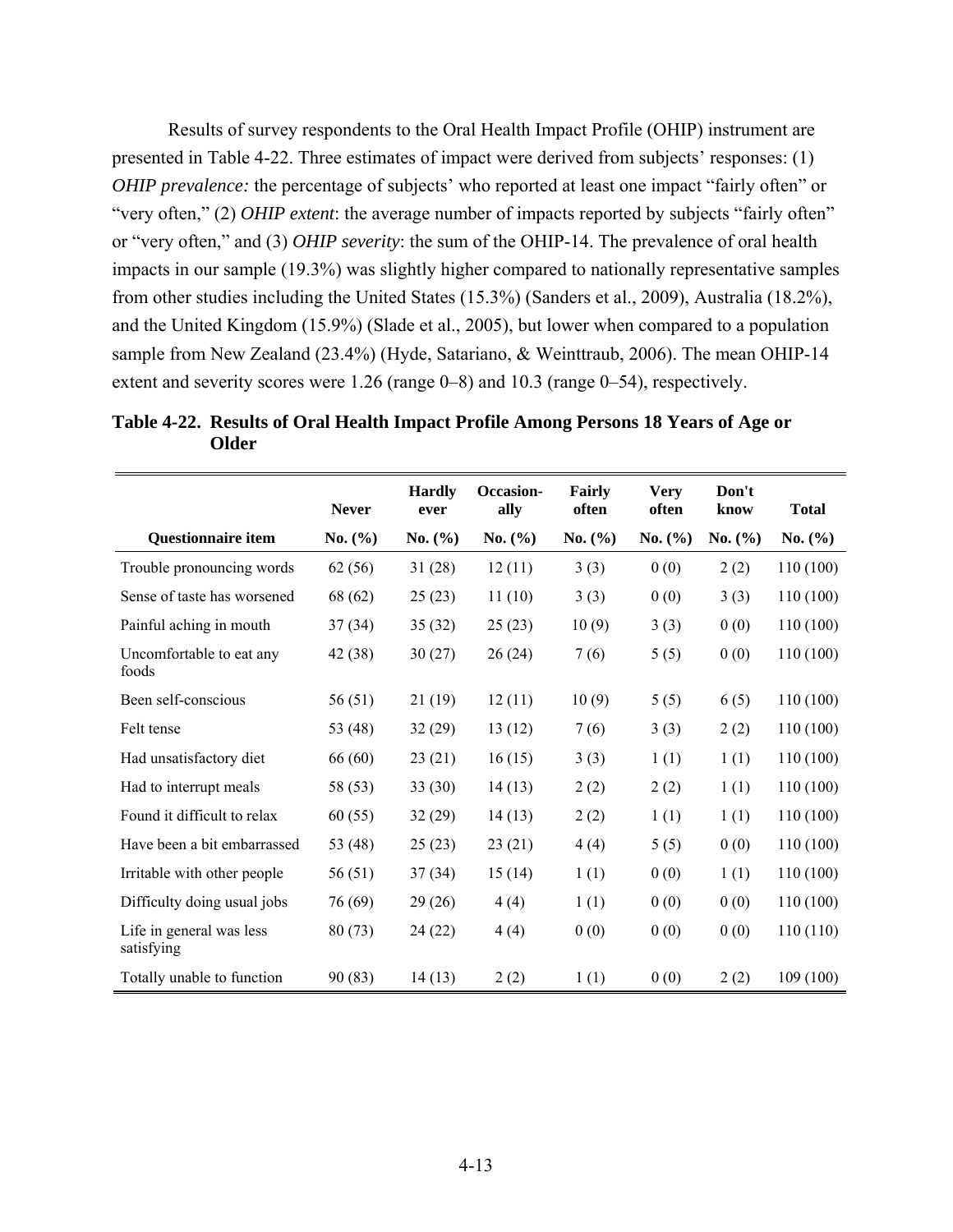# **4.2 Oral Health Status**

A total of 405 oral health status examinations were performed, including 89 adults (20 years of age or older), 182 adolescents (11–19 years old), and 134 children (6–10 years old). Table 4-23 summarizes results of the dental caries portion of the oral health surveys. Proportions of adults, adolescents, and children with untreated decay are high, at 79%, 60%, and 51%, respectively. These rates vary somewhat across the five sites, but in all instances are far in excess of target rates promulgated in *Healthy People 2010,* which are 15%, 15%, and 21%, respectively for similar, but not identical age groups (U.S. Department of Health and Human Services, 2000). As noted, these oral health status data were not obtained from random samples of the populations at each site. Thus, there is a potential for bias, although its magnitude and direction cannot be estimated. Also, small sample sizes preclude finer stratification by age, with the result that for adolescents and children, caution must be exercised in interpreting the number of missing teeth across these broad age divisions. During the mixed dentition period, decisions between missing and unexposed permanent teeth will be subjective.

|                                | <b>Site</b>  |      |             |      |      |              |  |  |
|--------------------------------|--------------|------|-------------|------|------|--------------|--|--|
|                                | $\mathbf{A}$ | B    | $\mathbf C$ | D    | E    | <b>Total</b> |  |  |
| Dentate adults age 20 or older |              |      |             |      |      |              |  |  |
| (Number examined)              | (37)         | (7)  | (20)        | (13) | (5)  | (82)         |  |  |
| Percentage with Decay          | 78%          | 29%  | 100%        | 77%  | 80%  | 79%          |  |  |
| Coronal DMF                    | 17.8         | 16.0 | 20.0        | 20.2 | 15.8 | 18.4         |  |  |
| Sound                          | 10.8         | 13.1 | 9.8         | 10.5 | 13.0 | 10.8         |  |  |
| Decayed                        | 1.5          | 0.3  | 5.1         | 2.5  | 2.4  | 2.5          |  |  |
| Decayed and filled             | 1.0          | 0.3  | 2.2         | 1.9  | 0.4  | 1.3          |  |  |
| Missing                        | 6.3          | 6.4  | 8.8         | 8.2  | 2.6  | 7.0          |  |  |
| Filled                         | 8.9          | 9.0  | 4.0         | 7.5  | 10.4 | 7.6          |  |  |
| Sealed                         | 2.0          | 2.3  | 1.1         | 1.3  | 3.2  | 1.7          |  |  |
| Other                          | 1.4          | 0.6  | 0.9         | 0.1  | 0.0  | 0.9          |  |  |
| Root Surface DF                | 0.6          | 0.4  | 2.4         | 0.1  | 0.0  | 0.9          |  |  |
| Sound                          | 1.8          | 2.0  | 0.9         | 0.1  | 4.0  | 1.4          |  |  |
| Decayed                        | 0.2          | 0.1  | 2.2         | 0.1  | 0.0  | 0.6          |  |  |
| Decayed and filled             | 0.0          | 0.0  | 0.1         | 0.0  | 0.0  | 0.0          |  |  |
| Filled                         | 0.4          | 0.3  | 0.1         | 0.0  | 0.0  | 0.2          |  |  |
| Other <sup>a</sup>             | 29.5         | 29.6 | 27.9        | 30.6 | 26.4 | 29.1         |  |  |

#### **Table 4-23. Oral Examination Results (32 Teeth)**

(continued)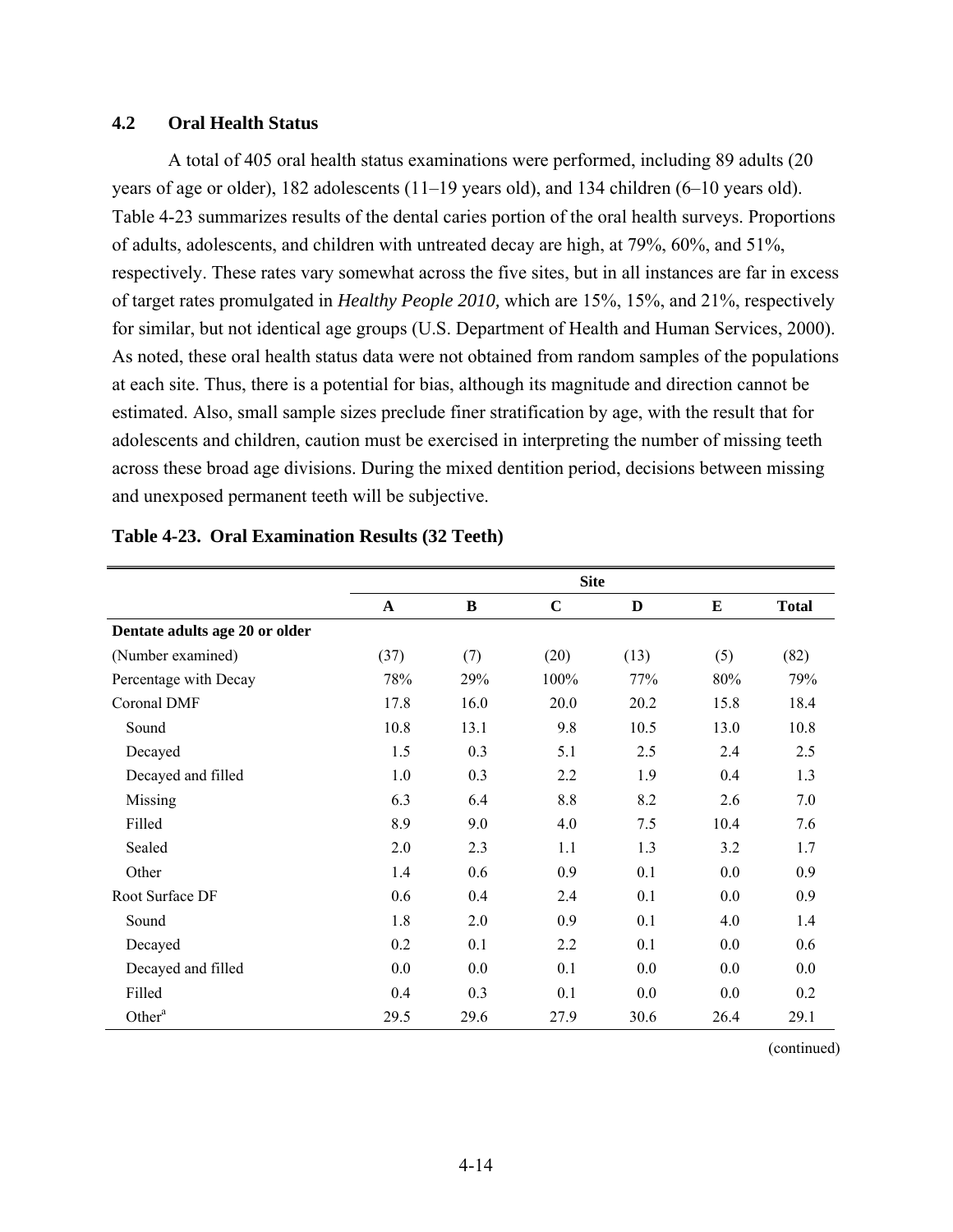|                        | <b>Site</b> |              |             |              |           |              |  |
|------------------------|-------------|--------------|-------------|--------------|-----------|--------------|--|
|                        | $\mathbf A$ | $\, {\bf B}$ | $\mathbf C$ | $\mathbf{D}$ | ${\bf E}$ | <b>Total</b> |  |
| Adolescents ages 11-19 |             |              |             |              |           |              |  |
| (Number examined)      | (18)        | (27)         | (26)        | (53)         | (58)      | (182)        |  |
| Percentage with Decay  | 72%         | 37%          | 100%        | 58%          | 52%       | 60%          |  |
| Coronal DMF            | 11.2        | 4.6          | 14.9        | 9.9          | 10.5      | 10.2         |  |
| Sound                  | 13.8        | 16.2         | 11.6        | 14.9         | 13.7      | 14.1         |  |
| Decayed                | 1.0         | 0.3          | 8.5         | 1.0          | 1.1       | 2.0          |  |
| Decayed and filled     | 0.4         | 0.1          | 1.4         | 0.2          | 0.1       | 0.4          |  |
| Filled                 | 5.3         | 3.4          | 3.0         | 3.7          | 3.7       | 3.7          |  |
| Missing                | 4.5         | 0.9          | 2.0         | 5.0          | 5.6       | 4.1          |  |
| Sealed                 | 6.7         | 5.6          | 1.5         | 6.9          | 7.7       | 6.1          |  |
| Other <sup>a</sup>     | 0.1         | 4.4          | 3.8         | 0.1          | $0.0\,$   | 1.2          |  |
| Children ages 6-10     |             |              |             |              |           |              |  |
| (Number examined)      | (13)        | (25)         | (20)        | (31)         | (42)      | (131)        |  |
| Percentage with Decay  | 69%         | 48%          | 85%         | 55%          | 29%       | 51%          |  |
| Coronal DF             | 1.8         | 0.9          | 2.7         | 1.2          | 1.5       | 1.5          |  |
| Sound                  | 13.2        | 10.1         | 13.3        | 10.1         | 10.0      | 10.9         |  |
| Decayed                | 0.6         | 0.1          | 1.1         | 0.3          | 0.1       | 0.4          |  |
| Decayed and filled     | 0.2         | 0.0          | 0.1         | 0.0          | 0.2       | 0.1          |  |
| Filled                 | 1.1         | 0.8          | 1.5         | 0.8          | 1.2       | 1.1          |  |
| Sealed                 | 1.2         | 1.8          | 0.6         | 3.7          | 2.9       | 2.4          |  |
| Coronal df             | 2.8         | 3.5          | 3.9         | 3.3          | 4.7       | 3.9          |  |
| Sound                  | 3.5         | 6.3          | 2.1         | 4.1          | 2.4       | 3.6          |  |
| Decayed                | 0.5         | 1.0          | 1.2         | 0.5          | 0.1       | 0.6          |  |
| Decayed and filled     | 0.3         | 0.2          | 0.1         | 0.1          | 0.1       | 0.1          |  |
| Filled                 | 2.0         | 2.4          | 2.6         | 2.7          | 4.5       | 3.1          |  |
| Extracted              | 0.1         | 0.2          | 0.1         | 1.9          | 2.9       | 1.4          |  |

# **Table 4-23. Oral Examination Results (32 Teeth) (continued)**

<sup>a</sup> Includes calls for "abutment," "unexposed," "trauma," "fracture," and "can't examine."

Among adults, seven of the 89 individuals examined (8%) were edentulous. A mean of seven teeth were missing among dentate individuals, with another 3.8 teeth with untreated decay. These individuals had received substantial restorative dental treatment in the past, with a mean of almost nine teeth exhibiting a restoration. Root surfaces exhibited a lower level of disease experience. Variation in these rates is evident across the five sites, but it not possible to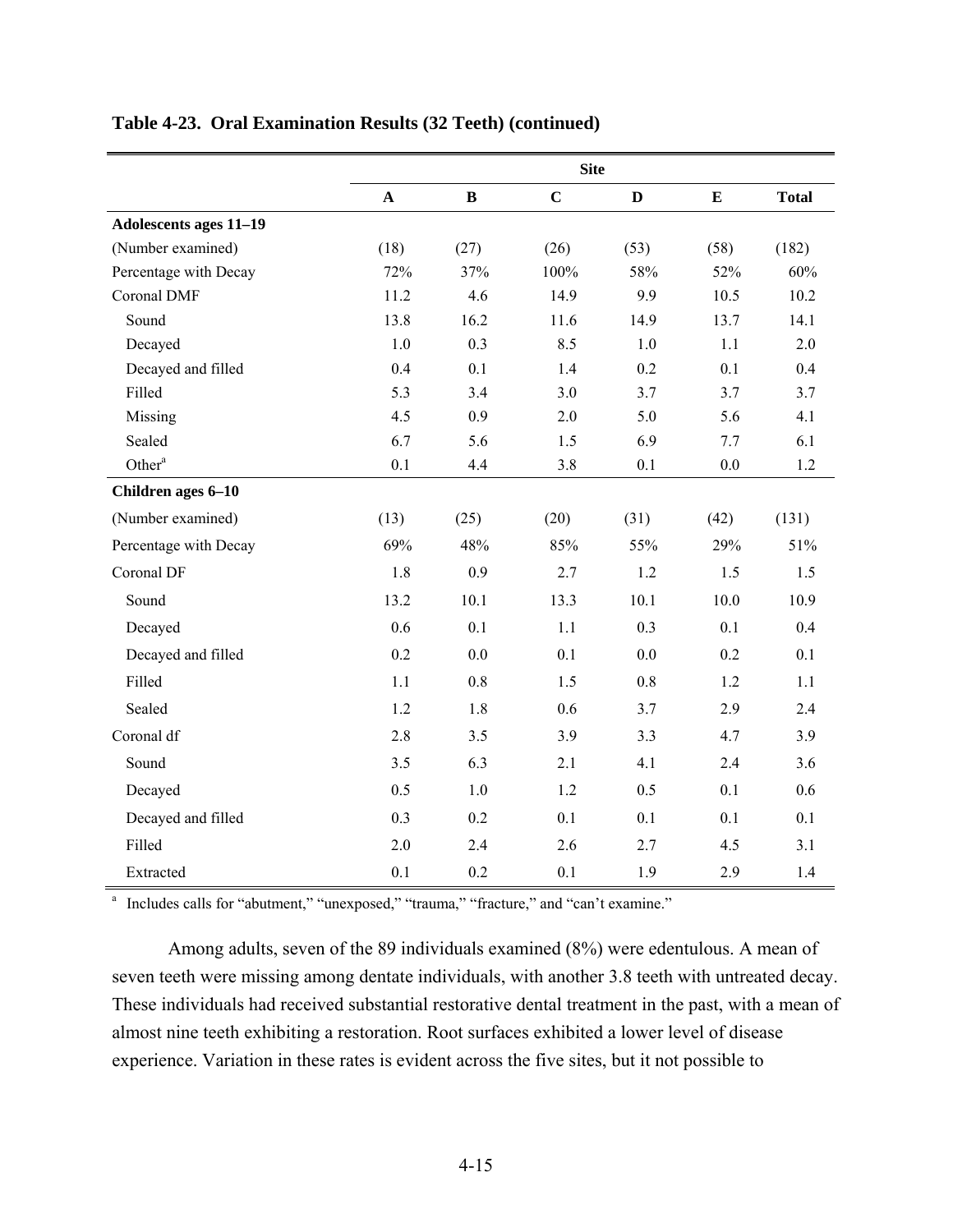determine the extent to which differences are due to small sample sizes as opposed to true differences in disease experience or availability of restorative treatment.

Examination results for adolescents show results similar to those for adults, suggesting that these teens and preteens are experiencing an oral health trajectory similar to that experienced by their parents. At all but one site, more than half of adolescents exhibited untreated decay, and DMF scores were high. However, this group also exhibited attention to caries prevention in that an average of six teeth had been sealed.

Children also display high levels of caries experience. About half the children had one permanent tooth and one primary tooth with unfilled decay. More than three primary teeth and one permanent tooth had received restorative care. Differences in rates at which permanent teeth had been sealed are evident across sites, ranging from less than one at the site where caries are most prevalent in all age groups, to almost four teeth.

Table 4-24 shows a comparison of three caries-related indicators for third grade children among the five sites and recent statewide data for American Indians and Alaska Natives. The proportion of 9- and 10-year-old children (third grader equivalents) from the five sites with caries experience (one or more decayed or filled teeth) was larger than the proportion in the statewide sample. However, the proportion of untreated caries was lower, and a larger proportion of children at the sites had received one or more sealants. This proportion (68%) exceeds the target for children 8 to 15 years old in *Healthy People 2010*, which are set at 50% (U.S. Department of Health and Human Services, 2000).

|                         |     |      |             | <b>Site</b> |         |              |                            |
|-------------------------|-----|------|-------------|-------------|---------|--------------|----------------------------|
|                         | A   | B    | $\mathbf C$ | D           | E       | <b>Total</b> | <b>Alaska</b> <sup>a</sup> |
| (Number evaluated)      | (7) | (8)  | (8)         | (12)        | (20)    | (55)         | (283)                      |
| Caries Experience       | 71% | 100% | 88%         | 83%         | 85%     | 85%          | 76%                        |
| <b>Untreated Caries</b> | 43% | 38%  | 75%         | 50%         | 15%     | 38%          | 39%                        |
| <b>Sealants Present</b> | 57% | 100% | 50%         | 92%         | $100\%$ | 85%          | 68%                        |

| Table 4-24. Third Grade Comparison <sup>a</sup> |  |  |
|-------------------------------------------------|--|--|
|                                                 |  |  |

<sup>a</sup> Combined data from 9- and 10-year-olds, compared to data for third grade American Indians/Alaska Natives from the State of Alaska.

Source: Alaska Department of Health and Social Services Oral Health Program. 2007 Alaska Oral Health Basic Screening Survey.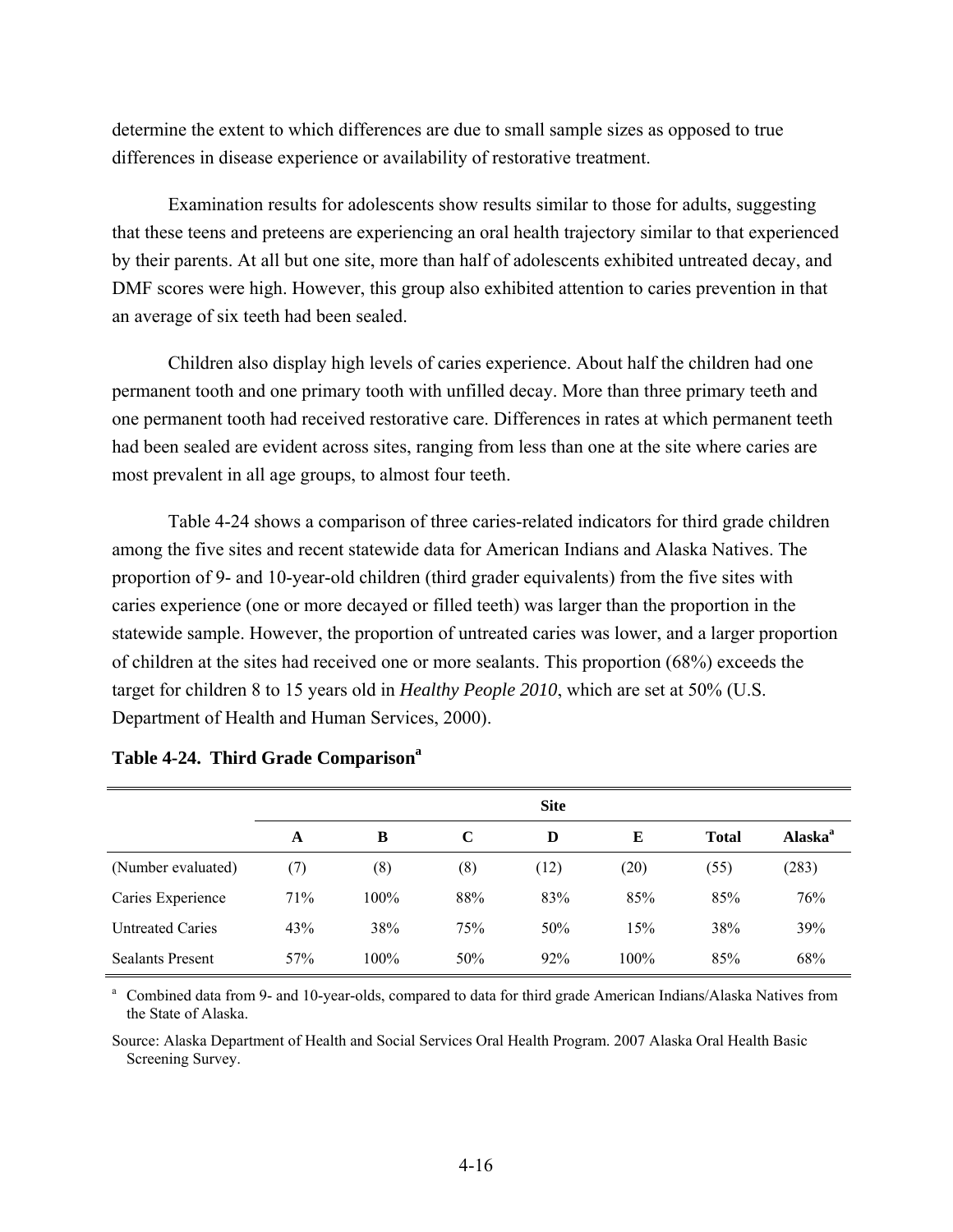Table 4-25 presents the results of the CPI examinations performed on the convenience sample of dentate adults age 20 and older, showing the distribution of highest sextant scores for each site. Across all sites, the most frequent highest sextant score reflected the presence of 4 to 5 mm pockets; a threshold often used to denote possible periodontitis. Overall 40% of examinees had such pockets, and an additional 9% had deeper pockets, a sign of advanced disease. There was substantial variation across the sites, ranging from a low of 15% to a high of 59%. At 4 of the sites, the proportion of examinees with 4 mm or greater pockets, was more than the U.S. national figure of 22% but less than the figure of 54% for Native American Indians and Alaska Natives found in 1988-1994 (U.S. Department of Health and Human Services, 2000). Slightly more than half of all examinees did not have pockets this deep, but all examinees showed signs of gingival bleeding and/or calculus, conditions that can be alleviated with prophylaxes and improvement in oral hygiene behaviors.

| <b>Distribution of CPI Scores,</b>    | <b>Site</b> |       |             |       |       |              |  |
|---------------------------------------|-------------|-------|-------------|-------|-------|--------------|--|
| by Site                               | A           | B     | $\mathbf C$ | D     | E     | <b>Total</b> |  |
| (Number examined)                     | (37)        | (7)   | (20)        | (12)  | (5)   | (81)         |  |
| <b>Highest CPI Category</b>           |             |       |             |       |       |              |  |
| 0—Healthy, no bleeding, no<br>pockets | $0\%$       | $0\%$ | $0\%$       | $0\%$ | $0\%$ | $0\%$        |  |
| 1—Bleeding, no pockets                | 24%         | 57%   | 15%         | 8%    | $0\%$ | 21%          |  |
| 2—Calculus, no pockets                | 8%          | 14%   | 60%         | 58%   | 40%   | 31%          |  |
| $3-4$ to 5 mm pockets                 | 59%         | 29%   | 15%         | 25%   | 40%   | 40%          |  |
| 4–6 mm or greater pockets             | 8%          | $0\%$ | 10%         | 8%    | 20%   | 9%           |  |

#### **Table 4-25. CPI Examination Results**

#### **4.3 Clinical Technical Performance**

The clinical technical performance evaluations applied in these cases studied have been designed to determine the rate at which selected clinical procedures meet well-accepted criteria for acceptability. Although an "unacceptable" rating for one or more of the criteria evaluated in these measures normally represents failure in the context of a licensing examination or a dental school clinic, the rate at which such unacceptable performances occur in dental practice is unknown. For the evaluations of restorations reported here, results for therapists and dentists are reported separately. The intent is to establish local norms to which therapist performance can be compared in the absence of professional norms.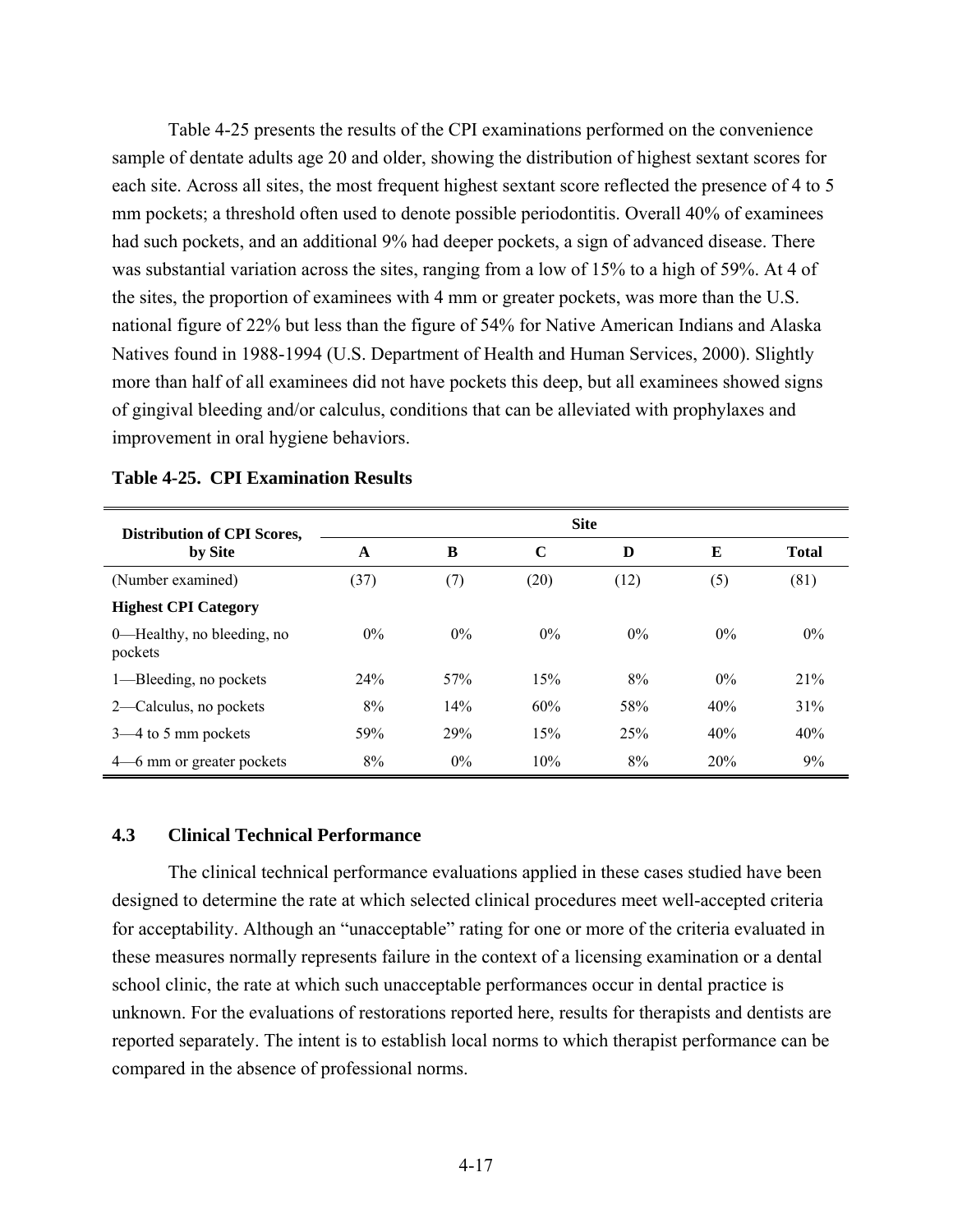Several opportunities for bias in these evaluations should be noted. For the evaluations of cavity preparations and oral hygiene instruction, therapists were aware they were being evaluated. For evaluations of restorations performed during the oral health status survey, which represent the large majority of all restorations evaluated, restoration placement could have occurred up to 2 years earlier. Length of exposure can affect many of the criteria employed in restoration evaluations. The numbers of evaluations performed is small in all instances, and some sites are not represented in some evaluations. Finally, all such technical performance evaluations are subjective. Although evaluators in this project were calibrated to dental faculty members' interpretations of the various criteria sets, differences in such interpretations among dental educators, dental schools, and dental licensing examiners are inevitable.

*Sealant placement:* A total of nine sealant placement procedures were evaluated at three sites (Table 4-26). The three sealants placed in Site A were judged to be high in occlusion.

|                            | <b>Site</b> |                |                  |          |                  |              |
|----------------------------|-------------|----------------|------------------|----------|------------------|--------------|
| Frequency                  | $\mathbf A$ | B              | $\mathbf C$      | D        | Е                | <b>Total</b> |
| Sealants evaluated         | 3           | $\overline{4}$ | $\boldsymbol{0}$ | 2        | $\boldsymbol{0}$ | 9            |
| Sealants with deficiencies | 3           | $\Omega$       | $\theta$         | $\Omega$ | $\Omega$         | 3            |
| Deficiency type            |             |                |                  |          |                  |              |
| Isolation                  | $\theta$    | $\theta$       | $\theta$         | $\theta$ | $\theta$         | $\theta$     |
| Drying                     | $\theta$    | $\theta$       | $\theta$         | $\Omega$ | $\theta$         | $\theta$     |
| Surface preparation        | $\theta$    | $\Omega$       | 0                | $\Omega$ | $\theta$         | $\theta$     |
| Polymerization             | $\theta$    | $\theta$       | 0                | $\theta$ | $\theta$         | $\theta$     |
| Occlusion                  | 3           | $\theta$       | 0                | $\theta$ | $\theta$         | 3            |
| Retention                  | 0           | $\Omega$       | 0                | $\Omega$ | $\theta$         | 0            |

**Table 4-26. Evaluation of Sealant Placement Performed by Therapists** 

*Composite preparation and restoration:* Fifteen composite preparations were evaluated across four sites (Table 4-27). No deficiencies were observed. Seventy-three composite restorations from all five sites were evaluated, 47 of which were placed by therapists, 25 by dentists, and one by an unknown provider type (Table 4-27). Deficiencies were noted in 10 restorations, 7 placed by therapists and 3 placed by dentists. The relative proportions of restorations with deficiencies were similar: 15% for therapists and 12% for dentists. There was a total of 16 deficiencies noted in the 10 restorations with deficiencies, 12 attributed to therapists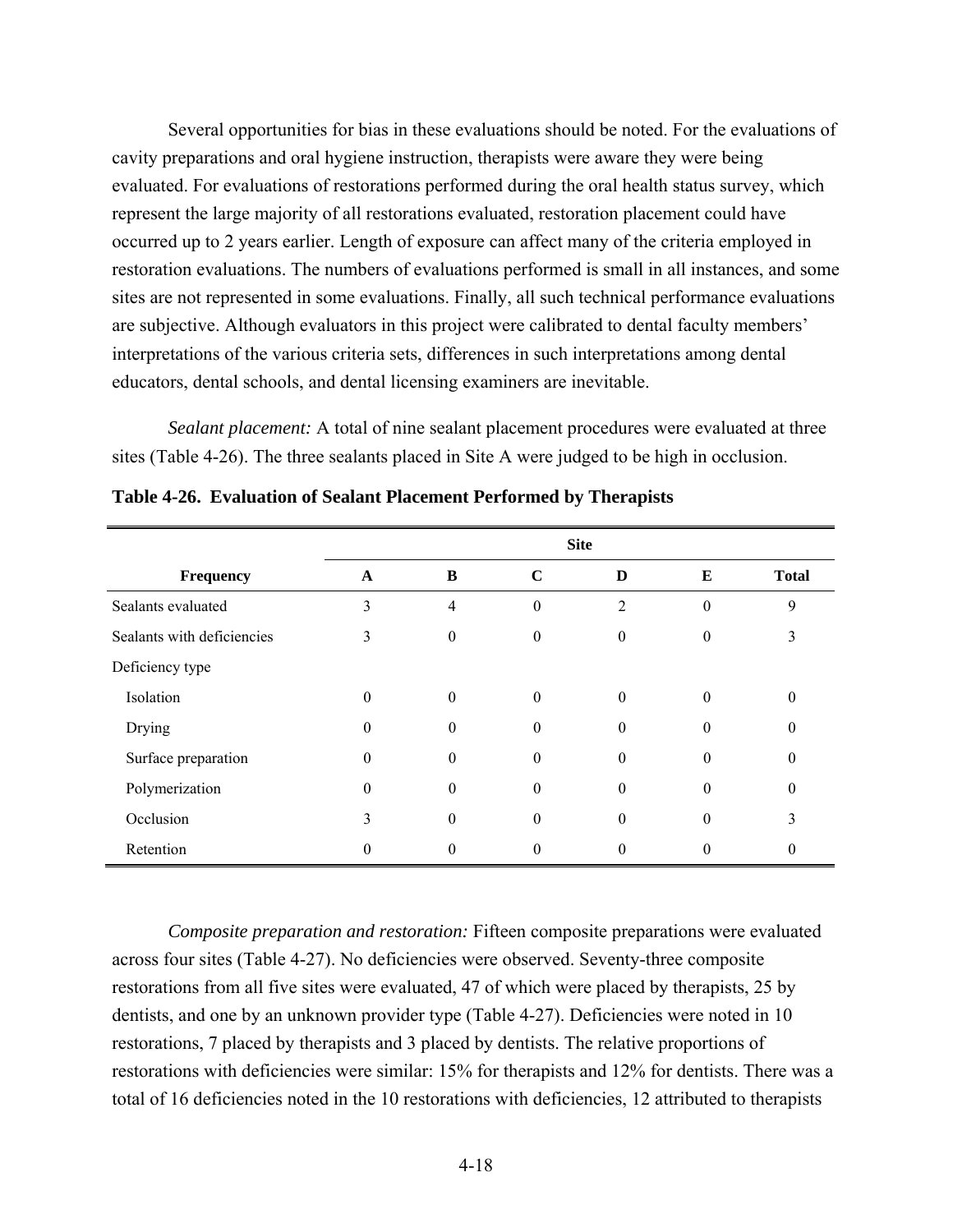and 4 to dentists. Deficiencies associated with criteria for margins were the most prevalent  $(n=7)$ , followed by deficiencies associated with contour  $(n=3)$  and with contacts and shade  $(n=2 \text{ each})$ . One of the 16 deficiencies was identified in a restoration completed by a therapist under observation in clinic D.

|                                                                                            |                  |                  |                  | <b>Site</b>      |                  |                  |
|--------------------------------------------------------------------------------------------|------------------|------------------|------------------|------------------|------------------|------------------|
|                                                                                            | A                | $\bf{B}$         | $\mathbf C$      | D                | E                | <b>Total</b>     |
| <b>Composite Preparations by</b><br><b>Therapist (Direct Observation)</b>                  |                  |                  |                  |                  |                  |                  |
| <b>Frequency</b>                                                                           |                  |                  |                  |                  |                  |                  |
| Preparations evaluated                                                                     | $\overline{4}$   | $\mathbf{1}$     | 2                | 8                | $\theta$         | 15               |
| Deficient preparations                                                                     | $\theta$         | $\boldsymbol{0}$ | $\boldsymbol{0}$ | $\theta$         | $\theta$         | $\mathbf{0}$     |
| Total deficiencies                                                                         | $\theta$         | $\boldsymbol{0}$ | $\Omega$         | $\Omega$         | $\Omega$         | $\Omega$         |
| Deficiency type                                                                            |                  |                  |                  |                  |                  |                  |
| Extension                                                                                  | $\boldsymbol{0}$ | $\mathbf{0}$     | $\mathbf{0}$     | $\theta$         | $\theta$         | $\theta$         |
| Gingival margin                                                                            | $\theta$         | $\boldsymbol{0}$ | $\theta$         | $\theta$         | $\theta$         | $\theta$         |
| Cavosurface margin                                                                         | $\boldsymbol{0}$ | $\overline{0}$   | $\mathbf{0}$     | $\mathbf{0}$     | $\theta$         | $\theta$         |
| Axial/pulpal depth                                                                         | $\theta$         | $\mathbf{0}$     | $\boldsymbol{0}$ | $\theta$         | $\theta$         | $\theta$         |
| Proximal walls                                                                             | $\theta$         | $\Omega$         | $\theta$         | $\theta$         | $\theta$         | $\Omega$         |
| Retention                                                                                  | $\theta$         | $\mathbf{0}$     | $\theta$         | $\theta$         | $\theta$         | 0                |
| Caries/material removal                                                                    | $\theta$         | $\boldsymbol{0}$ | $\theta$         | $\Omega$         | $\theta$         | $\theta$         |
| Patient/tissue management                                                                  | $\mathbf{0}$     | $\boldsymbol{0}$ | $\boldsymbol{0}$ | $\boldsymbol{0}$ | $\boldsymbol{0}$ | $\boldsymbol{0}$ |
| <b>Composite Restorations by</b><br><b>Therapist or Dentist</b><br>(Community Oral Survey) |                  |                  |                  |                  |                  |                  |
| <b>Frequency</b>                                                                           |                  |                  |                  |                  |                  |                  |
| Restorations evaluated                                                                     | 27               | $\overline{2}$   | 9                | 30               | 5                | 73               |
| Therapist                                                                                  | 10               | $\mathbf{1}$     | 7                | 24               | 5                | 47               |
| Dentist                                                                                    | 17               | $\mathbf{1}$     | 2                | 5                | $\theta$         | 25               |
| Unknown                                                                                    | $\theta$         | $\theta$         | $\overline{0}$   | $\mathbf{1}$     | $\theta$         | 1                |
| Deficient restorations                                                                     | 3                | $\boldsymbol{0}$ | 4                | $\overline{2}$   | 1                | 10               |
| Therapist                                                                                  | $\overline{2}$   | $\theta$         | 2                | $\overline{2}$   | 1                | 7                |
| Dentist                                                                                    | $\mathbf{1}$     | $\mathbf{0}$     | 2                | $\theta$         | $\theta$         | 3                |
| Unknown                                                                                    | $\boldsymbol{0}$ | $\boldsymbol{0}$ | $\theta$         | $\theta$         | $\theta$         | $\theta$         |
| Total deficiencies                                                                         | 3                | $\boldsymbol{0}$ | 9                | 3                | 1                | 16               |
| Therapist                                                                                  | $\overline{2}$   | $\boldsymbol{0}$ | 6                | 3                | $\mathbf{1}$     | 12               |
| Dentist                                                                                    | 1                | $\theta$         | 3                | $\theta$         | $\theta$         | 4                |
| Unknown                                                                                    | $\theta$         | $\mathbf{0}$     | $\mathbf{0}$     | $\theta$         | $\theta$         | $\mathbf{0}$     |

**Table 4-27. Evaluation of Composite Preparations Performed by Therapists and Restorations Performed by Therapists and Dentists** 

(continued)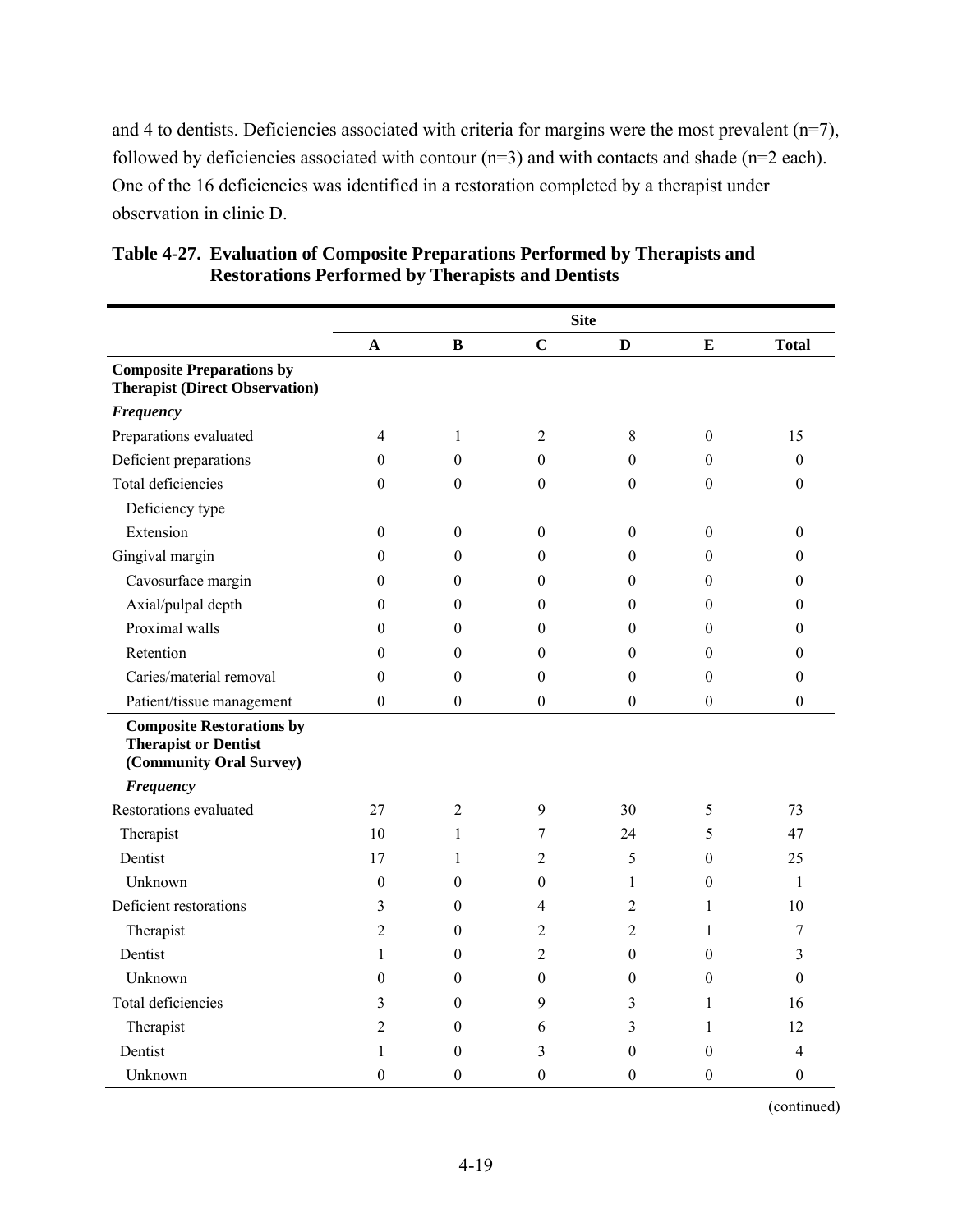|                                        | <b>Site</b> |     |             |     |     |              |  |
|----------------------------------------|-------------|-----|-------------|-----|-----|--------------|--|
|                                        | A           | B   | $\mathbf C$ | D   | E   | <b>Total</b> |  |
| Deficiency type<br>(Therapist/Dentist) |             |     |             |     |     |              |  |
| Margins                                | 1/1         | 0/0 | 2/1         | 2/0 | 0/0 | 5/2          |  |
| Surface                                | 0/0         | 0/0 | 1/0         | 0/0 | 0/0 | 1/0          |  |
| Shade                                  | 0/0         | 0/0 | 1/0         | 1/0 | 0/0 | 2/0          |  |
| Contact                                | 0/0         | 0/0 | 1/1         | 0/0 | 0/0 | 1/1          |  |
| Occlusion                              | 0/0         | 0/0 | 0/0         | 0/0 | 0/0 | 0/0          |  |
| Contour                                | 1/0         | 0/0 | 1/1         | 0/0 | 0/0 | 2/1          |  |
| Tissue                                 | 0/0         | 0/0 | 0/0         | 0/0 | 0/0 | 0/0          |  |
| Missing                                | 0/0         | 0/0 | 0/0         | 0/0 | 1/0 | 1/0          |  |

**Table 4-27. Evaluation of Composite Preparations Performed by Therapists and Restorations Performed by Therapists and Dentists (continued)** 

*Amalgam preparation and restoration:* Thirteen amalgam preparations from three sites were evaluated (Table 4-28). Two deficiencies associated with retention were noted in single preparations at two sites (15%). A total of 125 amalgam restorations were evaluated from all five sites (Table 4-28). Nineteen restorations with deficiencies were noted (15%), with the relative proportion of deficient restorations smaller for therapists (12%) than for dentists (22%). A total of 21 deficiencies were noted, most commonly associated with contour (n=8), margins (n=4), and contact and occlusion (n=3 each). Three of these deficiencies were noted in restorations completed by therapists under observation at clinics A, B, and C.

|                                                                         | <b>Site</b> |          |   |          |   |              |  |
|-------------------------------------------------------------------------|-------------|----------|---|----------|---|--------------|--|
|                                                                         | A           | B        |   | D        | E | <b>Total</b> |  |
| <b>Amalgam Preparations by</b><br><b>Therapist (Direct Observation)</b> |             |          |   |          |   |              |  |
| <b>Frequency</b>                                                        |             |          |   |          |   |              |  |
| Preparations evaluated                                                  | 4           | 4        | 5 | $\theta$ | 0 | 13           |  |
| Deficient preparations                                                  |             | 0        |   | $\Omega$ |   | ာ            |  |
| Total deficiencies                                                      |             | $\Omega$ |   | $\theta$ |   |              |  |

**Table 4-28. Evaluation of Amalgam Preparation Performed by Therapists and Restorations Performed by Therapists and Dentists** 

(continued)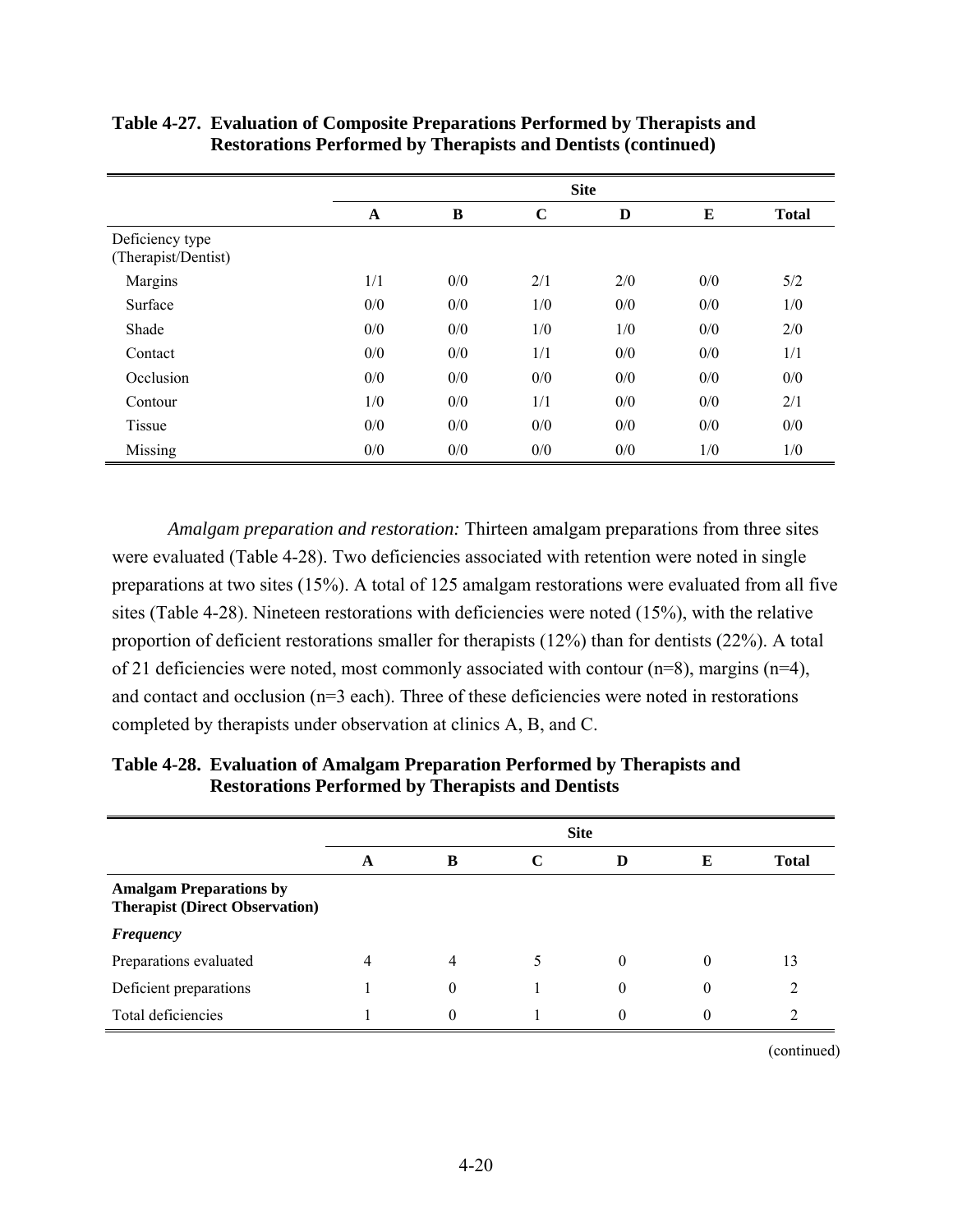|                                                                                          |                       |                  |                  | <b>Site</b>      |                  |                  |
|------------------------------------------------------------------------------------------|-----------------------|------------------|------------------|------------------|------------------|------------------|
|                                                                                          | $\boldsymbol{\rm{A}}$ | $\, {\bf B}$     | $\mathbf C$      | $\mathbf{D}$     | $\bf{E}$         | <b>Total</b>     |
| Deficiency type                                                                          |                       |                  |                  |                  |                  |                  |
| Extension                                                                                | $\boldsymbol{0}$      | $\boldsymbol{0}$ | $\boldsymbol{0}$ | $\boldsymbol{0}$ | $\boldsymbol{0}$ | $\boldsymbol{0}$ |
| Gingival margin                                                                          | $\boldsymbol{0}$      | $\boldsymbol{0}$ | $\boldsymbol{0}$ | $\boldsymbol{0}$ | $\boldsymbol{0}$ | $\boldsymbol{0}$ |
| Cavosurface margin                                                                       | $\boldsymbol{0}$      | $\boldsymbol{0}$ | $\boldsymbol{0}$ | $\boldsymbol{0}$ | $\boldsymbol{0}$ | $\boldsymbol{0}$ |
| Axial/pulpal depth                                                                       | $\boldsymbol{0}$      | $\boldsymbol{0}$ | $\boldsymbol{0}$ | $\boldsymbol{0}$ | $\boldsymbol{0}$ | $\boldsymbol{0}$ |
| Proximal walls                                                                           | $\boldsymbol{0}$      | $\boldsymbol{0}$ | $\boldsymbol{0}$ | $\boldsymbol{0}$ | $\boldsymbol{0}$ | $\boldsymbol{0}$ |
| Retention                                                                                | 1                     | $\boldsymbol{0}$ | 1                | $\boldsymbol{0}$ | $\boldsymbol{0}$ | 2                |
| Caries/material removal                                                                  | $\boldsymbol{0}$      | $\boldsymbol{0}$ | $\boldsymbol{0}$ | $\boldsymbol{0}$ | $\boldsymbol{0}$ | $\boldsymbol{0}$ |
| Patient/tissue management                                                                | $\boldsymbol{0}$      | $\boldsymbol{0}$ | $\boldsymbol{0}$ | $\boldsymbol{0}$ | $\boldsymbol{0}$ | $\boldsymbol{0}$ |
| <b>Amalgam Restorations by</b><br><b>Therapist or Dentist</b><br>(Community Oral Survey) |                       |                  |                  |                  |                  |                  |
| <b>Frequency</b>                                                                         |                       |                  |                  |                  |                  |                  |
| Restorations evaluated                                                                   | 23                    | 17               | 15               | 19               | 51               | 125              |
| Therapist                                                                                | 15                    | 17               | 13               | 3                | 36               | 84               |
| Dentist                                                                                  | $8\,$                 | $\mathbf{0}$     | 2                | 16               | 15               | 41               |
| Deficient restorations                                                                   | 7                     | 2                | $\overline{2}$   | $\overline{4}$   | $\overline{4}$   | 19               |
| Therapist                                                                                | 5                     | $\overline{2}$   | 1                | $\boldsymbol{0}$ | $\overline{2}$   | 10               |
| Dentist                                                                                  | $\overline{2}$        | $\boldsymbol{0}$ | $\mathbf{1}$     | $\overline{4}$   | $\overline{2}$   | 9                |
| Total deficiencies                                                                       | 7                     | $\overline{2}$   | 2                | 6                | $\overline{4}$   | 21               |
| Therapist                                                                                | 5                     | $\overline{2}$   | $\mathbf{1}$     | $\boldsymbol{0}$ | $\overline{2}$   | 10               |
| Dentist                                                                                  | $\overline{2}$        | $\boldsymbol{0}$ | $\mathbf{1}$     | 6                | $\overline{2}$   | 11               |
| Deficiency type<br>(Therapist/Dentist)                                                   |                       |                  |                  |                  |                  |                  |
| Margins                                                                                  | 3/0                   | 0/0              | 0/0              | 0/0              | 0/1              | 3/1              |
| Surface                                                                                  | $1/\mathbf{0}$        | $0/0\,$          | $0/0\,$          | $0/0\,$          | $0/0\,$          | $1/0$            |
| Shade                                                                                    | $0/0$                 | $0/0$            | $0/0$            | $0/0$            | $0/0$            | $0/0$            |
| Contact                                                                                  | 1/0                   | 1/0              | $0/0$            | $0/1$            | 0/0              | 2/1              |
| Occlusion                                                                                | $0/0$                 | $0/0$            | $0/0$            | 0/3              | $0/0$            | $0/3$            |
| Contour                                                                                  | $0/2$                 | 1/0              | 1/1              | $0/1$            | 2/0              | 4/4              |
| Tissue                                                                                   | $0/0$                 | $0/0$            | $0/0$            | 0/1              | $0/0$            | 0/1              |
| Fracture/missing                                                                         | $0/0\,$               | $0/0\,$          | $0/0\,$          | $0/0\,$          | $0/1$            | $0/1\,$          |

### **Table 4-28. Evaluation of Amalgam Preparation Performed by Therapists and Restorations Performed by Therapists and Dentists (continued)**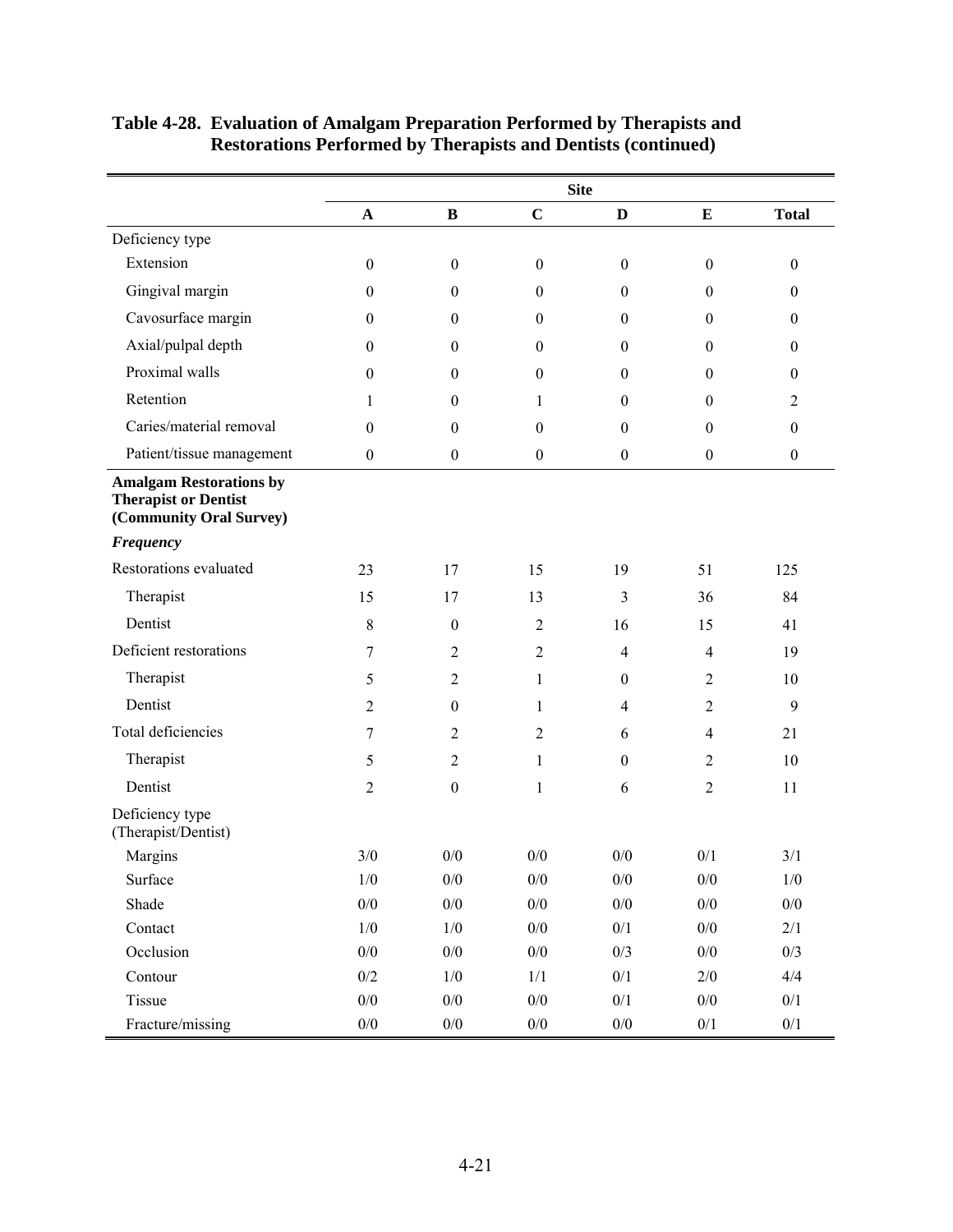*Stainless steel crown preparation and restoration evaluation:* Only one stainless steel crown preparation was evaluated (Table 4-29). No deficiencies were noted. Forty-one stainless steel crown restorations were evaluated from four sites, 30 placed by therapists and 11 by dentists. Deficiencies in two crowns were noted, both associated with contacts, both at one site, and one placed by a therapist and one placed by a dentist.

|                                                           |                  |                  |                  | <b>Site</b>      |                  |                  |
|-----------------------------------------------------------|------------------|------------------|------------------|------------------|------------------|------------------|
|                                                           | $\mathbf A$      | $\bf{B}$         | $\mathbf C$      | $\mathbf{D}$     | $\mathbf E$      | <b>Total</b>     |
| <b>SSC Preparation by Therapist</b>                       |                  |                  |                  |                  |                  |                  |
| <b>Frequency</b>                                          |                  |                  |                  |                  |                  |                  |
| Preps evaluated                                           | $\boldsymbol{0}$ | $\mathbf{1}$     | $\boldsymbol{0}$ | $\boldsymbol{0}$ | $\boldsymbol{0}$ | $\mathbf{1}$     |
| Preps with deficiencies                                   | $\boldsymbol{0}$ | $\overline{0}$   | $\boldsymbol{0}$ | $\theta$         | $\boldsymbol{0}$ | $\boldsymbol{0}$ |
| Total deficiencies                                        | $\boldsymbol{0}$ | $\boldsymbol{0}$ | $\boldsymbol{0}$ | $\theta$         | $\theta$         | $\boldsymbol{0}$ |
| Deficiency type                                           |                  |                  |                  |                  |                  |                  |
| Caries removal                                            | $\boldsymbol{0}$ | $\boldsymbol{0}$ | $\boldsymbol{0}$ | $\boldsymbol{0}$ | $\boldsymbol{0}$ | $\boldsymbol{0}$ |
| Pulp protection                                           | $\boldsymbol{0}$ | $\theta$         | $\theta$         | $\theta$         | $\theta$         | $\boldsymbol{0}$ |
| Reduction sufficiency                                     | $\boldsymbol{0}$ | $\theta$         | $\boldsymbol{0}$ | $\theta$         | $\theta$         | $\boldsymbol{0}$ |
| Adjacent tooth damage                                     |                  | $\theta$         | $\boldsymbol{0}$ | $\boldsymbol{0}$ | $\boldsymbol{0}$ | $\boldsymbol{0}$ |
| Anesthesia                                                | $\boldsymbol{0}$ | $\boldsymbol{0}$ | $\boldsymbol{0}$ | $\boldsymbol{0}$ | $\boldsymbol{0}$ | $\boldsymbol{0}$ |
| Behavior                                                  | $\boldsymbol{0}$ | $\boldsymbol{0}$ | $\boldsymbol{0}$ | $\boldsymbol{0}$ | $\boldsymbol{0}$ | $\boldsymbol{0}$ |
| <b>SSC Restorations by</b><br><b>Therapist or Dentist</b> |                  |                  |                  |                  |                  |                  |
| <b>Frequency</b>                                          |                  |                  |                  |                  |                  |                  |
| Restorations evaluated                                    | 5                | 7                | 12               | $\boldsymbol{0}$ | 17               | 41               |
| Therapist                                                 | $\overline{c}$   | 7                | 12               | $\boldsymbol{0}$ | 9                | 30               |
| Dentist                                                   | 3                | $\theta$         | $\boldsymbol{0}$ | $\boldsymbol{0}$ | 8                | 11               |
| Deficient restorations                                    | $\boldsymbol{0}$ | $\theta$         | $\boldsymbol{0}$ | $\theta$         | 2                | $\overline{c}$   |
| Therapist                                                 | $\boldsymbol{0}$ | $\theta$         | $\boldsymbol{0}$ | $\theta$         | 1                | 1                |
| Dentist                                                   | $\boldsymbol{0}$ | $\theta$         | $\theta$         | $\theta$         | 1                | 1                |
| Total deficiencies                                        | $\boldsymbol{0}$ | $\boldsymbol{0}$ | $\theta$         | $\boldsymbol{0}$ | $\overline{2}$   | $\overline{2}$   |
| Therapist                                                 | $\boldsymbol{0}$ | $\boldsymbol{0}$ | $\boldsymbol{0}$ | $\boldsymbol{0}$ | $\mathbf{1}$     | 1                |
| Dentist                                                   | $\boldsymbol{0}$ | $\boldsymbol{0}$ | $\boldsymbol{0}$ | $\boldsymbol{0}$ | $\mathbf{1}$     | $\mathbf{1}$     |
| Deficiency type<br>(Therapist/Other)                      |                  |                  |                  |                  |                  |                  |
| Occlusion                                                 | 0/0              | 0/0              | 0/0              | 0/0              | $0/0$            | 0/0              |
| Adaptation                                                | 0/0              | 0/0              | 0/0              | 0/0              | 0/0              | 0/0              |
| Contact                                                   | 0/0              | 0/0              | 0/0              | 0/0              | 1/1              | 1/1              |
| Excess cement                                             | 0/0              | 0/0              | 0/0              | 0/0              | 0/0              | 0/0              |
| Stability                                                 | 0/0              | 0/0              | 0/0              | 0/0              | 0/0              | 0/1              |
| Missing                                                   | 0/0              | 0/0              | 0/0              | 0/0              | 0/0              | 0/0              |

**Table 4-29. Evaluation of Stainless Steel Crown Preparations by Therapists and Restorations Performed by Therapists and Dentists**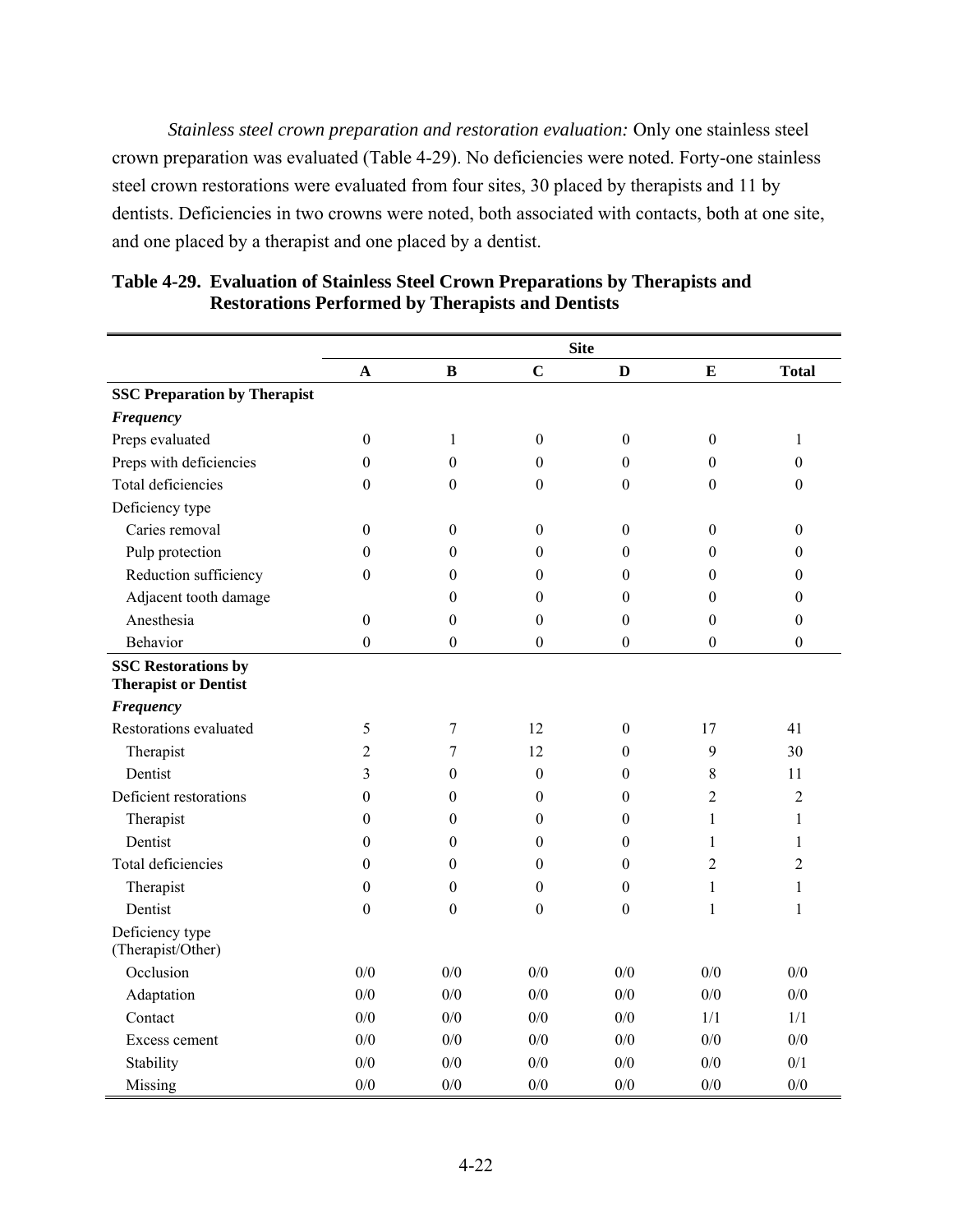*Oral hygiene instructions:* Therapist provision of oral hygiene instruction was formally observed and recorded seven times at two sites (Table 4-30). No deficiencies were noted. Because the oral examinations were always done in close proximity to where the therapist was working—typically an adjacent operatory—multiple informal observations of chairside manner were made by the project dental examiner across all sites. The examiner reported noticing no deficiencies in these interactions.

|                                                                       | <b>Yes</b> | N <sub>0</sub> |
|-----------------------------------------------------------------------|------------|----------------|
| <b>Frequency: 7 observations, two sites</b>                           |            |                |
| Demonstrated skill to patient                                         |            |                |
| Supervised as patient demonstrated skill                              |            |                |
| Asked multiple questions about oral health behaviors                  |            |                |
| Engaged patient in discussion of oral health, as opposed to lecturing |            |                |
| Praised some aspect of patient performance                            |            |                |
| Criticized some aspect of patient performance                         |            |                |
| Used threats of dire consequences of poor oral health                 |            |                |

#### **Table 4-30. Oral Hygiene Instruction Observation**

#### **4.4 Performance Measures**

The performance measures reported here were calculated to reflect a variety of aspects of the performance of a site's dental program, including the effectiveness of the care provided, its composition, focus, and intensity, and complications arising from two common procedures. These measures reflect the characteristics of the dental practice at the site and should not be construed as attributable to the performance of a specific therapist. Similar to the measures of technical performance, there are no widely accepted norms for these performance measures. The information was collected to establish baseline information for ANTHC for future comparison as the implementation of the therapist model moves forward. Note also that these performance measures reflect care provided to patients who made a visit to the site clinic in each of the preceding 2 years. Site residents without such a visit history are not part of the patient population for whom the program's performance was evaluated.

#### **4.4.1** *Effectiveness of Care Measures (Table 4-31)*

*Disease assessment:* Three sites assigned caries risk-level assessments to large majorities of their child patients (6 to 17 years of age), and two of these sites were also reasonably effective in assigning caries and periodontal risk levels to adult patients (18 years of age or older). Two sites made little or no attempt to record risk assessments.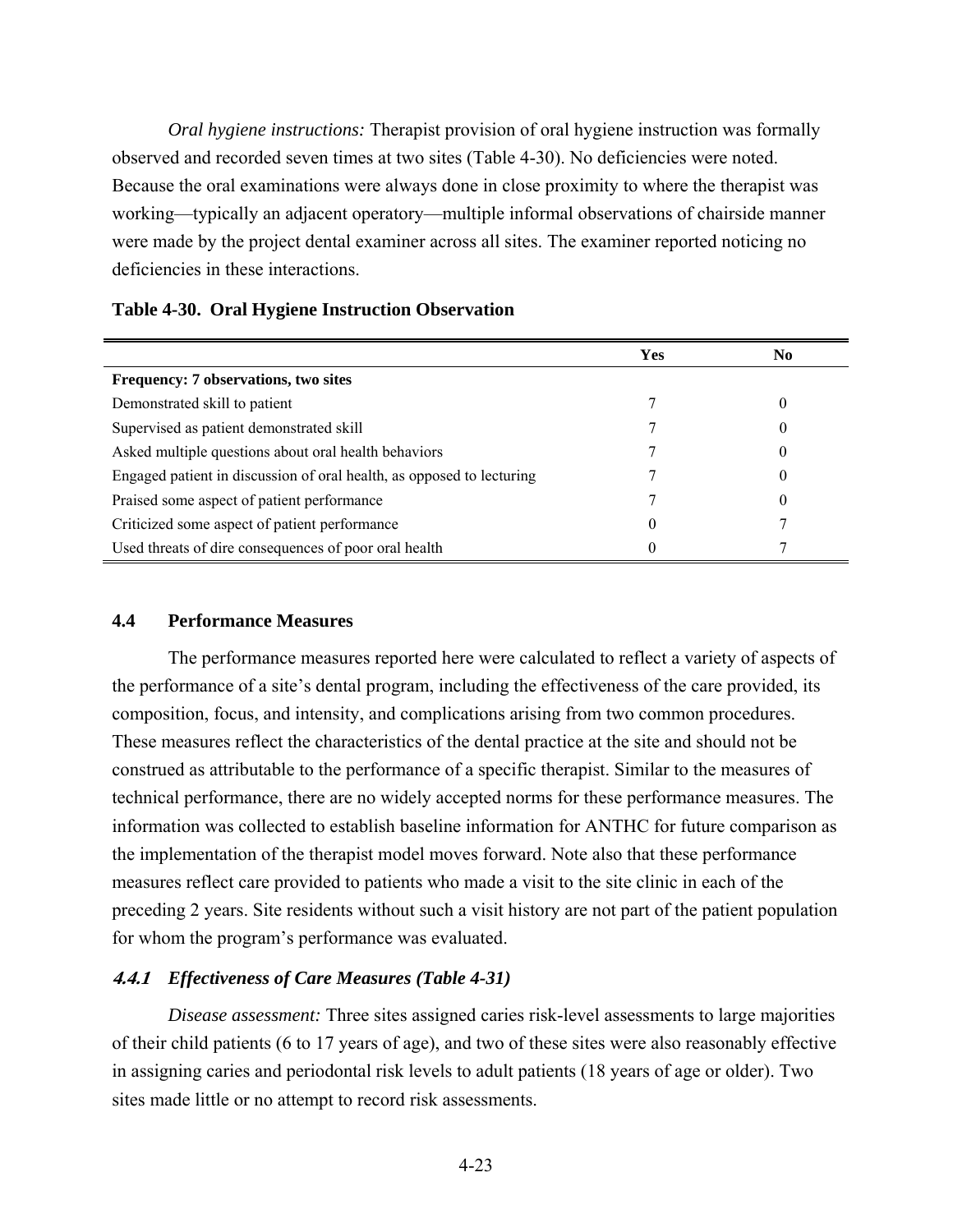*Preventive treatment for high caries-risk individuals:* Four sites were completely successful in providing preventive treatment to those children assigned as being at high caries risk, and the fifth provided this treatment for more than three-quarters of high-risk children. In two of the sites, however, the number of children assessed as being at high risk was extremely small.

*Preventive treatment for low caries-risk individuals:* Provision of caries preventive procedures to children assessed as being at low risk and those who were not assessed was not markedly different than for high-risk children, perhaps reflecting the fact that virtually all children exhibited some evidence of caries experience. A smaller proportion of low-risk and unassessed adults received preventive treatment.

*New caries in high caries-risk individuals:* In all but one site, a majority of high-risk children and adults experienced new caries in the year immediately preceding the record audit. It should be noted that this is a surrogate measure, with the incidence of caries presumed to be denoted by receipt of a restoration (Bader et al., 1999b).

*New caries in low caries-risk individuals:* Proportions of low risk and unassessed individuals who experienced new caries in the preceding year were generally lower than for high-risk individuals, but generally reflected new caries experienced by between one-sixth and one-half of all patients.

*Preventive treatment for perio-present adults:* Only two sites provided periodontal maintenance therapy for adults assessed as having periodontal disease, and neither site provided such treatment for a majority of these individuals. The receipt of treatment at two other sites was impossible to determine because no adults had been identified in the clinical record as having periodontal disease.

*Tooth loss:* No child at any site had a permanent tooth extraction in the previous year. At three sites, no adult experienced an extraction, while at the other two sites, 20% of adults lost one or more teeth in the previous year.

# **4.4.2** *Use of Services Measures (Table 4-31)*

*Receipt of prophylaxis:* At four sites, one-half or fewer children and adults received a prophylaxis in the previous year.

*Preventive-to-restorative treatment ratio:* For children, the overall ratio was 3.5 preventive procedures provided for every restorative procedure. The value ranged from 2.1 to 4.9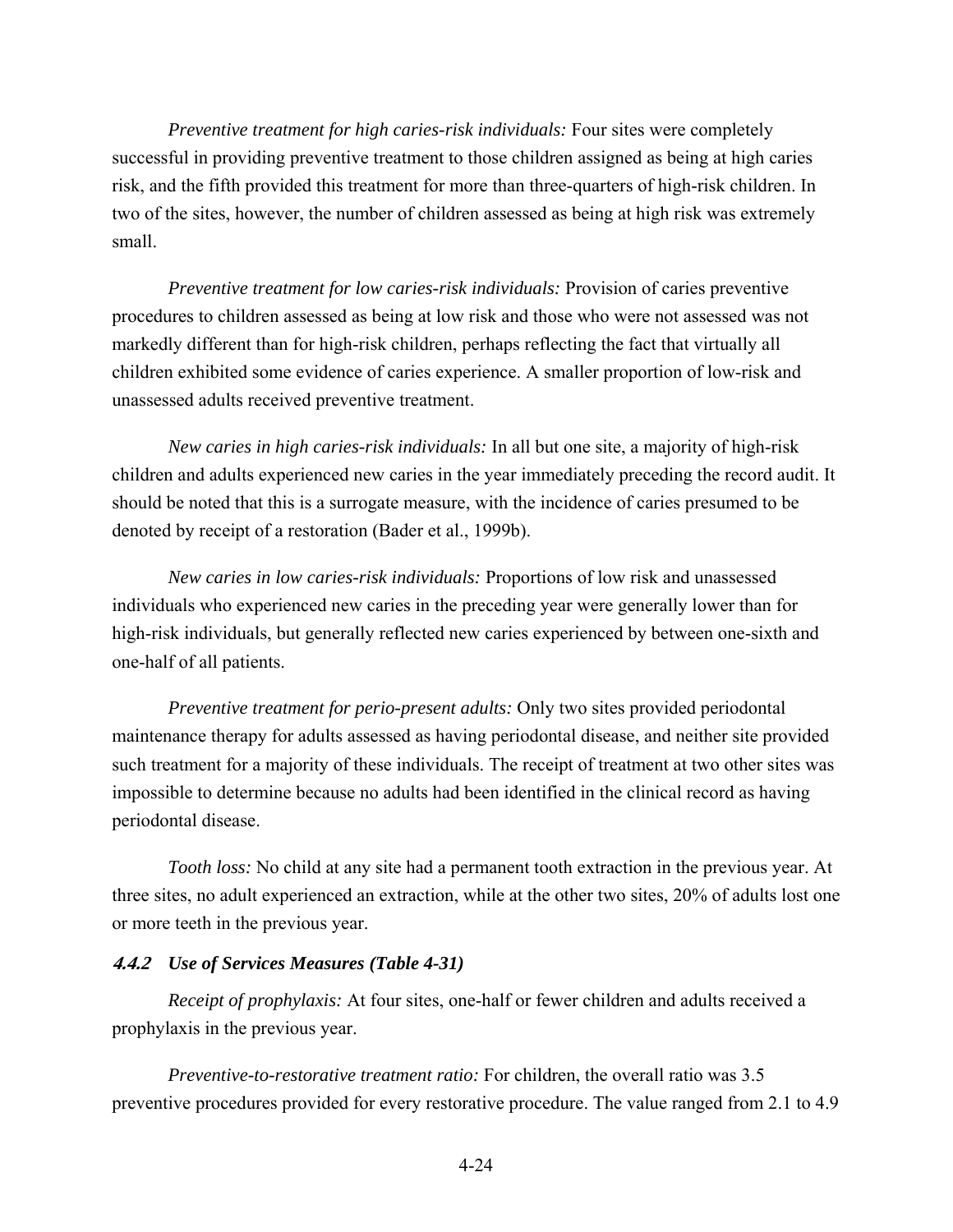across the sites. For adults, the ratio ranged from 0.5 to 1.7. The between-site variation presumably reflects differences in both the need for restorations and each site's preventive philosophy. Clearly, however, preventive treatment receives more attention among children.

### **4.4.3** *Complication Rates (Table 4-31)*

*Complication after restoration:* A single treatment complication following restoration placement was noted for one adult at one site from among 29 eligible restorations evaluated in the audited records. None of the 25 eligible restorations among children were associated with any complication.

*Complication after extraction:* No complications following extractions were recorded from among 30 eligible extractions in adults and 7 eligible extractions in children evaluated in the audited records.

|                                                           | <b>Site</b> |      |             |       |      |              |  |
|-----------------------------------------------------------|-------------|------|-------------|-------|------|--------------|--|
|                                                           | $\mathbf A$ | B    | $\mathbf C$ | D     | E    | <b>Total</b> |  |
| Number of records                                         | (66)        | (77) | (71)        | (66)  | (66) | (346)        |  |
| <b>Effectiveness of Care Measures</b>                     |             |      |             |       |      |              |  |
| Disease assessment                                        |             |      |             |       |      |              |  |
| Children                                                  | 76%         | 79%  | 6%          | 8%    | 98%  | 54%          |  |
| Adults                                                    | 48%         | 11%  | 0%          | $0\%$ | 72%  | 21%          |  |
| Preventive treatment in high<br>caries-risk individuals   |             |      |             |       |      |              |  |
| Children                                                  | 76%         | 100% | 100%        | 100%  | 100% | 81%          |  |
| Adults                                                    | 70%         | 0%   | n/a         | n/a   | 85%  | 68%          |  |
| Preventive treatment in low caries-<br>risk individuals   |             |      |             |       |      |              |  |
| Children                                                  | 75%         | 90%  | 63%         | 86%   | 100% | 79%          |  |
| Adults                                                    | 64%         | 15%  | 16%         | 48%   | 40%  | 32%          |  |
| Presumptive new caries in high<br>caries-risk individuals |             |      |             |       |      |              |  |
| Children                                                  | 66%         | 60%  | 0%          | 50%   | 82%  | 70%          |  |
| Adults                                                    | 50%         | 60%  | n/a         | n/a   | 69%  | 61%          |  |
| Presumptive new caries in low<br>caries-risk individuals  |             |      |             |       |      |              |  |
| Children                                                  | 17%         | 17%  | 49%         | 46%   | 31%  | 35%          |  |
| Adults                                                    | 36%         | 36%  | 63%         | 33%   | 20%  | 40%          |  |
| Preventive treatment for perio-<br>present adults         | 45%         | 0%   | n/a         | n/a   | 29%  | 43%          |  |

#### **Table 4-31. Audit-Based Performance Measures, by Site**

(continued)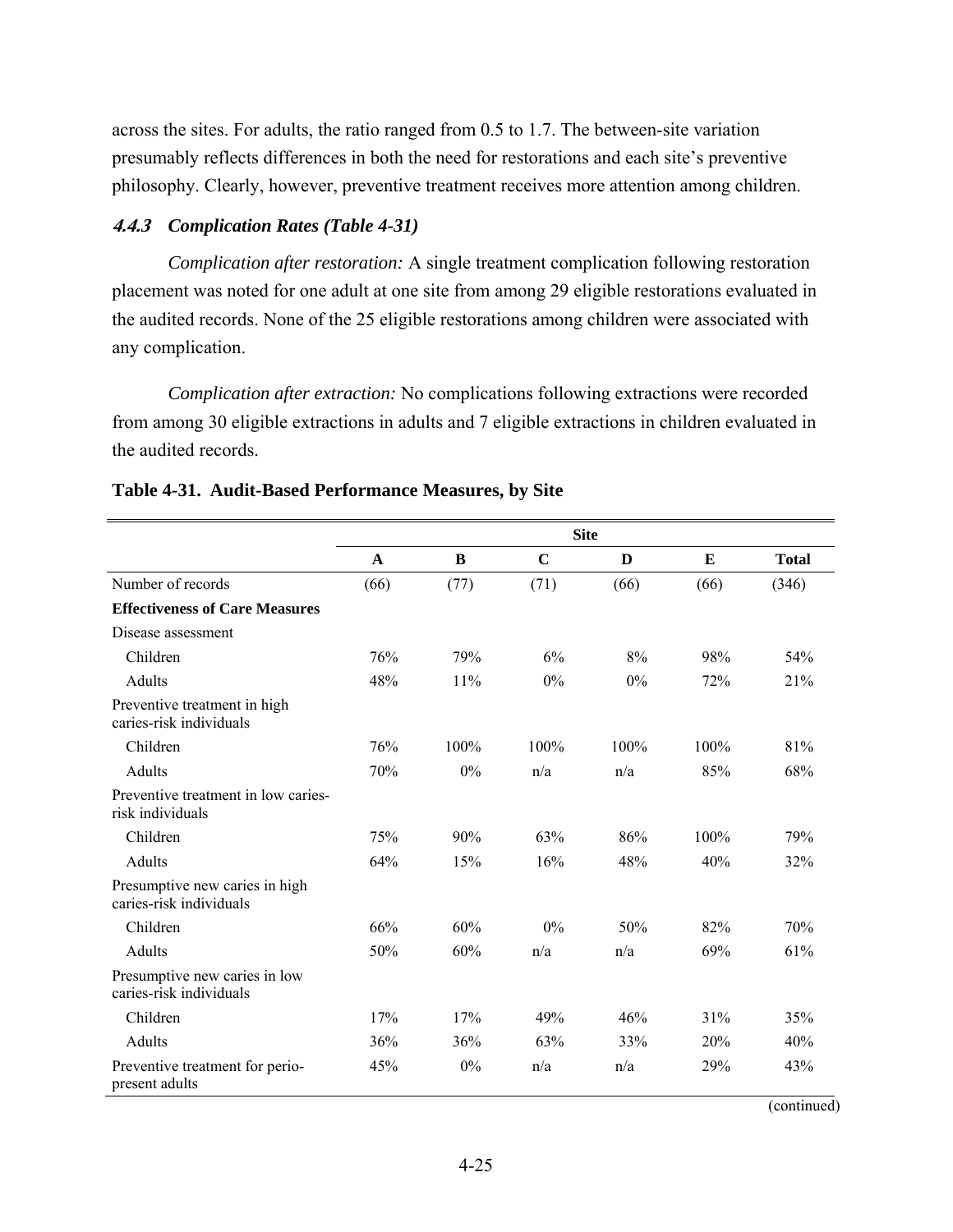|                                              | <b>Site</b>  |       |             |       |       |              |  |
|----------------------------------------------|--------------|-------|-------------|-------|-------|--------------|--|
|                                              | $\mathbf{A}$ | B     | $\mathbf C$ | D     | E     | <b>Total</b> |  |
| <b>Tooth loss</b>                            |              |       |             |       |       |              |  |
| Children                                     | 0%           | 0%    | 0%          | $0\%$ | 0%    | $0\%$        |  |
| Adults                                       | 20%          | 20%   | $0\%$       | $0\%$ | $0\%$ | 10%          |  |
| <b>Use of Services Measures</b>              |              |       |             |       |       |              |  |
| Receipt of prophylaxis                       |              |       |             |       |       |              |  |
| Children                                     | 36%          | 67%   | 43%         | 11%   | 6%    | 32%          |  |
| Adults                                       | 33%          | 55%   | 20%         | 17%   | 50%   | 37%          |  |
| Preventive-to-restorative treatment<br>ratio |              |       |             |       |       |              |  |
| Children                                     | 2.8          | 4.4   | 2.1         | 4.9   | 3.9   | 3.5          |  |
| Adults                                       | 1.4          | 0.6   | 0.5         | 1.0   | 1.7   | 1.0          |  |
| <b>Complication Rates</b>                    |              |       |             |       |       |              |  |
| Complication after restoration               |              |       |             |       |       |              |  |
| Children                                     | 0%           | $0\%$ | $0\%$       | $0\%$ | $0\%$ | $0\%$        |  |
| Adults                                       | 7%           | $0\%$ | $0\%$       | $0\%$ | 0%    | 3%           |  |
| Complication after extraction                |              |       |             |       |       |              |  |
| Children                                     | 0%           | $0\%$ | 0%          | $0\%$ | 0%    | $0\%$        |  |
| Adults                                       | 0%           | $0\%$ | 0%          | $0\%$ | $0\%$ | 0%           |  |

# **Table 4-31. Audit-Based Performance Measures, by Site (continued)**

### **4.4.4** *Provision of Examinations, Prophylaxes, and Preventive Procedures (Table 4-32)*

*Mean number of examinations:* Across all sites, children received a mean of 0.90 examinations per year, suggesting a frequency of 13 to 14 months between examinations. The rate for adults was somewhat lower at 0.68, or about 17 to 18 months between exams. The rates varied substantially across sites, but in all sites, adult examinations were less frequent than child exams.

*Mean number of prophylaxes:* The mean number of prophylaxes received per year was low: 0.35 for children and 0.40 for adults, which suggests either long time intervals between procedures, or restriction to a subset of patients. It is also possible that for children, a "toothbrush prophy" was performed as part of the procedures included in the oral hygiene instruction procedure code. These results closely parallel the use of service measures describing the percentage of patients who received a prophylaxis in the previous year, which suggests that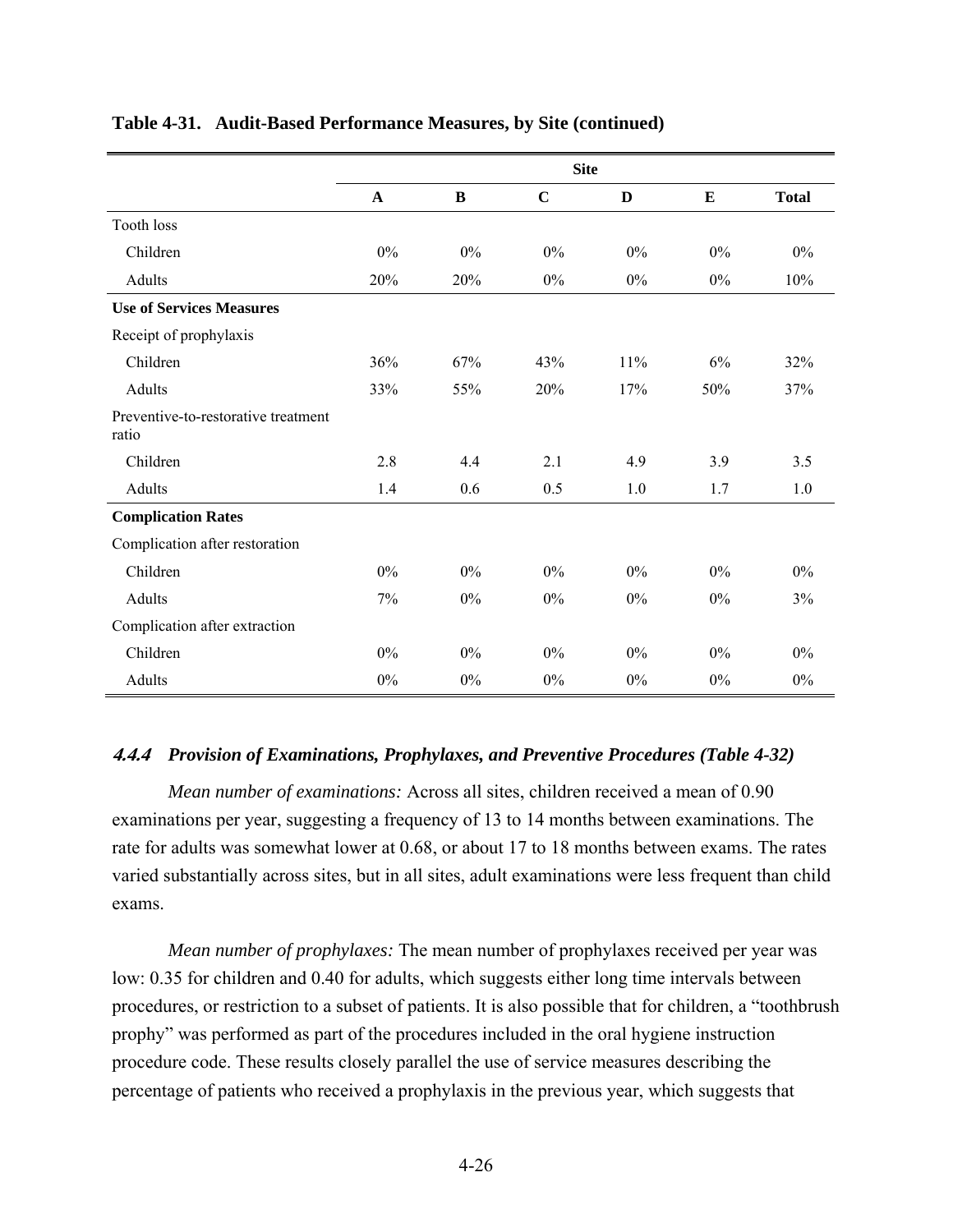infrequent rubber-cup prophylaxis was the general pattern. Again, there is substantial variation in provision rates across sites.

*Mean number of fluoride treatments:* Receipt of fluoride was more frequent than prophylaxis for both adults and children at all but one site. At that site, the rates were equal and low, suggesting that the two procedures were always provided together. At all other sites, the mean number of applications suggests a receipt frequency of twice a year or more, which is in keeping with ADA's recent recommendation for fluoride applications for elevated caries risk patients (ADA, Council on Scientific Affairs, 2006).

*Percentage receiving oral hygiene instruction:* Two-thirds of children and slightly less than one-half of adults received oral hygiene instruction during the course of a year. For children, rates at two sites exceeded 90%, but the rate was 22% at another site. Variation was also present, but less extreme for adults, with the same sites displaying the highest and lowest rates.

*Oral cancer examinations:* Rates also varied widely across sites for oral cancer exam. The sites displaying the highest and lowest rates for this procedure were the same sites recording the highest and lowest rates for oral hygiene instruction. Overall, rates for oral cancer examinations were higher for children than for adults despite the fact that the incidence of oral cancer increases with increasing age. These overall rates for both children and adults exceeded goals set in *Healthy People 2010* (U.S. Department of Health and Human Services, 2000).

### **4.4.5** *Gingival Bleeding Assessment (Table 4-32)*

Recording the presence/absence of gingival bleeding was infrequent. At two sites, no such notations appeared in patient records. At two sites, a little less than one-half of adult records had such a notation, with smaller percentages for child records. The remaining sites noted this assessment for one child record (2%).

#### **4.4.6** *Consultation (Table 4-32)*

Consultations were noted at all but one site, generally involving less than 10% of patients seen. Of 21 consultations noted, 18 involved assistance with treatment decisions or implementation.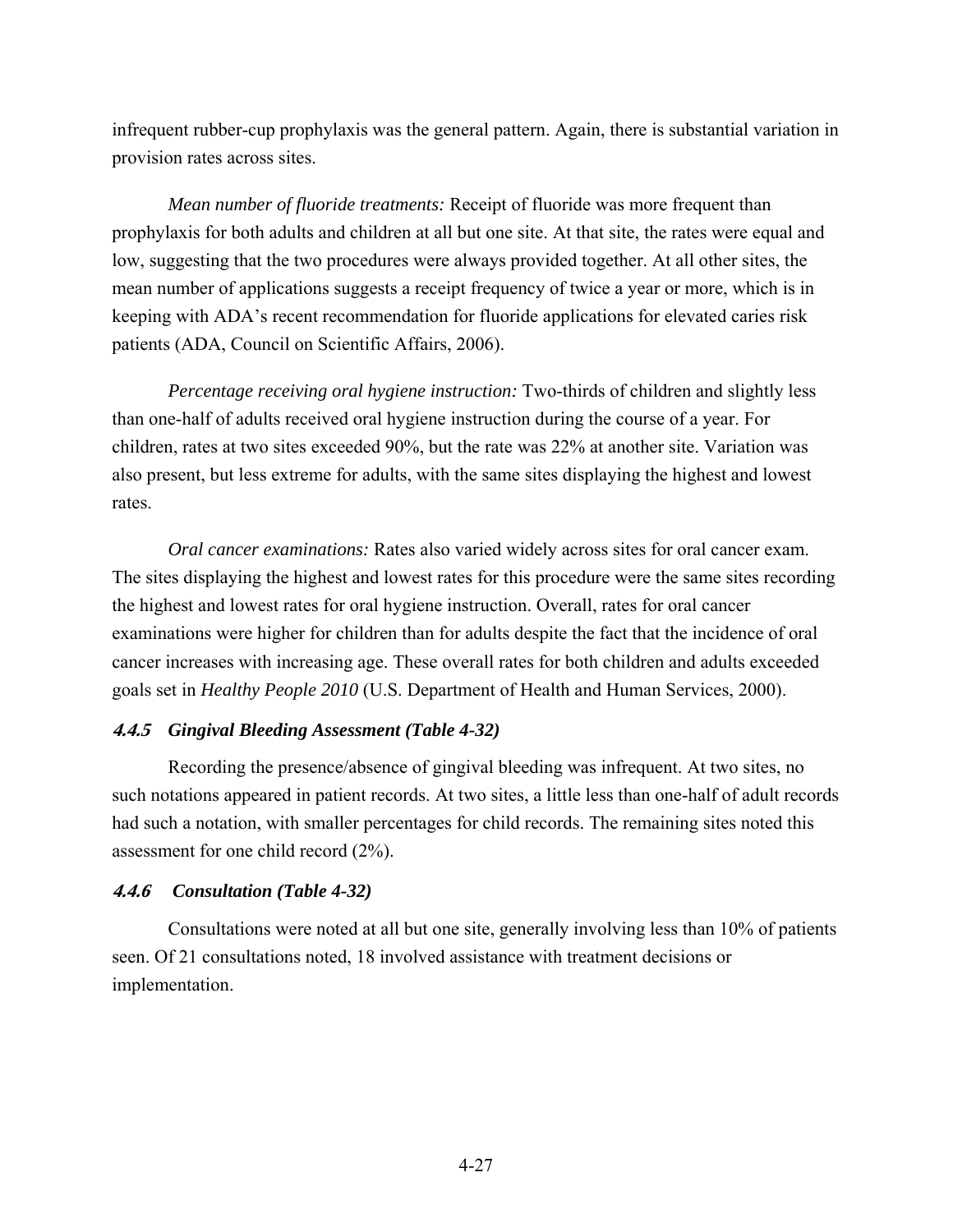|                                            | <b>Site</b>  |          |                |       |      |              |  |
|--------------------------------------------|--------------|----------|----------------|-------|------|--------------|--|
|                                            | $\mathbf{A}$ | $\bf{B}$ | $\overline{C}$ | D     | E    | <b>Total</b> |  |
| Children (6-17 years of age)               |              |          |                |       |      |              |  |
| Number of records                          | (45)         | (39)     | (51)           | (37)  | (48) | (220)        |  |
| Mean number of:                            |              |          |                |       |      |              |  |
| Examinations                               | 0.80         | 1.15     | 0.82           | 0.38  | 1.27 | 0.90         |  |
| Prophylaxes                                | 0.38         | 0.74     | 0.45           | 0.11  | 0.06 | 0.35         |  |
| Fluoride treatments                        | 1.02         | 1.38     | 0.45           | 1.49  | 3.02 | 1.47         |  |
| Percentage receiving:                      |              |          |                |       |      |              |  |
| Oral hygiene instruction                   | 68%          | 90%      | 22%            | 62%   | 96%  | 66%          |  |
| Oral cancer exam                           | 36%          | 69%      | 10%            | 8%    | 96%  | 43%          |  |
| Adults (18 years of age or older)          |              |          |                |       |      |              |  |
| Number of records                          | (21)         | (38)     | (20)           | (29)  | (18) | (126)        |  |
| Mean number of:                            |              |          |                |       |      |              |  |
| Examinations                               | 0.67         | 1.03     | 0.75           | 0.24  | 0.61 | 0.68         |  |
| Prophylaxes                                | 0.43         | 0.55     | 0.20           | 0.17  | 0.61 | 0.40         |  |
| Fluoride treatments                        | 0.86         | 0.14     | 0.20           | 0.62  | 1.94 | 0.64         |  |
| Percentage receiving:                      |              |          |                |       |      |              |  |
| Oral hygiene instruction                   | 67%          | 50%      | 15%            | 24%   | 72%  | 44%          |  |
| Oral cancer exam                           | 33%          | 50%      | 0%             | 7%    | 61%  | 31%          |  |
| <b>Gingival Bleeding Notation, by Site</b> |              |          |                |       |      |              |  |
| Number of records                          | (45)         | (39)     | (51)           | (37)  | (48) | (220)        |  |
| Children                                   | 11%          | $0\%$    | 2%             | 0%    | 4%   | 4%           |  |
| Number of records                          | (21)         | (38)     | (20)           | (29)  | (18) | (126)        |  |
| Adults                                     | 45%          | $0\%$    | 0%             | $0\%$ | 44%  | 15%          |  |
| <b>Consulting, by Site</b>                 |              |          |                |       |      |              |  |
| Number of records                          | (45)         | (39)     | (51)           | (37)  | (48) | (220)        |  |
| Children                                   | 22%          | 0%       | 0%             | 8%    | 4%   | 7%           |  |
| Number of records                          | (21)         | (38)     | (20)           | (29)  | (18) | (126)        |  |
| Adults                                     | 0%           | 3%       | 0%             | 7%    | 2%   | 5%           |  |

**Table 4-32. Provision of Examinations, Prophylaxes, and Preventive Procedures, by Site** 

#### **4.5 Record-Based Process Evaluations**

The results of the record-based process evaluations are shown in Table 4-33. At each site, eight records were reviewed. Each patient whose record was examined had been seen by a therapist but may have also been seen by other providers. The table shows for the first 15 criteria the number of records that met the standard for the respective criterion. The last three rows in the table show the records in which undiagnosed caries, undiagnosed periodontal disease, or inadequate restorations were found. Overall, charts were generally well organized and complete. Treatment plans were present, appropriate, and completed. Most radiographic images were of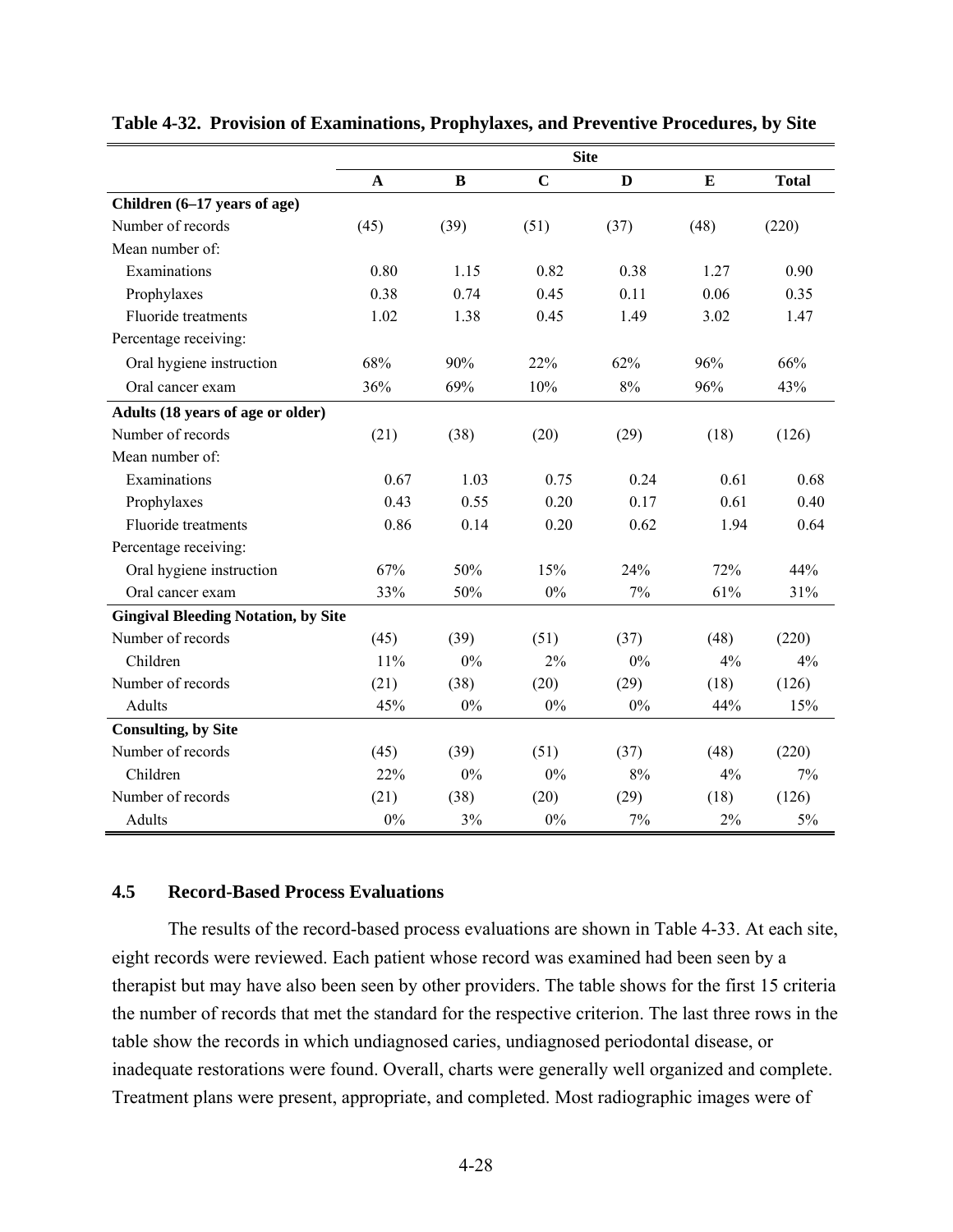diagnostic quality. The lack of a physician's name in the chart was nearly universal across sites. This may reflect that tribal patients typically see the same pool of medical providers within their tribal organization should consultation be needed in conjunction with dental services. Documentation of a head and neck cancer exam was also infrequent at two sites, which may be related to the large number of children's records evaluated. Radiographically undiagnosed caries lesions and bone loss suggestive of periodontal disease, as well as inadequate restorations, were exceedingly infrequent.

|                                              | <b>Percentage of Records Meeting Criteria</b> |                  |                  |                  |                  |                        |
|----------------------------------------------|-----------------------------------------------|------------------|------------------|------------------|------------------|------------------------|
| <b>Item</b>                                  | A                                             | B                | $\mathbf C$      | D                | E                | $%$ of<br><b>Total</b> |
| Logical record organization                  | 100                                           | 100              | 100              | 100              | 100              | 100                    |
| Medical history at each appointment          | 100                                           | 100              | $\boldsymbol{0}$ | 100              | 100              | 80                     |
| Medical alerts present                       | 100                                           | 87.5             | 100              | 100              | 100              | 98                     |
| Medical alerts managed appropriately         | 100                                           | 100              | 100              | 100              | 100              | 100                    |
| Physician name listed                        | 12.5                                          | $\boldsymbol{0}$ | $\boldsymbol{0}$ | 12.5             | 12.5             | 8                      |
| Annual oral/head and neck cancer<br>exam     | 0                                             | 100              | 100              | $\boldsymbol{0}$ | 62.5             | 53                     |
| Dental history documented                    | 100                                           | 100              | 100              | 75               | 100              | 100                    |
| General consent for treatment                | 100                                           | 100              | $\mathbf{0}$     | 100              | 100              | 80                     |
| Informed consent for surgery                 | 100                                           | 87.5             | 100              | 87.5             | 100              | 95                     |
| Complete progress notes                      | 100                                           | 100              | 100              | 100              | 100              | 100                    |
| Treatment plan present                       | 100                                           | 100              | 100              | 75               | 100              | 95                     |
| Treatment plan appropriate                   | 100                                           | 100              | 100              | 75               | 100              | 95                     |
| Treatment plan completed                     | 100                                           | 100              | 100              | 75               | 100              | 95                     |
| X-rays at correct frequency                  | 62.5                                          | 100              | 87.5             | 87.5             | 100              | 88                     |
| Films of diagnostic value                    | 100                                           | 100              | 25               | 100              | 75               | 80                     |
| Undiagnosed caries $lesion(s)^a$             | $\mathbf{0}$                                  | $\mathbf{0}$     | 12.5             | $\boldsymbol{0}$ | $\boldsymbol{0}$ | 3                      |
| Undiagnosed periodontal disease <sup>a</sup> | $\theta$                                      | $\theta$         | 12.5             | $\mathbf{0}$     | $\theta$         | 3                      |
| Inadequate restoration <sup>a</sup>          | $\boldsymbol{0}$                              | 12.5             | $\boldsymbol{0}$ | $\boldsymbol{0}$ | $\boldsymbol{0}$ | 3                      |

#### **Table 4-33. Record-Based Process Evaluations, by Site**

<sup>a</sup> Note that for these items, scoring is "reversed"; a low score is desirable.

### **4.6 Clinical Facilities Evaluations**

The results of the evaluation of the clinic facilities, personnel, and procedures are summarized in Table 4-34, which summarizes the specific items in each dimension rated as not meeting evaluation criteria for each site. Overall, the majority of the 91 items evaluated were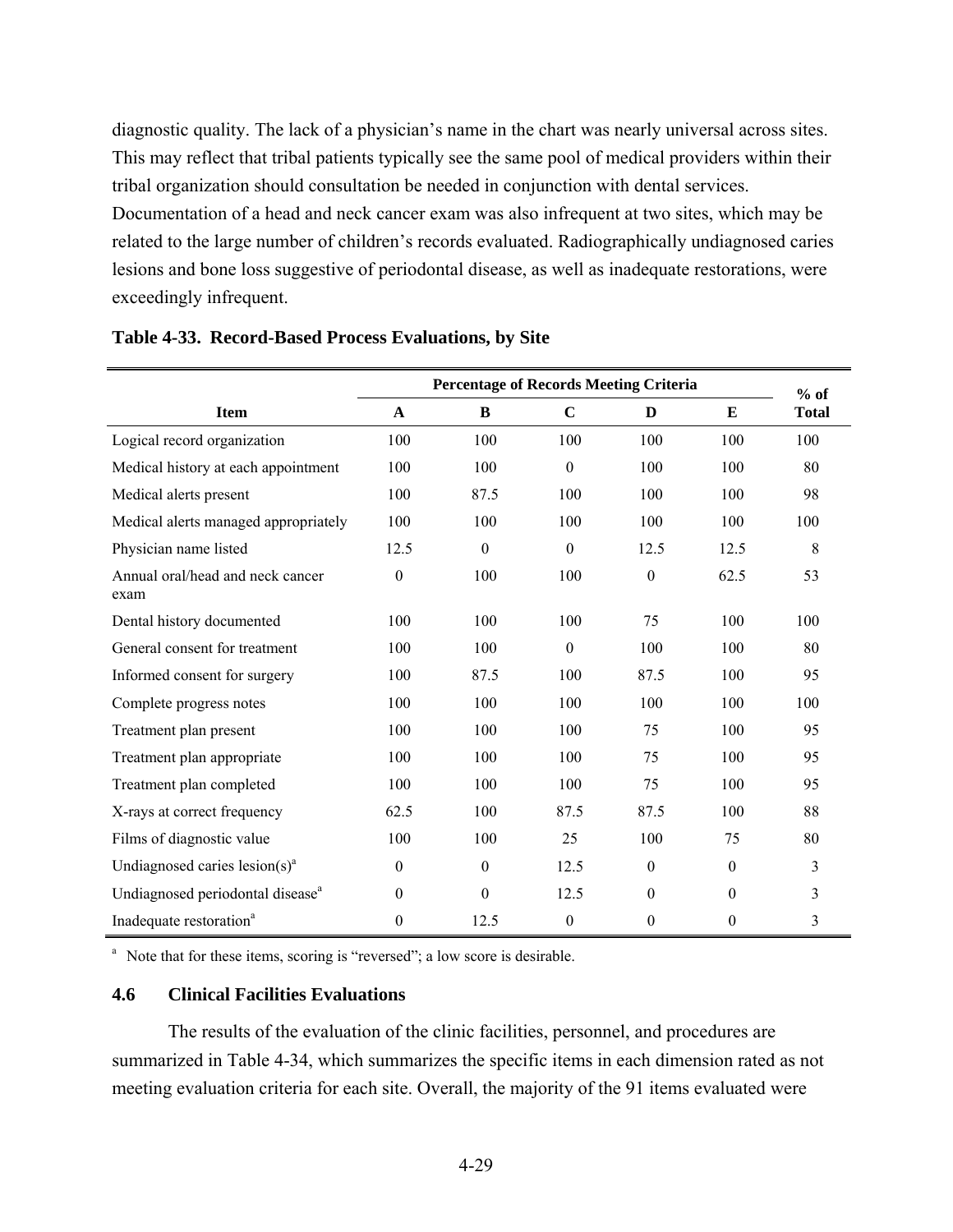|                                                                                              | Site and Listing of Specific Items that Did Not Meet Evaluation Criteria                                       |                                                                                                                                          |                                                                                                        |                                                                                          |                                                                                                                                                                                   |  |  |  |
|----------------------------------------------------------------------------------------------|----------------------------------------------------------------------------------------------------------------|------------------------------------------------------------------------------------------------------------------------------------------|--------------------------------------------------------------------------------------------------------|------------------------------------------------------------------------------------------|-----------------------------------------------------------------------------------------------------------------------------------------------------------------------------------|--|--|--|
| Dimension (No. items) <sup>a</sup>                                                           | A                                                                                                              | B                                                                                                                                        | $\mathbf C$                                                                                            | D                                                                                        | ${\bf E}$                                                                                                                                                                         |  |  |  |
| Facility (8 items)                                                                           | None                                                                                                           | None                                                                                                                                     | Crowded reception area<br>Crowded business area<br>Crowded x-ray area<br>Crowded treatment area        | None                                                                                     | Crowded reception area<br>Crowded business area<br>Crowded x-ray area<br>Crowded treatment area                                                                                   |  |  |  |
| Equipment (10 items)                                                                         | $N_2O$ with scavenger<br>Chemical hazard labels                                                                | Scrap amalgam storage<br>Chemical hazard labels                                                                                          | $N_2O$ with scavenger                                                                                  | X-ray duplication<br>$N_2O$ with scavenger<br>Eye wash station<br>Chemical hazard labels | X-ray duplication<br>Portable $O2$<br>$N_2O$ with scavenger<br>AE defibrillator<br>Eye wash station<br>Chemical hazard labels                                                     |  |  |  |
| Personnel Numbers and<br>Training (6 items)                                                  | Therapist time<br>Hygienist time                                                                               | Hygienist time                                                                                                                           | None                                                                                                   | Therapist time<br>Hygienist time                                                         | None                                                                                                                                                                              |  |  |  |
| Written Descriptions of<br><b>Administrative Systems</b><br>for Patient Care (9 items)       | Recall system<br>Emergency coverage<br>Medical alert protocol<br>Oral cancer exam<br>protocol<br>Office manual | Recall system<br>Emergency coverage<br>Medical alert protocol<br>Films after assessment<br>Oral cancer exam<br>protocol<br>Office manual | Physician referral<br>Medical alert protocol<br>Films after assessment<br>Oral cancer exam<br>protocol | Recall system<br>Medical emergency<br>system<br>Films after assessment<br>Office manual  | Recall system<br>Emergency coverage<br>Medical emergency<br>system<br>Physician referral<br>Medical alert protocol<br>Films after assessment<br>Oral cancer exam<br>Office manual |  |  |  |
| Personnel and OSHA-<br>Related Elements of<br><b>Infection Control</b><br>Program (10 items) | Clear written policies<br>Records of staff<br>training<br>Radiation exposure<br>policy                         | None                                                                                                                                     | Standard precautions                                                                                   | None                                                                                     | None                                                                                                                                                                              |  |  |  |

# **Table 4-34. Specific Items in Clinic Structural Evaluation That Did Not Meet Evaluation Criteria, by Dimension and Site**

(continued)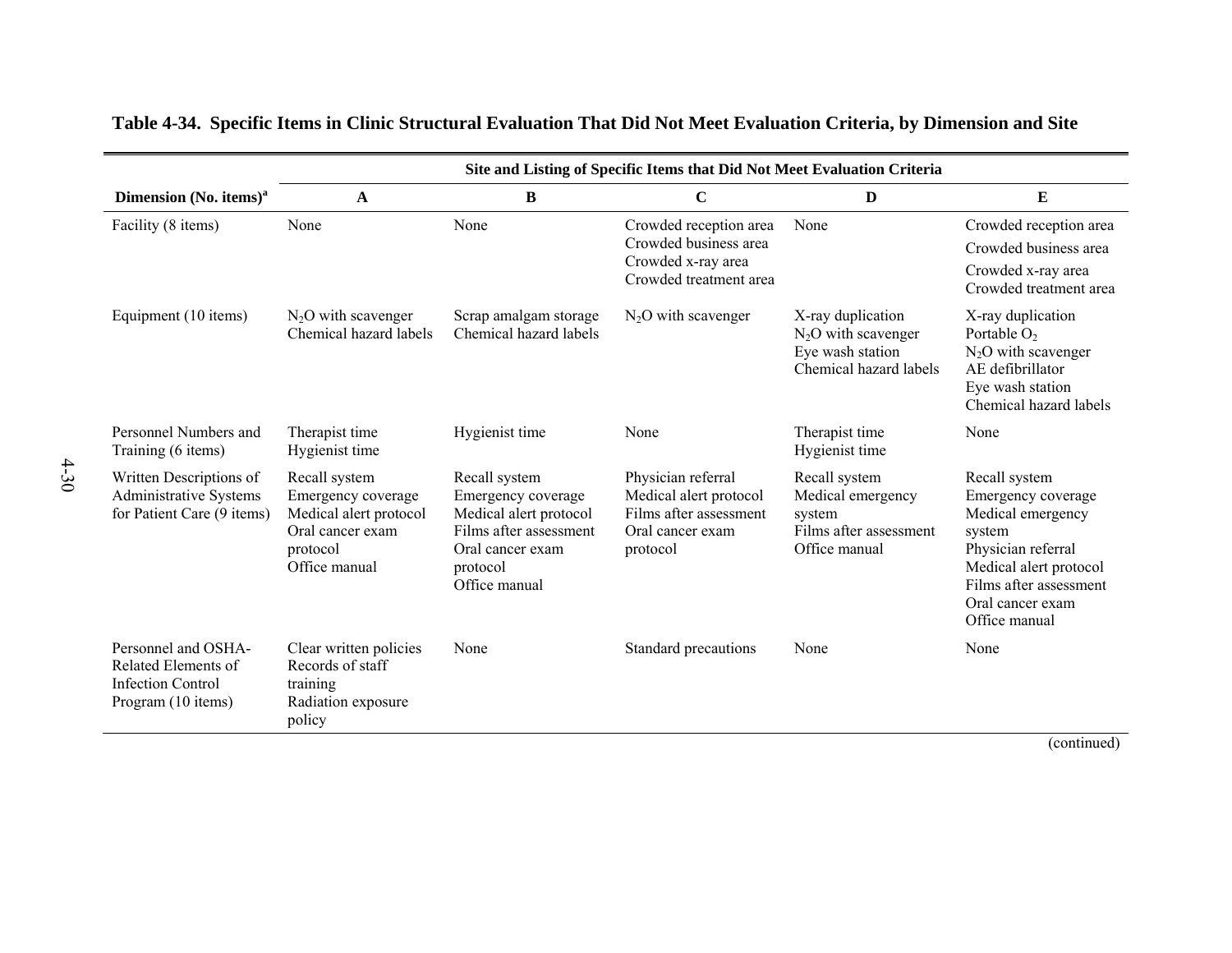|                                                        | <b>Site</b>                                                                                                                          |                                                                                                                                                                   |                                                                                                                                            |                                                                                                                                                                                               |                                                                                                                                   |  |  |
|--------------------------------------------------------|--------------------------------------------------------------------------------------------------------------------------------------|-------------------------------------------------------------------------------------------------------------------------------------------------------------------|--------------------------------------------------------------------------------------------------------------------------------------------|-----------------------------------------------------------------------------------------------------------------------------------------------------------------------------------------------|-----------------------------------------------------------------------------------------------------------------------------------|--|--|
| Dimension (No. items)                                  | A                                                                                                                                    | B                                                                                                                                                                 | $\mathbf C$                                                                                                                                | D                                                                                                                                                                                             | E                                                                                                                                 |  |  |
| Patient materials<br>$(4$ items)                       | Office policies<br><b>Educational materials</b><br>Pre-operative<br>instructions                                                     | None                                                                                                                                                              | Pre-operative<br>instructions                                                                                                              | None                                                                                                                                                                                          | None                                                                                                                              |  |  |
| Practice management<br>$(5$ items)                     | Appointment within 3<br>weeks<br>Daily staff huddle<br>Regular staff meetings<br>In-service training                                 | Special hours<br>Daily staff huddle                                                                                                                               | Special hours                                                                                                                              | Daily staff huddle<br>Regular staff meetings                                                                                                                                                  | Special hours<br>Daily staff huddle                                                                                               |  |  |
| Sterilization and<br>Infection Control<br>$(39$ items) | Alcohol hand rub<br>available<br>20 sec. hand piece flush<br>20 sec. syringe flush<br>PPE coverage<br>Sterilization tests on<br>file | X-ray head cover<br>X-ray controls cover<br>20 sec. syringe flush<br>Heavy gloves for<br>scrubbing<br>Scrub/ultrasonic<br>cleaning<br>Sterilization tests on file | 20 sec. hand piece flush<br>20 sec. syringe flush<br>PPE coverage<br>Eye protection<br>Heavy gloves for<br>scrubbing<br>PPE while cleaning | Work area covers<br>Gloved removal of<br>covers<br>New covers after hand<br>hygiene<br>Scrub/ultrasonic<br>cleaning<br>Sterilization results on<br>file<br>Saline coolant for oral<br>surgery | (Patient treatment and<br>operatory breakdown<br>not evaluated)<br>Separate sterilization<br>area<br>Scrub/ultrasonic<br>cleaning |  |  |

# **Table 4-34. Specific Items in Clinic Structural Evaluation That Did Not Meet Evaluation Criteria, by Dimension and Site (continued)**

<sup>a</sup> The total number of items in each dimension that were assessed. Listed within the table are the specific items that did not meet the evaluation criteria within each dimension.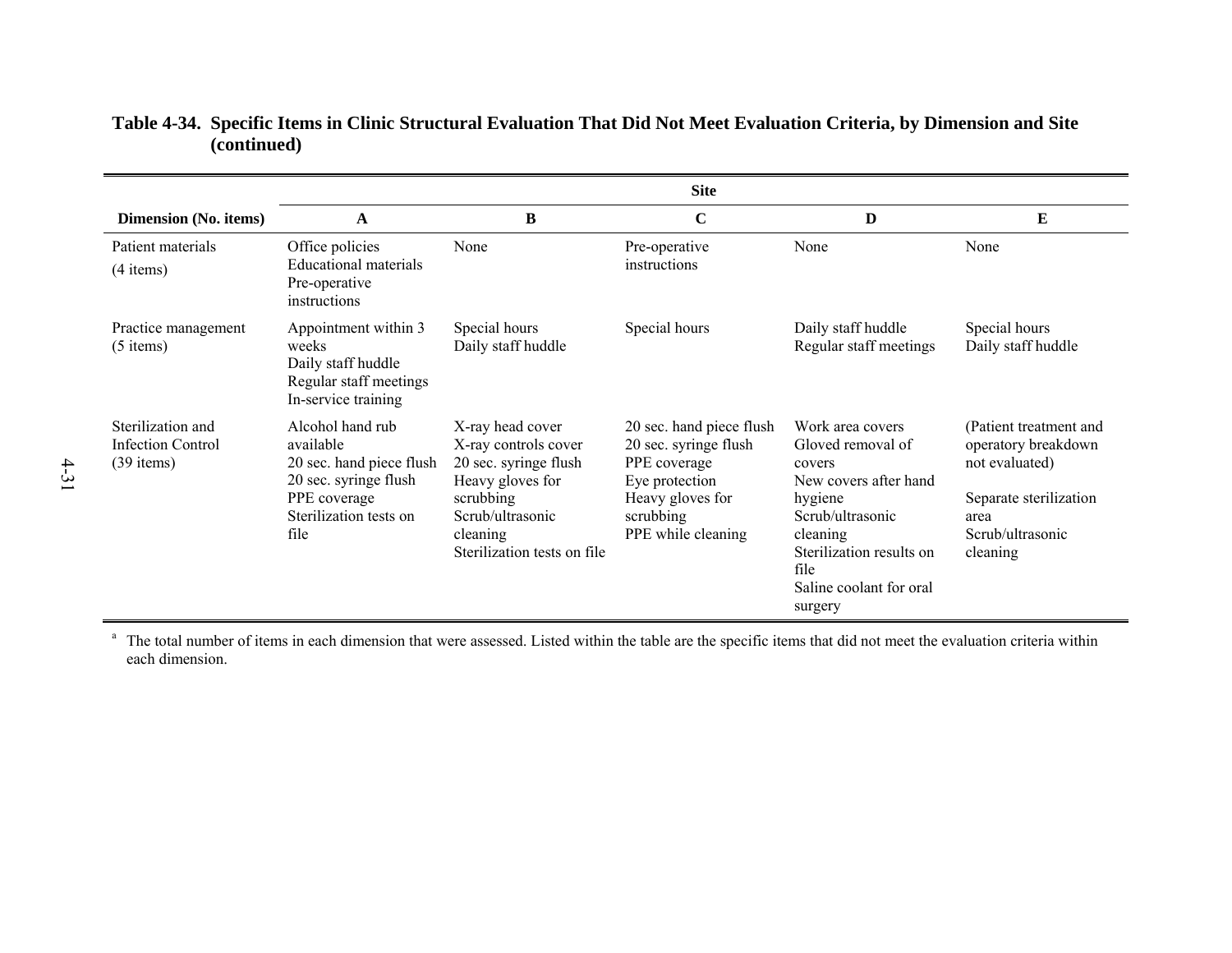deemed satisfactory across all sites. Unmet criteria were found most often in the facilities, equipment, administration (written descriptions of policies), and sterilization dimensions. Site E did not meet the criteria on 4 of 8 facilities items, 6 of 10 equipment items, and 8 of 9 administration items. Site B failed to meet the criteria in 2 of 10 equipment items, 6 out of 9 administration items, and 6 of 39 sterilization items. At Site C, 4 of 9 administration items were not met, and 6 of 39 sterilization items were not met. At Site A, 5 of 9 administrative items were not met, and 5 of the 39 sterilization items were not met. Site D failed to meet the items in 4 of the 9 administrative criteria and 6 of the 39 sterilization items.

#### **4.7 Key Informant Interviews**

#### **4.7.1** *Perspectives of Sponsoring Tribal Health Organizations*

#### *4.7.1.1 Decision to Participate in the DHAT Program*

The decision to participate in the DHAT program ranged from early adopters—those in the two tribal organizations who sponsored the first cohort—to others who took a more reserved position. Two of the organizations that first sent students to New Zealand were "open to giving it a try right from the beginning." They had every reason to be optimistic. One respondent said "[the program has] been used everywhere. There's been success…why can't we do that here?" This respondent admitted to having "no understanding of the political ramifications of this whole process."

One respondent noted that he was not for "laying down new stuff. I see what works for others, what they're doing and then if I like it, I adopt it." Another dental director, although supportive of the DHAT concept, chose to wait on approaching his board for support of this novel program. His previous attempt to enhance orthodontic services, which required board approval and which did not turn out as positively as he had expected, made him hesitant to seek board approval until some time had elapsed. Other strong program proponents simply could not find qualified candidates, in part because the program launched on such short notice, as noted in Section 4.6.1.2.

A recurrent positive theme, particularly from the perspective of the boards of the tribal organizations and the dental directors, was that this program afforded a "real sense of empowerment in the community," an opportunity to provide local workforce development while illustrating that "somebody from their community has been in training to a higher level and will be here for them."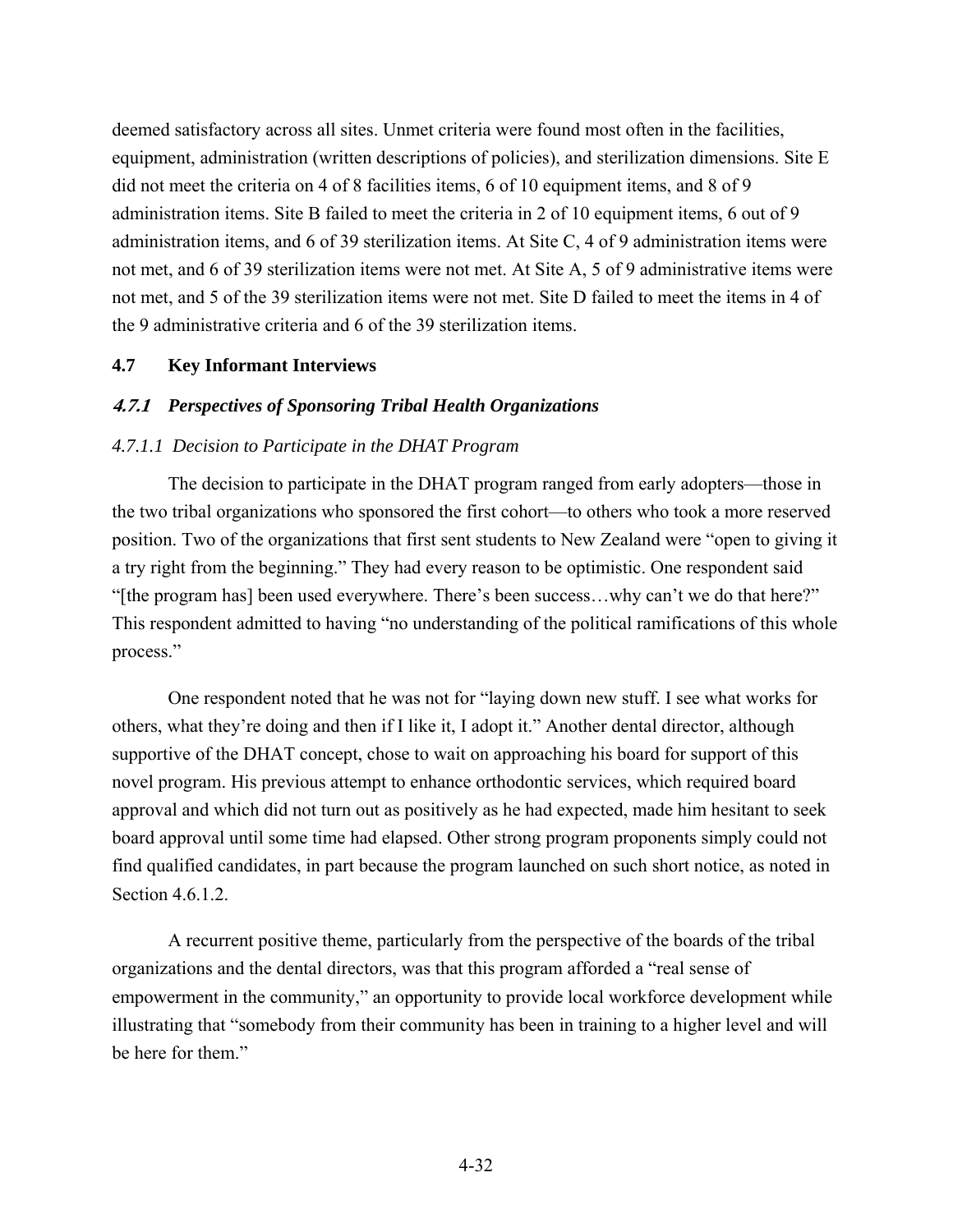#### *4.7.1.2 Recruitment Process*

All respondents who were involved in the recruitment process noted that the key issue was to identify Alaska Natives, particularly those who were "of the community" and who would be willing return to their villages to practice as therapists. The intent was to have the therapists be "part of the fabric of the community," and the belief was that selection of such individuals would ensure continuity of care. A key advantage was that the therapists would be able to "communicate in a culturally appropriate way to the patient" as well as to other members of the village.

The recruitment process varied across sites, but the dental directors, in describing potential candidates, "wanted a certain level of maturity and commitment to the principle of what...[they]...were trying to achieve." One director insisted that potential candidates submit a resume as well as a narrative outlining why they should be selected. He wanted to find candidates that had "drive." During one year, he was unable to find a suitable candidate for training. Although several of the candidates who went on to become practicing therapists in Alaska had experience in dentistry as dental assistants, others came from different backgrounds, including health education and outdoor construction (a common occupation in Alaska).

Challenges associated with the recruitment process included identifying suitable and motivated candidates and the short turnaround time for the process, particularly during the first year's selection process. Several dentists pointed out that bureaucratic obstacles of the tribal health organizations hindered the process: "You can't recruit for a position that isn't funded, and the funding was still uncertain." Nearly all of those responsible for recruitment felt that recruiting challenges will persist. A few indicated that it would be beneficial to become more systematic and start the process sooner.

#### *4.7.1.3 Dental Philosophy of the DHAT Program*

The philosophy of participating in the DHAT program was influenced by the expectations and needs of dental directors and their tribal organizations. For those who first sent students to New Zealand, the feeling was that it was a proven workforce model that could be employed in Alaska, particularly given their experience with the Community Health Aide Program.

Others took a more cautious approach ("putting our toes in the water"), but within a broader concept of "moving towards the medical model of treating caries, which basically has you treating tooth decay as a bacterial infection." This respondent wanted his first therapist to be in a regional site where he could focus on "getting routine fillings taken care of, getting the holes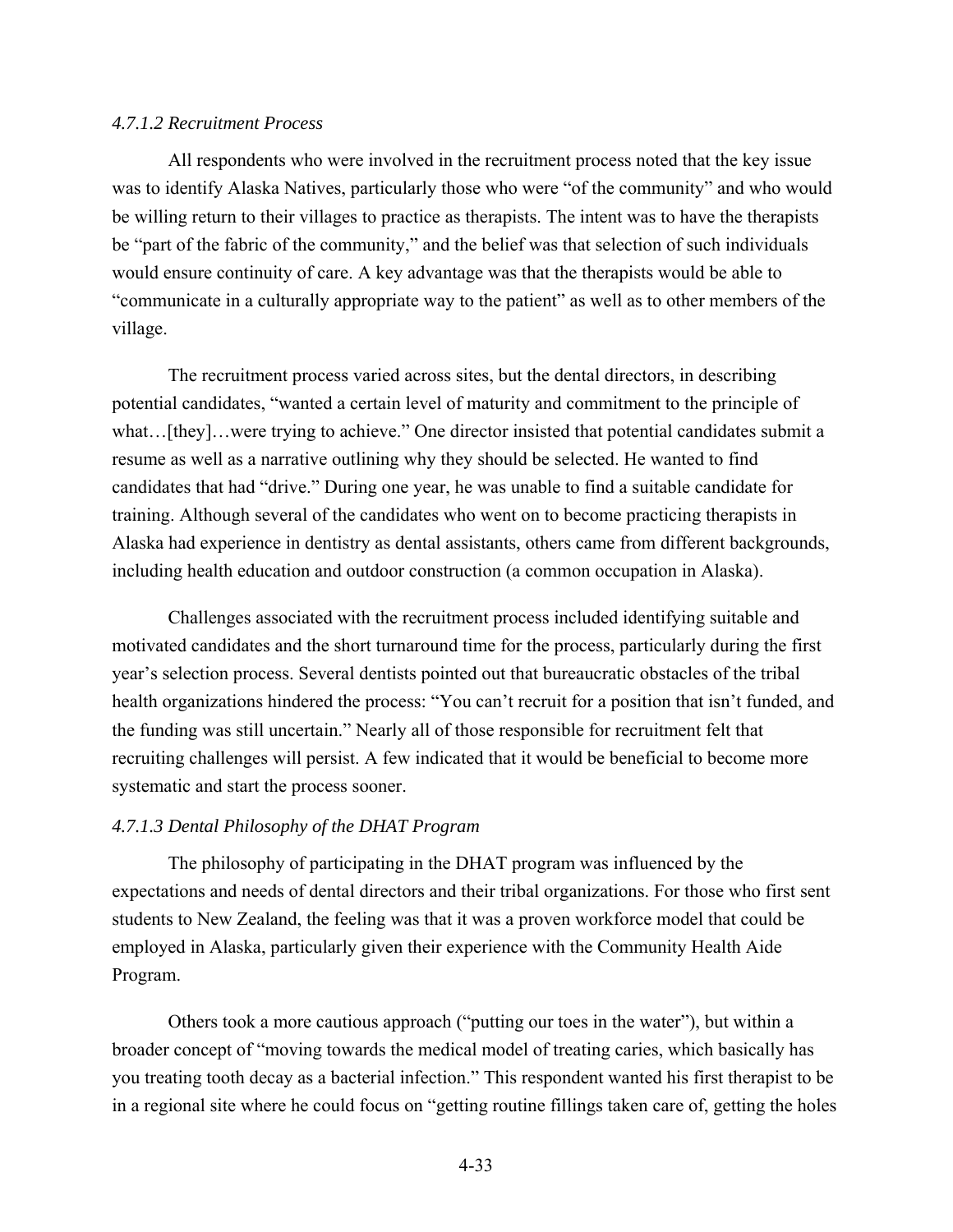filled." After that, they would "move the patients onto the next step with the antibacterial rinses, fluoride varnishes."

Another dental director wanted his therapists to work exclusively in remote villages where he historically needed "somebody there all the time to work." These sites typically had higher rates of disease, and the therapist was to become "their primary dental provider...to do the nuts and bolts like basic fillings, basic extractions." This would free up the itinerant dentist to "see particular patients that…[have]…been identified first to see." Thus, the dentist could travel to a village and perform "root canals on teeth that... [the therapist]... "accessed [did preliminary work to open the tooth for subsequent root canal procedure to relieve pain prior to root canal therapy performed by a dentist]." Not only was this a more efficient use of the dentist's services, but this approach permitted an opportunity to save the teeth. This comported with the director's belief that "if you keep offering extractions…you just keep the care in the very basic mode and you never get ahead. You increase the dental IQ when people want to retain their teeth."

As a nuance of the "primary provider" model, the dental director in a tribal area with a large number of small, scattered villages—many with populations of less than 500—wants to eventually place a therapist in each of the subregional clinics where they would provide frontline restorative care. Within each of the other smaller villages within the service area of a particular subregional village, the director wants to train a village resident to serve as a Primary Dental Health Aide II, providing educational outreach as well as applying fluoride varnish and dental sealants. His concern is that "we lose these young kids somewhere between birth and entry into the Head Start program..." His vision is to provide village-based outreach to include pregnant women.

# *4.7.1.4 Placement of Therapists in Villages*

The original intention of the DHAT program, in concert with the philosophy of the larger Community Health Aide Program, was to train persons who were from the community and who would return there. This factored into the recruitment process, with one dental director first identifying areas of need and then attempting to recruit candidates from those areas.

In general, the therapists were from their practice sites either because they were born and raised in the area or because of marriage or other familial association. In one instance, a tribal organization sponsored an Alaska Native who was from another distant part of Alaska.

An unanticipated barrier to placing the therapists is the chronic housing shortage in many villages in rural Alaska. In one instance, this shortage caused a delay in deploying the therapist to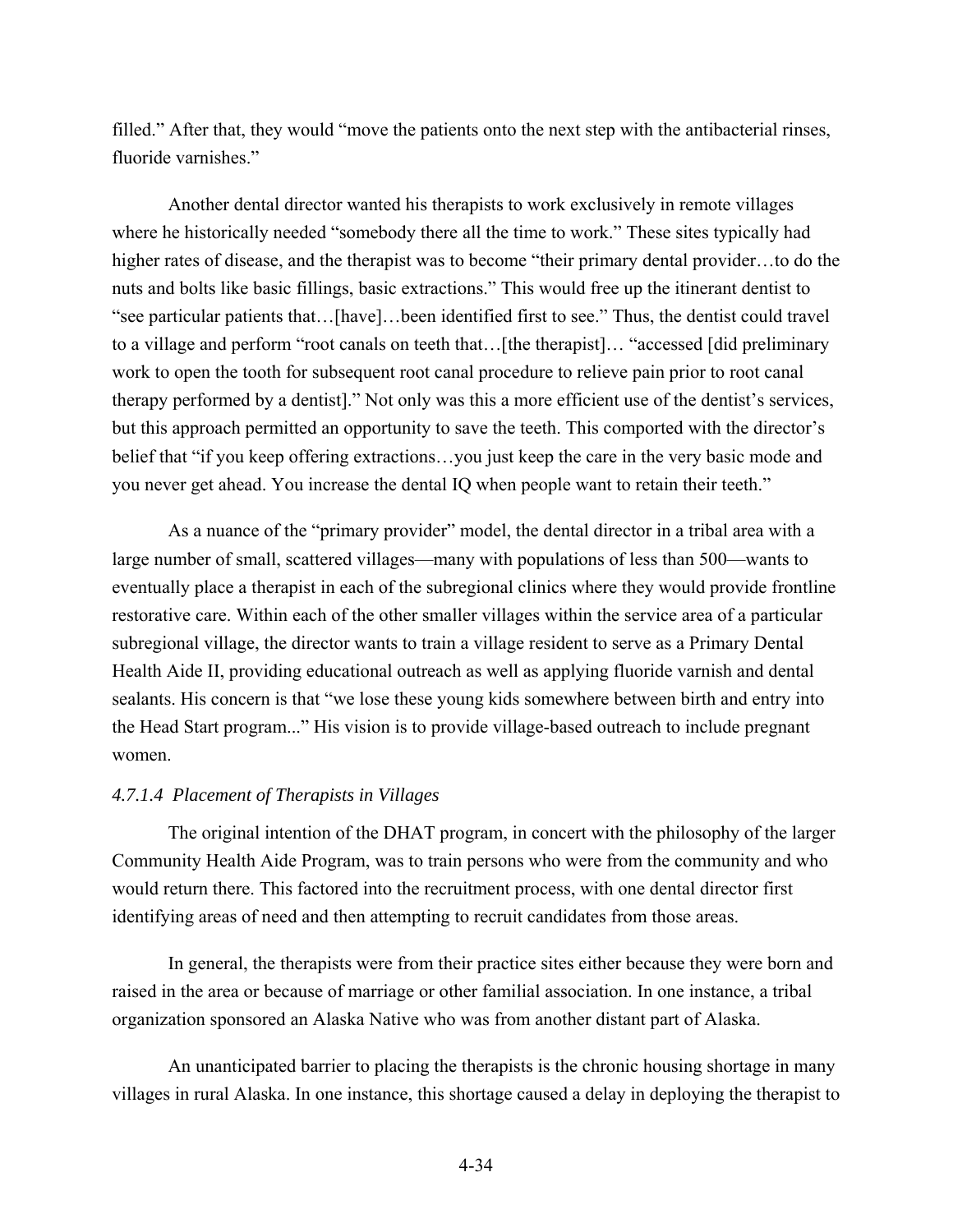the designated village. In another, the therapist essentially resorted to providing dental services to a remote site during weekdays while using temporary housing arrangements and returning home on weekends.

## **4.7.2** *Experiences of Individual Therapists*

This section provides information from the perspective of the therapists.

#### *4.7.2.1 Motivation to Join*

Stated reasons for applying ranged from seeking additional education ("it was a time in my life where I was ready to go back to school anyway and this opportunity came up") to wanting to go beyond serving as an expanded function provider. One therapist related, "After the dentist prepped it, I can go in and do the restoration after it. I'd always wonder what it would be like just to be able to get the training…and then do the prep, and then do the filling after." A pervasive theme of all the therapists interviewed was that embarking on a 2-year training program in New Zealand was "a leap of faith," one tempered by a strong dose of determination. One noted, "I'll give it a shot. I'll go down to New Zealand and give it…my best and see what happens."

#### *4.7.2.2 New Zealand Training Experience*

During the 46 months that three classes comprising a total of 17 students left Alaska to attend the training program at the University of Otago in Dunedin, 11 completed the 2-year program. After returning to Alaska and finishing their preceptorships, 11 became certified to practice (Table 4-35). Reasons for not completing the New Zealand program included getting married and starting a family, inability to "demonstrate a commitment to the academic rigors of the program," and a desire to return to family in Alaska. One New Zealand–trained therapist practiced in Alaska and chose not to pursue recertification at the end of his first 2 years.

# **Table 4-35. Number and Disposition of Students Who Participated in New Zealand, by Training Class**

| <b>Class</b> | Dates of training   | <b>Sent to New</b><br><b>Zealand</b> | <b>Completed</b><br>training | <b>Became certified to</b><br>practice |
|--------------|---------------------|--------------------------------------|------------------------------|----------------------------------------|
|              | 02/2003-12/2004     |                                      |                              |                                        |
|              | 02/2004-12/2005     |                                      |                              |                                        |
|              | $02/2005 - 12/2006$ |                                      |                              |                                        |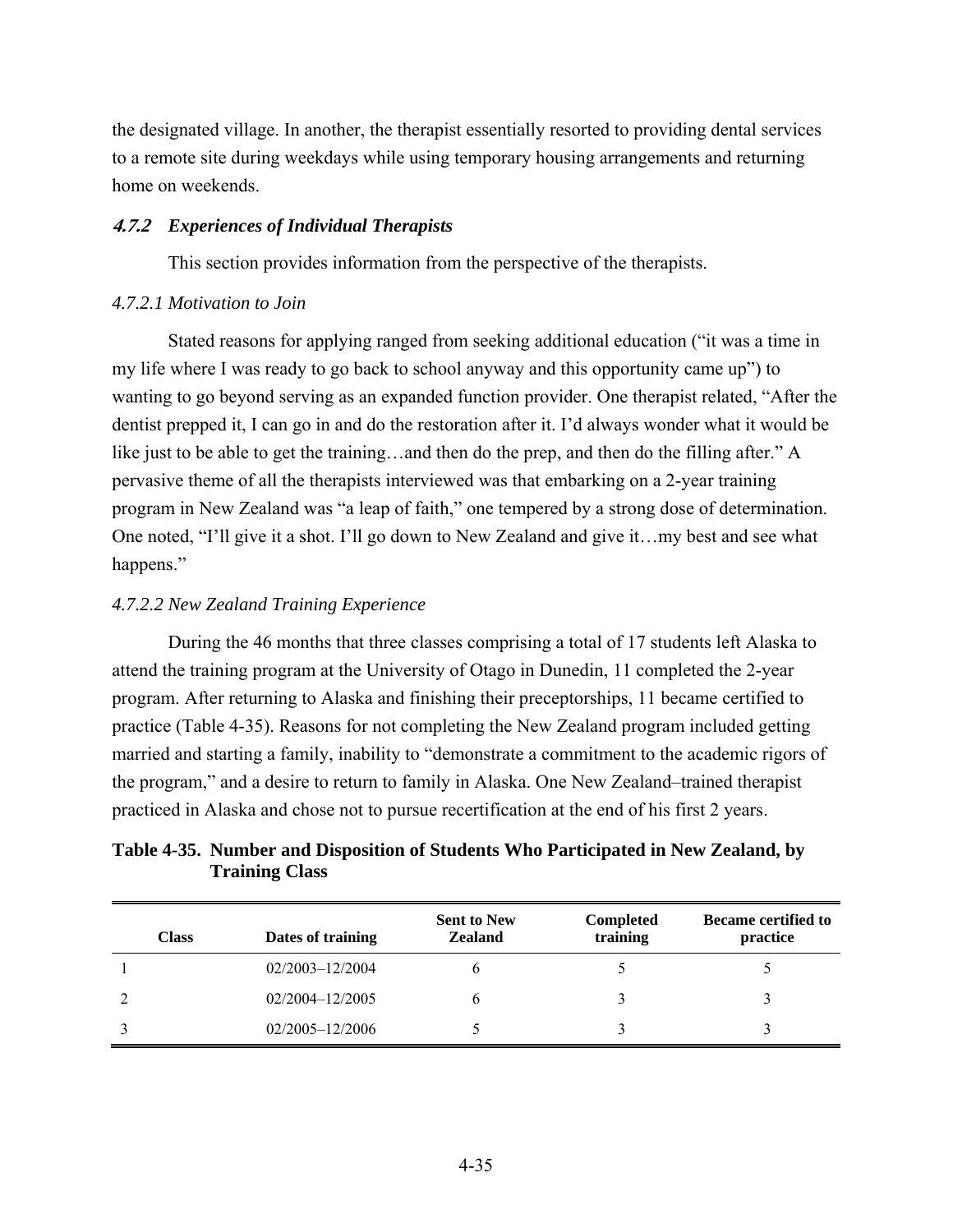The New Zealand training experience was challenging—logistically, culturally, and scholastically. This was particularly true with the first cohort, which was assembled in a very short period of time, but it was challenging for all of the students. One said, "We had to adjust a lot because I brought three of my children and my [spouse]. Basically moving a family of five to New Zealand has a lot more headaches and worries." Another noted, "the first year was really hard for me because when I left [for New Zealand], my son was 8 days old." A third gave birth in New Zealand to a healthy child, whom she affectionately dubbed, "My Es-Kiwi-mo."

On the cultural front, several of the therapists pointed out the difficulty in understanding New Zealanders and the need to "adjust to their accent. They speak a lot faster." One noted that in listening to New Zealanders they would have benefitted from "subtitles." Another of the respondents described his initial ride into Dunedin with a sense of shock by saying, "There's nothing but sheep and green fields all the way into town. I've never seen that many sheep in my life." With a sense of resilience, he noted, "I just got used to eating pies and their language."

The training experience began abruptly. "All of a sudden, when we started all the classes, everything was given to us. We were having to write papers and having to do lectures." However, as one trainee pointed out, "their practical courses were really challenging and fun." When first seeing patients, they began with oral examinations and prophylaxis, and then progressed to "alloys and composites, both complex and simple." The "crown pulpotomies and extractions…were last."

#### *4.7.2.3 Preceptorship in Alaska*

Although the program required that each returning therapist complete 400 hours of preceptorship under direct supervision of a dentist, in reality the length of the preceptorships was longer, particularly with the first cohort of students. A supervisory dentist said, "I didn't know what to expect and it was my license on the line." All of the supervisory dentists interviewed said they were comfortable with the technical competency of the therapists when they left to assume their positions under general supervision in villages or subregional clinics. A recurring theme, expressed by supervisory dentists and by the therapists, was that the dental disease experienced in Alaska was more severe than that seen in New Zealand. Nearly all attributed this to the nature of the New Zealand program—a well-established, longstanding, school-based program. In Alaska, there was greater unmet need and greater emphasis on adults. One preceptor pointed out that the therapists trained in New Zealand had less exposure to "larger amalgam restorations" and "stainless steel crown preps and pulpotomies on the baby teeth." She pointed out that these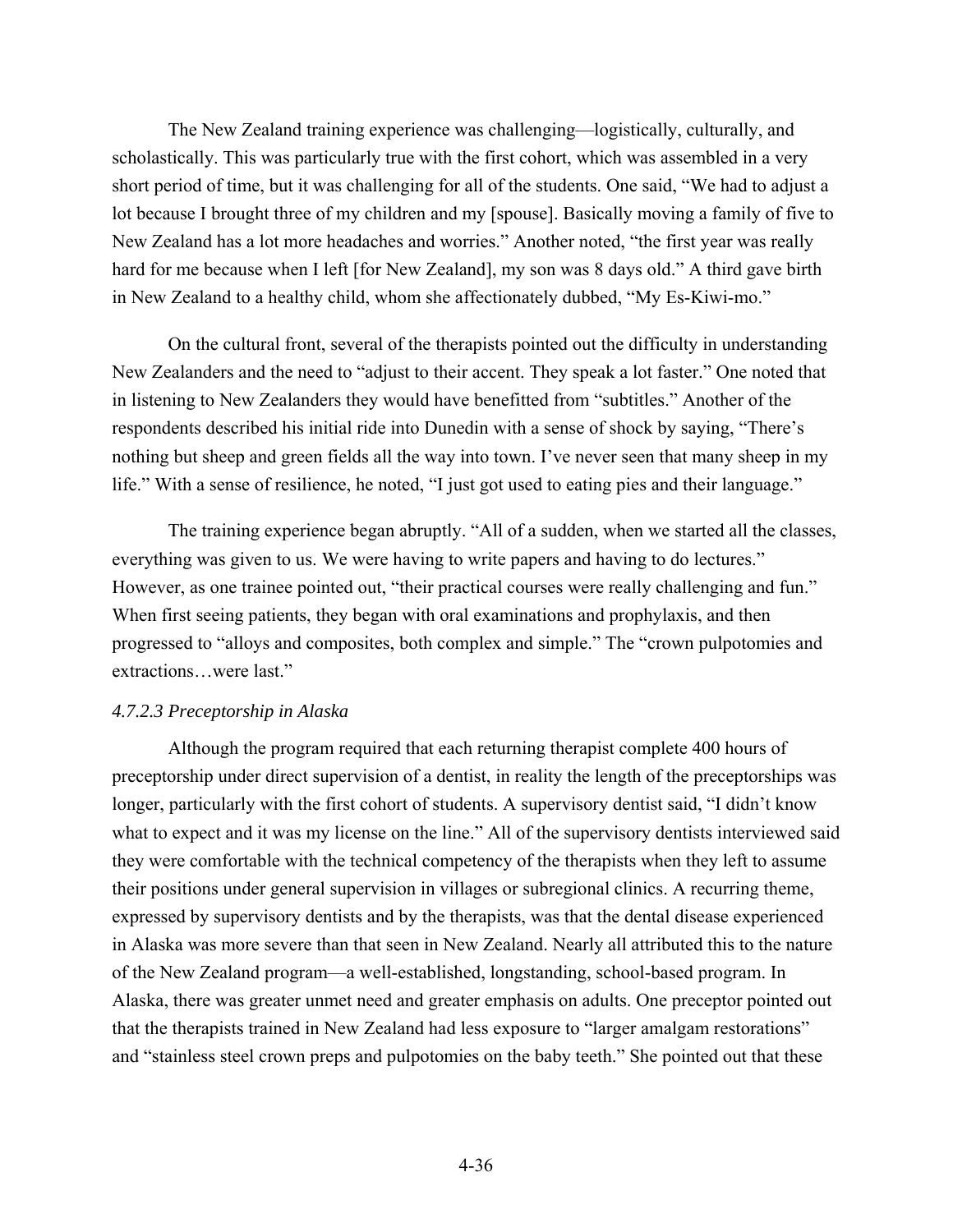were areas that needed training emphasis when the therapists returned for their preceptorships in Alaska.

#### *4.7.2.4 Scope of Practice*

The scope of practice is explicitly delimited in the *Standards and Procedures* of the Certification Board of the Community Health Aide Program. All of the therapists and all of the dentists who supervised therapists indicated that therapists were very conscientious of the importance of staying within the prescribed scope of practice. One supervisory dentist said, "This was such a new program, and under such scrutiny, that everyone was very conservative."

Work experiences varied across DHAT practice sites, due to the underlying needs of patients, available resources, and the program's philosophy. Dispensing of medication by therapists had the most significant variation across sites. This was in part a function of how the supervisory dentist interpreted the Standards. In one locale the therapist relied on the dispensing authority of an onsite nurse practitioner or other medical provider. In another location, the supervisory dentist authorized the therapist to dispense, without supervisory consultation, nonnarcotic prescriptions (e.g., ibuprofen) on the basis of the authority to provide pain relief, but administering other medications (e.g., acetaminophen with codeine) required direct consultation and approval by the supervisory dentist.

#### *4.7.2.5 Supervisory Practices*

Supervisory practices also varied across sites. Frequent, usually daily, contact characterized supervisory practices when therapists were first deployed. Typically, the therapist would begin the day with a phone call or e-mail to the supervisory dentist to review the upcoming schedule of patients. In some locales this continues to be the practice. In others, as the therapist and dentist became more comfortable with the therapist's judgment and experience, the therapist would consult with the supervisor on an as-needed basis.

Means of communication varied across sites. In one setting where electronic dental records were available system-wide in all of the practice sites (including small villages), the therapist could consult with the supervisor, sharing both dental records and radiographs. In others, the therapist used the intraoral camera probe to send video images via the telemedicine system that links the remote clinic with the regional clinic. A third way was to send a digital xray via e-mail.

All of the therapists said that supervisory dentists were always available for consultation, regardless of the time or day of week.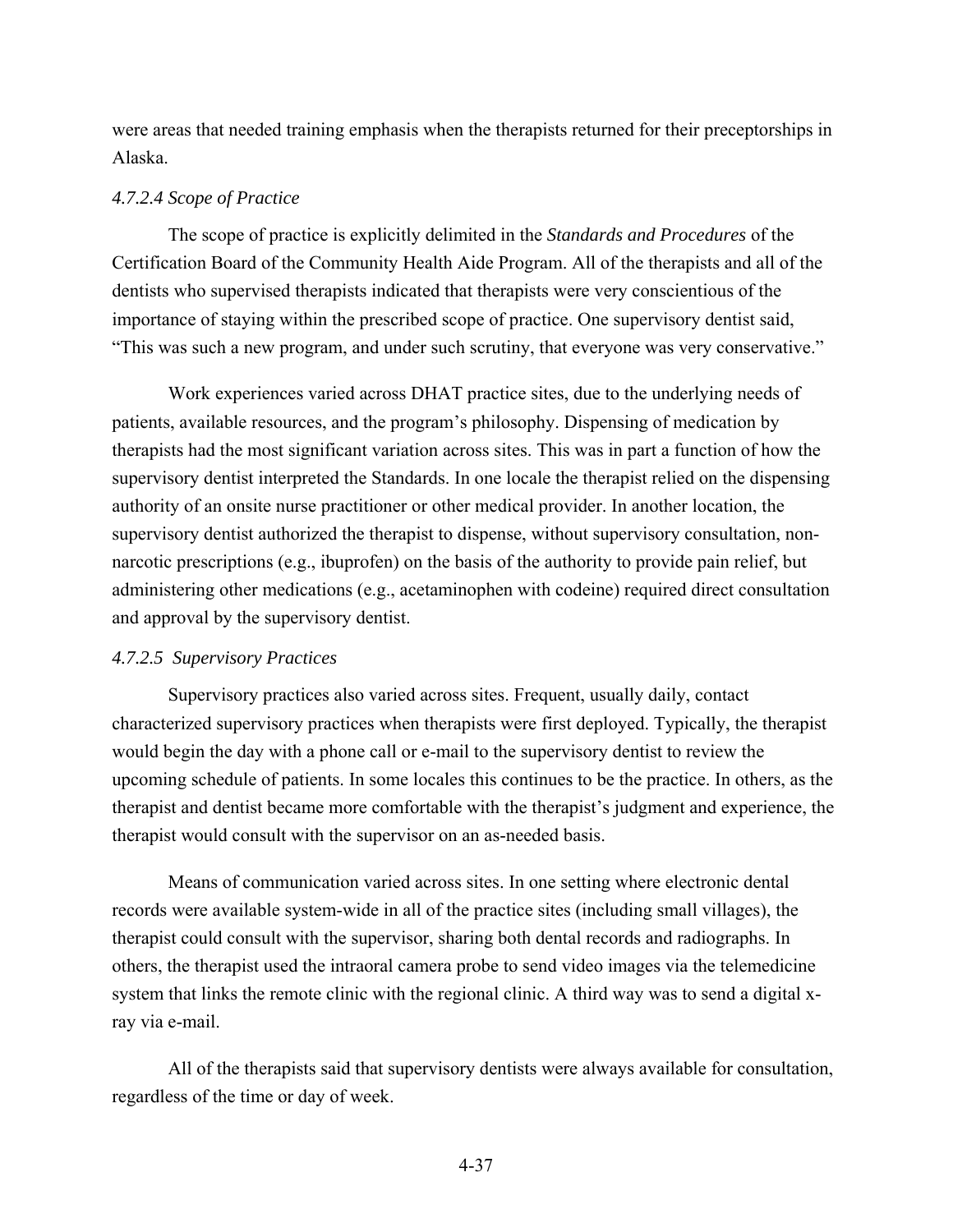#### <span id="page-77-0"></span>*4.7.2.6 Work Experience*

 $\overline{a}$ 

The work experience varied across the five sites.<sup>9</sup> The therapist assigned to a hospital clinic in Site A worked alongside full-time dentists. Patients were scheduled for him on a regular, 1-hour basis[.10](#page-77-0) The clinic operated from 9 a.m. to 5 p.m., 5 days a week. The therapist who was assigned full time to a subregional village also had patients assigned at 1-hour intervals, but the volume was considerably less, primarily because of broken appointments, which approached 50% according to her supervisory dentist. In the two sites where we observed therapists working on an itinerant basis, the therapists typically arrived on Monday morning and worked all week, from 8 a.m. to 8 p.m. There were broken appointments, but not nearly as many as in the other clinics we observed. All of the therapists were available for after hours emergency care, but this was a very infrequent occurrence.

The problem of broken appointments is not specific to the DHAT program; it is a systemwide issue and has multiple causes. Often a patient would schedule an appointment with one of the itinerant therapists (or a dentist) because of a toothache. When the itinerant therapist arrived the following week, the patient's tooth no longer hurt, so he did not see the need to keep his appointment. In the villages where the therapist was stationed full time, the therapists reported that this availability appeared to make the patients complacent about keeping their appointments. Another factor that influenced clinic volume was the length of time each therapist had been practicing in the village. When one therapist first started going to a village 1 week per month 3 years ago, there were 16 pages of patients who needed treatment; by the time of our site visit, the number of pages had been reduced to four. One of the therapists did not have a chairside assistant and had to perform these functions as well. This therapist, located in a small village, could not find a local resident who was interested in the job, nor could the regional clinic support her. As a result, care was provided for emergency walk-ins only. Lastly, several dentists complained that in many sites there had been inadequate development of a system for identifying other patients available to be seen when appointments are missed or cancelled.

All of the therapists interviewed had positive feelings about their job experiences. They felt gratified that they could provide needed services for their villages. Several said that they liked having the opportunity to serve their people.

<sup>&</sup>lt;sup>9</sup> We observed clinic operations in four the five sites; in the fifth, the DHAT was on medical leave and not working.  $^{10}$  The standard across all sites was 1-hour per DHAT appointment.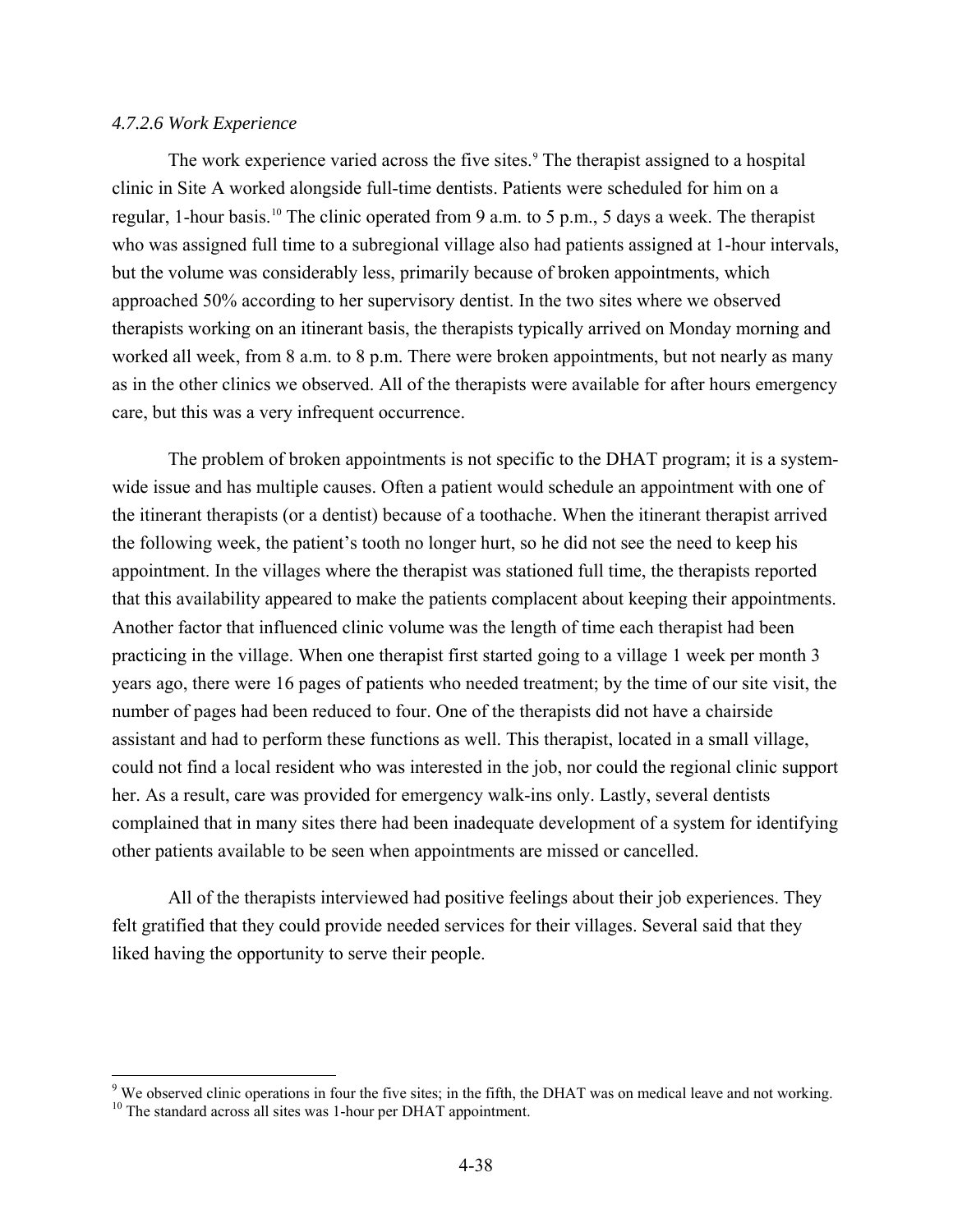#### *4.7.2.7 Relationships of Therapists with Dentists, Other Staff, the School System, and Others*

All of the dentists interviewed reported having good, professional relationships with the therapists. They felt that all of the therapists' work was technically competent. Because Alaska still uses many locum tenens dentists from the lower 48 states, the therapists encountered many dentists who may not have been familiar with their program. We heard of no complaints from these dentists, except one, a relatively recent dental graduate, who felt the therapists' technical skills were adequate but that the therapist did not have the same sense of "diagnosis or etiology" he expected.

Relationships with other dental and medical clinic staff were also positive. One therapist reported having some tense moments with one of his chairside assistants in the first few weeks following his arrival, but he was soon able to develop a productive working relationship with the assistant. Several others also related that some of the community health aides resented the therapists because of their higher salary and status, but none of the community health aides we interviewed conveyed this to us. All of the medical staff—including two nurse practitioners were very supportive of having the therapists available, because this meant they could refer patients with toothaches and other dental problems to them.

Relations with the school system varied. In several villages where there is a lot of outreach activity, the bonds were strong. In some villages, school staff were more concerned about any incursions on classroom time, and thus were less receptive.

### *4.7.2.8 Perceptions of Village Residents*

The perceptions of the majority of village residents about the DHAT program were positive. The most commonly repeated theme was that the therapist serves as a role model, as someone who is improving himself while contributing to the community. As one therapist related, "A lot of the kids call me auntie and want to hug me…When they see me at the ball game and if they're drinking a can of soda, they're…trying to hide it or their candy."

Being from the community provides village residents with continuity of care from someone who is from their culture. One therapist related that the patients feel more comfortable with her because she is a Native. She has a "few older women who request" her, even though a male dentist was available. "They'd call and make appointments with me or…come by the office at the beginning of the month and say, 'I want that lady dentist.' They always referred to me as the lady dentist."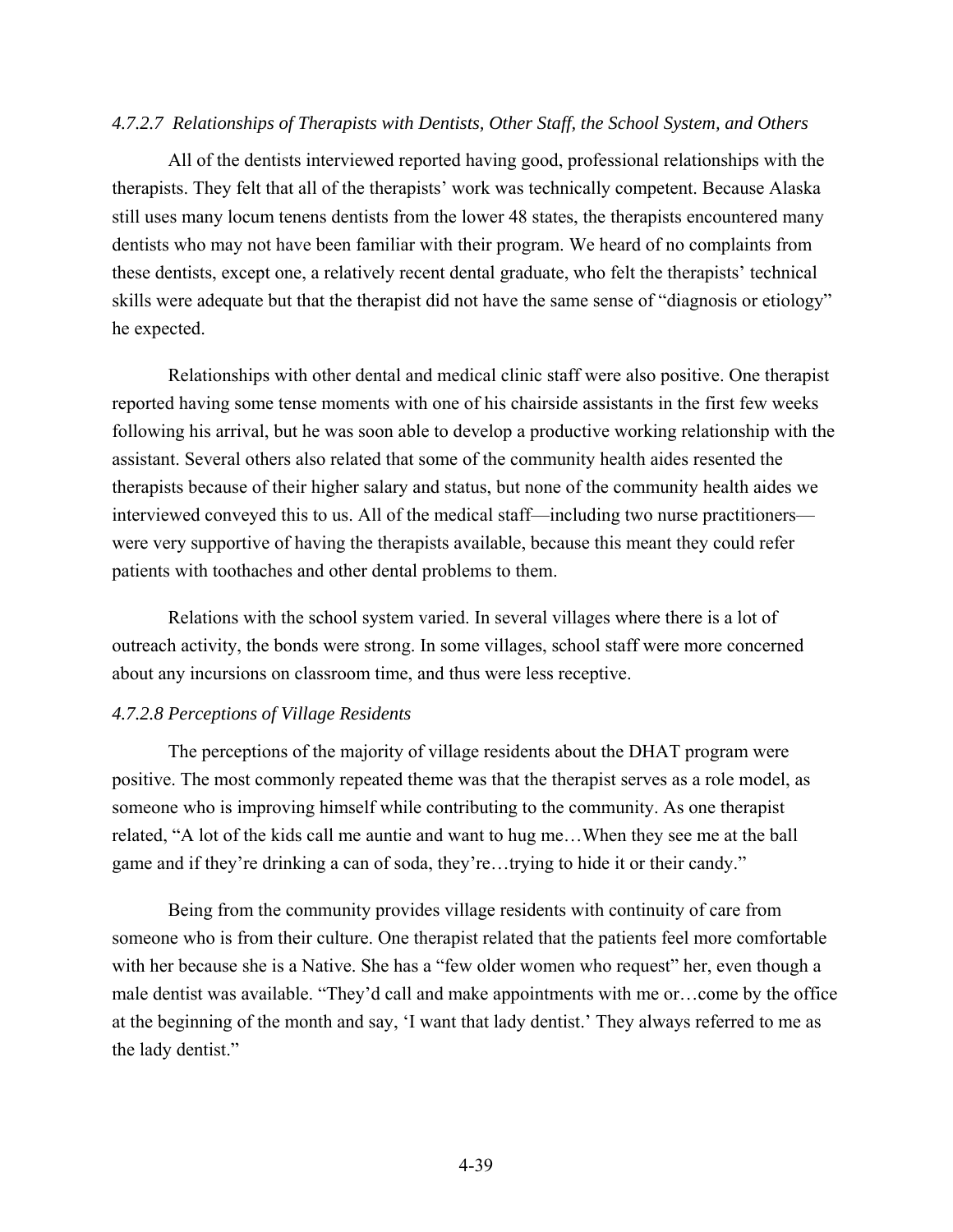Many of the village residents appreciated having the therapist so that their dental problems can be addressed more quickly. As one woman related, "You don't have to go to Bethel or out of town to get your teeth worked on. Sometimes when the dentist finally comes out, not everybody could see him….If you go to Bethel or to Anchorage, it's months ahead of time that you have to make appointment. You don't know when you have a toothache, you have to wait for the dentist to come out or wait."

We were told by two respondents of a few patients who refused to be seen by the therapist. They would rather go to Anchorage or elsewhere for care from a dentist. One respondent said, "I think some people really like [the DHAT program] and other people are very skeptical because there's no dentist." An administrator stated, "I think there has been among…some individuals, some apprehension of not going to see a real dentist….But those are a minority of the patients." He thought that the proportion of patients who do not want to be seen by a therapist "will continue to decrease as [the therapist's] reputation and his patient population increases." One dentist said, "It's a little bit of an education process for the patients, educating them as to what the scope of service that the therapists can do."

# *4.7.2.9 Therapist Retention*

Upon completing the 2-year training program, the therapist is expected to serve in the sponsoring tribal health corporation for 4 years. A total of 11 participants completed the New Zealand training and became certified as therapists by the Community Health Aide Certification Board. Of the five in the first cohort, four completed their 4-year term in January 2009, and one chose not to seek recertification after the first 2 years of work as a therapist. All four who completed their terms in the first cohort continue in dental therapy practice. Three of these therapists have changed positions; one moved to live closer to family, one moved to get additional opportunities practicing in another tribal organization, and one assumed an administrative position (with part-time therapist work) at a regional clinic. Two of the therapists who left their original villages cited the need for better schools for their children as the reason for relocation.

The three certified therapists in the second cohort completed their term in January 2010. In this cohort, one continues at the original assignment, one continues to serve the villages of the original assignment but now does so by commuting on a weekly basis from a larger city, and the third is currently not working. The three therapists in the third cohort continue to work within their sponsoring tribal health organizations.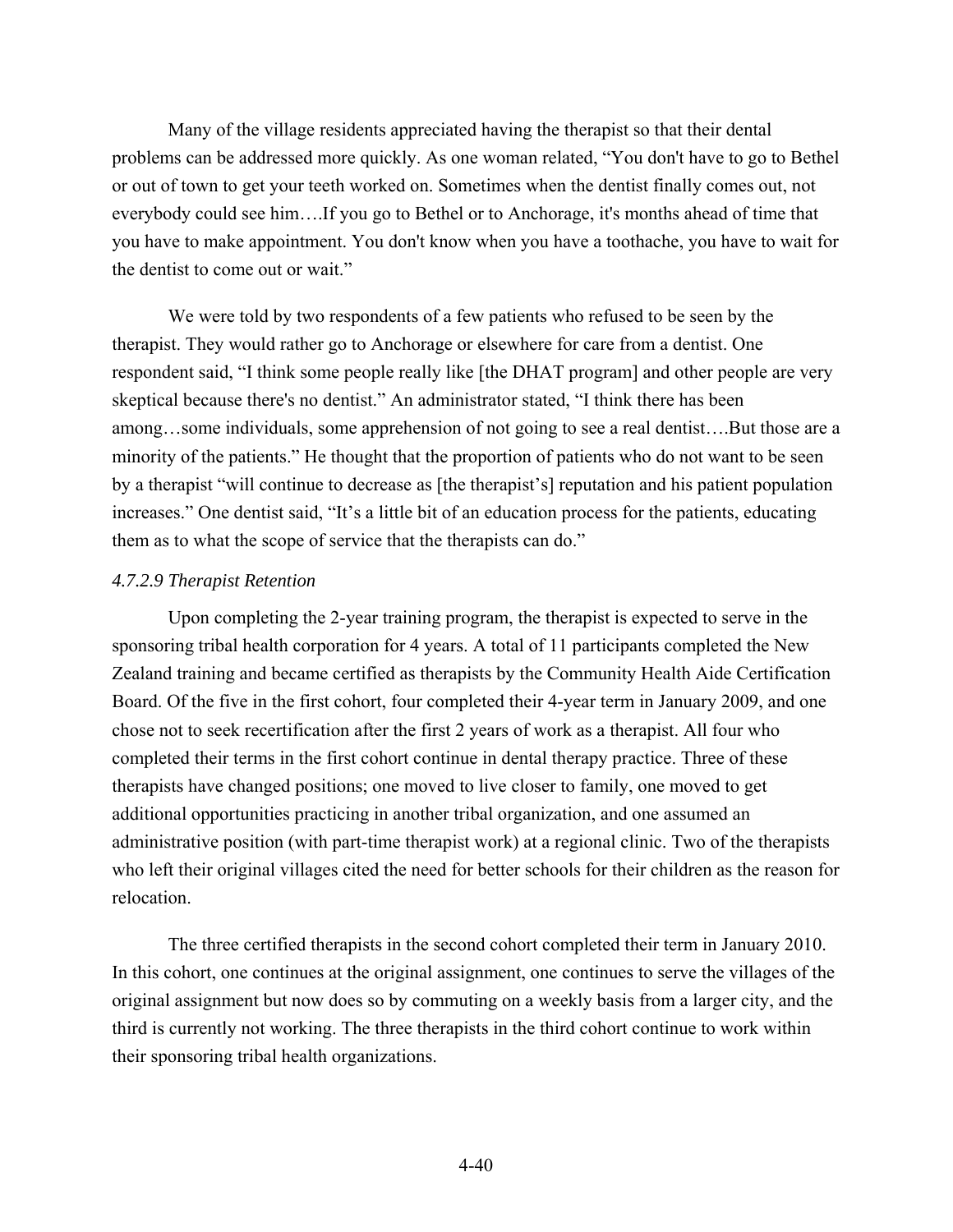#### **4.7.3** *Community Context*

Community characteristics of each of the five sites were unique and varied across several parameters. Site A is a commercially developed town that relies heavily on the tourist trade and is different from the other four, which are basically small bush towns in western Alaska. This section focuses primarily on these other four.

#### *4.7.3.1 Diet*

There are persons in each of the villages who continue to live a subsistence lifestyle, hunting moose, caribou, and sea mammals, and gathering berries and greens. Although healthy, subsistence living is very time consuming. Most respondents noted that there have been gradual changes in the diet over the past 20 to 30 years, with greater reliance on processed foods. One teacher said that children would "rather eat what they see on TV, like pizza and all that stuff," which was hard for her to fathom because she "grew up eating Native food."

Each of the villages had one or two small stores where food could be purchased. Fresh vegetables were available on a limited basis. Food is expensive: a gallon of milk is \$9.00. An 8 oz bottle of water is \$2.50, which is more expensive than soda pop. Most of the soda pop is nondiet. There is a prominent aisle that displays candy at the three- to-four-foot eye level.

In one of the villages, there are two restaurants; there were no restaurants in the other three. In one of the villages, several residents operate candy stores in the front rooms of their houses; all they sell is candy and soda pop.

#### *4.7.3.2 Economy*

The economic base of the four villages varied. One had a fish processing plant, the offices of the school district, and a tribal development authority. Another village had two fish processing plants. In the other two, the school system, the local store, and the local airport were the primary permanent employers.

#### *4.7.3.3 Transportation*

Closely linked to diet and economy is transportation. Two of the villages had nonstop service with Anchorage, which contributed significantly to the availability of certain foods, particularly fresh vegetables. Such a service also made it less expensive for families to travel to Anchorage periodically to stock up on provisions. If the village was two stops from Anchorage, the second leg was typically on a small prop plane that also ferried in goods. A therapist on the way to a remote village site repeatedly became frustrated because she "was sitting on one side of the plane and the other side of the plane, there was nothing but soda."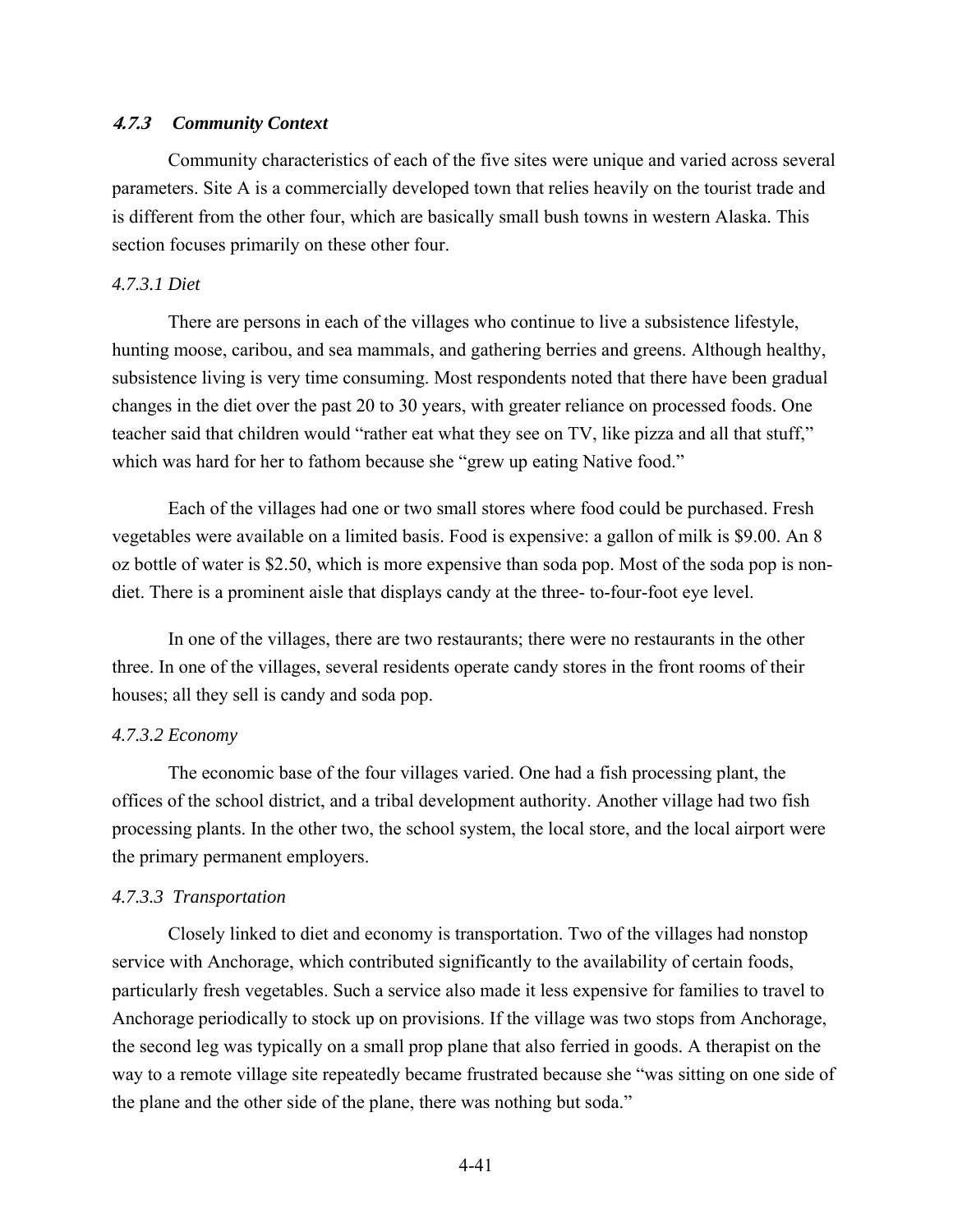#### *4.7.3.4 Environmental Health*

After the Hooper Bay incident in 1992, in which a resident died and others became ill from acute fluoride poisoning, the number of municipal water systems in rural Alaska that used fluoridation declined. The incident was the result of operator error, compounded by inoperative water treatment process and flow controls. Among the five sites, only Site A's water was fluoridated. One of the four villages recently fluoridated its water, but the water plant operator who was certified to operate a fluoridation system recently died. Trained and certified technicians are required for water fluoridation, and communities either cannot afford or cannot find a suitable operator locally, even if they want their water fluoridated.

One of the villages did not have indoor running water in individual homes; water can be obtained at a central location and carried to their homes. The effect of not having running water can be dramatic. As one therapist put it, "In the villages [that] do not have running water, their rate of decay is out of control…They just drink soda pop after soda pop after soda pop, that's their drink."

## *4.7.3.5 Oral Health Habits of Community*

Multiple observers noted that the oral health habits, and oral health, differed across communities. A therapist who travels to several villages put it this way: "[This village], after going through all the villages in north and south, we're rated fairly high with oral health. You don't see as much decay as the other villages. There's still decay [here] but…not as much as you would see in the other villages."

Numerous respondents were queried to explain these differences, but no one was convinced that he or she had the comprehensive answer. One recurrent theme, however, was that there seemed differences in the value residents placed on their teeth. A therapist said, "I think in some of the villages, they're maybe a little more lax as far as what's important to them and what's going on in their life. Sometimes their teeth don't seem like the highest thing on their priority list."

In a similar vein, one speculated that "I think a lot of it has to do with, they just take care of themselves. They have more respect for themselves. I think having the school district here, they just…take better care of themselves all around." One dentist emphasized the importance of family support and parental involvement. He said, "your prevention efforts will be undermined [if oral health] is not important to the parent. [If they] don't have any motivation; why would it be important for their kids?"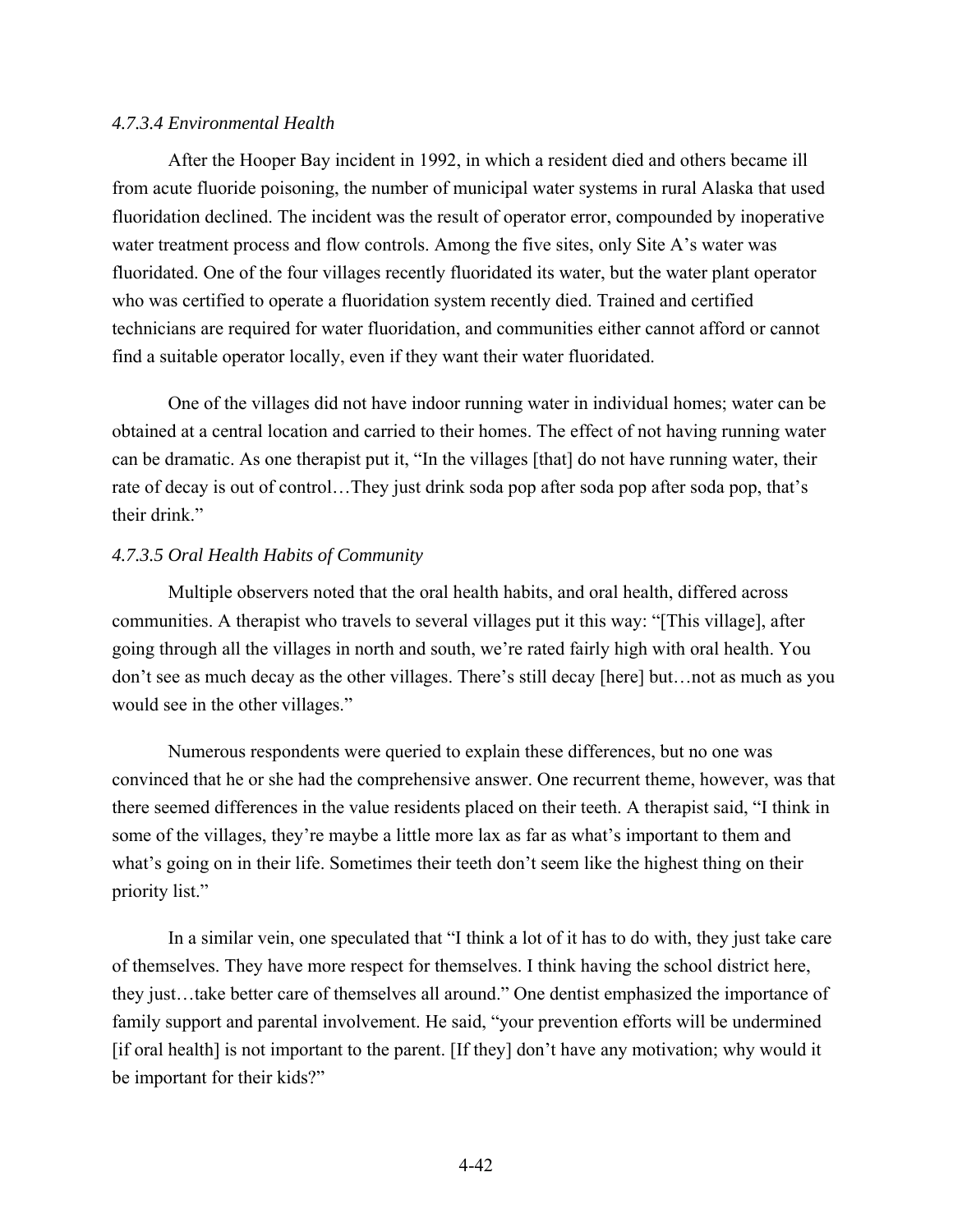Finally, the care-seeking behavior may be different across villages, with less emphasis on prevention. One therapist said, "There are a lot of people out, even in this village that are afraid of the dentist. I don't know what will change, because most of the time, they are so used to coming in when they have a toothache. They're not used to coming in just for a cleaning and exam. That's just…their perceptive of dental [services]…'Oh, I don't need to go because I don't have a toothache. My teeth are fine."

#### **4.7.4** *Community Outreach and Prevention Programs*

The program for a Diploma in Dental Therapy at the University of Otago concentrated on producing graduates who had the knowledge and skills "to work as dental therapists in the School Dental Service." Because it was school-based and had been in operation for over 80 years, a premium was placed on prevention.

Similarly, the DHAT program in Alaska focused its community outreach and preventive services on working through the schools. These included both Head Start programs and the K–12 village schools. The therapists who performed these outreach programs focused on providing toothbrushes and teaching proper brushing technique. Several of the therapists in the smaller villages visited the schools on a daily basis, others on a weekly basis. In three of the smaller villages, the clinic was a few minutes' walk from the school. Other efforts included weekly visits to provide fluoride rinses and interactive classroom sessions for dental education. Most of the therapists performed dental screenings at the beginning of each school year. In those villages where the therapist lived full time as a member of the community, he or she could reinforce educational messages when meeting residents at the local store or other gathering spot.

As noted above, school support for these preventive efforts varied across systems, but clearly tended to be stronger in villages where therapists resided full time. This was due to the opportunity to forge stronger relationships with school officials on the basis of continuity and community membership. Having the time to visit the schools on a frequent basis was also critical. When therapists visited villages on an itinerant basis and worked 12-hour days on restorative dentistry, they did not have the time to perform school-based prevention activities. One dentist said that when the dental teams go to a particular remote village, "they never do a school fluoride rinse because they're too busy…They've got [dental patients] in [the clinic] all day long. They're sick."

School support for preventive activities derived from recognition of its potential benefits in a holistic sense. One therapist said, "I know that the parents, along with the teachers…know how important teeth are. They're more aware of what causes [decay] and how [to prevent it].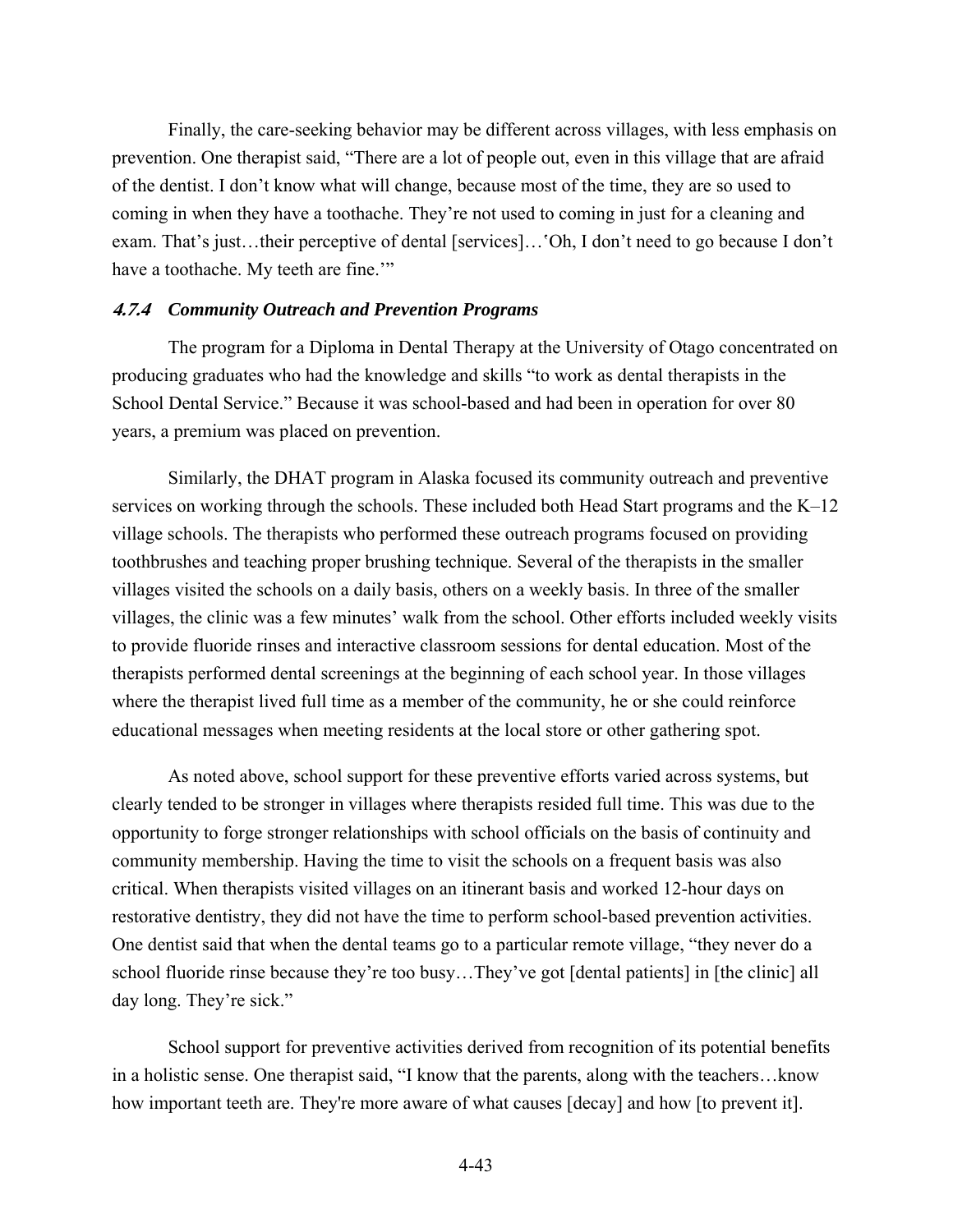They understand that healthier teeth is a healthier child. If a child is having any toothaches, that affects everything, including the work. They realize the importance of healthy teeth, healthy child."

A public health nurse pointed out the change in perspective: "There's been a lot more looking at the public health aspect of it, there's been a lot more education and school promotion and prevention activities than…before. I think that's a big focus. That seems to be…a big purpose."

One elementary school teacher thought there might be a spillover effect from teaching the children. "Dental hygiene is a really good thing, because the kids are more aware of what bad teeth are or what causes bad teeth. [The therapist]…encourages the kids to refrain from drinking sodas or eating lots of stuff that's really high in sugar and stuff. She encourages the kids to brush twice a day, in the morning and before you go to bed. They become very aware. I'm sure they go home to their parents to tell them this is what I learned today about teeth, or about my mouth or whatever it might have been that they get to pass on to their siblings or to their grandmas and grandpas."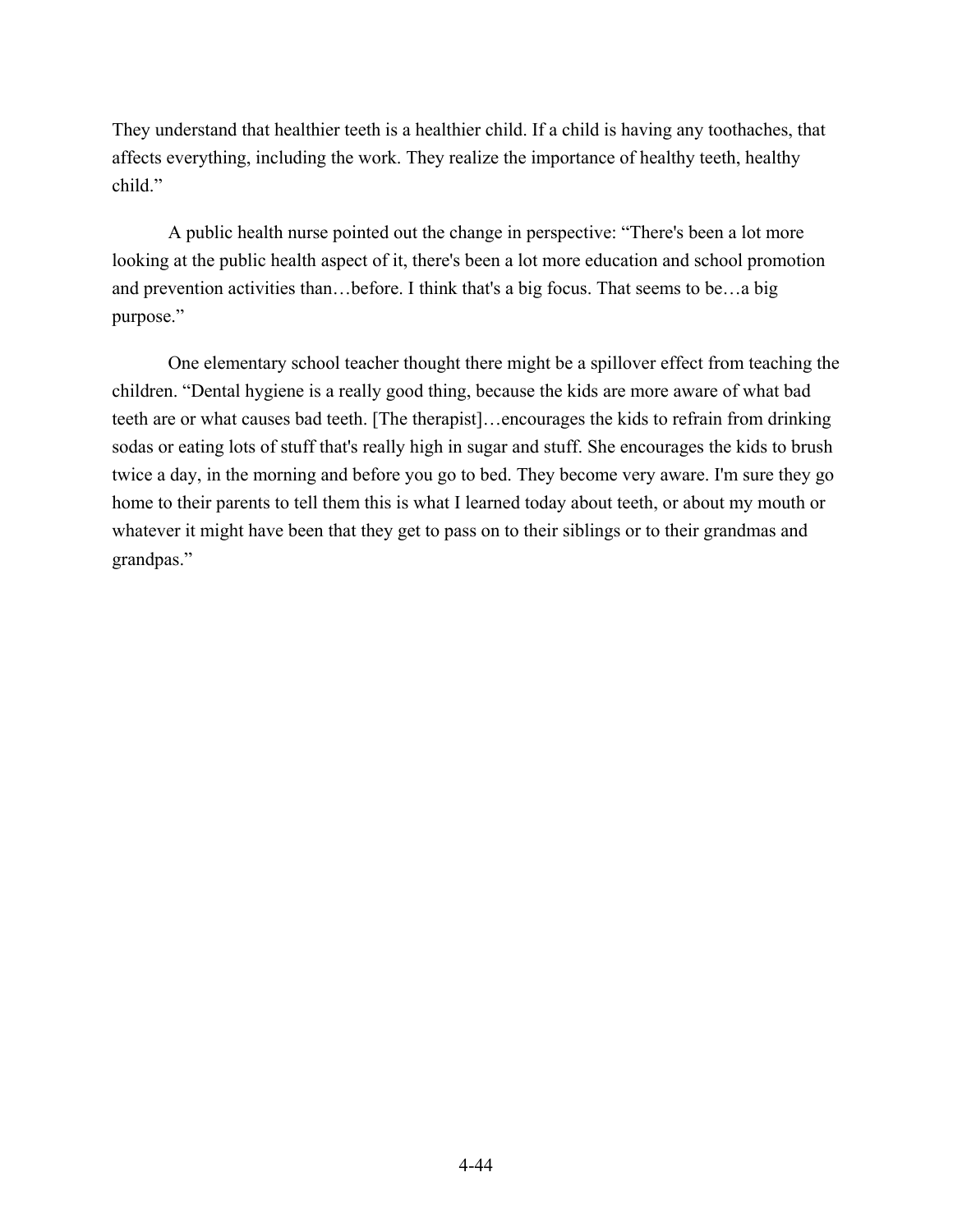# **SECTION 5 DISCUSSION**

The overall purpose of this project was to evaluate the implementation of the DHAT workforce model by providing a comprehensive assessment of the use of a small number of therapists in Alaska. Although additional persons have been trained as therapists in a training program established in Alaska, our study was restricted to members of the initial three classes who were trained in New Zealand. Each of the five therapists for whom we conducted site visits worked for different tribal organizations and under somewhat different circumstances, which afforded the opportunity to examine how these circumstances may be influencing their practice. Specific parameters of focus included

- patient satisfaction, oral health–related quality of life, and perceived access to care;
- oral health status;
- clinical technical performance and performance measures;
- record-based process measures and evaluation of clinical facilities; and
- **In** implementation of community-based preventive plans and programs.

# **5.1 Level of Patient Satisfaction and Access to Care**

Level of patient satisfaction derived from surveys was generally high and did not vary across sites or by age. Therapists were rated as explaining things clearly, listening carefully, and treating patients with courtesy and respect. As a system characteristic, therapists and other dental providers were rated as making patients feel comfortable and generally not keeping their patients waiting for more than 15 minutes. Qualitative interviews indicated that most respondents expressed pride that an Alaska Native had been trained to provide these dental services, with the therapists serving as positive role models for the children of the village, particularly in the two village sites where the therapists reside permanently (Sites B and E). Many of the patients did not make the distinction between therapists and dentists, although in one site that had previously had a full-time dentist there were reports of a few people who were unwilling to be seen by the therapist.

Key informant interviews are important to take into account as the DHAT model moves from initial implementation toward wider scale implementation to improve access to care. It is clear that the dentist supervisors set the philosophy on how the first therapists were deployed. For example, one dental director placed his therapists in remote villages with high disease rates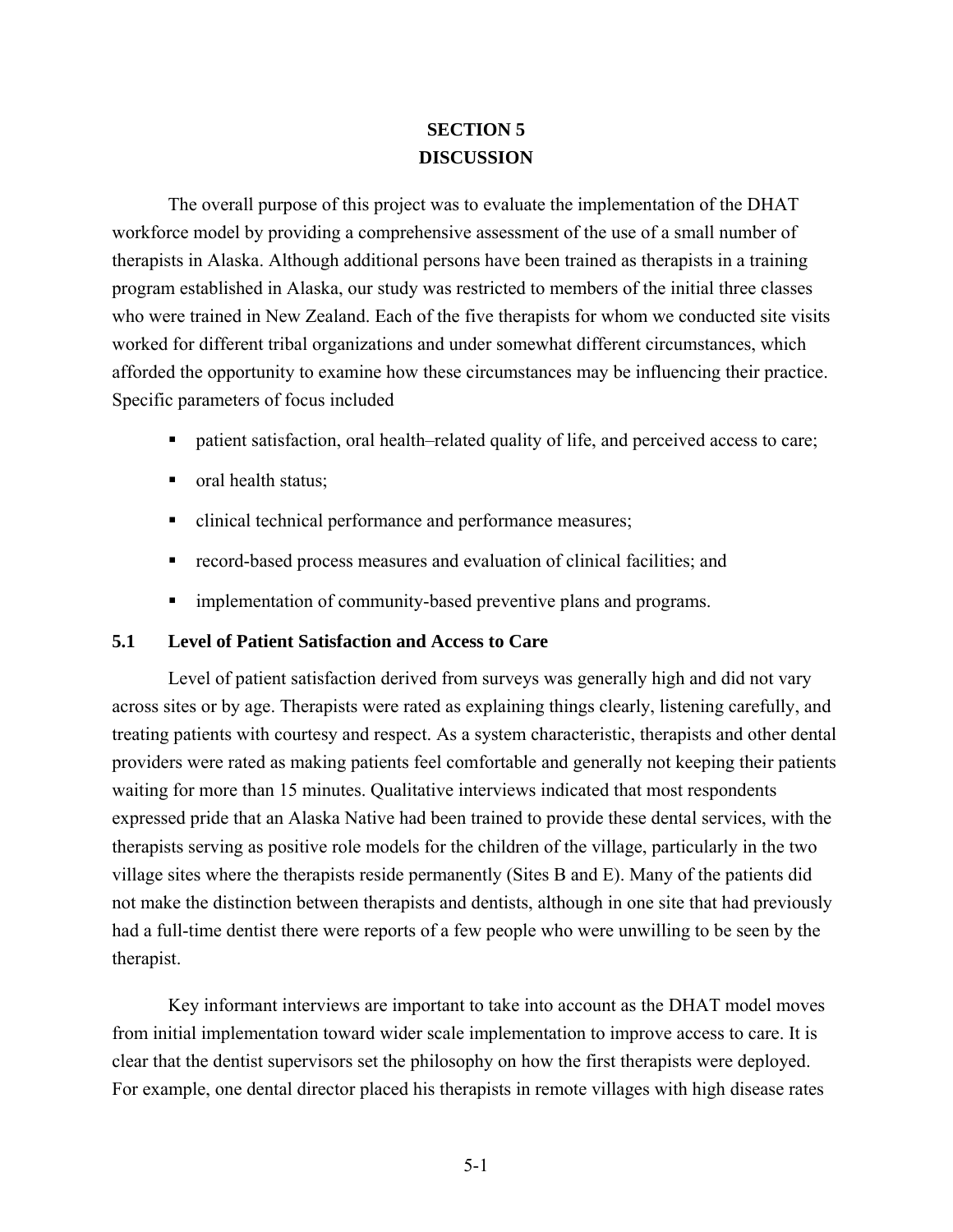to take care of basic needs so that when he visited the village he could perform higher order procedures such as root canals. The supervisory dentists indicated that the preceptorship period and scope of practice for the procedures that therapists were permitted to perform were conscientiously followed and that the therapists stayed within their scope of practice. Although the ways that the dentists and the therapists communicated differed somewhat across sites, all of the therapists indicated that their supervisory dentists were always available for consultation regardless of the time or day of week. Village residents who were interviewed appreciated being able to have dental problems addressed more quickly rather than waiting months for appointments in larger regional communities or having to wait with a toothache until a dentist may come out to the village. Prevention practices, however, differed across sites. Support for prevention in the schools was stronger in villages where therapists resided full time, perhaps because they were able to develop stronger relationships with school officials. These factors become important to consider as ANTHC begins to widely deploy therapists throughout tribal locations to improve access to care.

In this study, we did not attempt to quantify changes in access to care, in part because the duration that the therapists had been practicing was brief and they were limited in number. Many persons from the villages reported that they felt access to care had improved, such that they could now make appointments locally rather than travelling to a larger facility in another city. Clearly, there were differences between those sites where the therapists resided permanently and where treatment was still provided on an itinerant basis. In the two sites served itinerantly (Sites C and D), the therapists worked 12-hour days for a week's visit, constantly seeing patients with little time to do anything else.

At the same time, at sites where the therapist resided permanently, there were other issues that impacted provision of services. A large proportion of broken appointments undermined the effectiveness of the therapist, since that time could not be used to provide services. Some village residents appeared to take the therapist's availability for granted by assuming that the provider would be available just as readily the following day. The sense, particularly among the older study participants, that one does not visit a dental provider unless there is a problem, such as a toothache, may have contributed to the number of broken appointments, since the appointment was no longer seen as necessary if the pain subsided. A further impediment was when a villagebased therapist could not hire and train a local assistant; she was effectively reduced to providing only emergency care.

The dental surveys of community residents illustrate the continuing high levels of unmet need across all age groups, with high proportions of participants with untreated decay.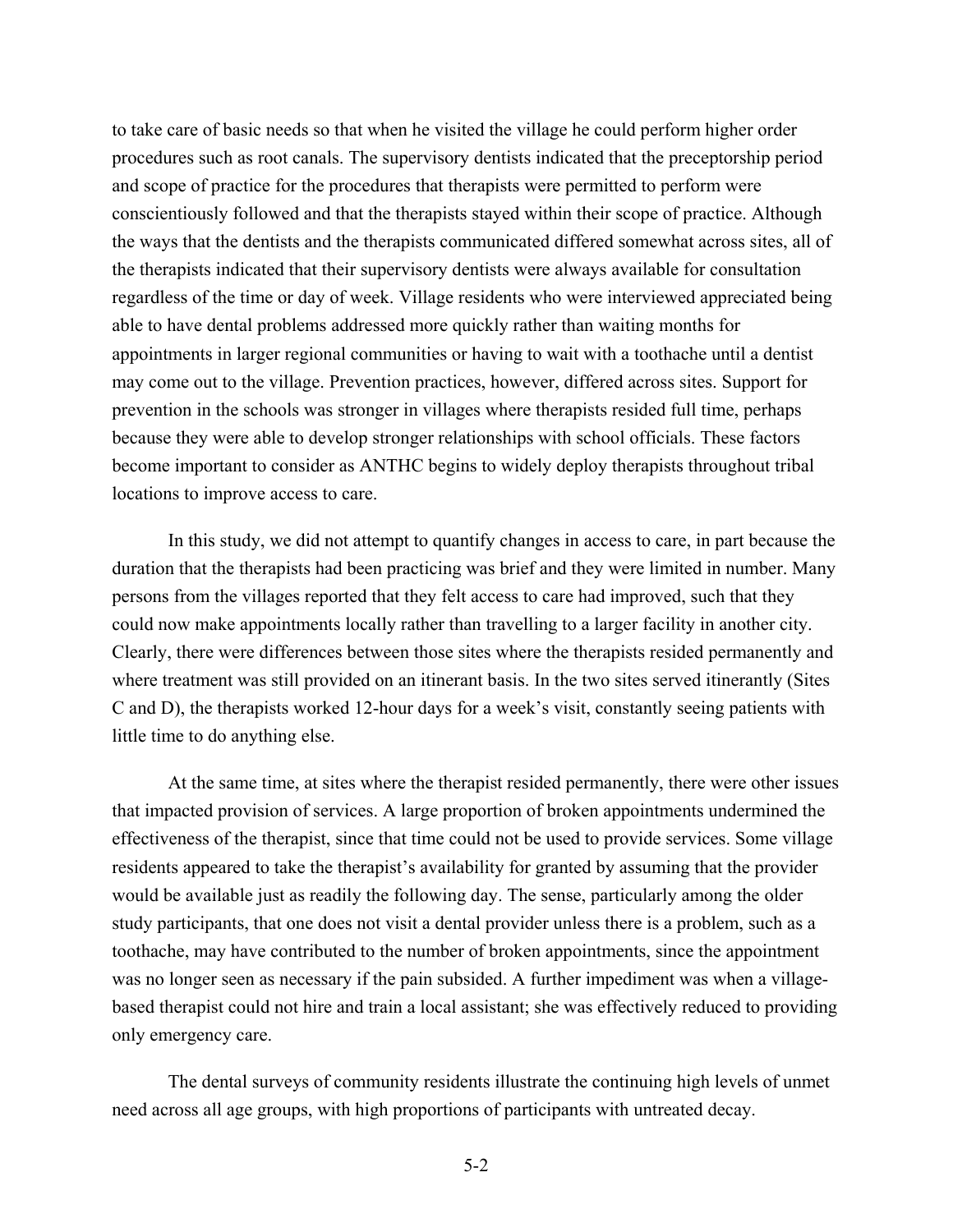# **5.2 Clinical Technical Performance and Performance Measures**

Using well-accepted criteria for selected clinical procedures, the therapists were directly observed performing sealant placement, composite and amalgam preparations and placements, stainless steel crown placement, and oral health instruction. The sample sizes for each of these procedures were limited, ranging from 1 to 15 procedures. Nevertheless, the proportion of procedures with deficiencies was small, 8% overall. Prior restorations were assessed by a trained observer who was "blinded," or unaware whether a therapist or dentist had been the provider, and rates and types of deficiencies were similar for these providers. Potential biases, as we have noted, include an observer effect and time elapsed since restoration, although we restricted this study component to restorations done in the previous 2 years. Finally, from the record audits, complications following restorative procedures were extremely infrequent, and no postextraction complications were noted. These data indicate that the therapists who were observed are technically competent to perform these procedures within their scope of practice. Previous studies of the care provided by therapists in other countries (Ambrose, Hord, & Simpson, 1977) as well as two previous smaller studies of the therapists in Alaska (Fiset, 2005) and (Bolin, 2008) found similar results.

Performance measures indicate that risk assessment is well integrated into some but not all dental programs of tribal health organizations. Formal risk assessment is currently being promoted in dental schools, but has not yet become universally accepted in dental practices (Riley et al., 2010; Young et al., 2007). Regardless of risk assessment programs, virtually all children received appropriate caries preventive treatment, and two-thirds of children received oral hygiene instruction. Despite this attention to prevention, a majority of high-risk children experienced new disease in the course of a year. However, extraction of permanent teeth among children was relatively infrequent, which may be an early sign of generational improvement in oral health. A longitudinal assessment of the prevalence of lesions and restorations in adolescents and young adults will be necessary to determine if such improvement is taking place. The community examinations reported here represent the baseline for such analyses.

Receipt of caries preventive treatment by adults was lower than for children. The provision of periodontal maintenance care to adults assessed as having periodontal disease was infrequent. Prophylaxes were also relatively infrequent, with less than half of adult and child patients receiving such treatments in the course of a year. It should be noted that, although this service is relatively common in U.S. dental practices, the caries preventive benefit of semiannual prophylaxis alone has not been demonstrated. Notation of gingival bleeding status was performed for less than one quarter of adults. However, this notation was apparently not part of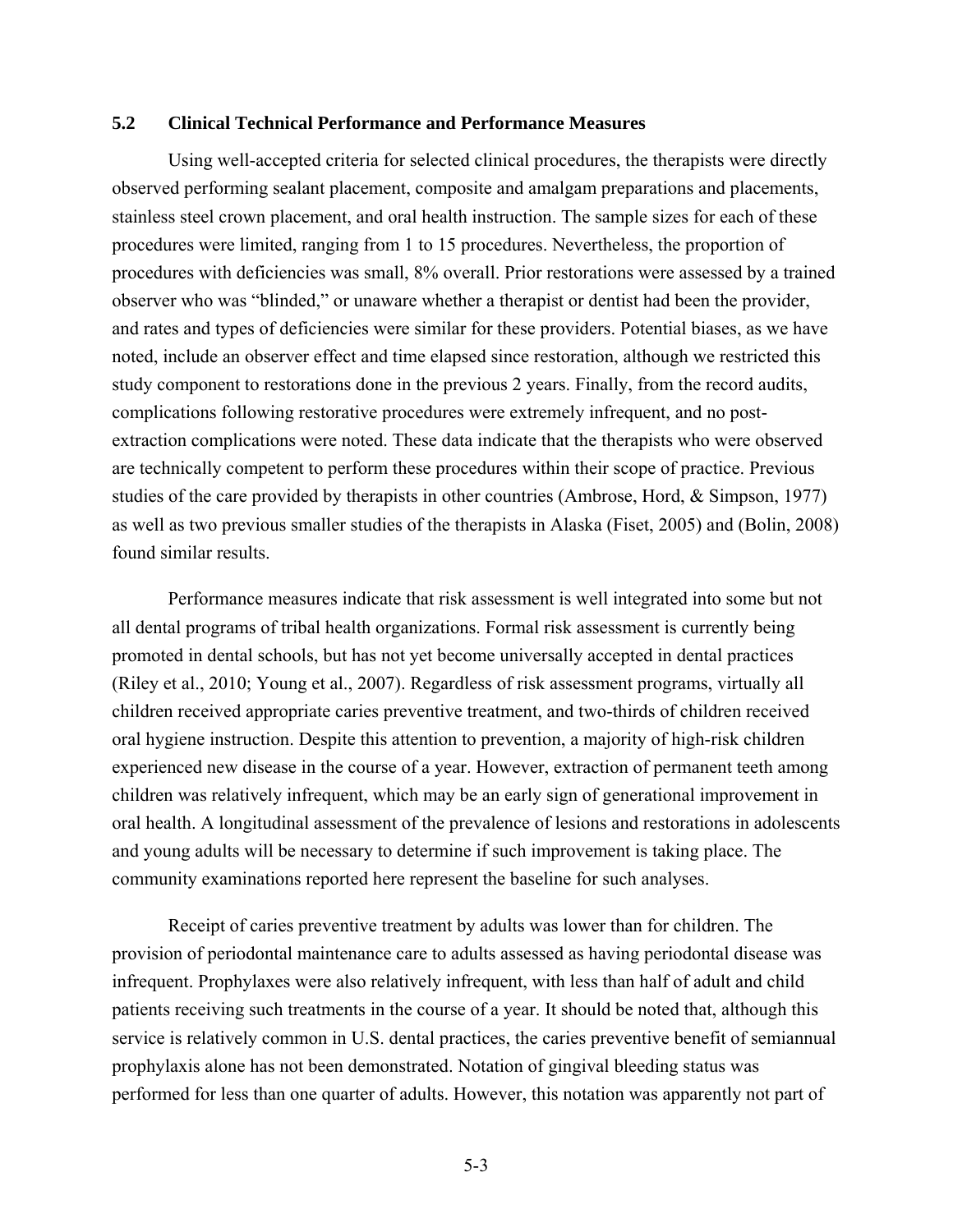the New Zealand Dental Therapy training. Two factors may have some bearing on the low provision of routine prophylaxes and provision of periodontal maintenance. First, according to the current ANTHC DHAT Training Director, routine prophylaxes (e.g., using a rubber cup and prophy paste to clean teeth) is not encouraged because there is limited data to show this is effective preventive treatment. Second, it appears that the preventive philosophy differs among tribal health organizations, with more emphasis on prevention in some tribal health organizations than others. The preventive to restorative procedures ratio demonstrated that children receive more attention on prevention than do adults. Between a third and half of adults received oral cancer screening or oral hygiene instruction during a year. In sum, attention to caries prevention is reasonably thorough for children, but less so for adults. Periodontal disease in adults receives less attention despite its prevalence and may be a reflection of the importance placed on provision of care for caries vs. periodontal disease by the supervising dentist. We need to note that these are speculative explanations that will require additional data to confirm or refute.

#### **5.3 Record-Based Process Measures and Clinical Facilities Evaluation**

The procedural audits of the records of patients treated by the therapist were very positive. Between 80% to 100% of the records reviewed were well organized and complete with thorough progress notes. Medical histories were obtained and regularly updated. Nearly all records included written treatment plans that were judged to be appropriate given the clinical findings recorded in the chart. The frequency and diagnostic quality of the radiographs were routinely acceptable. There was almost no evidence of undiagnosed caries lesions, periodontal disease, or inadequate restorations based on a review of the radiographs. The only low scoring items were that the physician's name was not written in the chart and that a notation of a head and neck exam being conducted was absent. The lack of a physician's name is not surprising given that most of the residents may not have a regular physician. The relatively small number of records noting head and neck exams may be due to a failure to note that the exam was actually conducted or it may be an indication that the head and neck examination was not part of the routine oral examination.

In four of the five sites, the therapist operates within a modern medical clinic constructed during the past 20 years. The number of chairs ranging from one (Site C) to eight (Site A). In Site E, the clinic is located in a doublewide trailer with two chairs. The trailer also provides temporary housing for itinerant staff. The air compressor is located in an unheated area and has periodically malfunctioned.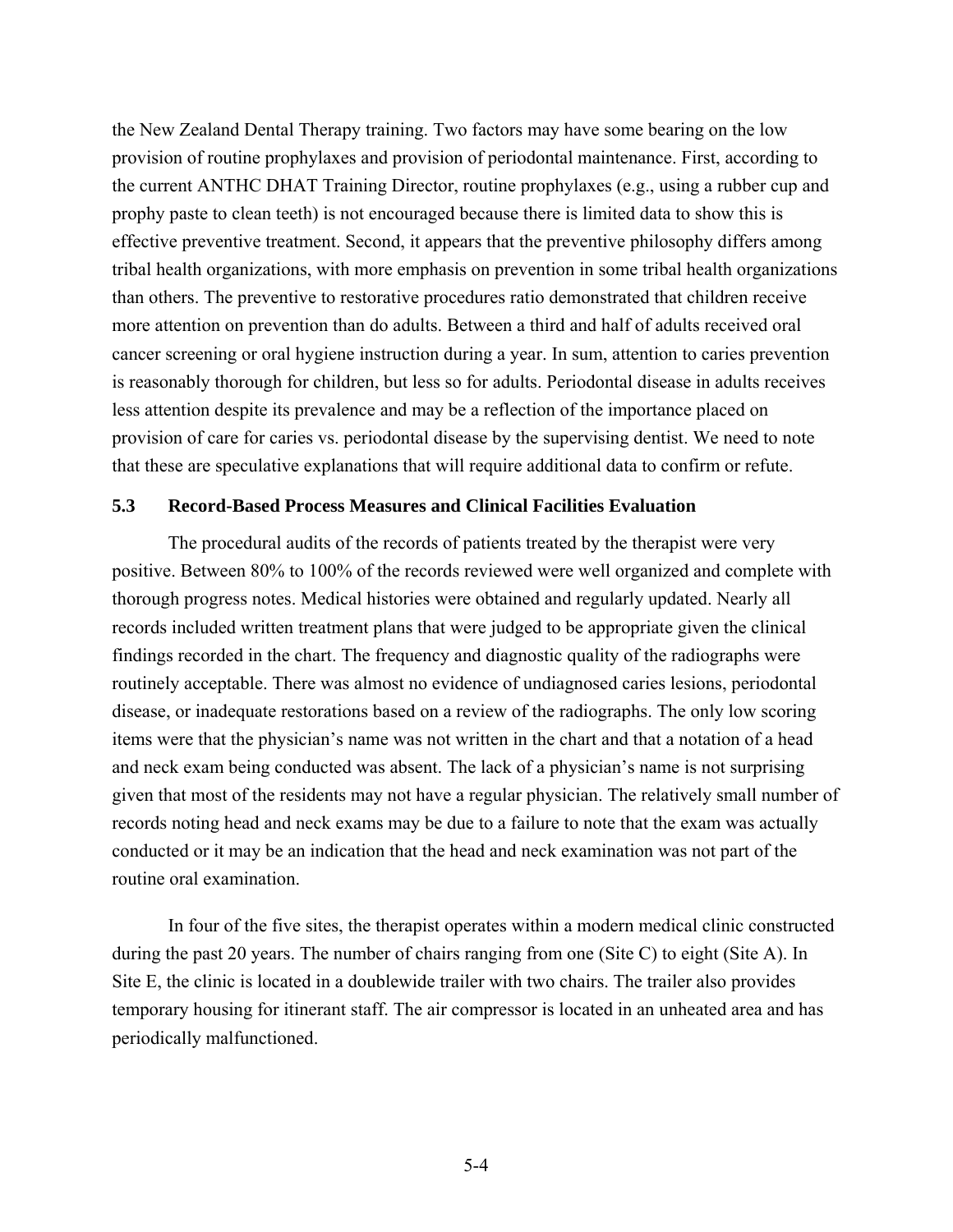The evaluation of clinic facilities, policies, and personnel assessed 91 specific items, and most of these were satisfactory across all sites. Unmet criteria were noted in facilities, equipment, written descriptions of policies, and sterilization dimensions. There are no published data on how private practices or clinics in the United States would compare with the results on these 91 specific items. Generally, when such deficiencies are noted, sites are given a period of time to correct them. One of the purposes of this aspect of the study was to provide ANTHC with information on which to base a quality improvement program; hence these measurements were undertaken.

#### **5.4 Development and Implementation of Community-Based Prevention Programs**

The fundamental factor on the success of implementing prevention programs was whether the therapist was living permanently in the particular village. As noted above, the itinerant therapists did not have the time to divert from addressing backlogged dental needs; in addition, because of the short duration of their visits, they had fewer opportunities to develop relationships, particularly with critical school personnel who may need to be educated about the importance of oral health.

On the other hand, in Sites B and E, the therapists had the time—and perhaps more interest—to devote to prevention programs: oral health instruction, tooth brushing, fluoride rinses in the schools, even reminding the children about good oral health habits when meeting them at the local store or at a community social event. Other community factors may be influencing acceptance of prevention programs as well, such as the economic vitality of the village and the educational level of residents.

Few of the villages we visited currently fluoridate their water. A number of villages in rural Alaska reportedly stopped fluoridating in the wake of the Hooper Bay incident in 1992. Water fluoridation systems require a water operator to have a higher level of training and certification; these qualified technicians may not be locally available or the village cannot afford to employ them. It's unlikely that the therapist will be able to influence adoption of water fluoridation in a village unless he or she has a strong leadership role in that village.

## **5.5 Challenges Facing Implementation of a Tribal Organization's DHAT Program**

Although the preceding suggests that the therapists we evaluated are functioning in a safe and technologically adequate manner, and doing so within an appropriate patient care environment, certain program processes, as well as the large amount of unmet need across all sites, will continue to provide challenges to implementing a tribal organization's DHAT program.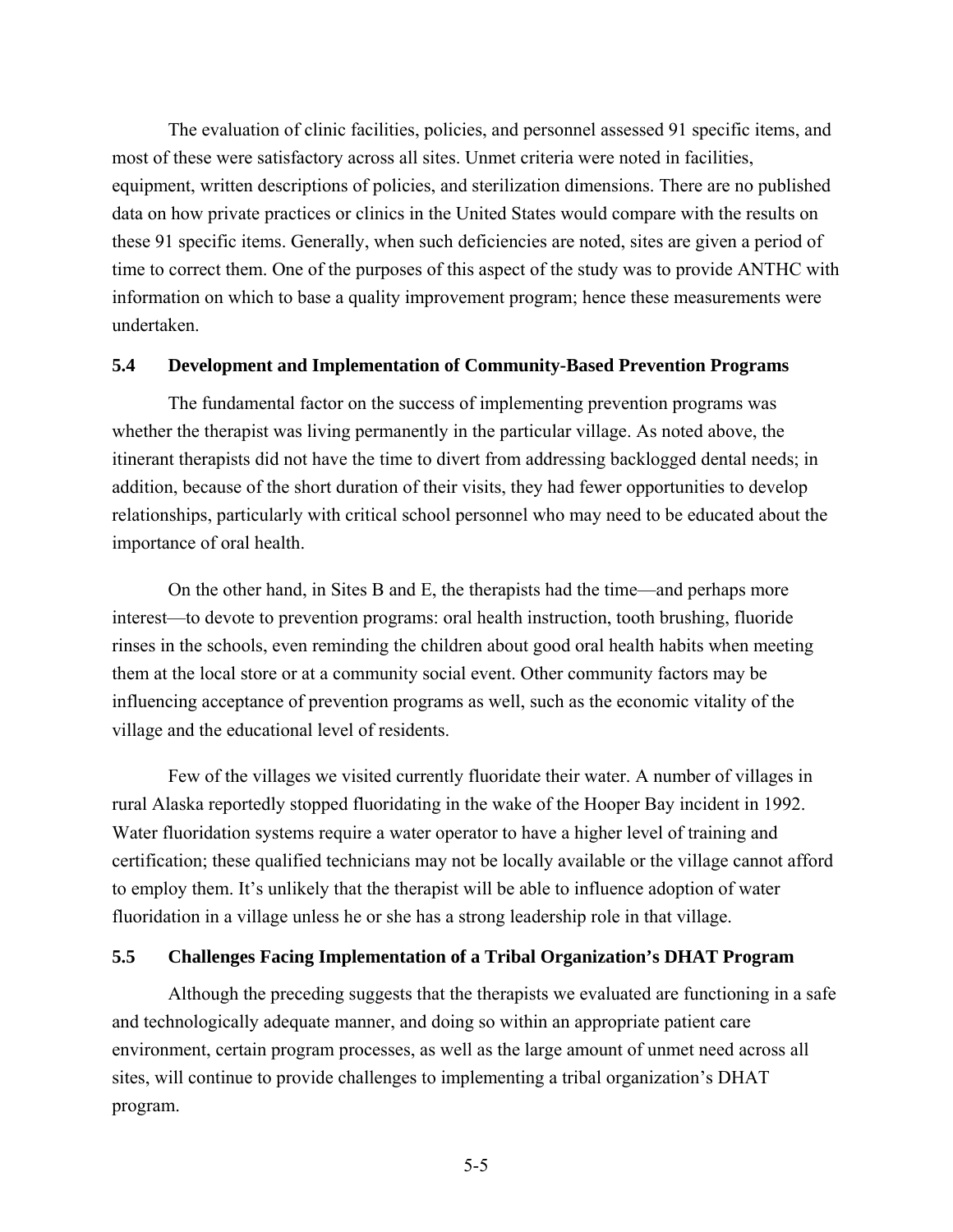#### **5.5.1** *Recruitment and Retention*

Recruitment may become more of an issue in the future, although the DHAT training program operated in Anchorage and Bethel continues to attract qualified candidates. Identifying motivated and qualified candidates has been challenging for some of the dental directors, particularly as they attempt to place therapists in some of the smaller villages. In designing the program, the organizers wanted to emulate the success of the Community Health Aide Program, in which each health aide serves in his or her village. This appears to be the most effective approach, although it can limit the pool of candidates, especially in some of the more remote sites. If the therapist is from the village, placement can be somewhat easier, particularly given the chronic housing shortage in rural Alaska. If the therapist is not from the village, there needs to be a level of trust and acceptance that can take considerable time and effort to develop.

The effectiveness of the DHAT program ultimately depended on the tribal organization's ability to commit sufficient support for the therapist, including providing onsite housing and supervising dentists who support the workforce concept and other necessary personnel, such as chairside assistants, to enable the therapist to function. Identifying capable persons to be trained and serve as assistants is not limited to therapists; that is a system-wide problem, but one that may be exacerbated by the smaller pool of candidates in rural villages. The dental directors working for the organizations differ in their length of service at a particular institution, which may range from less than 1 year to over 25 years. They may differ in their familiarity with the DHAT concept and willingness to enable the therapist to operate within his or her scope of practice rather than be used as an assistant for a licensed dentist.

Retention (after their 4-year payback period) may be more successful when the therapist has family ties to the community where he or she is living. Two of the therapists, however, chose to leave their assigned villages because they wanted to have better educational opportunities for their children. This is not a problem that is specific to the DHAT program, but it is one that needs to be addressed openly when attempting to build a sustainable, village-based program. The difficulty of serving as a therapist, with some sort of mix of itinerant care and week-long trips away from their families, must also be acknowledged as a factor that may influence retention.

#### **5.5.2** *Matching of Resources to Service Needs*

The dental directors who were interviewed for this study spend significant time trying to juggle service needs with available resources. Travel schedules for dental teams to visit remote sites are drawn up months in advance and must take into account village size, the oral health needs of the community, the availability of providers, and weather and other logistical factors.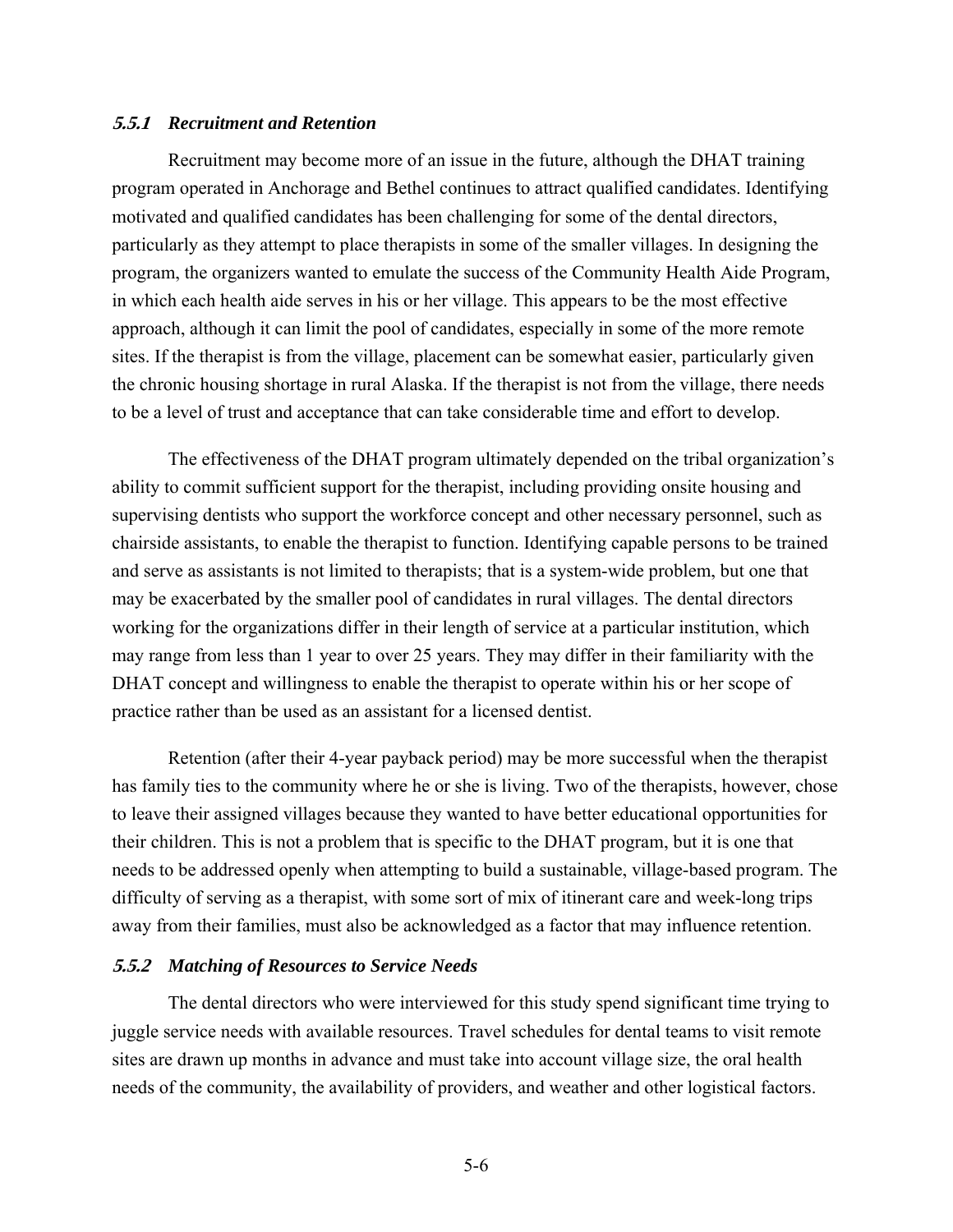Making the correct match will also influence where therapists are most efficiently deployed to their "home" villages. A high proportion of broken appointments is an inefficient use of resources. However, as we noted, broken appointments may be indicative of the longstanding behaviors and attitudes of community residents who will be resistant to change. Effecting change within the context of community norms is the most daunting challenge facing dental services and improvements in oral health in rural Alaska.

#### **5.5.3** *Community Context*

The paramount factors in the community context of oral health are diet and adoption of personal oral health practices: brushing and flossing. The 2004 Alaska Traditional Diet Survey was conducted by the Alaska Native Epidemiology Center of the Alaska Native Health Board to document the quantity of subsistence foods consumed by residents of rural Alaska villages. Food frequency questionnaires were administered in five areas of Alaska, four of which include the tribal organizations that participated in the DHAT program evaluation. In all four areas, soda pop or other sugared drinks were the first or second most frequently consumed food item by quantity. Soda pop is ubiquitous in the villages, and frequently we witnessed cases of soda pop occupy most of the cargo space on the small planes that supply these villages. In all of the village sites we visited, soda pop was much more common and less expensive than bottled water.

The oral health habits of the villages varied across sites. In Site C, where the percentage of participants with untreated decay ranged from 85% to 100%, the project dental examiner was struck by the number of teenage girls he examined who had extensive anterior interproximal caries (decay between their front teeth). He predicted than many would be edentulous (have no teeth) by their early 20s. Site B was where the smallest proportion of participants had untreated decay (29% to 48%). We can only speculate as to what accounts for these differences, but there appeared to be a greater awareness of the importance of brushing and flossing among the parents in Site B. Socioeconomic factors also likely contribute, as Site B has a more vibrant commercial economy. With nonstop air service to Anchorage, the residents have opportunities to have a more varied diet. In Site B, the therapist is operating a school-based educational program that includes fluoride rinses. In Site C, there is very limited contact between the therapist and the school. The evaluation, however, was not designed to answer these questions. Nonetheless, these are powerful contextual influences that reflect social norms that will take substantial time to change before oral health improves.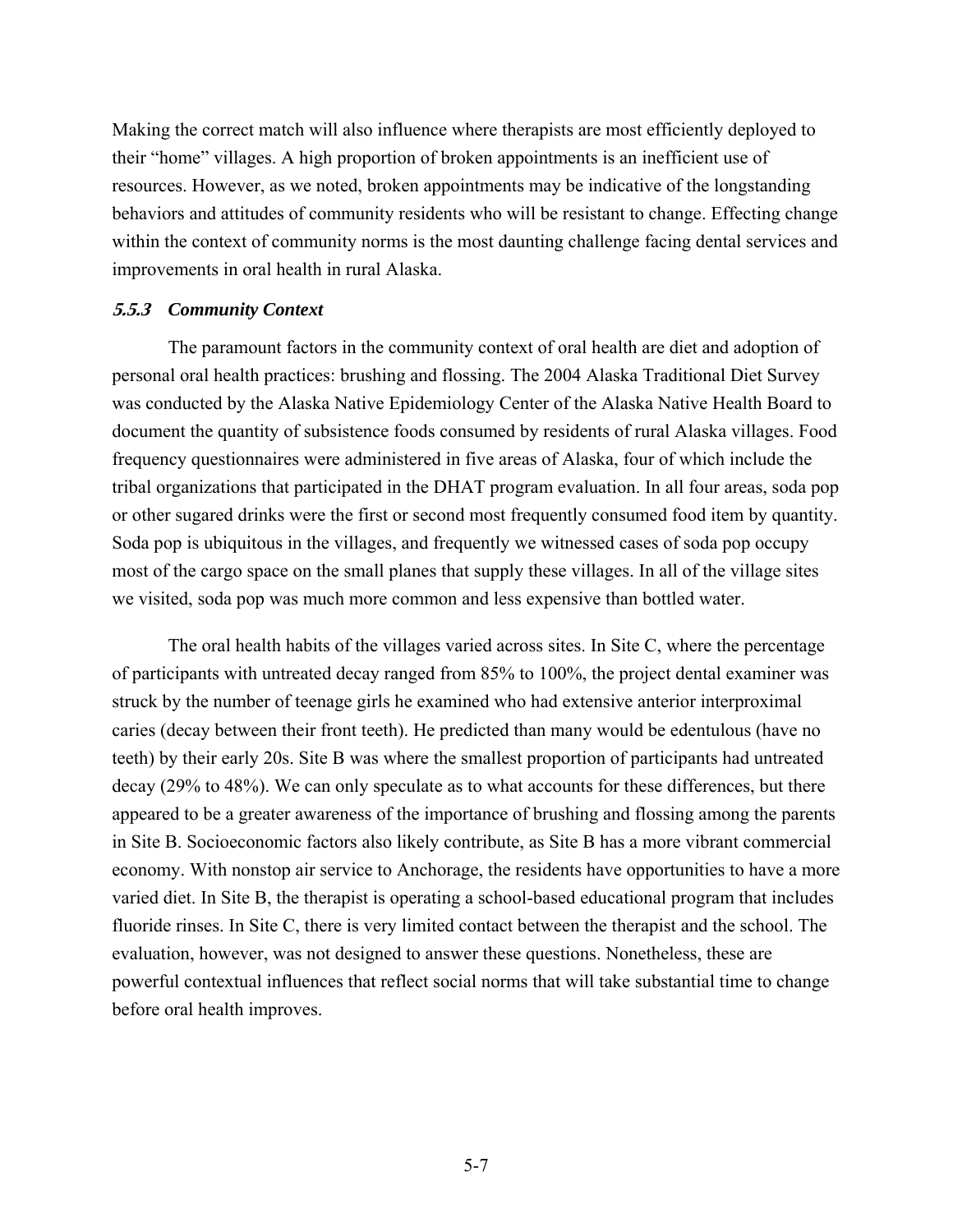### **5.6 Future Directions**

Finally, as we pointed out in the introduction to this report, this endeavor has been merely the first step in what should be considered an ongoing effort to evaluate the provision of oral health services within the unique circumstances found in Alaska. Such an effort naturally brings to light a series of next steps that should be explored to enhance programmatic activities to improve the overall oral health of Alaska Natives as well as others in the United States who currently lack adequate access to appropriate care. These next steps fall into three categories: those that are particular to the current Alaska-based program; those that are relevant to the multiple models currently under development to provide alternative modes of dental care using non-traditional providers; and, lastly, those that reflect the current and prevailing model of care provision led by licensed practicing dentists.

First, in conducting baseline assessments of the oral health in five communities, we have laid a foundation for longitudinal assessment of changes in oral health as the DHAT program continues to function and mature. Future assessments need to take into consideration the fact that the DHAT program is only one component of a more comprehensive approach that includes a role for other dental health aides who are village-based and who can provide educational outreach. Moreover, this project was limited to studying those therapists who had been trained in New Zealand. Subsequent classes of therapists have been trained in facilities in Alaska by local staff. The DHAT program will benefit from a similar assessment of the Alaska-based training program and the performance of its graduate therapists. In any future assessments of the DHAT program, one of the key parameters worthy of examining will be changes in residents' perceptions of the importance of oral health as a component of a healthy lifestyle.

Second, a variety of organizations are currently developing programs to train new "midlevel" dental providers in the United States. As we point out in the *Framework for Program Evaluation in Public Health* (Milstein & Wetterhall, 1999), it is essential that plans for conducting a program evaluation be integrated into the conception and implementation of any new program; an evaluation will not be nearly as useful if it is simply tacked on as an afterthought once a program is already underway. Each of these alternative models for mid-level providers currently under consideration needs to be vigorously evaluated; the evaluation is an essential undertaking that should be a critical component included in the planning and implementation of these programs.

Finally, we have pointed out the lack of published data available to serve as valid sources for comparison to assess the technical competence and practice procedures of those in the DHAT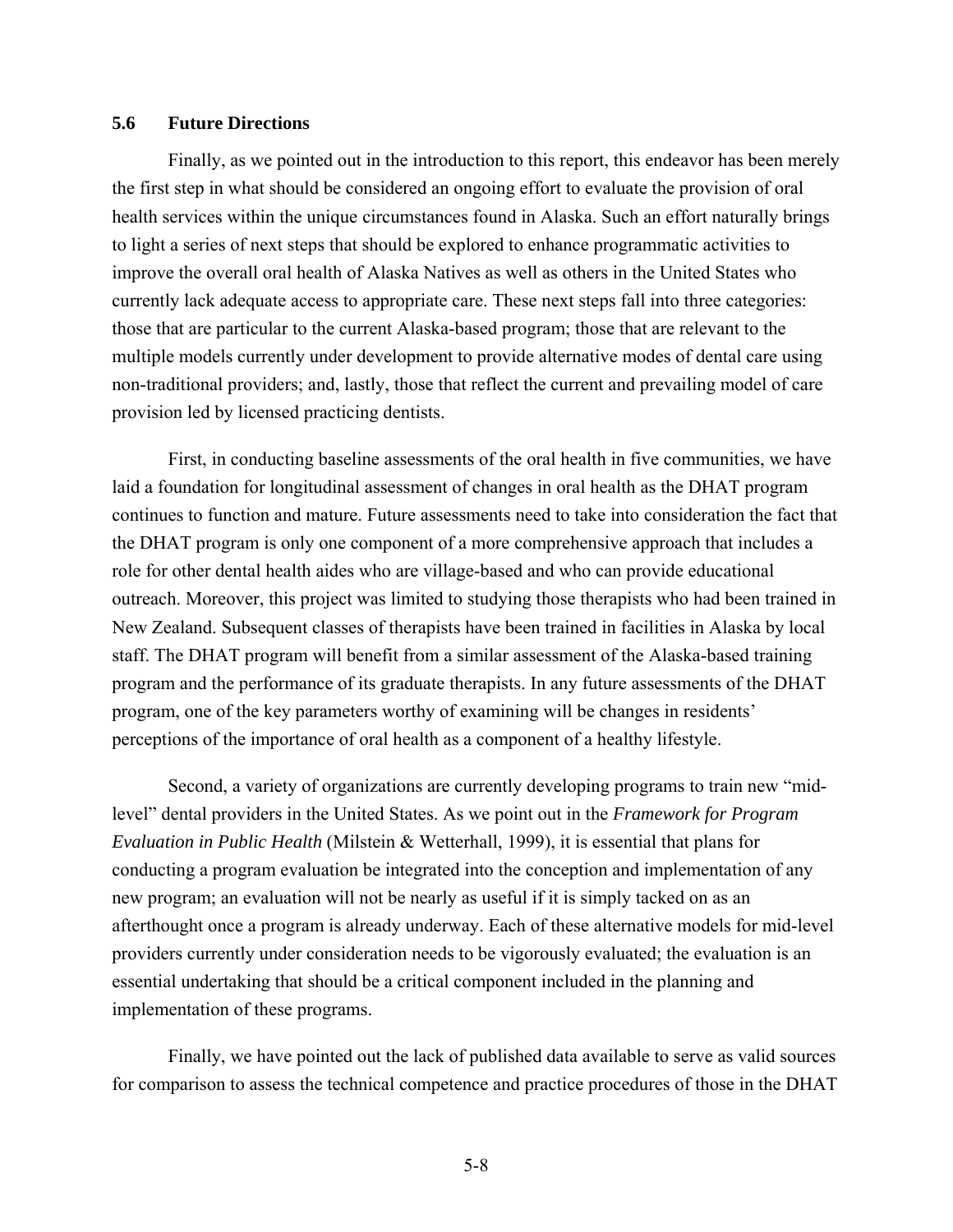program. We have very little information about these qualities and characteristics from the practice settings in which the majority of private dentists in this country currently operate. To fill this void in knowledge, a random of sample of practicing dentists could be selected and recruited to participate in a study that employs methods similar to those used in this evaluation. A broad spectrum of key stakeholders could serve as scientific advisors to the project. Using external, objective observers, such a study could assess the clinical technical performance; performance measures; and clinic facilities, policies, and personnel of each participating practice. Such a study would be most illuminating and would inform many of the policy debates that are currently underway.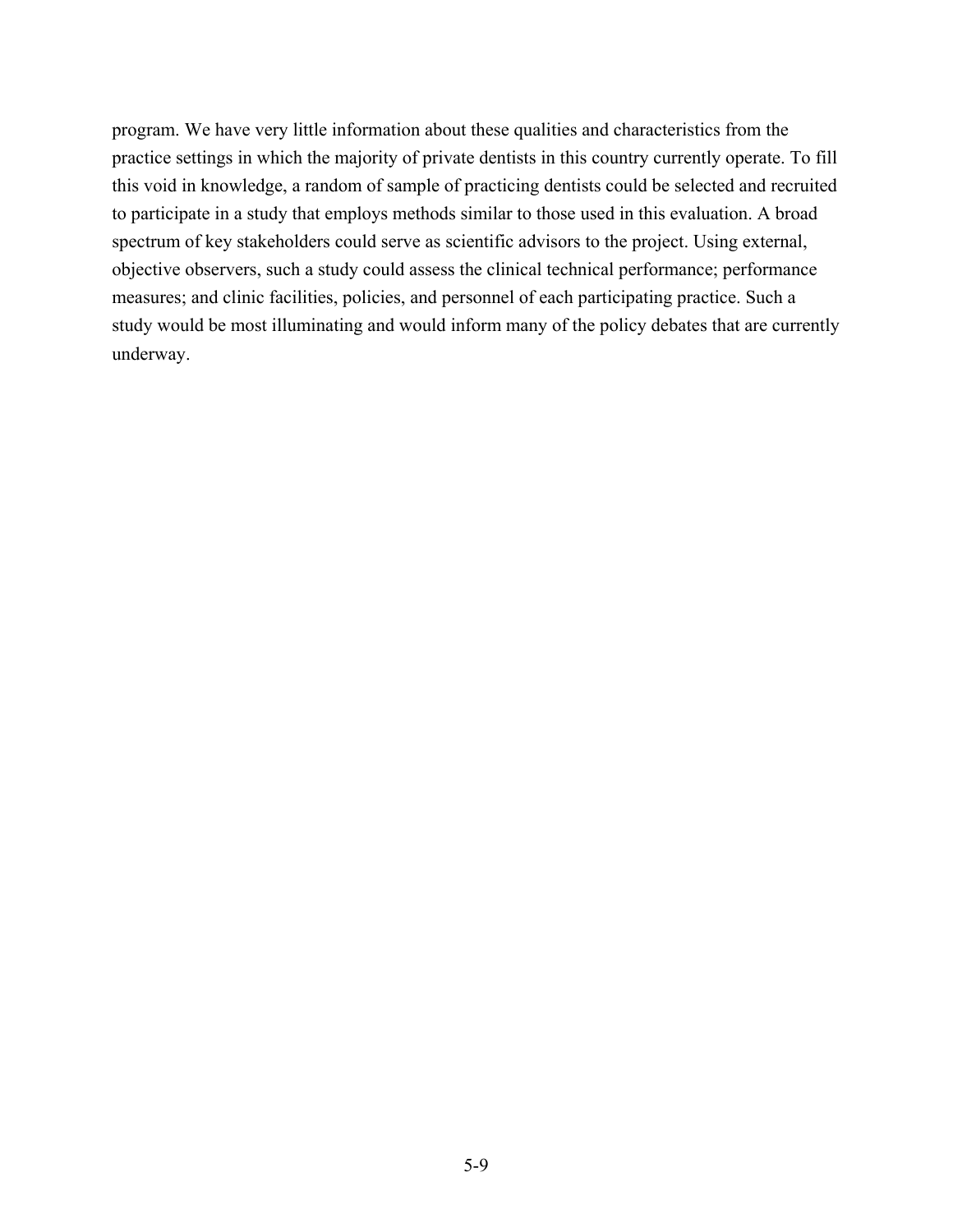# **SECTION 6 CONCLUSIONS**

In summary, the various indicators that were applied in this study to evaluate implementation of this program demonstrate that the therapists are performing well and operating safely within their scope of practice. Those who initially conceived of implementing a dental therapist program in Alaska recognized the magnitude of unmet need. They planned to use the therapists strategically deployed to the larger villages (those with populations of 800 or more) to address the considerable unmet need for restorative care. It was expected that the therapists when first deployed to a village would place their major emphasis on relieving pain from dental caries as a first line approach. All of the patient care data indicate that the therapists are practicing in this manner under the general supervision of the dentists to whom they are assigned and within a set scope of practice in compliance with the Community Health Aide Program Certification Standards and Procedures. The therapists included in this study are well accepted in the villages and serve as role models. As the burden of acute oral disease is brought under control, the second prong of this approach was to begin implementing preventive measures including education—through the school system by village-based therapists. There are early indications that this model—implemented by resident therapists who have a well-respected role in the community—can begin to permit therapists to focus part of their efforts on preventive services. Such measures are needed as there continues to be substantial dental disease; and especially troublesome is the fact that many of the younger individuals are moving in the same trajectory as the adults seen in this study. Effecting change will take significant alterations in the oral health attitudes and behavior of Alaska Natives, and this will likely take years to accomplish. The therapists' cultural awareness and credibility in the villages can help shape changes in behaviors.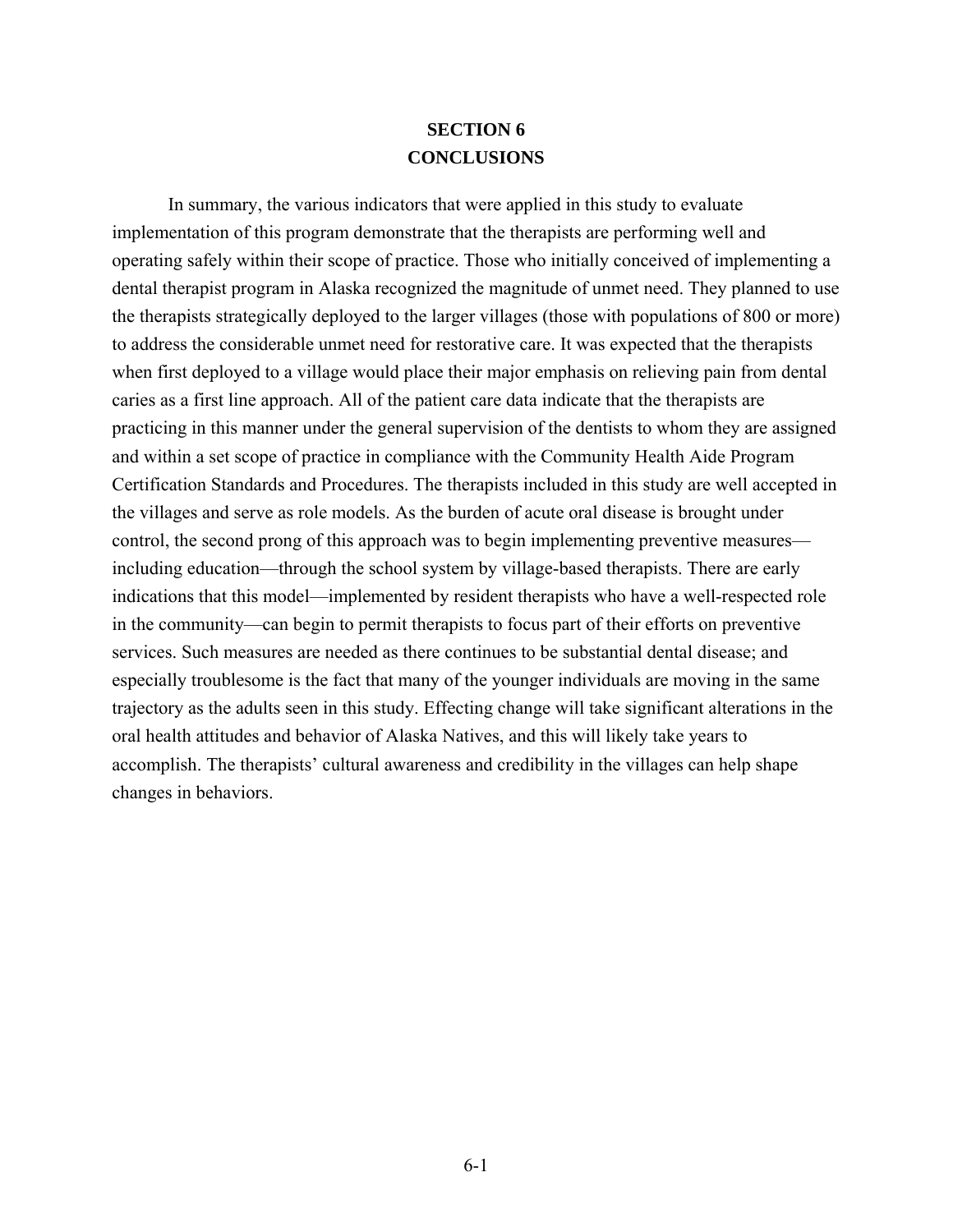# **SECTION 7 REFERENCES**

- Agency for Healthcare Research and Quality (2007). *CAHPS dental plan survey*. Rockville MD. Retrieved from [https://www.cahps.ahrq.gov/content/products/Dental/PROD\\_Dental\\_Intro.asp?p=1021&s](https://www.cahps.ahrq.gov/content/products/Dental/PROD_Dental_Intro.asp?p=1021&s=214)  $=214.$
- Alaska Department of Health and Social Services Oral Health Program. (2007) *Alaska oral health basic screening survey*. Retrieved from [http://www.hss.state.ak.us/dph/wcfh/Oralhealth/docs/2007\\_OralHealth\\_Children.pdf.](http://www.hss.state.ak.us/dph/wcfh/Oralhealth/docs/2007_OralHealth_Children.pdf)
- Alaska Division of Community and Regional Affairs. (2010) Alaska Community Database Community Information Summaries (CIS). Retrieved from [http://www.commerce.state.ak.us/dca/commdb/CF\\_CIS.htm](http://www.commerce.state.ak.us/dca/commdb/CF_CIS.htm).
- Ambrose, E. R., Hord, A. B., Simpson, W. J. (1977). *A quality evaluation of specific dental services provided by the Saskatchewan dental plan: final report*. Regina, Saskatchewan: Province of Saskatchewan Department of Health.
- American Dental Association (2005). *ADA position on the Dental Health Aide Program in Alaska*. Retrieved from [http://www.ada.org/sections/about/pdfs/position\\_dentalaide\\_alaska.pdf.](http://www.ada.org/sections/about/pdfs/position_dentalaide_alaska.pdf)
- American Dental Association Council on Scientific Affairs. (2006). Professionally applied topical fluoride: Evidence-based clinical recommendations*. Journal of the American Dental Association, 137*(8), 1151–1159.
- Alaska Native Tribal Health Consortium (ANTHC) (2008). Retrieved from <http://www.anthc.org/>.
- Bader, J. D. (2009). Challenges in quality assessment of dental care. *Journal of American Dental Association, 140*, 1456–1464.
- Bader, J., Shugars, D., White, B., & Rindal, D. (1999a). Development of effectiveness of care and use of services measures for dental care plans. *Journal of Public Health Dentistry, 59*, 142–149.
- Bader, J., Shugars, D., White, B., & Rindal, D. (1999b). Evaluation of audit-based performance measures for dental care plans. *Journal of Public Health Dentistry, 59*, 150–157.
- Bolin, K. A. (2008). Assessment of treatment provided by dental health aide therapists in Alaska. *Journal of American Dental Association, 139*, 1530–1539.

Bornstein, T. (2009). *Crisis in access to dental care*. Unpublished manuscript.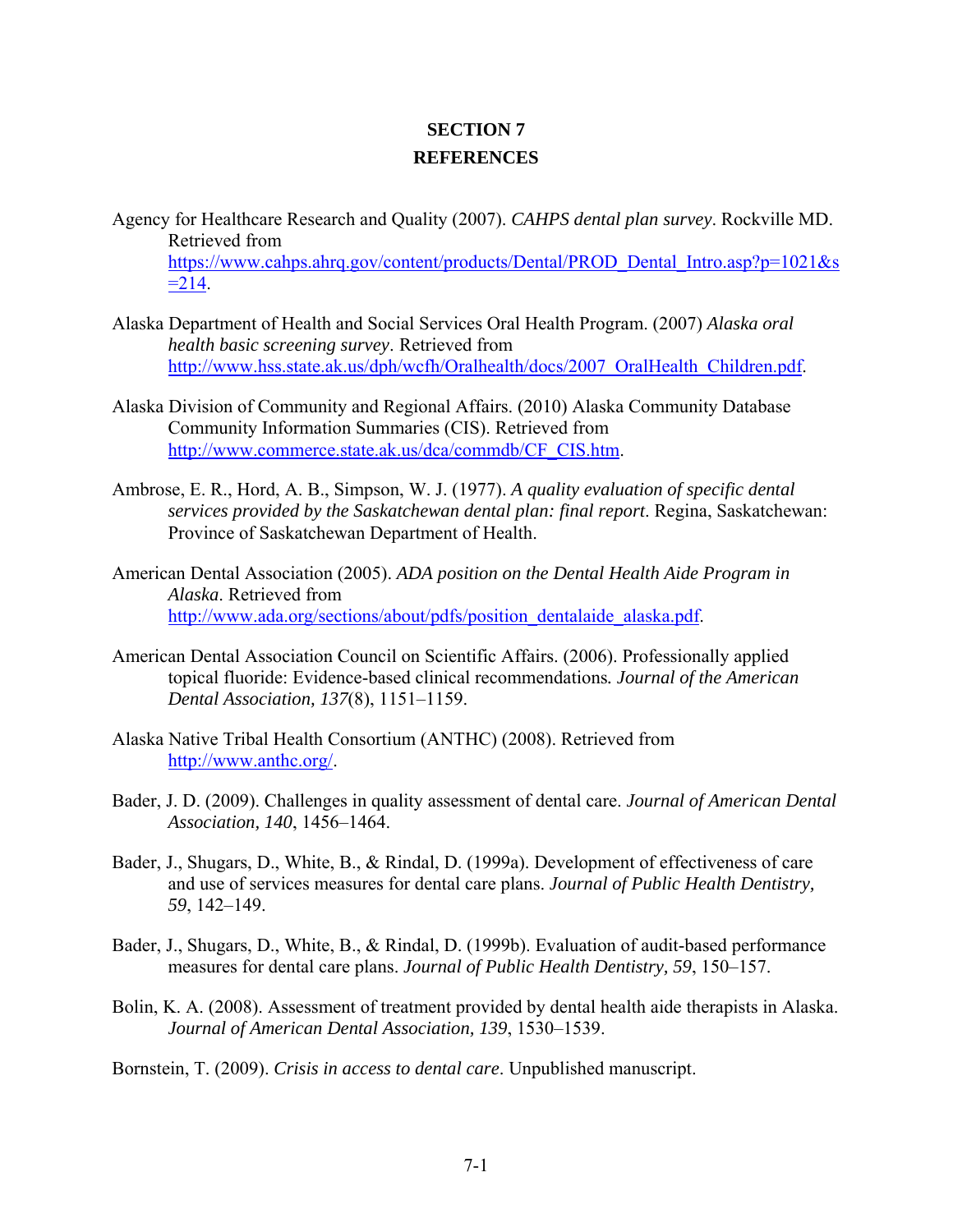- Council of Interstate Testing Agencies, Inc. (2010). *Patient-based candidate examination manual*. Retrieved from [http://www.citaexam.com.](http://www.citaexam.com/)
- Fiset, L. (2005). *A report on quality assessment of primary care provided by dental therapists to Alaska Natives*. Seattle, WA: University of Washington School of Dentistry.
- Fortuine, R. (2006). *A century of adventure in northern health*. PHS Commissioned Officers Association for the Advancement of Public Health, Landover, MD.
- Harrison, T. J. (1965). Training for village health aides in the Kotzebue area of Alaska. *Public Health Reports, 80*, 565–572.
- Hyde, S., Satariano, W. A., & Weintraub, J. A. (2006). Welfare dental intervention improves employment and quality of life. *Journal of Dental Research, 85*, 79–84.
- Indian Health Service (2002). *An oral health survey of American Indian and Alaska Native dental patients: Findings, regional differences, and national comparisons*. Rockville, MD: Department of Health and Human Services, Indian Health Services, Division of Dental Services. Retrieved from [http://www.dentist.ihs.gov/downloads/Oral\\_Health\\_1999\\_IHS\\_Survey.pdf.](http://www.dentist.ihs.gov/downloads/Oral_Health_1999_IHS_Survey.pdf)
- Kunitz, S. J. (1996). The history and politics of U.S. health care policy for American Indians and Alaskan Natives. *American Journal of Public Health*, *86*,1464–1473.
- Locker, D., Jokovic, A., Stephens, M., Kenny, D., Tompson, B., & Guyatt, G. (2002). Family impact of child oral and oro-facial conditions. *Community Dentistry and Oral Epidemiology, 30*, 438–448.
- Milstein, R. L., & Wetterhall, S. F. (1999). Framework for program evaluation in public health. *Morbidity and Mortality Weekly Report*, *48*(RR-11), 1–40.
- Morris, A. L, Bentley, J. M., & Vito, A. A. (1987). Training and calibrating evaluators for a national private dental office assessment program. *Journal of Public Health Dentistry*, *47*, 165–171.
- Nash, D. A. (2004). Developing a pediatric oral health therapist to help address oral health disparities among children. *Journal of Dental Education*, *68*, 8–20.
- Nash, D. A., & Nagel, R. J. (2005). Confronting oral health disparities among American Indian/Alaska Native Children: The pediatric oral health therapist. *American Journal of Public Health*, *95*, 1325–1329.
- Nash, D. A., Friedman, J. W., Kardos, T. B., Kardos, R. L., Schwarz, E., Satur, J., et al. (2008). Dental therapists: A global perspective. *International Dental Journal, 58*(2), 61–70.
- Pahel, B. T., Rozier, R. G., & Slade, G. D. (2007). Parental perceptions of children's oral health: The Early Child Oral Health Impact Scale (ECOHIS). *Health and Quality of Life Outcomes, 5*, 6.